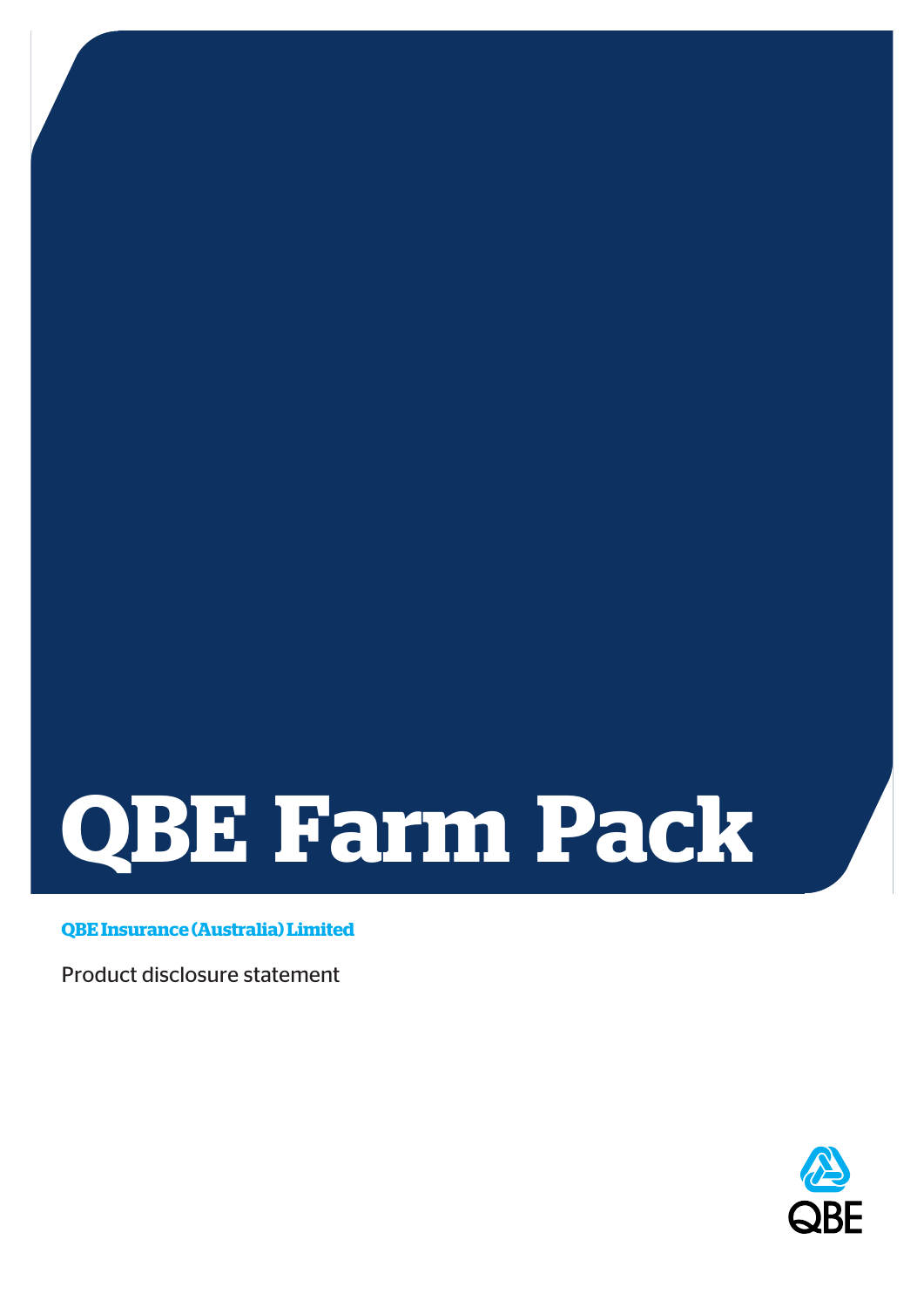# **CONTENTS**

| <b>About this booklet</b>                        | 2  |
|--------------------------------------------------|----|
| For more information or to make a claim          | 2  |
| About QBE Australia                              | 2  |
| <b>Important information</b>                     | з  |
| Significant benefits and features                | з  |
| The cost of this Policy                          | 4  |
| <b>Cooling-off information</b>                   | 4  |
| The General Insurance Code of Practice           | 4  |
| Privacy                                          | 4  |
| Resolving complaints & disputes                  | 5  |
| Contacting QBE Customer Care, FOS or the OAIC    | 5  |
| <b>Financial claims scheme</b>                   | 5  |
| <b>Policy Wording</b>                            | 6  |
| Our agreement with you                           | 6  |
| <b>Your Policy</b>                               | 6  |
| Paying your premium                              | 6  |
| Words with special meaning                       | 6  |
| <b>Section 1 - Home</b>                          | 10 |
| Section 2 - Private motor vehicle                | 28 |
| <b>Section 3 - Boat</b>                          | 36 |
| Section 4 - Personal accident injury and illness | 44 |
| Section 5 - Farm property                        | 48 |
| Section 6 - Business interruption                | 54 |
| Section 7 - Farm vehicle                         | 56 |
| Section 8 - Farm liability                       | 64 |
| <b>Section 9 - Theft</b>                         | 69 |
| <b>Section 10- Transit</b>                       | 70 |
| Section 11 - Machinery breakdown                 | 71 |
| Section 12 - Electronic equipment                | 74 |
| Section 13 - Working dog                         | 75 |
| <b>Section 14 - Equine</b>                       | 76 |
| <b>Section 15 - Tax audit</b>                    | 78 |
| <b>General exclusions</b>                        | 79 |
| <b>General conditions</b>                        | 80 |
| <b>Claims</b>                                    | 82 |
| Other terms                                      | 83 |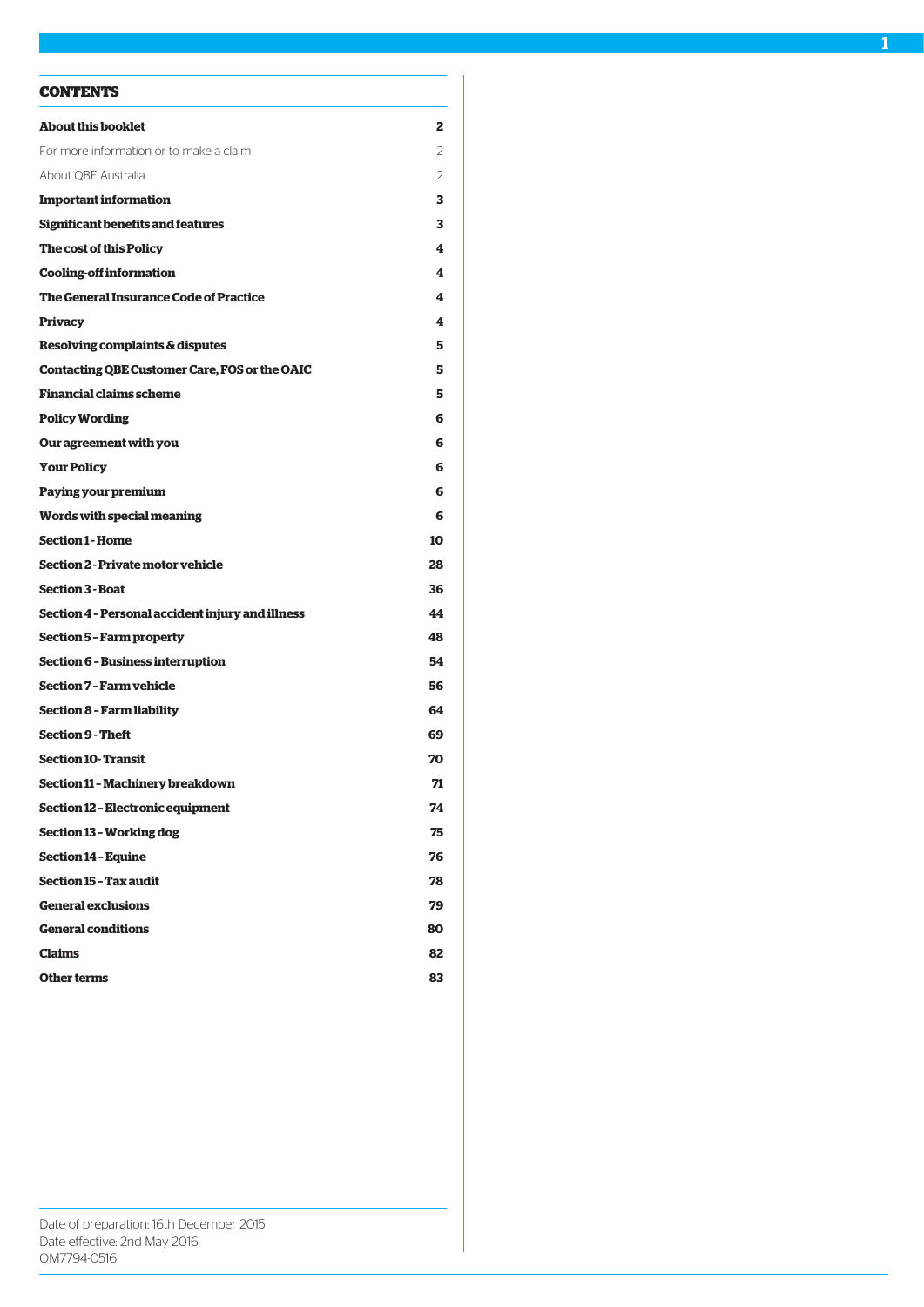In an uncertain world, it's good to know there's someone committed to protecting you. In this booklet you'll find our commitment described in detail. By taking the time to read these pages you'll know exactly what you're covered for, what you can expect from us and what we expect of you.

You'll also learn what to do if you need to make a claim, so we promise it'll be time well spent.

# <span id="page-2-0"></span>About this booklet

There are two parts to this booklet. The first part is Important Information about this Policy including information about how we'll protect your privacy and how to make a complaint or access our dispute resolution service.

The second part is your Policy Wording which sets out the detailed terms, conditions and exclusions of the Policy.

Because we don't know your own personal circumstances, you should treat any advice in this booklet as purely general in nature. It doesn't consider your objectives, financial situation or needs. You should carefully consider the information provided with regard to your personal circumstances to decide if it's right for you.

This booklet is also a Product Disclosure Statement (PDS). Other documents you receive may comprise the PDS. You'll know when this happens because it'll say so in the document.

<span id="page-2-1"></span>We may need to update information in this PDS. If we need to do this, we'll either send you a new PDS or a supplementary PDS. You can also get a copy of these simply by calling us.

# For more information or to make a claim

Please take the time to read through this booklet and if you have any questions, need more information or to confirm a transaction, please contact:

your broker or agent. The contact details for your broker or agent are in the financial services guide or other documentation they give you.

<span id="page-2-2"></span>Full details of what you must do for us to consider your claim are provided in the 'Claims' section at the end of this booklet. To make a claim under this Policy please contact:

• your broker or agent.

# About QBE Australia

QBE Insurance (Australia) Limited ABN 78 003 191 035 AFSL 239545 is a member of the QBE Insurance Group Limited ABN 28 008 485 014 (ASX: QBE). QBE Insurance Group is Australia's largest international general insurance and reinsurance group, and one of the top 25 insurers and reinsurers in the world.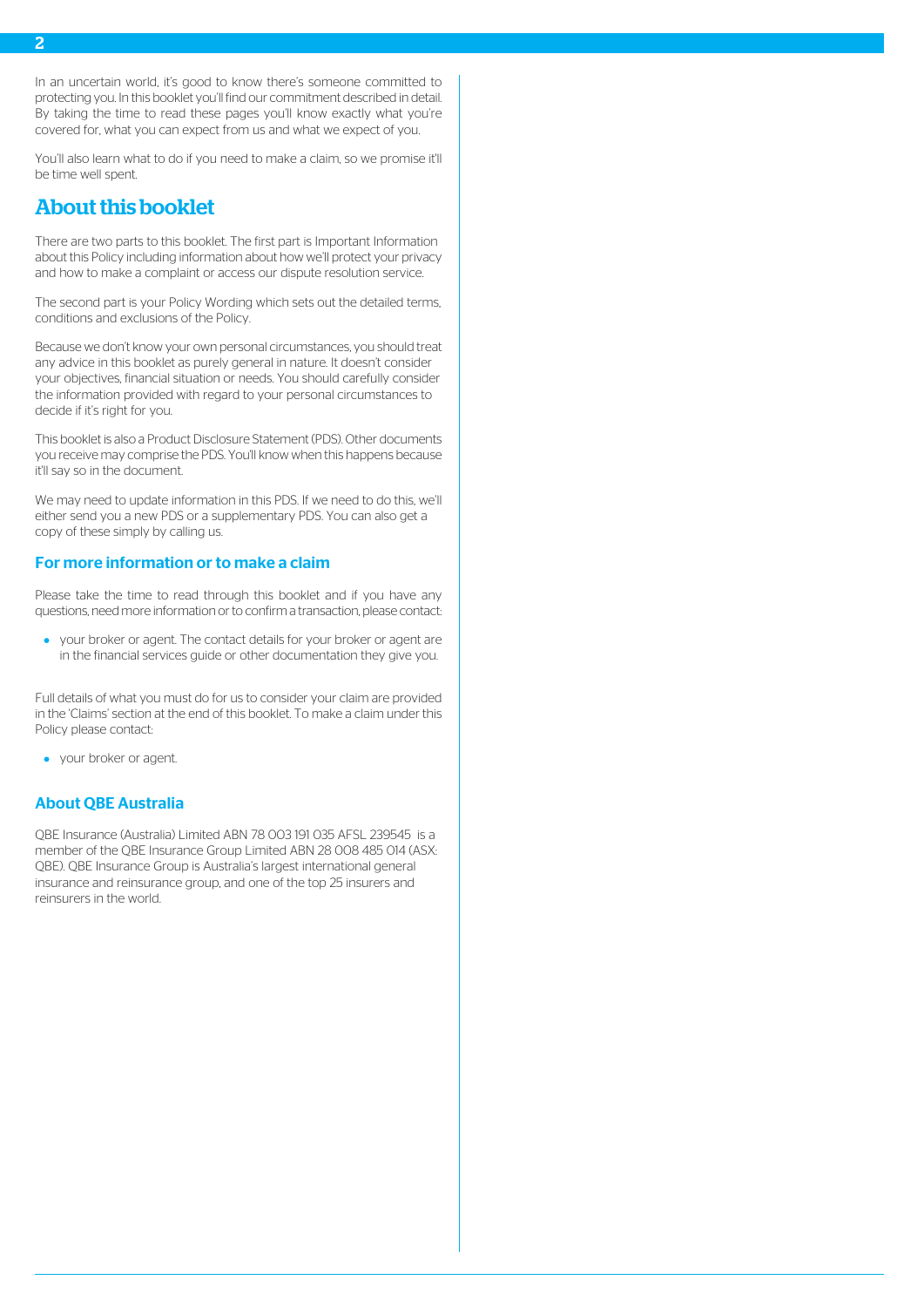# <span id="page-3-0"></span>Important information

In this first part of the booklet we explain important information about this Policy including how we'll protect your privacy and how to make a complaint or access our dispute resolution service.

# <span id="page-3-1"></span>Significant benefits and features

This Policy provides a convenient way of protecting your major farm assets and liability under one insurance policy. You can select from the areas of cover and for an appropriate sum insured to suit your farm business needs.

The table below provides a summary of the key types of cover available under this Policy. For full details of the cover provided, including any exclusions or conditions that may apply, please refer to the Policy Wording.

Your Policy Schedule will show the cover and options you have chosen.

| <b>Type of</b><br>cover                   | <b>Short description</b>                                                                                                                                                                                                                                                                      | Page<br>no. |
|-------------------------------------------|-----------------------------------------------------------------------------------------------------------------------------------------------------------------------------------------------------------------------------------------------------------------------------------------------|-------------|
| Home                                      | Provides you with protection for your buildings,<br>contents, liability and valuables.                                                                                                                                                                                                        | page<br>10  |
|                                           | <b>Choice of covers</b><br>Insured events cover; or<br>$\bullet$<br>Accidental damage cover.                                                                                                                                                                                                  |             |
|                                           | <b>Methods of settlement</b>                                                                                                                                                                                                                                                                  |             |
|                                           | We will either replace or pay the reasonable<br>cost to repair your home and contents.                                                                                                                                                                                                        |             |
|                                           | <b>Legal liability</b>                                                                                                                                                                                                                                                                        |             |
|                                           | Provides cover for your legal liability in respect<br>of personal injury or property damage caused<br>by an occurrence in connection with your<br>home and contents.                                                                                                                          |             |
| <b>Private</b><br>motor<br>vehicle        | <b>Choice of covers</b><br>Comprehensive<br>The cost to repair or replace your motor<br>vehicle as a result of accidental loss or damage,                                                                                                                                                     | page<br>28  |
|                                           | theft or malicious damage, including your legal<br>liability to third parties.                                                                                                                                                                                                                |             |
|                                           | Third party property damage<br>Your legal liability to third parties only.<br>A choice of agreed value or market value.                                                                                                                                                                       |             |
| <b>Boat</b>                               | Accidental damage, malicious damage, and<br>theft of your boat and/or trailer.                                                                                                                                                                                                                | page<br>36  |
|                                           | Your legal liability to pay for personal injury,<br>damage to someone else's property, and the<br>cost of raising, removal or destruction of the<br>wreck of your boat, caused by an occurrence,<br>during the period of insurance, and arising out<br>of your use or ownership of your boat. |             |
|                                           | You can choose the level of liability cover you<br>require.                                                                                                                                                                                                                                   |             |
| <b>Personal</b><br>accident<br>injury and | <b>Subsection 1 - Capital benefits</b><br>Lump sum payments for accidental death and<br>other listed conditions.                                                                                                                                                                              | page<br>44  |
| <b>illness</b>                            | Subsection 2 - Weekly benefits - Injury<br>Periodical payments to replace income that is<br>lost following an injury.                                                                                                                                                                         |             |
|                                           | <b>Subsection 3 - Weekly benefits - Illness</b>                                                                                                                                                                                                                                               |             |

| <b>Type of</b><br>cover                 | <b>Short description</b>                                                                                                                                                                                                                                                                                                                                                                                                                                                                           | Page<br>no. |
|-----------------------------------------|----------------------------------------------------------------------------------------------------------------------------------------------------------------------------------------------------------------------------------------------------------------------------------------------------------------------------------------------------------------------------------------------------------------------------------------------------------------------------------------------------|-------------|
|                                         | Periodical payments to replace income that is<br>lost following an illness.                                                                                                                                                                                                                                                                                                                                                                                                                        |             |
| Farm<br>property                        | We will pay for loss of or damage to your farm<br>property whilst at your farm caused by the<br>occurrences listed under either insured events<br>cover or accidental damage cover depending<br>on the cover type applicable to your farm<br>property you have insured.                                                                                                                                                                                                                            | page<br>48  |
| Farm<br><b>business</b><br>interruption | Cover for costs to maintain your farm business,<br>including loss of income following damage to<br>your farm contents, farm property, machinery<br>etc.                                                                                                                                                                                                                                                                                                                                            | page<br>54  |
| Farm<br>vehicle                         | <b>Choice of covers</b><br>Comprehensive<br>The cost to repair or replace your motor<br>vehicle as a result of accidental loss or damage,<br>theft or malicious damage including your legal<br>liability to third parties.<br>Third party property damage<br>Your legal liability to third parties only.                                                                                                                                                                                           | page<br>56  |
| Farm<br>liability                       | Covers your legal liability in respect of personal<br>injury or property damage caused by an<br>occurrence in connection with your farm<br>business.                                                                                                                                                                                                                                                                                                                                               | page<br>64  |
| <b>Theft</b>                            | Loss or damage resulting from theft of farm<br>property up to the limit shown in your Policy<br>Schedule.                                                                                                                                                                                                                                                                                                                                                                                          | page<br>69  |
| <b>Transit</b>                          | Cover up to the limit shown in your Policy<br>Schedule for loss or damage to goods<br>belonging to your farm business or for which<br>you are legally responsible whilst in transit by<br>road anywhere in Australia in or on a motor<br>vehicle or trailer owned or operated by you.                                                                                                                                                                                                              | page<br>70  |
| <b>Machinery</b><br>breakdown           | Covers the costs of repairing or replacing<br>insured equipment if it suffers electrical,<br>electronic or mechanical breakdown.                                                                                                                                                                                                                                                                                                                                                                   | page<br>71  |
| <b>Electronic</b><br>equipment          | Covers an insured item of electrical plant or<br>any part of an item shown in your Policy<br>Schedule which suffers insured damage.                                                                                                                                                                                                                                                                                                                                                                | page<br>74  |
| <b>Working</b><br>dog                   | Covers the theft or death (due to an accident<br>or illness) of your working dog.                                                                                                                                                                                                                                                                                                                                                                                                                  | page<br>75. |
| <b>Equine</b>                           | Covers the death or slaughter (on humane<br>grounds) of your horse resulting from any<br>injury or illness sustained or contracted.<br>Loss by theft or straying of your horse, if not<br>found within 30 days.<br>Destruction of your horse whilst in transit if<br>your horse was uncontrollable and presented<br>an imminent threat or danger to the public.<br>The cost to remove and dispose of your<br>horse's body following death or euthanasia as<br>a result of an injury or an illness. | page<br>76  |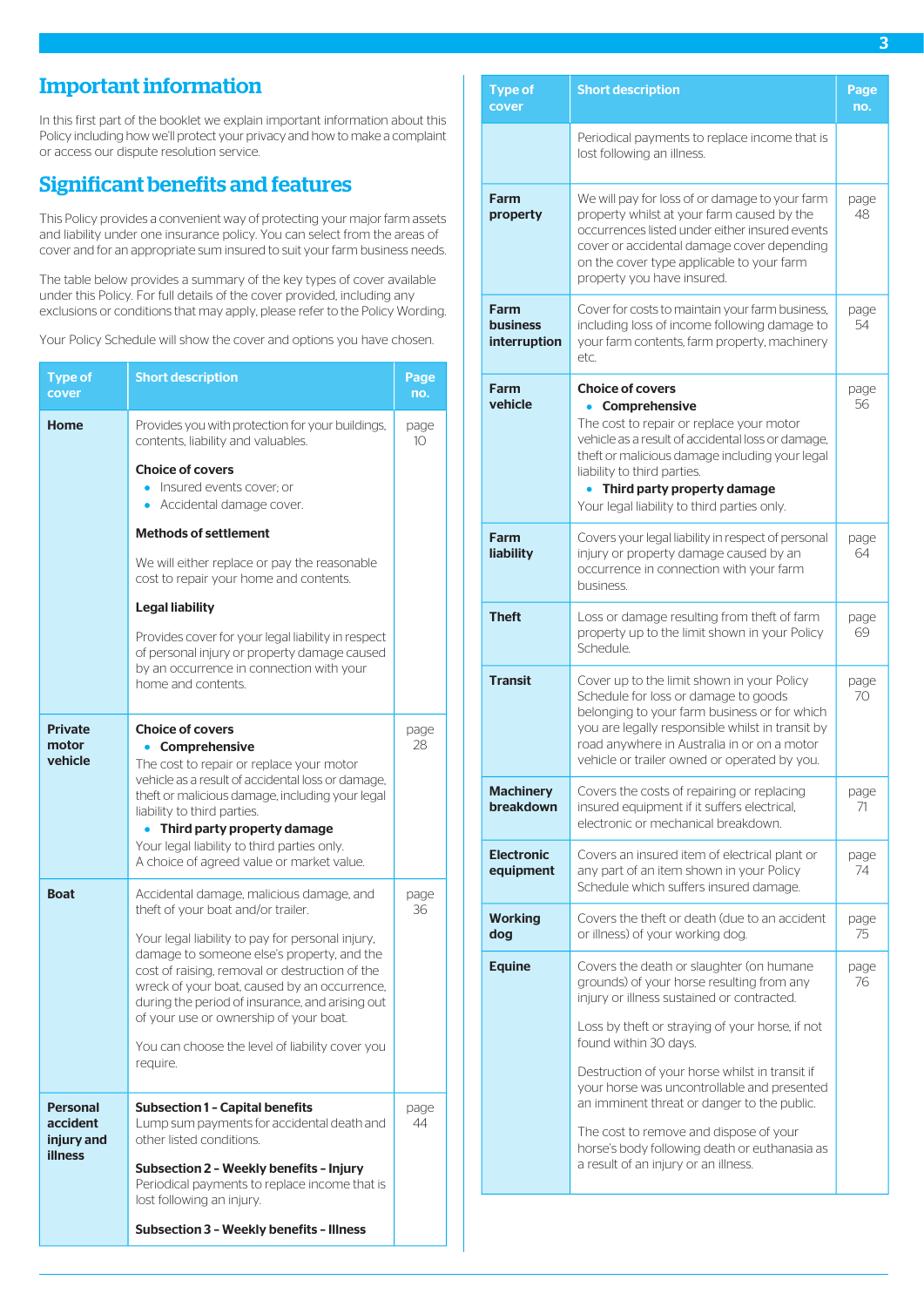Each of the sections listed in the table above is subject to specific definitions, the basis of cover and specific exclusions. In addition, there are general exclusions and conditions that apply to all sections of the Policy.

# This product may not match your expectations

This product may not match your expectations (for example, because an exclusion applies). You should read both the important information and Farm Insurance Policy terms and conditions carefully. Please ask your financial services provider if you are unsure about any aspect of this Policy.

# Your sum insured may not be adequate

To ensure that the amount of insurance is adequate in the event of a claim, you should establish an adequate sum insured when initially arranging cover and also take care to amend the sum insured when your situation changes.

# About Section 4 - Personal accident injury and illness cover

If you take out personal accident injury and illness cover, you have done so under a group policy arrangement with QBE. Access to the personal accident illness and injury cover is provided to insured persons solely by operation of section 48 of the *Insurance Contracts Act 1984* (Cth).

Insured persons have no right to cancel or vary the Policy or the personal accident injury and illness cover. Only you (as the contracting insured) and QBE can do this. If you and QBE do so, we do not need to obtain the consent of any insured person.

We also do not provide insured persons with any notices in relation to this personal accident injury and illness cover as they are not a contracting insured. We only send notices to you as you are the only entity we have contractual obligations to.

Insured persons are not obliged to accept any of the benefits of the personal accident injury and illness cover but if an insured person wishes to make a claim, they will be bound by the terms, conditions, limitations and exclusions set out in the Policy and the personal accident injury and illness cover.

Neither you nor QBE hold the personal accident injury and illness cover or the benefits provided under it on trust or for your benefit or on your behalf.

If an insured person seeks to access the benefit of the personal accident injury and illness cover, they should consider obtaining advice as to whether it is appropriate for their needs from a person who is licensed to give such advice. Nothing prevents an insured person from entering into other arrangements regarding insurance.

The 'General exclusions' and 'General conditions' set out in the Policy apply to any claim an insured person makes.

We will not pay any more than the benefit sum insured for each section set out in the Policy Schedule.

# <span id="page-4-0"></span>The cost of this Policy

Premium is what you pay us for this Policy and it's made up of the amount we've calculated for the risk and any taxes and government charges.

When calculating your premium we take a number of factors into account, including:

- 1. the type of farm you operate and which sections you elect to take cover under and the sum insured that is relevant to your farm business;
- 2. your age, experience and claims history;
- 3. if you elect to have a higher or lower excess where this is an option;
- 4. if you elect to take out any optional benefits where they are available;
- 5. for Section 1 Home the cover you have selected, the location type, age, condition, use and sum insured of your home and contents as well as the construction of your home;
- 6. for Section 2 Private Motor Vehicle and Section 7 Farm Vehicle, the cover you have selected, method of settlement, the make, model, age, condition, location, sum insured, use, accessories and security features of the motor vehicle;
- <span id="page-4-1"></span>7. for Section 3 – Boat the cover you have selected, method of settlement, the make, model, age, condition, location, sum insured, and security features of your boat.

# Cooling-off information

If you change your mind within 21 days of buying your Policy, you can cancel it and receive a full refund. Naturally, this doesn't apply if you've made or are entitled to make a claim. Even after the cooling off period ends, you still have the right to cancel your Policy. However, we may deduct some costs from any refund, as set out in the Policy Wording under 'Cancelling your Policy'.

<span id="page-4-2"></span>To cancel your policy within the cooling-off period, contact your broker electronically or in writing.

# The General Insurance Code of Practice

QBE Australia is a signatory to the General Insurance Code of Practice.

The Code aims to:

- Commit us to high standards of service
- **•** Promote better, more informed relations between us and you
- <span id="page-4-3"></span>Maintain and promote trust and confidence in the general insurance industry
- Provide fair and effective mechanisms for the resolution of complaints and disputes between us and you
- Promote continuous improvement of the general insurance industry through education and training.

# **Privacy**

We'll collect personal information when you deal with us, our agents, other companies in the QBE group or suppliers acting on our behalf. We use your personal information so we can do business with you, which includes issuing and administering our products and services and processing claims. Sometimes we might send your personal information overseas. The locations we send it to can vary but include the Philippines, India, Ireland, the UK, the US, China and countries within the European Union.

Our Privacy Policy describes in detail where and from whom we collect personal information, as well as where we store it and the full list of ways we could use it. To get a free copy of it please visit qbe.com.au/privacy or contact QBE Customer Care.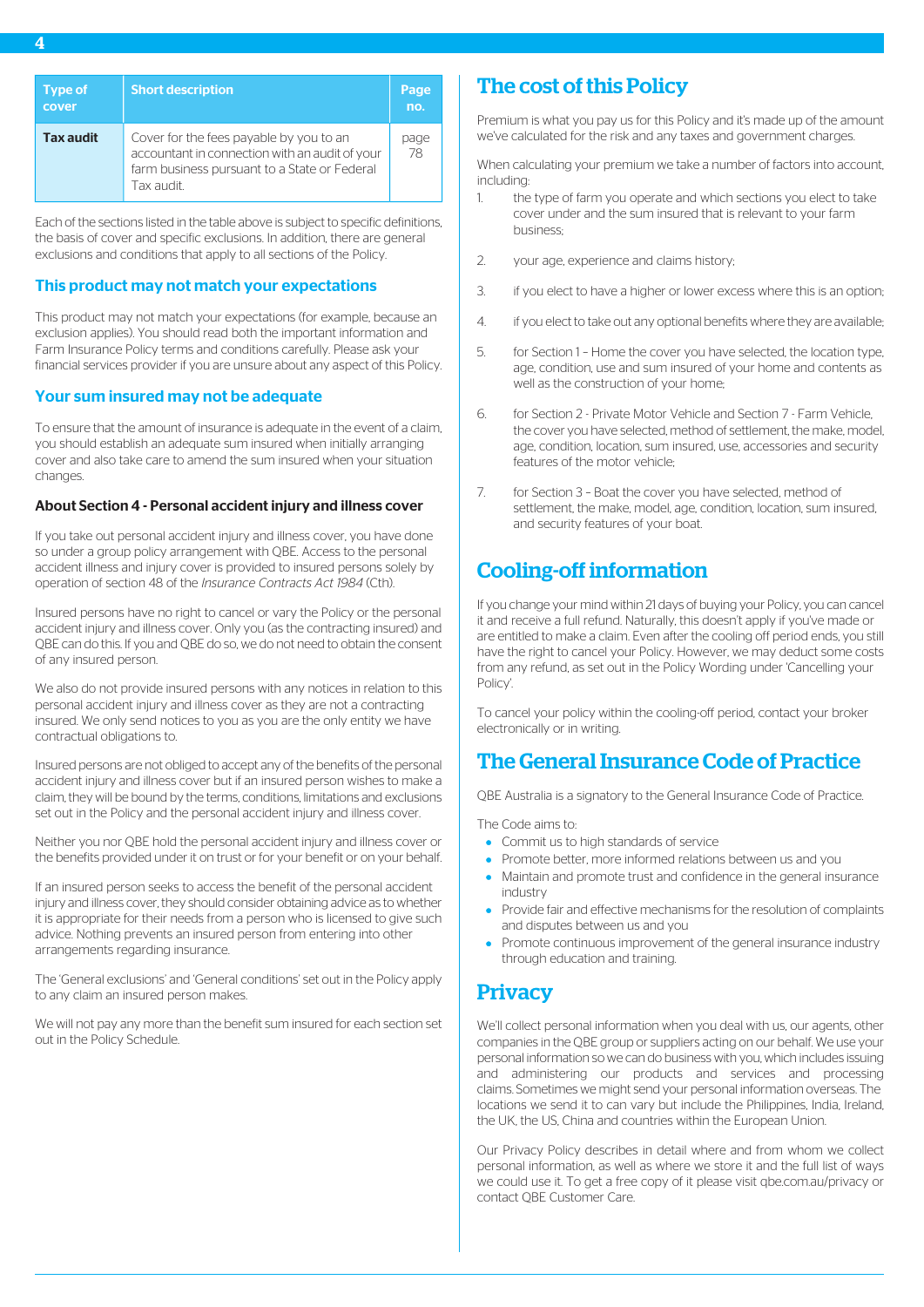It's up to you to decide whether to give us your personal information, but without it we might not be able to do business with you, including not paying your claim.

# <span id="page-5-0"></span>Resolving complaints & disputes

At QBE we're committed to providing you with quality products and delivering the highest level of service.

We also do everything we can to safeguard your privacy and the confidentiality of your personal information.

## Something not right?

We know sometimes there might be something you're not totally happy about, whether it be about our staff, representatives, products, services or how we've handled your personal information.

#### Step 1 – Talk to us

If there's something you'd like to talk to us about, or if you'd like to make a complaint, speak to one of our staff. When you make your complaint please provide as much information as possible. They're ready to help resolve your issue.

You can also contact our Customer Care Unit directly to make your complaint. Our aim is to resolve all complaints within 15 business days.

#### Step 2 – Escalate your complaint

If we haven't responded to your complaint within 15 days, or if you're not happy with how we've tried to resolve it, you can ask for your complaint to be escalated for an Internal Dispute Resolution (IDR) review by a Dispute Resolution Specialist.

The Dispute Resolution Specialist will provide QBE's final decision within 15 business days of your complaint being escalated, unless they've requested and you've agreed to give us more time.

# Step 3 – Still not resolved?

If you're not happy with the final decision, or if we've taken more than 45 days to respond to you from the date you first made your complaint, you can contact the Financial Ombudsman Service Australia (FOS Australia). FOS Australia is an ASIC approved external dispute resolution body.

FOS Australia resolves insurance disputes between consumers and insurers, at no cost to you. QBE is bound by FOS Australia's decisions - but you're not. You can contact FOS Australia directly and they'll advise you if your dispute falls within their Terms of Reference.

#### *Disputes not covered by the FOS Australia Terms of Reference*

If your dispute doesn't fall within the FOS Australia Terms of Reference, and you're not satisfied with our decision then you may wish to seek independent legal advice.

#### *Privacy complaints*

If you're not satisfied with our final decision and it relates to your privacy or how we've handled your personal information, you can contact the Office of the Australian Information Commissioner (OAIC).

# <span id="page-5-1"></span>Contacting QBE Customer Care, FOS or the OAIC

|              | How to contact QBE Customer Care                                                                                                                                                                 |
|--------------|--------------------------------------------------------------------------------------------------------------------------------------------------------------------------------------------------|
| Phone        | 1300 650 503 (Monday to Friday from 9am to 5pm, Sydney<br>time, except on public holidays).                                                                                                      |
|              | Calls from mobiles, public telephones or hotel rooms may<br>attract additional charges.                                                                                                          |
| Fmail        | complaints@gbe.com, to make a complaint.<br>۰<br>privacy@qbe.com, to contact us about privacy or your<br>personal information.<br>customercare@gbe.com, to give feedback or pay a<br>compliment. |
| Post         | Customer Care, GPO Box 219, PARRAMATTA NSW 2124                                                                                                                                                  |
|              |                                                                                                                                                                                                  |
|              | How to contact FOS Australia                                                                                                                                                                     |
| Phone        | 1800 367 287 (Monday to Friday from 9am to 5pm, Melbourne<br>time, except on public holidays)                                                                                                    |
| Fmail        | info@fos.org.au                                                                                                                                                                                  |
| Online       | www.fos.org.au                                                                                                                                                                                   |
|              |                                                                                                                                                                                                  |
|              | How to contact the OAIC                                                                                                                                                                          |
| <b>Phone</b> | 1300 363 992 (Monday to Friday from 9am to 5pm, Sydney<br>time, except on public holidays).                                                                                                      |
|              | Calls from mobiles, public telephones or hotel rooms may<br>attract additional charges.                                                                                                          |
| Fmail        | enquiries@oaic.gov.au                                                                                                                                                                            |
| Online       | www.oaic.gov.au                                                                                                                                                                                  |

# <span id="page-5-2"></span>Financial claims scheme

Your Policy is a protected policy under the Financial Claims Scheme (FCS), which protects certain insureds and claimants in the event of an insurer becoming insolvent. In the unlikely event of QBE becoming insolvent you may be entitled to access the FCS, provided you meet the eligibility criteria.

More information may be obtained from the Australian Prudential Regulation Authority (APRA).

| How to contact APRA |                                                                                             |
|---------------------|---------------------------------------------------------------------------------------------|
| <b>Phone</b>        | 1300 558 849 (Monday to Friday from 9am to 5pm, Sydney<br>time, except on public holidays). |
|                     | Calls from mobiles, public telephones or hotel rooms may<br>attract additional charges.     |
| Online              | www.apra.gov.au                                                                             |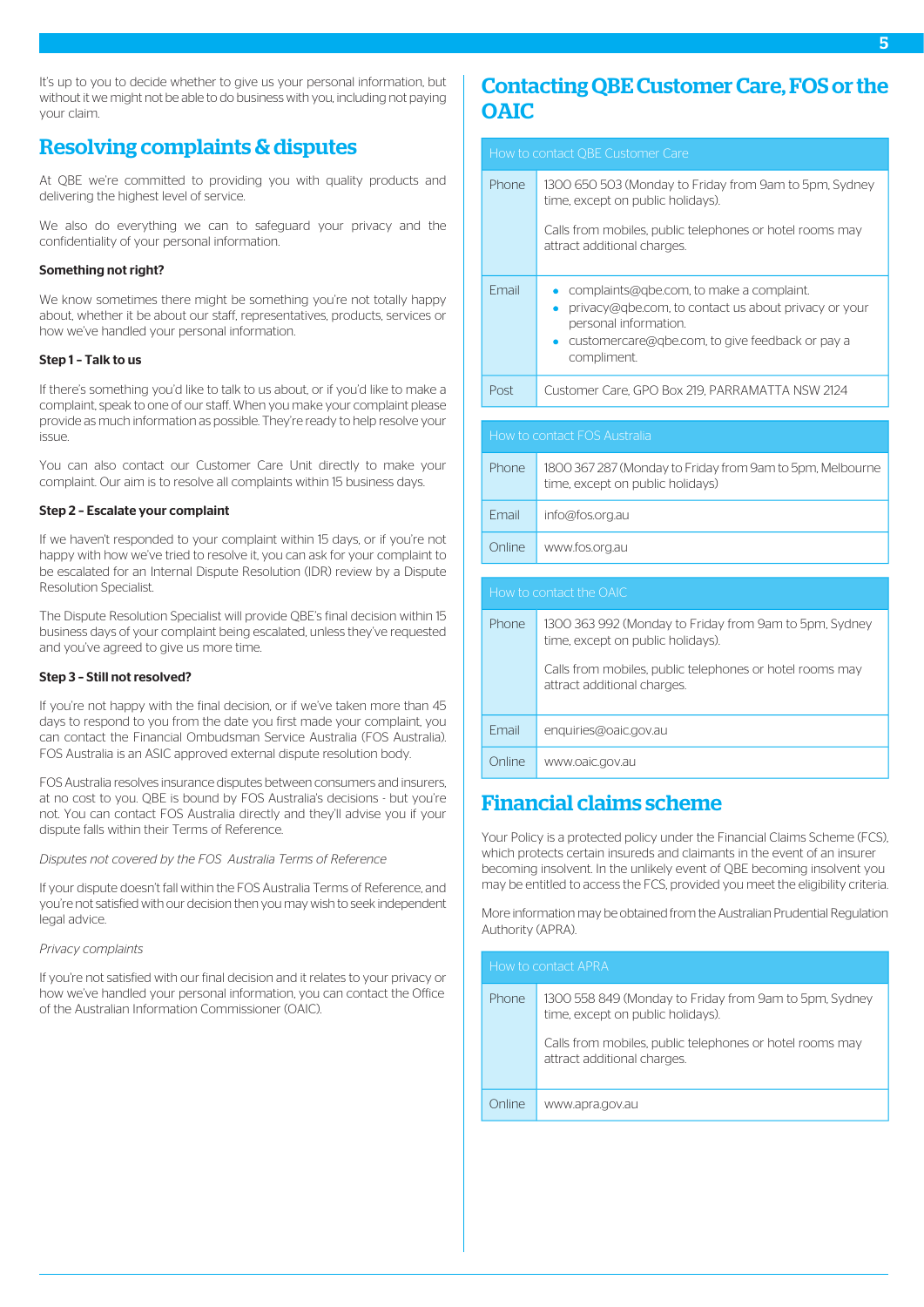<span id="page-6-0"></span>This Policy is underwritten by QBE Insurance (Australia) Limited ABN 78 003 191 035 AFSL 239545.

# <span id="page-6-1"></span>Our agreement with you

Your Policy is an agreement between you and us, made up of:

- This Policy Wording
- Your Policy Schedule, which sets out the cover you've chosen and any terms specific to you.

The cover under this Policy is provided during the period of insurance, once you've paid us your premium. There are also:

- Conditions and exclusions which apply to specific covers or sections;
- General exclusions, which apply to any claim you make under this Policy;
- General conditions, which set out your responsibilities under this Policy;
- Claims conditions, which set out our rights and your responsibilities when you make a claim; and
- Other terms, which set out how this Policy operates.

#### Excesses

You must pay any excesses which apply to your claim. The excesses which you have to pay are set out in this Policy Wording or on your Policy Schedule.

#### <span id="page-6-2"></span>How much we'll pay

The most we'll pay for a claim is the sum insured which applies to the cover or section you're claiming under, less any excess.

# Your Policy

Your Policy consists of the Policy Wording in this booklet and the Policy Schedule we give you. Please keep them in a safe place for future reference.

<span id="page-6-3"></span>Please check the Policy Schedule details to ensure it accurately states what you have insured. Be sure to check that the limits and sums insured are adequate.

The 'general exclusions' and 'general conditions' apply to all sections of this Policy.

# Paying your premium

You can pay your premium:

- in one annual amount; or
- in monthly instalments.

Payment of premium may be made by debit to your nominated financial institution, cash, cheque, BPAY or credit card. If your cheque or credit card is dishonoured by our financial institution you are not insured unless we have agreed in writing to continue to insure you.

#### Annual premium

Paying your premium on time is important because it affects your insurance. If you are paying your premium annually in one payment, and you have not paid by the due date or your payment is dishonoured, this Policy will not operate and there will be no cover.

#### Instalment payments

If you are paying your premium by instalments, we will specify on your Policy Schedule when we will deduct the first instalment. Thereafter, instalment payments will be debited on the date or frequency you have nominated. If you are paying your premium in instalments by direct debit from your credit card or financial institution account, you must tell us if these details change no later than seven (7) days before your next instalment

is due. We will not pay a claim under this Policy if, at the time the claim occurred, any premium instalment has remained unpaid for one (1) month or more.

If any instalment of premium has remained unpaid for one (1) month, we may cancel this Policy. However, we will send you a notice confirming the action we intend to take and when any cancellation will become effective.

#### At renewal

If you have been paying your premium by instalment, we will continue to deduct instalments for your Renewal Policy on the same day of the month at the new premium level unless you tell us otherwise.

If any instalment of premium has remained unpaid for one (1) month, we will cancel this Policy. We will send you a reminder setting out our intention to take two (2) instalments on the next payment date. If payment is not received after this reminder, we will send you a notice telling you of the date the Policy will cease unless payment is received. We send a notice to confirm the Policy has been cancelled.

#### Adjustment of premium on renewal

If a claim occurs in the previous period of insurance and you do not notify us until after the premium for the current period of insurance was calculated, then you must pay any additional premium that would have been calculated had you told us about the claim on the day that the claim occurred. This condition does not affect any other rights that we have, including the rights that we have under 'Your duty of disclosure'.

#### If your payment details change

<span id="page-6-4"></span>If the direct debit arrangements you use to pay by instalment changes, such as you are issued a new credit card or change your bank arrangements, you must tell us. You should do this at least seven (7) days in advance of your next payment date.

# Words with special meaning

The words and terms used throughout this Policy have special meanings set out below.

Where other words and terms are only used in one section of the Policy, we'll describe their special meaning in that section.

| <b>When we</b><br>say | We mean                                                                                                                                                                                                                                                                                                    |
|-----------------------|------------------------------------------------------------------------------------------------------------------------------------------------------------------------------------------------------------------------------------------------------------------------------------------------------------|
| Accident              | An incident that is unforeseen and unintended and that<br>causes loss or damage. This includes a series of accidents<br>arising out of the one event.                                                                                                                                                      |
|                       | Under Section 14 - Equine accident means injury to or<br>death of your horse caused by unexpected, unintended,<br>external, violent and visible circumstances. It does not<br>mean injury or death caused by an illness.                                                                                   |
| Application           | The information as advised by you to us, either in writing,<br>verbally or by electronic means, as part of your<br>application for insurance provided by the Policy. The<br>information you supply to us forms part of the basis for<br>our decision of whether or not to insure you and on what<br>terms. |
| <b>Address</b>        | The address shown in your Policy Schedule. It is the land<br>on which you reside and includes yards and garden<br>areas used for private and domestic purposes.<br>In Section 1 - Home it is where your home is located or<br>your contents are kept.                                                      |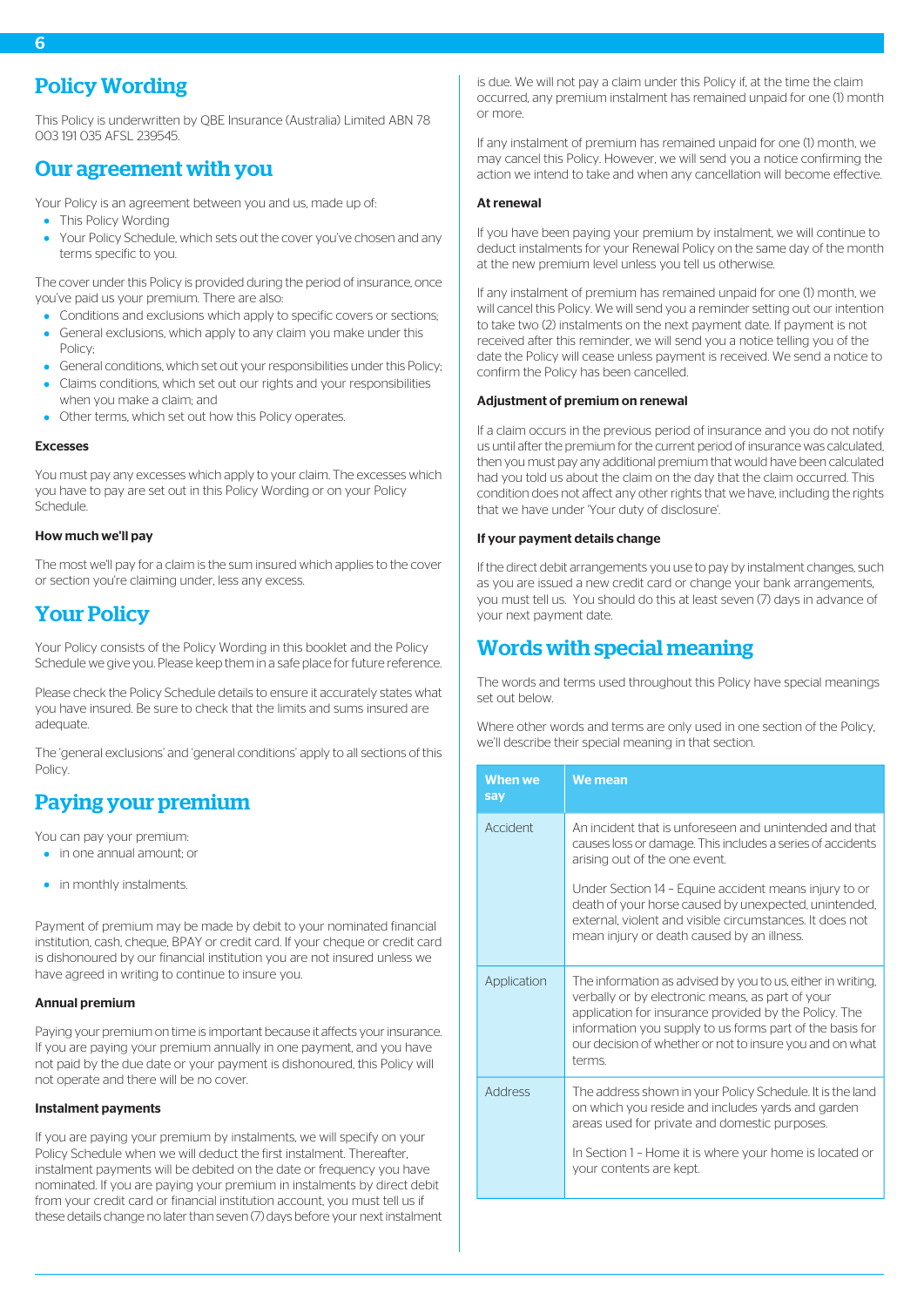| <b>When we</b><br>say    | We mean                                                                                                                                                                                                                                                                 |
|--------------------------|-------------------------------------------------------------------------------------------------------------------------------------------------------------------------------------------------------------------------------------------------------------------------|
| Aircraft<br>landing area | Any area on or from which aircraft land or take-off, or<br>are housed, maintained or operated when they are not<br>airborne.                                                                                                                                            |
| Australia                | The Commonwealth of Australia, its dependencies and<br>Territories.                                                                                                                                                                                                     |
| <b>Boat</b>              | The boat described in your Policy Schedule. Your boat<br>is comprised of:<br>(a)<br>the hull:                                                                                                                                                                           |
|                          | (b)<br>its motor(s), including fuel tanks (unless they form<br>part of the hull);                                                                                                                                                                                       |
|                          | (C)<br>equipment and accessories;                                                                                                                                                                                                                                       |
|                          | (d)<br>its sails, masts, spars, standing and running rigging;                                                                                                                                                                                                           |
|                          | (e)<br>its trailer;                                                                                                                                                                                                                                                     |
|                          | (f)<br>personal effects (or those of any passenger<br>onboard your boat).                                                                                                                                                                                               |
| Compensation             | All amounts you are liable to pay to other people or<br>organisations (including legal costs awarded against you<br>and interest accruing after entry of judgment against<br>you until we have paid the amount outstanding).                                            |
| Embryo                   | A fertilized egg of an animal that has begun cell division.                                                                                                                                                                                                             |
| Employee(s)              | Any person who is employed under a contract of service<br>or apprenticeship with you, but does not include any<br>person employed under such contract who is excluded<br>from the definition of 'Worker' under any workers'<br>compensation legislation.                |
| <b>Excesses</b>          | The amount shown in the Policy and your Policy<br>Schedule, payable by you on each and every claim<br>arising out of one event or occurrence under that Policy<br>section.                                                                                              |
|                          | Should more than one excess be payable under this<br>Policy for any claim or series of claims arising from the<br>one event, such excesses shall not be aggregated and<br>the highest single level of excess only shall apply, except<br>in the motor vehicle sections. |
|                          | In Section 2 - Private motor vehicle and Section 7 - Farm<br>vehicle you may have to contribute more than one<br>excess.                                                                                                                                                |
|                          | You are required to pay the excess when we request<br>vou to do so.                                                                                                                                                                                                     |
| Family                   | Persons who normally reside with you permanently and<br>who are your:<br>(a)<br>spouse or defacto;                                                                                                                                                                      |
|                          | (b)<br>your children or your spouse's or defacto's<br>unmarried children:                                                                                                                                                                                               |
|                          | (c)<br>parents or your spouse's or defacto's parents; or                                                                                                                                                                                                                |
|                          | (d)<br>brother or sister.                                                                                                                                                                                                                                               |
| Farm<br>business         | From your farm, the business of:<br>(a)<br>producing crops and/or livestock;                                                                                                                                                                                            |

| <b>When we</b><br>sav             | <b>We mean</b>                                                                                                                                                                                                                                                                                                                                                 |
|-----------------------------------|----------------------------------------------------------------------------------------------------------------------------------------------------------------------------------------------------------------------------------------------------------------------------------------------------------------------------------------------------------------|
|                                   | (b)<br>making or obtaining produce from your crops<br>and/or livestock:                                                                                                                                                                                                                                                                                        |
|                                   | $\left( \circ \right)$<br>incidental farm contracting;                                                                                                                                                                                                                                                                                                         |
|                                   | (d)<br>being owner, lessor, lessee or hirer of property<br>used to produce your crops and/or livestock;                                                                                                                                                                                                                                                        |
|                                   | (e)<br>any other occupation shown in your Policy<br>Schedule.                                                                                                                                                                                                                                                                                                  |
| Financer                          | The person or entity with a security interest in your<br>property.                                                                                                                                                                                                                                                                                             |
| Flood                             | Means the covering of normally dry land by water that<br>has escaped or been released from the normal confines<br>of any of the following:<br>(a)<br>a lake (whether or not it has been altered or<br>modified):                                                                                                                                               |
|                                   | a river (whether or not it has been altered or<br>(b)<br>modified):                                                                                                                                                                                                                                                                                            |
|                                   | $\left( c\right)$<br>a creek (whether or not it has been altered or<br>modified):                                                                                                                                                                                                                                                                              |
|                                   | (d)<br>another natural watercourse (whether or not it<br>has been altered or modified):                                                                                                                                                                                                                                                                        |
|                                   | (e)<br>a reservoir;                                                                                                                                                                                                                                                                                                                                            |
|                                   | (f)<br>a canal:                                                                                                                                                                                                                                                                                                                                                |
|                                   | (q)<br>a dam.                                                                                                                                                                                                                                                                                                                                                  |
| Fusion                            | The process of fusing or melting together of windings<br>of an electric motor following damage to their insulating<br>material as a result of overheating caused by electric<br>current.                                                                                                                                                                       |
| Incidental<br>farm<br>contracting | Part of your farm business that relates specifically to the<br>production of crops and/or livestock, or produce derived<br>from such, for which you:<br>(a)<br>receive payment; and                                                                                                                                                                            |
|                                   | (b)<br>is not carried out on your farm, a farm you lease,<br>or a share farm:                                                                                                                                                                                                                                                                                  |
|                                   | and the amount you received from such work (after<br>deduction of expenses) in the 12 months immediately<br>before the period of insurance commenced did not<br>exceed 25% of your average annual income or \$20,000,<br>whichever is the greater (after deduction of expenses)<br>for:<br>$\left( \subset \right)$<br>the previous five consecutive years; or |
|                                   | (d)<br>the period you have been farming (if less than five<br>consecutive years).                                                                                                                                                                                                                                                                              |
| Impact                            | A collision of two or more objects.                                                                                                                                                                                                                                                                                                                            |
| Indemnity<br>value                | The value of buildings, contents, personal valuables, or<br>your farm property at the time of loss or damage taking<br>into consideration the age, condition and state of repair.                                                                                                                                                                              |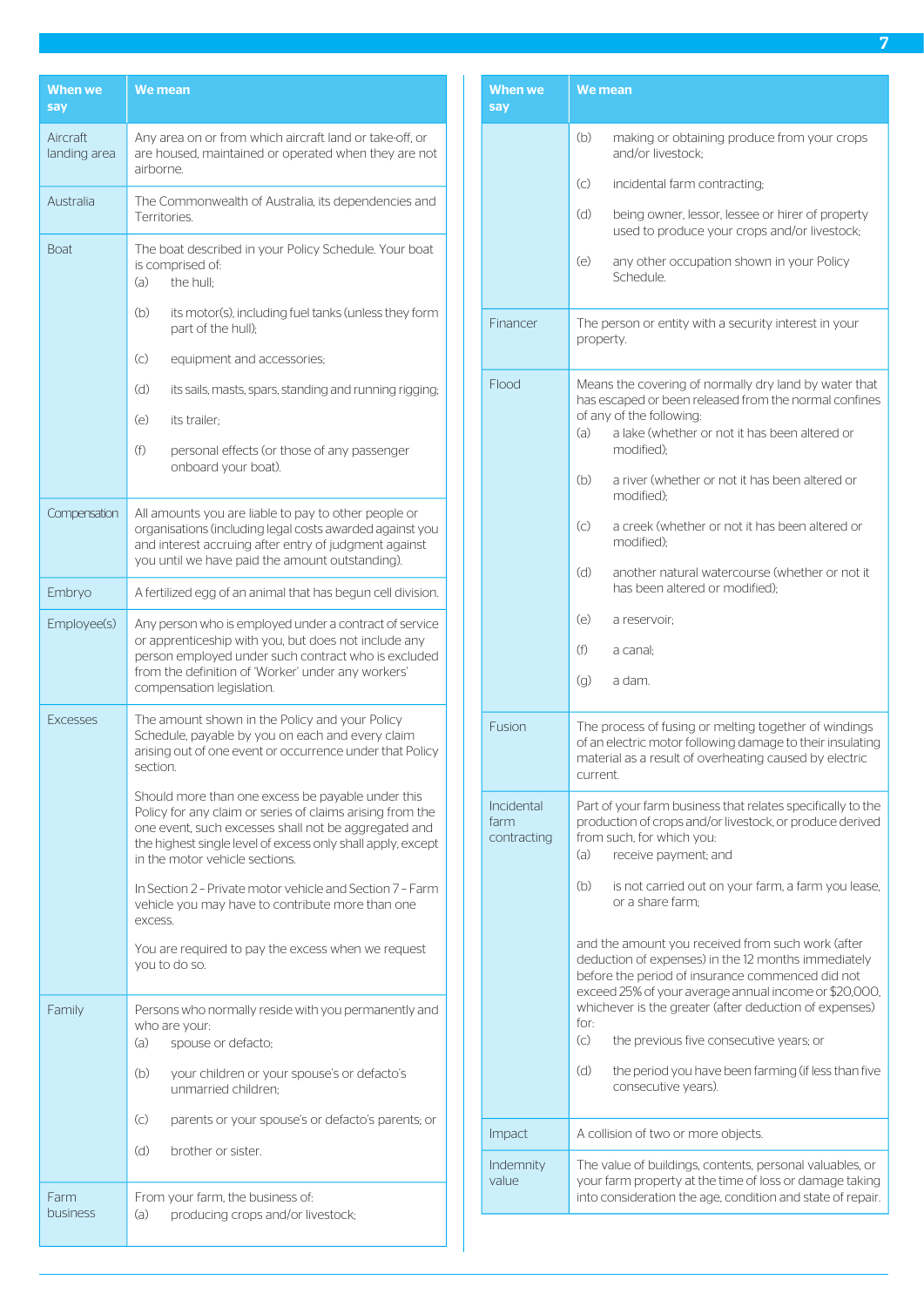| <b>When we</b><br>say  | <b>We mean</b>                                                                                                                                                                                                                                                                                                                                                                                                  |
|------------------------|-----------------------------------------------------------------------------------------------------------------------------------------------------------------------------------------------------------------------------------------------------------------------------------------------------------------------------------------------------------------------------------------------------------------|
| Input Tax<br>Credit    | The Input Tax Credit according to the meaning given in<br>the A New Tax System (Goods and Services Tax) Act<br>1999 (Cth).                                                                                                                                                                                                                                                                                      |
| Internet<br>operations | (a)<br>Use of electronic mail systems by you, your<br>employees or any person who has your<br>permission;                                                                                                                                                                                                                                                                                                       |
|                        | (b)<br>access through your network to the internet by<br>you, your employees, or any person who has your<br>permission;                                                                                                                                                                                                                                                                                         |
|                        | $\left( \circ \right)$<br>access to your intranet (meaning internal<br>company information and computing resources)<br>which is made available through the internet for<br>your customers or others outside your<br>organisation; and                                                                                                                                                                           |
|                        | (d)<br>the operation and maintenance of your website.                                                                                                                                                                                                                                                                                                                                                           |
| Legal liability        | Your legal responsibility to pay compensation for death,<br>injury or damage to other people or their property. This<br>responsibility only arises if you have done something<br>wrong or you are at fault.                                                                                                                                                                                                     |
| Livestock              | Any type of farm animal (including<br>fish/shellfish/crustaceans), other than a domestic animal<br>or working dog belonging to you and used in connection<br>with your farm business (and which normally produce<br>income for your farm business).                                                                                                                                                             |
| Market value           | The retail value of items of a similar type, age and<br>condition, with adjustment for its special features, if any.<br>Used price guides and any other information may be<br>used to assist in determining market value.                                                                                                                                                                                       |
| Money                  | Cash, bank notes, currency notes, negotiable instruments,<br>negotiable cheques, postal notes, post office money<br>orders, negotiable securities, unused postage stamps,<br>revenue stamps, credit card sales vouchers, instant<br>lottery tickets, store value cards, authorised gift vouchers,<br>public transport boarding bus or transport tickets,<br>telephone credit cards or franking machine credits. |
| Motor<br>vehicle       | Any type of land based machine on wheels or on self<br>laid tracks made or intended to be propelled other than<br>by manual or animal power, including any trailer or other<br>attachment that is normally towed by or operated from<br>any such machine. Motor vehicle does not include<br>aircraft.                                                                                                           |
| Motor cycle            | A motorised bike or vehicle on which the rider typically<br>sits astride in order to drive. It includes motorbikes,<br>quad-bikes, and tricycles.                                                                                                                                                                                                                                                               |
| Occurrence             | An event during the period of insurance (including<br>continuous or repeated exposure to substantially the<br>same general conditions), which results in personal injury<br>or damage to property which you neither expected nor<br>intended to happen. All personal injury or damage to<br>property resulting from one original cause will be treated<br>as being caused by the one occurrence.                |
| Period of<br>insurance | The period shown in your Policy Schedule.                                                                                                                                                                                                                                                                                                                                                                       |
| Personal<br>effects    | Personal items owned by you which are designed to be<br>worn or carried, except for money, firearms, tools or                                                                                                                                                                                                                                                                                                   |

| items used in connection with a business or occupation,<br>or accessories.<br>(a)<br>Personal<br>bodily injury (including death), sickness, disease,<br>disablement, shock, fright, mental anguish and<br>injury<br>mental injury;<br>(b)<br>latent personal injury (as described in a. above)<br>that is first diagnosed by a qualified medical<br>person during the period of insurance.<br>Includes this PDS, your Policy Schedule and any future<br>Policy<br>documents issued to you that amends the Policy wording<br>or your Policy Schedule.<br>(a)<br>Policy<br>your current Policy Schedule; or<br>Schedule<br>(b)<br>the renewal notice you have paid; or<br>$\left( \circ \right)$<br>the alteration advice sent to you.<br>It contains details of the types of cover and levels of<br>insurance you have selected and any special conditions<br>or endorsements applicable to your cover.<br>Pollutants<br>Any solid, liquid, gaseous or thermal irritant or<br>contaminant, including smoke, vapour, soot, fumes, acids,<br>alkalis, chemicals, material to be recycled or waste.<br>Premium<br>The amount you pay for the insurance provided by this<br>Policy, including any taxes and other government<br>charges.<br>Security<br>Means a security interest as defined in section 12 of the<br>interest<br>Personal Property Securities Act 2009 (Cth).<br>Any fluid of a male animal which contains spermatozoa<br>Semen<br>in suspension and which is to be used for the artificial<br>insemination of breeding stock.<br>Sum insured<br>The amount(s) you have selected and is shown in your<br>Policy Schedule as the sum insured for the particular<br>section, cover and/or item.<br>Terrorism<br>An act, including but not limited to the use of force or<br>violence and/or the threat thereof, of any person or<br>group(s) of persons, whether acting alone or on behalf<br>of or in connection with any organisation(s) or<br>government(s), which from its nature or context is done<br>for, or in connection with, political, religious, ideological,<br>ethnic or similar purposes or reasons, including the<br>intention to influence any government and/or to put the<br>public, or any section of the public, in fear.<br><b>Theft</b><br>A person has taken your property without your<br>knowledge, prior consent or agreement, with the<br>intention of permanently depriving you of that property.<br><b>Total loss</b><br>Where we determine that your insured property is<br>damaged or destroyed beyond economical repair, or<br>lost and irretrievable.<br>Tsunami<br>A sea wave caused by a disturbance of the ocean floor<br>or by seismic movement.<br>QBE Insurance (Australia) Limited, ABN 78 003 191 035<br>We, us, our<br>AFSL 239545. | When we<br>say | We mean |
|------------------------------------------------------------------------------------------------------------------------------------------------------------------------------------------------------------------------------------------------------------------------------------------------------------------------------------------------------------------------------------------------------------------------------------------------------------------------------------------------------------------------------------------------------------------------------------------------------------------------------------------------------------------------------------------------------------------------------------------------------------------------------------------------------------------------------------------------------------------------------------------------------------------------------------------------------------------------------------------------------------------------------------------------------------------------------------------------------------------------------------------------------------------------------------------------------------------------------------------------------------------------------------------------------------------------------------------------------------------------------------------------------------------------------------------------------------------------------------------------------------------------------------------------------------------------------------------------------------------------------------------------------------------------------------------------------------------------------------------------------------------------------------------------------------------------------------------------------------------------------------------------------------------------------------------------------------------------------------------------------------------------------------------------------------------------------------------------------------------------------------------------------------------------------------------------------------------------------------------------------------------------------------------------------------------------------------------------------------------------------------------------------------------------------------------------------------------------------------------------------------------------------------------------------------------------------------------------------------------------------------------------------------------------------------------------------------------------------------------------------------------------------------------|----------------|---------|
|                                                                                                                                                                                                                                                                                                                                                                                                                                                                                                                                                                                                                                                                                                                                                                                                                                                                                                                                                                                                                                                                                                                                                                                                                                                                                                                                                                                                                                                                                                                                                                                                                                                                                                                                                                                                                                                                                                                                                                                                                                                                                                                                                                                                                                                                                                                                                                                                                                                                                                                                                                                                                                                                                                                                                                                          |                |         |
|                                                                                                                                                                                                                                                                                                                                                                                                                                                                                                                                                                                                                                                                                                                                                                                                                                                                                                                                                                                                                                                                                                                                                                                                                                                                                                                                                                                                                                                                                                                                                                                                                                                                                                                                                                                                                                                                                                                                                                                                                                                                                                                                                                                                                                                                                                                                                                                                                                                                                                                                                                                                                                                                                                                                                                                          |                |         |
|                                                                                                                                                                                                                                                                                                                                                                                                                                                                                                                                                                                                                                                                                                                                                                                                                                                                                                                                                                                                                                                                                                                                                                                                                                                                                                                                                                                                                                                                                                                                                                                                                                                                                                                                                                                                                                                                                                                                                                                                                                                                                                                                                                                                                                                                                                                                                                                                                                                                                                                                                                                                                                                                                                                                                                                          |                |         |
|                                                                                                                                                                                                                                                                                                                                                                                                                                                                                                                                                                                                                                                                                                                                                                                                                                                                                                                                                                                                                                                                                                                                                                                                                                                                                                                                                                                                                                                                                                                                                                                                                                                                                                                                                                                                                                                                                                                                                                                                                                                                                                                                                                                                                                                                                                                                                                                                                                                                                                                                                                                                                                                                                                                                                                                          |                |         |
|                                                                                                                                                                                                                                                                                                                                                                                                                                                                                                                                                                                                                                                                                                                                                                                                                                                                                                                                                                                                                                                                                                                                                                                                                                                                                                                                                                                                                                                                                                                                                                                                                                                                                                                                                                                                                                                                                                                                                                                                                                                                                                                                                                                                                                                                                                                                                                                                                                                                                                                                                                                                                                                                                                                                                                                          |                |         |
|                                                                                                                                                                                                                                                                                                                                                                                                                                                                                                                                                                                                                                                                                                                                                                                                                                                                                                                                                                                                                                                                                                                                                                                                                                                                                                                                                                                                                                                                                                                                                                                                                                                                                                                                                                                                                                                                                                                                                                                                                                                                                                                                                                                                                                                                                                                                                                                                                                                                                                                                                                                                                                                                                                                                                                                          |                |         |
|                                                                                                                                                                                                                                                                                                                                                                                                                                                                                                                                                                                                                                                                                                                                                                                                                                                                                                                                                                                                                                                                                                                                                                                                                                                                                                                                                                                                                                                                                                                                                                                                                                                                                                                                                                                                                                                                                                                                                                                                                                                                                                                                                                                                                                                                                                                                                                                                                                                                                                                                                                                                                                                                                                                                                                                          |                |         |
|                                                                                                                                                                                                                                                                                                                                                                                                                                                                                                                                                                                                                                                                                                                                                                                                                                                                                                                                                                                                                                                                                                                                                                                                                                                                                                                                                                                                                                                                                                                                                                                                                                                                                                                                                                                                                                                                                                                                                                                                                                                                                                                                                                                                                                                                                                                                                                                                                                                                                                                                                                                                                                                                                                                                                                                          |                |         |
|                                                                                                                                                                                                                                                                                                                                                                                                                                                                                                                                                                                                                                                                                                                                                                                                                                                                                                                                                                                                                                                                                                                                                                                                                                                                                                                                                                                                                                                                                                                                                                                                                                                                                                                                                                                                                                                                                                                                                                                                                                                                                                                                                                                                                                                                                                                                                                                                                                                                                                                                                                                                                                                                                                                                                                                          |                |         |
|                                                                                                                                                                                                                                                                                                                                                                                                                                                                                                                                                                                                                                                                                                                                                                                                                                                                                                                                                                                                                                                                                                                                                                                                                                                                                                                                                                                                                                                                                                                                                                                                                                                                                                                                                                                                                                                                                                                                                                                                                                                                                                                                                                                                                                                                                                                                                                                                                                                                                                                                                                                                                                                                                                                                                                                          |                |         |
|                                                                                                                                                                                                                                                                                                                                                                                                                                                                                                                                                                                                                                                                                                                                                                                                                                                                                                                                                                                                                                                                                                                                                                                                                                                                                                                                                                                                                                                                                                                                                                                                                                                                                                                                                                                                                                                                                                                                                                                                                                                                                                                                                                                                                                                                                                                                                                                                                                                                                                                                                                                                                                                                                                                                                                                          |                |         |
|                                                                                                                                                                                                                                                                                                                                                                                                                                                                                                                                                                                                                                                                                                                                                                                                                                                                                                                                                                                                                                                                                                                                                                                                                                                                                                                                                                                                                                                                                                                                                                                                                                                                                                                                                                                                                                                                                                                                                                                                                                                                                                                                                                                                                                                                                                                                                                                                                                                                                                                                                                                                                                                                                                                                                                                          |                |         |
|                                                                                                                                                                                                                                                                                                                                                                                                                                                                                                                                                                                                                                                                                                                                                                                                                                                                                                                                                                                                                                                                                                                                                                                                                                                                                                                                                                                                                                                                                                                                                                                                                                                                                                                                                                                                                                                                                                                                                                                                                                                                                                                                                                                                                                                                                                                                                                                                                                                                                                                                                                                                                                                                                                                                                                                          |                |         |
|                                                                                                                                                                                                                                                                                                                                                                                                                                                                                                                                                                                                                                                                                                                                                                                                                                                                                                                                                                                                                                                                                                                                                                                                                                                                                                                                                                                                                                                                                                                                                                                                                                                                                                                                                                                                                                                                                                                                                                                                                                                                                                                                                                                                                                                                                                                                                                                                                                                                                                                                                                                                                                                                                                                                                                                          |                |         |
|                                                                                                                                                                                                                                                                                                                                                                                                                                                                                                                                                                                                                                                                                                                                                                                                                                                                                                                                                                                                                                                                                                                                                                                                                                                                                                                                                                                                                                                                                                                                                                                                                                                                                                                                                                                                                                                                                                                                                                                                                                                                                                                                                                                                                                                                                                                                                                                                                                                                                                                                                                                                                                                                                                                                                                                          |                |         |
|                                                                                                                                                                                                                                                                                                                                                                                                                                                                                                                                                                                                                                                                                                                                                                                                                                                                                                                                                                                                                                                                                                                                                                                                                                                                                                                                                                                                                                                                                                                                                                                                                                                                                                                                                                                                                                                                                                                                                                                                                                                                                                                                                                                                                                                                                                                                                                                                                                                                                                                                                                                                                                                                                                                                                                                          |                |         |
|                                                                                                                                                                                                                                                                                                                                                                                                                                                                                                                                                                                                                                                                                                                                                                                                                                                                                                                                                                                                                                                                                                                                                                                                                                                                                                                                                                                                                                                                                                                                                                                                                                                                                                                                                                                                                                                                                                                                                                                                                                                                                                                                                                                                                                                                                                                                                                                                                                                                                                                                                                                                                                                                                                                                                                                          |                |         |
|                                                                                                                                                                                                                                                                                                                                                                                                                                                                                                                                                                                                                                                                                                                                                                                                                                                                                                                                                                                                                                                                                                                                                                                                                                                                                                                                                                                                                                                                                                                                                                                                                                                                                                                                                                                                                                                                                                                                                                                                                                                                                                                                                                                                                                                                                                                                                                                                                                                                                                                                                                                                                                                                                                                                                                                          |                |         |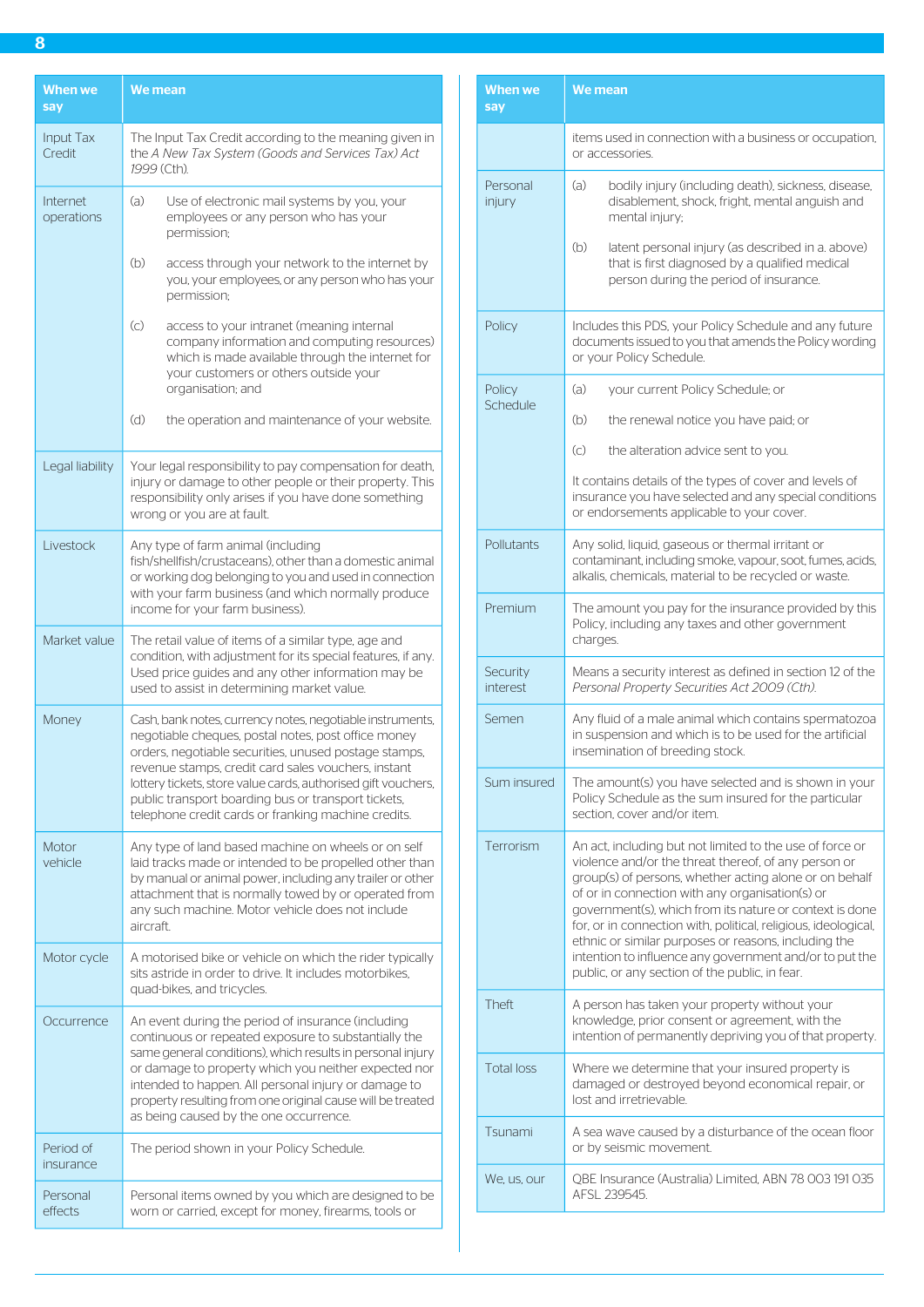| When we<br>say             | We mean                                                                                                                                                                                                                    |
|----------------------------|----------------------------------------------------------------------------------------------------------------------------------------------------------------------------------------------------------------------------|
| You, your,<br><b>yours</b> | The person(s), companies, firms or organisations named<br>in your Policy Schedule as the insured.                                                                                                                          |
|                            | In Section 3 - Boat cover it also includes any person<br>allowed by you to control your boat.                                                                                                                              |
|                            | If more than one person is named as the insured in your<br>Policy Schedule, we will treat an act, omission, statement<br>or a claim by any one of those persons as an act,<br>omission, statement or claim by all of them. |
| Your farm                  | The land you use to carry out your farm business,<br>including any land you lease or share.                                                                                                                                |
| Your vehicle               | The motor vehicle described in your Policy Schedule<br>and any vehicle that permanently replaces that motor<br>vehicle                                                                                                     |
|                            | Under Section 7 - Farm vehicle, motor vehicle does not<br>include any:<br>(a)<br>sedan, station wagon, panel van, four wheel drive<br>motor vehicles and sports utility vehicles; or                                       |
|                            | (b)<br>goods carrying motor vehicles with a 3,500<br>kilogram GVM or lesser.                                                                                                                                               |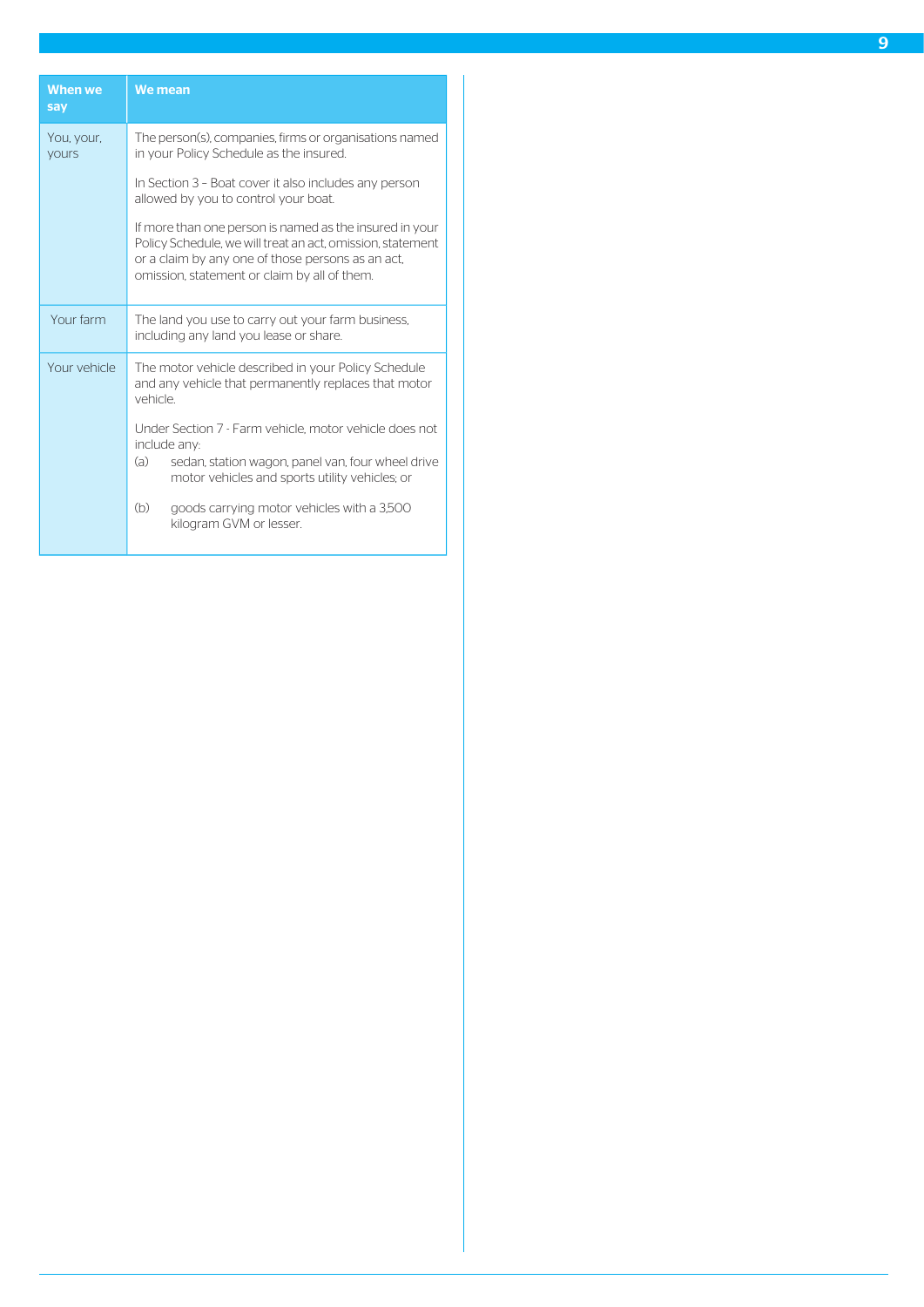# <span id="page-10-0"></span>Section 1 - Home

# <span id="page-10-1"></span>Words with special meaning

There are some words in this section that have a special meaning. These words and their meanings are listed below.

| <b>Word or term</b>              | <b>Meaning</b>                                                                                                                                                                                                                                                                                                                                 |                                                                                                                                                                                                                                        |                                                                                                                                                                                                                                         |  |
|----------------------------------|------------------------------------------------------------------------------------------------------------------------------------------------------------------------------------------------------------------------------------------------------------------------------------------------------------------------------------------------|----------------------------------------------------------------------------------------------------------------------------------------------------------------------------------------------------------------------------------------|-----------------------------------------------------------------------------------------------------------------------------------------------------------------------------------------------------------------------------------------|--|
| Above-ground<br>swimming<br>pool | One that has most of its water volume above the<br>average ground level of the ground that the pool<br>occupies and its immediate surrounds.                                                                                                                                                                                                   |                                                                                                                                                                                                                                        |                                                                                                                                                                                                                                         |  |
| Accidental<br>damage             | Physical loss of or damage to your home, contents, or<br>both, at the address, directly caused by any of the<br>events listed in Section 1 - Home - Accidental damage<br>cover, which we will insure you against, subject to the<br>Policy conditions and exclusions.                                                                          |                                                                                                                                                                                                                                        |                                                                                                                                                                                                                                         |  |
| Bodily injury                    | Physical bodily harm including sickness or disease, and<br>any resultant required care, loss of services, loss of<br>consortium or death.                                                                                                                                                                                                      |                                                                                                                                                                                                                                        |                                                                                                                                                                                                                                         |  |
| Catastrophic<br>event            | A suddenly occurring, major, natural disaster that is<br>insured by this Policy, where the resultant damage to<br>property in the vicinity of your home is so extensive<br>and widespread that the resultant surge in demand for<br>the materials and labour required to repair buildings<br>causes a surge in the prices of building repairs. |                                                                                                                                                                                                                                        |                                                                                                                                                                                                                                         |  |
| Contents                         | Goods and property owned or used by you or your<br>family or for which you or your family are legally liable<br>to protect from loss or damage.                                                                                                                                                                                                |                                                                                                                                                                                                                                        |                                                                                                                                                                                                                                         |  |
|                                  | (a)                                                                                                                                                                                                                                                                                                                                            | Contents includes the following:<br>all household goods (including carpets whether<br>fixed or not, curtains and internal blinds, unless<br>you regularly lease out your home on an<br>unfurnished basis), personal effects and money; |                                                                                                                                                                                                                                         |  |
|                                  | (b)                                                                                                                                                                                                                                                                                                                                            | articles of special value which you have listed in<br>your Policy Schedule under 'specified contents';                                                                                                                                 |                                                                                                                                                                                                                                         |  |
|                                  | $\left( \circ \right)$                                                                                                                                                                                                                                                                                                                         | any of the following equipment if it does not<br>require registration:<br>(i)<br>golf buggies;                                                                                                                                         |                                                                                                                                                                                                                                         |  |
|                                  |                                                                                                                                                                                                                                                                                                                                                | (ii)                                                                                                                                                                                                                                   | motor cycles with an engine capacity of<br>up to 125cc,                                                                                                                                                                                 |  |
|                                  |                                                                                                                                                                                                                                                                                                                                                | (iii)                                                                                                                                                                                                                                  | garden equipment - including ride on<br>mowers.                                                                                                                                                                                         |  |
|                                  |                                                                                                                                                                                                                                                                                                                                                | (iv)                                                                                                                                                                                                                                   | Motorised wheelchairs, or                                                                                                                                                                                                               |  |
|                                  |                                                                                                                                                                                                                                                                                                                                                | (v)                                                                                                                                                                                                                                    | Battery powered children's toys;                                                                                                                                                                                                        |  |
|                                  | (d)                                                                                                                                                                                                                                                                                                                                            | (i)                                                                                                                                                                                                                                    | canoes, kayaks, surfboards, surf-skis or sailboards,<br>and any other watercraft up to:<br>4 metres in length, and                                                                                                                      |  |
|                                  |                                                                                                                                                                                                                                                                                                                                                | (ii)                                                                                                                                                                                                                                   | 10 horsepower.                                                                                                                                                                                                                          |  |
|                                  |                                                                                                                                                                                                                                                                                                                                                |                                                                                                                                                                                                                                        | This means that if the watercraft is not a canoe,<br>kayak, surfboard, surf-ski or sailboard and it is<br>either longer than 4 metres, or, is powered by a<br>motor or engine that is greater than 10<br>horsepower, it is not covered. |  |
|                                  |                                                                                                                                                                                                                                                                                                                                                | (i)                                                                                                                                                                                                                                    | A watercraft motor:<br>no more than 10 horsepower, and                                                                                                                                                                                  |  |

| <b>Word or term</b> | <b>Meaning</b>                                                                                                                                                                                                                                                                           |
|---------------------|------------------------------------------------------------------------------------------------------------------------------------------------------------------------------------------------------------------------------------------------------------------------------------------|
|                     | (ii)<br>not attached to a watercraft, and                                                                                                                                                                                                                                                |
|                     | (iii)<br>at the site,                                                                                                                                                                                                                                                                    |
|                     | will be treated by us as a watercraft accessory.<br>If it is over 10 horsepower, it is not covered.                                                                                                                                                                                      |
|                     | (e)<br>furniture and equipment of an office or surgery<br>used by you or your family in your own business<br>in the home and tools and equipment used for<br>earning income by you or your family;                                                                                       |
|                     | (f)<br>if you live in a strata title building, the internal<br>paintwork, wall paper and any fixture or structural<br>improvement within or attached to that<br>residence which the body corporate is not<br>required by law to insure;                                                  |
|                     | (q)<br>if you are a tenant, landlord's fixtures and fittings<br>for which you are legally liable and fixtures and<br>fittings installed by you for your own use.                                                                                                                         |
|                     | Contents does not include:                                                                                                                                                                                                                                                               |
|                     | (a)<br>any property insured as part of the home;                                                                                                                                                                                                                                         |
|                     | (b)<br>any caravan or trailer;                                                                                                                                                                                                                                                           |
|                     | (C)<br>watercraft other than those listed under What<br>contents includes (d.):                                                                                                                                                                                                          |
|                     | (d)<br>motorised vehicles other than those listed under<br>What contents includes (c).                                                                                                                                                                                                   |
|                     | (e)<br>any aerial device such as aircraft, balloons and<br>gliders (including accessories and spare parts<br>whilst contained in, on or attached to the aerial<br>device), except for hang gliders, model aircraft<br>and kites:                                                         |
|                     | (f)<br>accessories or spare parts, keys or remote<br>locking or alarm devices of motor vehicles<br>(including motor cycles and motor scooters),<br>caravans, trailers, aircraft or watercraft while they<br>are in or on the motor vehicle, caravan, trailer,<br>aircraft or watercraft; |
|                     | (g)<br>fish, birds or animals of any description;                                                                                                                                                                                                                                        |
|                     | (h)<br>any property:<br>(i)<br>illegally in your possession,                                                                                                                                                                                                                             |
|                     | (ii)<br>stored in a dangerous and illegal way, or                                                                                                                                                                                                                                        |
|                     | (iii)<br>any equipment connected with growing<br>or creating any illegal substance,                                                                                                                                                                                                      |
|                     | (i)<br>commercial or retail trade stock other than<br>business stock temporarily stored inside the<br>home;                                                                                                                                                                              |
|                     | (j)<br>any trees, shrubs or plant life including grass or<br>lawns, or soil, bark or mulch, except for plants<br>contained in pots, baskets or similar containers.                                                                                                                       |
| Cost to us          | The retail price of the item as if it were new at the time<br>of the loss or damage less any discount available to us.                                                                                                                                                                   |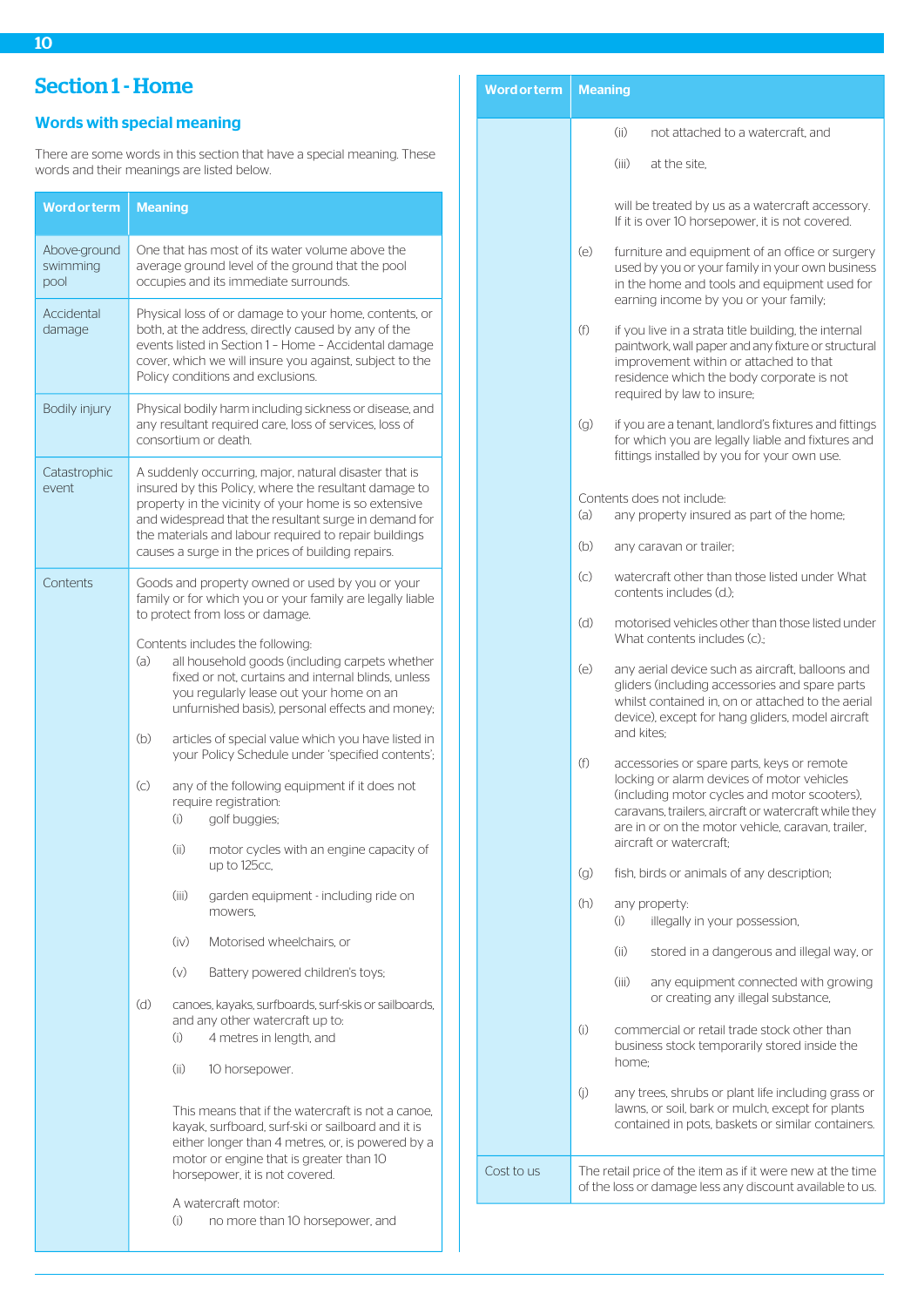| <b>Word or term</b> | <b>Meaning</b>                                                                                                                                                                                                         |  | Wol          |
|---------------------|------------------------------------------------------------------------------------------------------------------------------------------------------------------------------------------------------------------------|--|--------------|
| Home                | Is the private dwelling, residential flat, home unit or<br>townhouse, used primarily as a place of residence at<br>the address shown in your Policy Schedule.                                                          |  |              |
|                     | Home also includes:<br>(a)<br>outbuildings and permanent structural<br>improvements (including in-ground swimming<br>pools, spas, saunas, courts used for sporting<br>activities, pontoons and jetties at the address; |  |              |
|                     | (b)<br>fixed light fittings, fixed ceiling coverings, fixed<br>wall coverings (which are not curtains, drapes or<br>internal blinds), and awnings;                                                                     |  | Insu<br>ever |
|                     | $\left(\circ\right)$<br>floor coverings which are not carpets or rugs;                                                                                                                                                 |  | Moc          |
|                     | (d)<br>carpets, curtains, drapes and internal blinds (but<br>only if the home is leased, or is vacant and is<br>intended to be leased, by you to a person or<br>organisation not named in your Policy Schedule);       |  |              |
|                     | (e)<br>fixed services of water, sewerage, garden<br>irrigation, gas, electricity, telephones and radio<br>receiving equipment that are yours, or for which<br>you are responsible to repair or replace;                |  |              |
|                     | (f)<br>landscaping, paved pathways and paved<br>driveways, retaining walls, fixed artificial grass,<br>fences and gates attached to or immediately<br>surrounding the home;                                            |  |              |
|                     | (g)<br>masts, aerials, antennas, satellite dishes, solar<br>panels and fixed clothes lines.                                                                                                                            |  |              |
|                     | Home does not include:                                                                                                                                                                                                 |  |              |
|                     | (a)<br>carpets (whether fixed or not), curtains or internal<br>blinds, unless you regularly lease out your home<br>on an unfurnished basis:                                                                            |  |              |
|                     | (b)<br>earth or gravel pathways or driveways, other<br>unpaved surfaces, bridges or causeways;                                                                                                                         |  |              |
|                     | $\left( c\right)$<br>(i)<br>a hotel, motel, nursing home or boarding<br>house.                                                                                                                                         |  |              |
|                     | (ii)<br>buildings of flats or caravan (whether fixed<br>to the address or not), unless this is<br>expressly endorsed on your Policy<br>Schedule.                                                                       |  |              |
|                     | (iii)<br>strata title, company title or community<br>units with respect to insuring the building,<br>however we will insure contents contained<br>within these units.                                                  |  | Occ          |
|                     | (d)<br>any building used for any business or trade,<br>except a dwelling used principally as a place of<br>residence that also contains an office or surgery;                                                          |  |              |
|                     | (e)<br>a building in the course of construction;                                                                                                                                                                       |  |              |
|                     | (f)<br>a building in the course of being demolished, or<br>that is vacant pending demolition;                                                                                                                          |  |              |
|                     | (q)<br>a temporary building or structure;                                                                                                                                                                              |  |              |
|                     |                                                                                                                                                                                                                        |  | One          |

| <b>Word or term</b>      | <b>Meaning</b>                                                                                                                                                                                                                                                                                 |  |  |
|--------------------------|------------------------------------------------------------------------------------------------------------------------------------------------------------------------------------------------------------------------------------------------------------------------------------------------|--|--|
|                          | (h)<br>trees, shrubs and any other plant life including<br>grass or lawns, or soil, sand, gravel, bark or mulch;                                                                                                                                                                               |  |  |
|                          | (i)<br>any stables, machinery or hay sheds and tanks<br>and services attached to these buildings, and all<br>other boundary and internal fencing however,<br>we will insure these items when listed under<br>Section 5 - Farm property.                                                        |  |  |
| <b>Insured</b><br>events | The events listed in Section 1. Home - insured events 1.<br>to 13., which we will insure you against, subject to the<br>Policy conditions and exclusions.                                                                                                                                      |  |  |
| Model aircraft           | A small sized, unmanned replica of an existing or<br>imaginary aircraft which is flown solely for toy, hobby,<br>leisure, sporting or recreational purposes.                                                                                                                                   |  |  |
|                          | Model aircraft does not include:<br>(a)<br>a balloon or kite;                                                                                                                                                                                                                                  |  |  |
|                          | (b)<br>any aircraft used for a purpose other than the<br>purpose for which it was originally designed (for<br>example, it is not a model aircraft if it is used as<br>a weapon);                                                                                                               |  |  |
|                          | (c)<br>any aircraft that has a wingspan that exceeds<br>150 centimetres:                                                                                                                                                                                                                       |  |  |
|                          | (d)<br>any aircraft that has a total weight in excess of 2<br>kilograms, including anything in, on or attached<br>to the aircraft (for example, a camera or gimbal);                                                                                                                           |  |  |
|                          | (e)<br>any aircraft that costs more than \$1,500 when<br>new, including anything in, or attached to the<br>aircraft:                                                                                                                                                                           |  |  |
|                          | (f)<br>any aircraft that is ever used in connection with<br>or in relation to any commercial purpose or<br>earning any income;                                                                                                                                                                 |  |  |
|                          | (g)<br>any aircraft that is being used illegally, in breach<br>of any CASA or other laws or regulations, or<br>safety requirements (for example, if it is used in<br>breach of any Council safety rules, or any model<br>aircraft club safety rules then it is not covered by<br>this Policy). |  |  |
| Occupied                 | Your home is furnished such that it is comfortably<br>habitable and you, your family or someone with your<br>consent has resided in your home overnight.                                                                                                                                       |  |  |
|                          | To be occupied the home must:<br>(a)<br>contain at least one usable bed/mattress;                                                                                                                                                                                                              |  |  |
|                          | (b)<br>contain at least one dining table or bench, a chair<br>and some other furniture;                                                                                                                                                                                                        |  |  |
|                          | (c)<br>contain a functioning refrigerator;                                                                                                                                                                                                                                                     |  |  |
|                          | (d)<br>be connected to the electricity supply; and                                                                                                                                                                                                                                             |  |  |
|                          | (e)<br>be connected to hot and cold running water.                                                                                                                                                                                                                                             |  |  |
| Open air                 | Is restricted to the address and includes non-lockable<br>structures and non-lockable parts of your home.                                                                                                                                                                                      |  |  |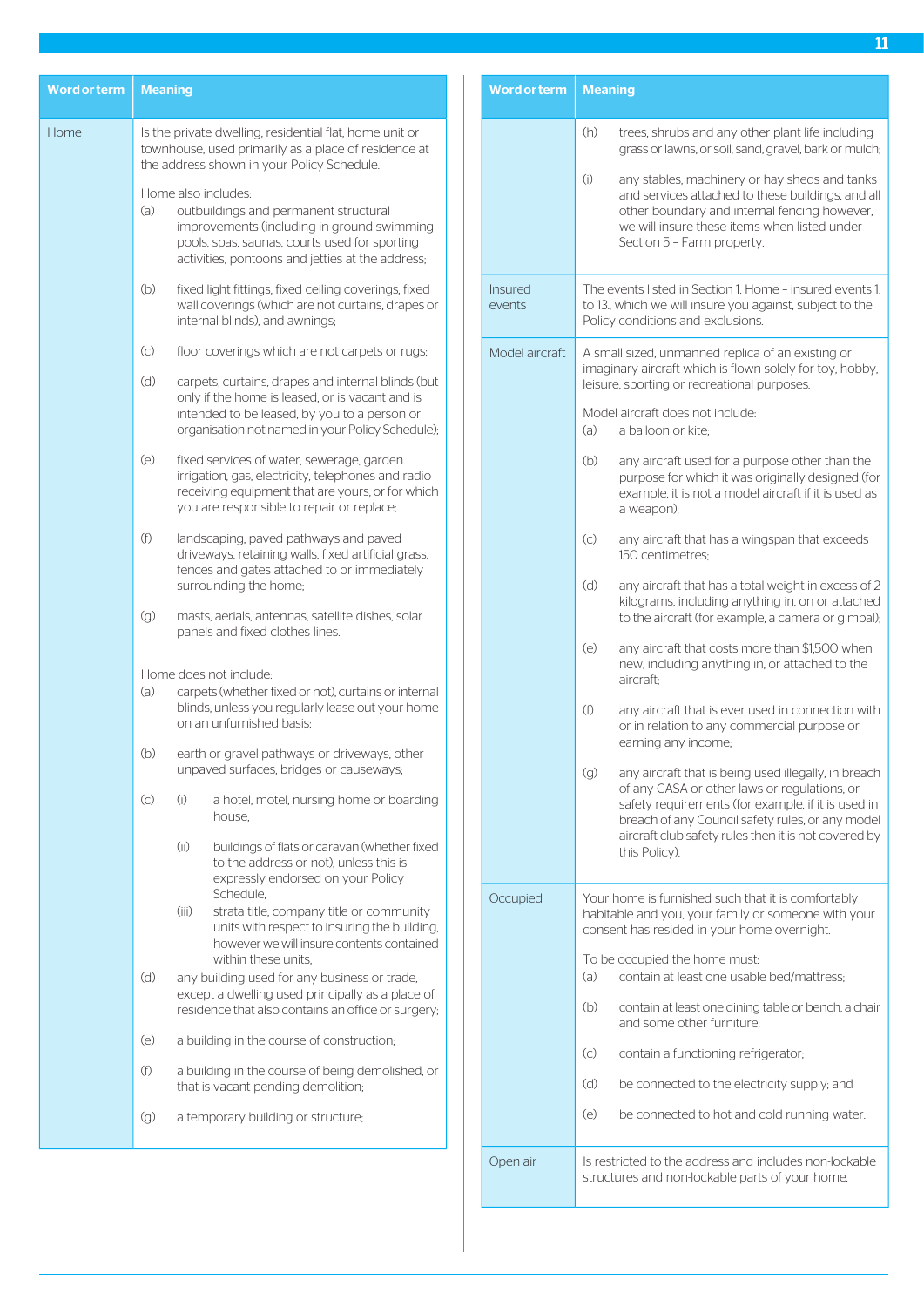| <b>Word or term</b>      | <b>Meaning</b>                                                                                                                                                                                                                                                                                                                                                                                                                                                                                                                   |
|--------------------------|----------------------------------------------------------------------------------------------------------------------------------------------------------------------------------------------------------------------------------------------------------------------------------------------------------------------------------------------------------------------------------------------------------------------------------------------------------------------------------------------------------------------------------|
|                          | It also means in or on a motor vehicle, motor cycle,<br>trailer or caravan, at the address whether those vehicles<br>are locked or not, unless the vehicle is in a fully enclosed,<br>locked, private structure (for example your own garage<br>to which no-one else has access).                                                                                                                                                                                                                                                |
| Pairs or sets            | Two or more articles with a collective value that exceeds<br>the sum of their individual values.                                                                                                                                                                                                                                                                                                                                                                                                                                 |
| Personal<br>injury       | Bodily injury, shock, mental anguish or mental injury,<br>including death.<br>Personal injury does not include the publication or<br>utterance of a libel or slander, any defamation of<br>character nor invasion or breach of privacy.                                                                                                                                                                                                                                                                                          |
| Primary<br>residence     | The home where you reside for the majority of the<br>period of insurance.                                                                                                                                                                                                                                                                                                                                                                                                                                                        |
| Secured                  | There is no open door, window or screen that allows<br>any person(s) or animal(s) to enter your home.                                                                                                                                                                                                                                                                                                                                                                                                                            |
| Specified<br>contents    | Items of particular value that you have individually listed<br>as specified items and that are listed in your Policy<br>Schedule under specified contents.                                                                                                                                                                                                                                                                                                                                                                       |
| Specified<br>valuables   | Valuables that are individually specified in your Policy<br>Schedule under specified valuables along with their<br>respective values.                                                                                                                                                                                                                                                                                                                                                                                            |
| Unspecified<br>valuables | Valuables that are not individually specified in your<br>Policy Schedule.                                                                                                                                                                                                                                                                                                                                                                                                                                                        |
| Valuables                | Valuable items of personal property which are designed<br>to be worn or carried by a person including jewellery,<br>gold or silver objects, watches, sporting equipment,<br>camping equipment, back packs, sleeping bags,<br>photographic/video equipment, musical equipment,<br>battery operated sound equipment, binoculars, clothing,<br>wheel chairs, crutches, walking sticks, prams/strollers,<br>luggage, mobile phones, portable computers, hearing<br>aids, contact lenses, and prescription glasses and<br>sunglasses. |

# **Excess**

For each occurrence which gives rise to a claim, you must pay the highest applicable excess shown in either the Policy or your Policy Schedule in relation to that occurrence.

Where a sub-limit is applicable, the excess will be applied to the claim prior to applying the sub-limit.

Where one occurrence gives rise to a claim under more than one subsection of Section 1 – Home, only one amount is payable being the largest single excess applicable in relation to that occurrence.

If there is a claim for loss or damage under this section and Section 5 - Farm property cover arising from the same occurrence, you need only pay the higher of the two or more excesses applicable to those sections.

If you are paid for one occurrence and also receive an additional benefit under any section, only one excess is payable.

#### Earthquake or tsunami

You must pay the first \$250, or the excess amount shown in your Policy Schedule, whichever is greater, in relation to claims for damage caused by earthquake or tsunami.

All loss, destruction or damage occurring within a period of 72 hours of the earthquake or tsunami is regarded as the one event.

# Subsection 1 – Home and contents

# Cover types

There are two types of cover available subject to the limits, conditions and exclusions set out in the Policy wording and your Policy Schedule.

#### What you are covered for

## Insured events

If you have insured events cover we will indemnify you up to the limit shown in your Policy Schedule or any applicable sub-limits in respect of physical loss of or damage to your home, contents, or both, directly caused by any of the insured events at the address during the period of insurance.

Your Policy Schedule will show if you have selected insured events cover for your home, contents or both.

#### Accidental damage

If you have accidental damage cover you are insured against accidental loss or damage to your home, contents, or both at the address during the period of insurance. This includes cover for any of the insured events.

Your Policy Schedule will show if you have selected accidental damage cover for your home, contents or both.

# When you are insured

Your Policy Schedule indicates whether your home and your contents are insured and the sums insured.

The total contents sum insured consists of a sum insured for:

- 1. unspecified contents; and
- 2. specified contents.

# Basis of settlement – Home

- 1 At our option we will
	- (a) repair your home; or
	- (b) replace your home to a condition substantially the same as, but not better than, when new; or
	- (c) pay the reasonable cost of its repair or replacement to a condition substantially the same as when new; or
	- (d) pay up to the sum insured shown in your Policy Schedule.

If your home is a total loss, we will pay no more than the reasonable cost of replacement when new even if you have insured for an amount greater than the reasonable cost of replacement when new. When we pay your claim for your home being a total loss, the Policy is exhausted and comes to an end.

- 2. You may choose to have your home replaced at another address, but we do not pay more than the sum insured.
- 3. If your home is a total loss and you do not commence rebuilding within six months of the damage occurring (or any other period which we agree with you in writing), you may have to pay any increase in cost caused by your delay.
- 4. If part of your home is damaged and we agree to pay your claim, we pay only for the part or parts of your home that actually sustained damage. We do not pay to replace any undamaged materials. However, if: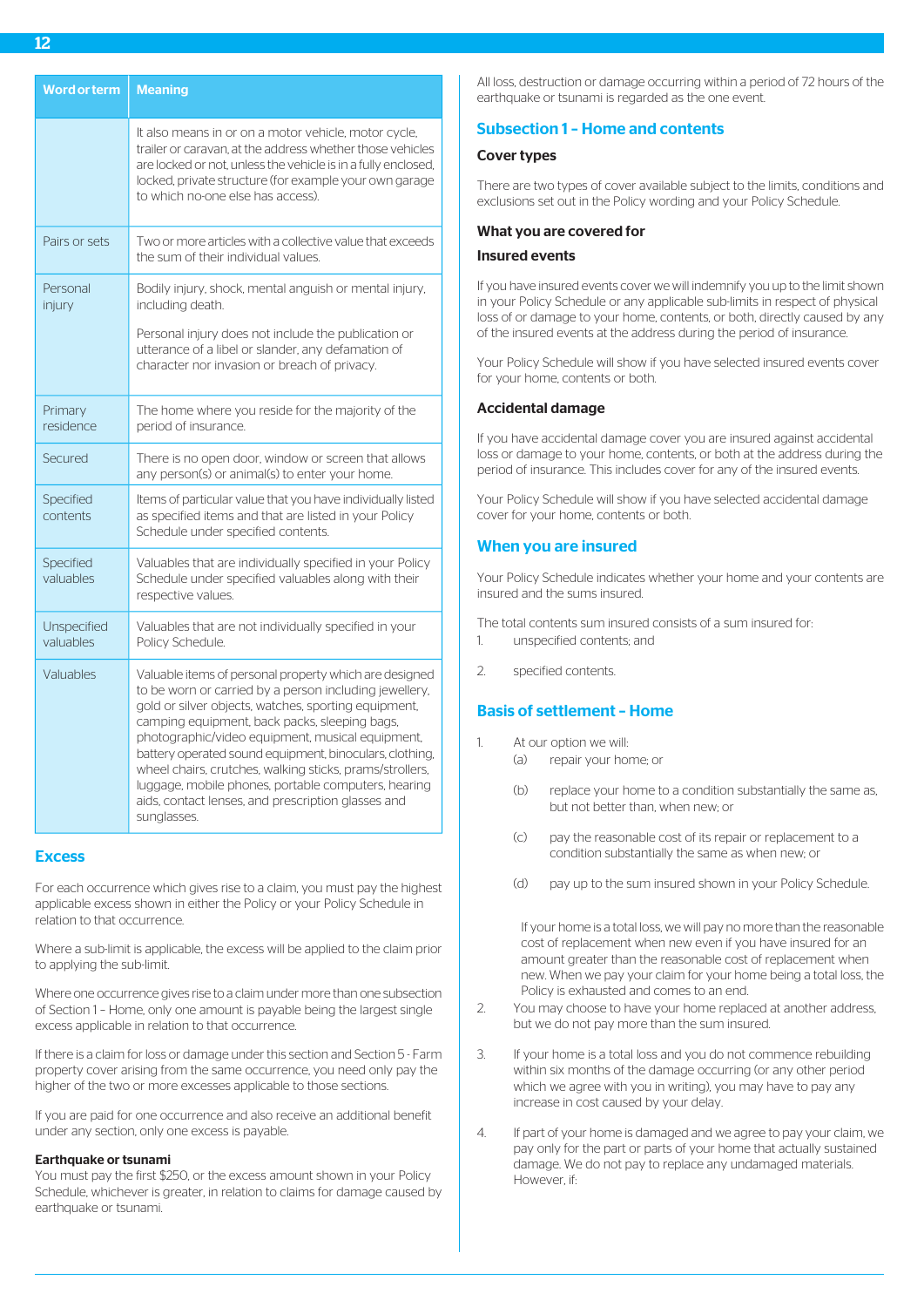- (a) it is impossible to acquire new material to replace the damaged material that reasonably matches the undamaged portion to a similar extent as immediately prior to the damage occurring; and
- (b) the amount of damaged material that cannot be matched to the undamaged material is more than 40% of the total material that would have to be replaced if all the matching damaged and undamaged material was replaced;

then we will replace both the damaged and undamaged material.

- 5. Where materials that are required to settle a claim that we agree to pay are not commercially available in Australia, at our option, we will:
	- (a) replace the materials with the nearest equivalent or similar new materials available in Australia or overseas; or
	- (b) pay the cost to replace the materials with the nearest equivalent or similar new materials available in Australia or overseas.

# Special benefit

#### Home sum insured safeguard

If we agree that the cost to repair or replace your home is greater than your home sum insured, then we will pay up to 30% more than your home sum insured to, at our option:

- 1. repair your home; or
- 2. replace your home to a condition substantially the same as, but not better than when new; or
- 3. pay the reasonable cost of its repair or replacement to a condition substantially the same as when new.

This special benefit applies only if:

- 1. this Policy insures your home; and
- 2. your home is damaged by an insured event that is covered by this Policy and is considered by us to be a total loss; and
- 3. the cost to repair or replace your home is greater than your home sum insured because either:
	- (a) the increased cost of repairing damage to your home was caused directly by a catastrophic event; or
	- (b) you correctly used the QBE Home Building Sum Insured calculator on the QBE website to calculate your home sum insured and the calculator estimated an inadequate sum insured for your home, provided:
		- (i) that you can demonstrate that you correctly used the QBE Home Building Sum Insured calculator to determine your home sum insured, and
		- (ii) your home is substantially the same as when you used the QBE Home Building Sum Insured calculator (for example, you have not added to or extended your home),and
		- (iii) you have not reduced any sum insured that we have offered on any renewal invitation since you used the QBE Home Building Sum Insured calculator.

This special benefit only relates to your home. It does not apply to any other insured property, section, additional benefit or other Policy feature.

# Basis of settlement – Contents

- 1. At our option we will:
	- (a) repair the damaged items; or
	- (b) replace the items with items substantially the same as, but not better than when new; or
	- (c) pay the reasonable cost of repair or reinstatement to a condition substantially the same as, but not better than when new; or
	- (d) pay up to the sum insured shown in your Policy Schedule.

If your contents are damaged beyond economic repair, we will pay no more than the reasonable cost of replacement when new even if you have insured them for an amount greater than the reasonable cost of replacement when new. When we pay your claim for all your contents being damaged beyond economic repair, the Policy is exhausted and comes to an end.

We will not pay more than the total contents sum insured for all contents lost or damaged.

- 2. If we agree to pay a claim where film, photos, home movies or home videos or any similar recorded material is destroyed, we pay for the replacement with new, blank film, videos or similar (for example, if a compact disc upon which you had photos stored is destroyed, we would replace it with a new, blank compact disc). We do not pay to reconstruct any circumstances or conditions.
- 3. If we agree to pay a claim where software is lost, damaged or destroyed, we pay the cost to replace it with the nearest equivalent new software.

We do not pay for any software that was acquired by you at no cost.

- 4. Where an item required to settle a claim that we agree to pay is not commercially available in Australia, at our option, we will:
	- (a) replace the item with the nearest equivalent or similar new item available in Australia or overseas; or
	- (b) pay the cost to replace the item with the nearest equivalent or similar new item available in Australia or overseas.
- 5. Antiques

Where we pay a claim for an antique item, and the market value of the item exceeds the cost of its replacement with a new item because of its antiquity and rarity, we will treat the market value as though it is the cost to replace the lost or damaged antique with a new item.

#### For example:

An antique sterling silver claret jug created in 1880 is stolen and we agree to pay the claim. The antique jug has a current valuation for \$11,000:

- to replace the item with the closest, similar new item would cost \$2,100;
- at the time of the loss, our enquiries indicate that to replace that antique item at market value would be approximately \$11,000 but there is no equivalent item currently for sale in Australia or overseas;
- the market value of the item is higher than the new replacement cost due to the item's antiquity and rarity;
- In this instance, we would pay you \$11,000 for the jug rather than \$2,100.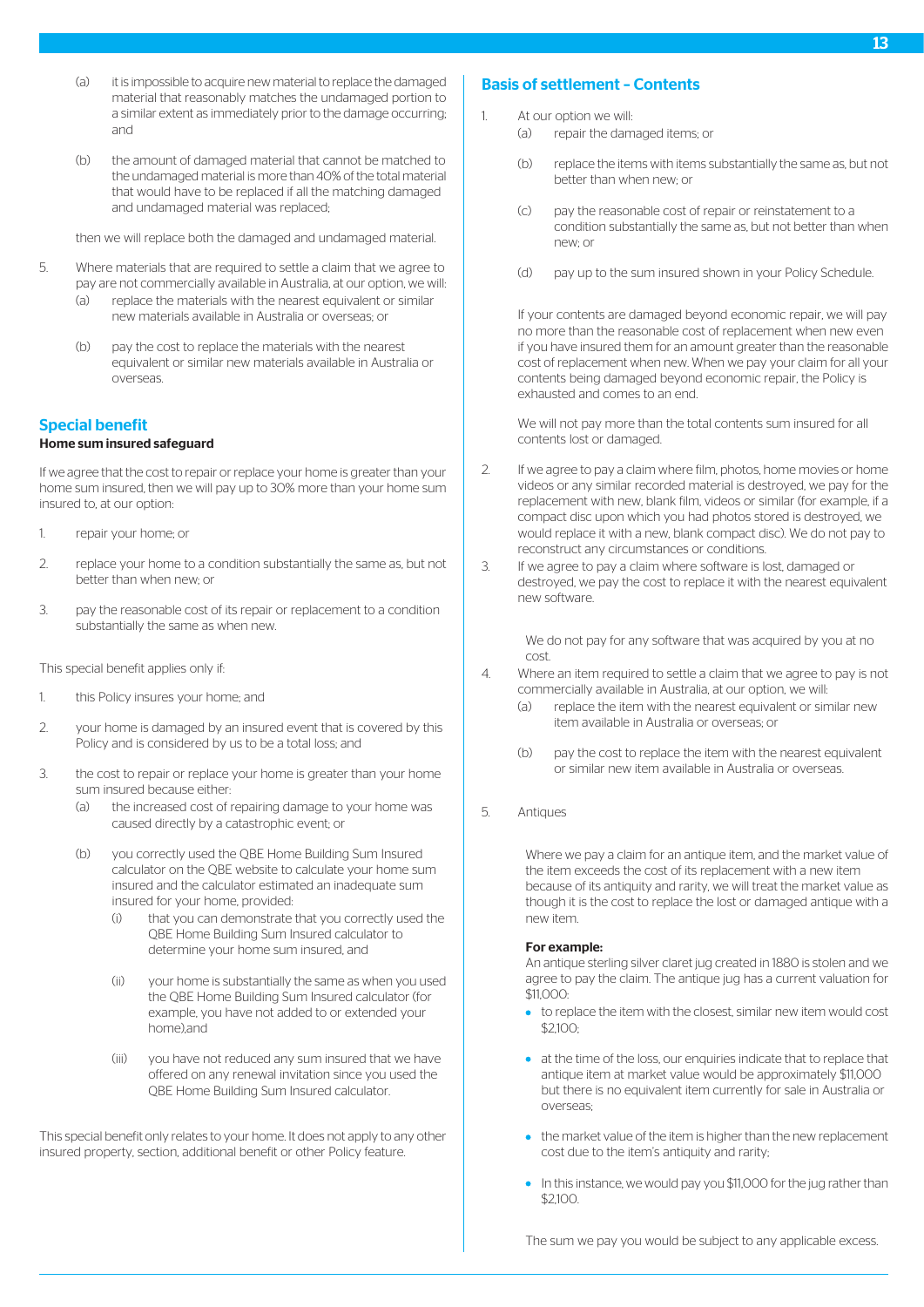- 14
- 6. Floor and wall coverings, blinds and curtains

For wall coverings, and carpets and other floor coverings, curtains and internal blinds, we pay only for items in the room, hall or passage, where the damage occurred.

7. Pairs and sets

If any item lost or damaged is part of a pair or set, we pay no more than the actual value of the item. We do not give any allowance for any special value it may have as forming part of a pair or set, or for any reduction in value of the remaining part or parts.

# Maximum limits we will pay

Maximum limits apply to how much we will pay for certain contents items. These items and the limits, based on the type of cover you have selected, are shown in the tables below.

Additional conditions may be imposed, for example, it may be a requirement to keep items in a safe when not being used. We will pay up to the amount specified for each item.

# 1. Works of art, pictures, tapestries, rugs

| <b>Insured events</b>              | <b>Accidental damage</b>           |
|------------------------------------|------------------------------------|
| \$20,000 per item and in total 25% | \$25,000 per item and in total 25% |
| of the sum insured for unspecified | of the sum insured for unspecified |
| contents.                          | contents.                          |

# 2. Items of jewellery, gold or silver articles, furs, watches

| <b>Insured events</b>              | <b>Accidental damage</b>           |
|------------------------------------|------------------------------------|
| \$10,000 per item and in total 25% | \$10,000 per item and in total 25% |
| of the sum insured for unspecified | of the sum insured for unspecified |
| contents.                          | contents                           |

#### 3. Collections of any kind

| Insured events                       | <b>Accidental damage</b>             |
|--------------------------------------|--------------------------------------|
| \$10,000 per collection and in total | \$20,000 per collection and in total |
| 25% of the sum insured for           | 25% of the sum insured for           |
| unspecified contents.                | unspecified contents.                |

#### 4. Office or surgical equipment used by you or your family in your or their own business in your home

| <b>Insured events</b> | <b>Accidental damage</b> |
|-----------------------|--------------------------|
| \$15,000 in total.    | \$20,000 in total.       |

#### 5. Other equipment used by you or your family for earning income

This includes tools, equipment and instruments used by you to earn an income other than for your farm business, whilst they are the address.

| <b>Insured events</b>           | <b>Accidental damage</b>        |
|---------------------------------|---------------------------------|
| \$5,000 in total including a    | \$10,000 in total including a   |
| maximum of \$2,000 for business | maximum of \$2,000 for business |
| stock temporarily stored inside | stock temporarily stored inside |
| your home for a maximum period  | your home for a maximum period  |
| of 30 days.                     | of 30 days.                     |

## 6. Accessories or spare parts of motor vehicles (including motor cycles or motor scooters), caravans, trailers and watercraft, not in or on the motor vehicle, caravan, trailer or watercraft

We include motor vehicle keys, remote locking or alarm devices as accessories while they are not in or on the motor vehicle, but we do not pay for any recoding of devices or changing of accessories, or spare parts of motor vehicle (including motor cycles and motor scooters), vehicle locks:

| <b>Insured events</b>             | <b>Accidental damage</b>          |
|-----------------------------------|-----------------------------------|
| \$1,250 per item up to \$2,500 in | \$2,000 per item up to \$4,000 in |
| total                             | total                             |

# 7. Money, coins, or bullion

| <b>Insured events</b> | <b>Accidental damage</b> |
|-----------------------|--------------------------|
| \$1,000 in total.     | \$1.500 in total.        |

You may obtain higher limits for 1., 2., 3., 6., or 7., (excluding money) by having any of these items specified in your Policy Schedule.

#### NOTE:

Where an item could be classified under more than one of the above maximum limits 1. to 7., the lower or lowest limit applies.

# FOR EXAMPLE:

A piece of gold jewellery may be considered to be a work of art, however the jewellery sub-limit would be applied.

If we choose to replace a specified item, we will pay no more than the amount that it would cost us to replace the item with an item substantially the same as, but not better than when new, even if you have specified the item for a higher amount, whether or not you have supplied a valuation.

We have negotiated special arrangements with various suppliers to purchase items for less than retail cost. Premiums are therefore based on us replacing items at less than retail cost.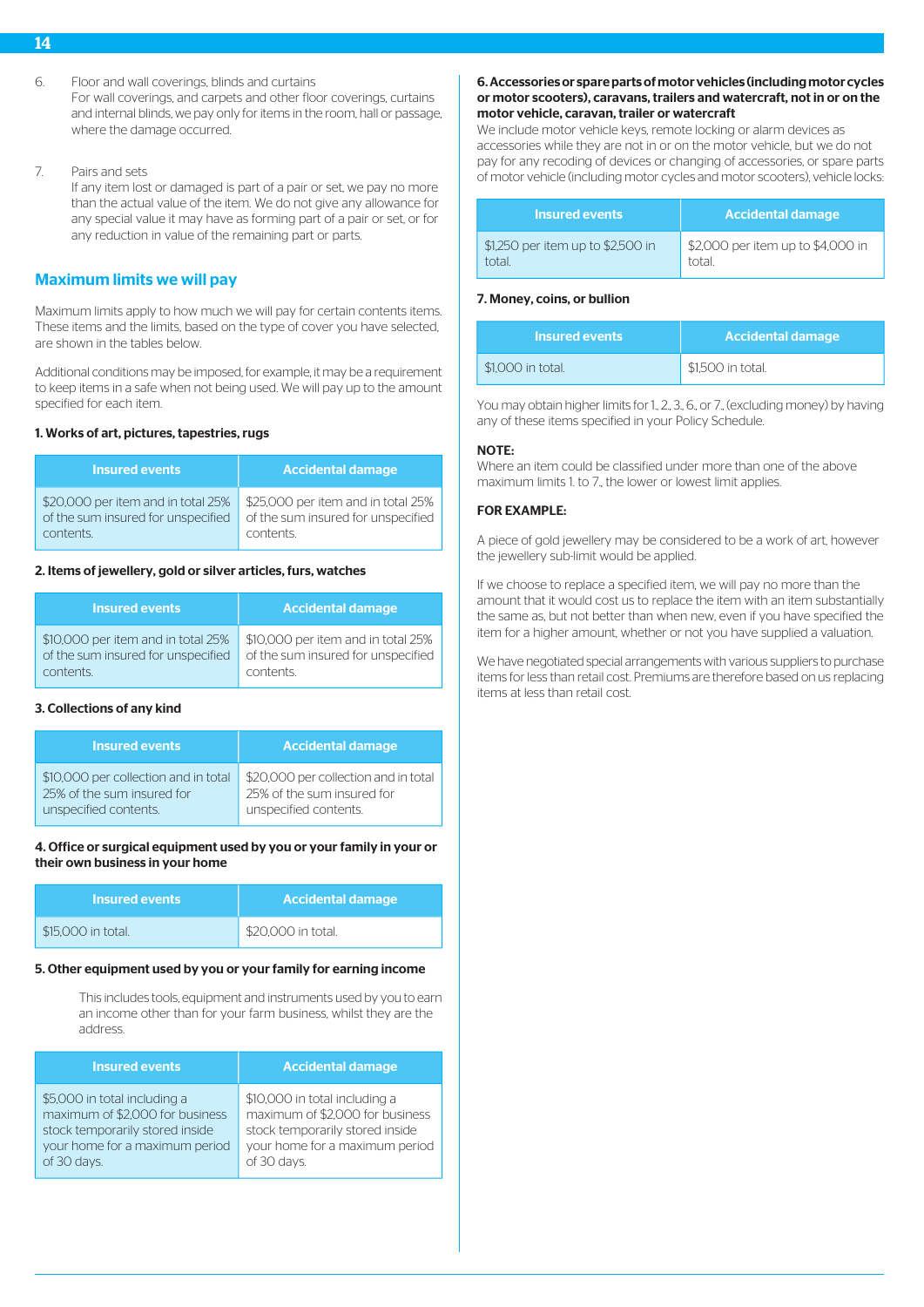## What you are insured for

We will pay for loss or damage caused by the occurrences listed under insured events cover or accidental damage cover to your home or contents depending on the cover type you have selected. Your Policy Schedule shows if you have insured your home and/or contents and the cover type selected by you.

# Insured events

You are insured against loss or damage at the address caused directly by the following insured events:

- 1. fire, smoke or explosion, but not for:
	- (a) any damage that is gradual or recurring, for example, from a fire place;
	- (b) loss or damage to any item caused by scorching, melting or charring without flames, unless you have selected accidental damage cover.
- 2. storm (including cyclone or hurricane) and/or rain, which may be accompanied by snow, sleet or hail, but not for loss or damage resulting from or caused by:
	- (a) storm, rainwater or wind to:
		- (i) trees, shrubs or plants (including pot plants); or
		- (ii) shade cloth, shade sails, material awnings, shade structures, glass houses, hot houses, swimming pool and spa covers and linings;
	- (b) storm, rainwater or wind to:
		- (i) retaining walls;
		- (ii) free standing walls;
		- (iii) fences; or
		- (iv) gates;

unless they are located in Queensland or Western Australia or they are constructed of:

- (i) brick, concrete, masonry, stone or steel; or
- (ii) timber, but are 20 years old or less;
- (c) flood;
- (d) the action of the sea, high water, or tidal wave;
- (e) water seeping through a wall or floor;
- (f) fungus, mildew, mould, algae;
- (g) atmospheric or climatic conditions other than storm;
- (h) water entering your home through an opening made for the purpose of alterations, additions, renovations or repair.

If you have selected insured events cover we will not pay more than the greater of

- (i) \$5,000; or
- (ii) 8% of your unspecified contents sum insured;

for damage to contents in the open air.

This limit does not apply to spas or above-ground swimming pools that are full.

3. lightning or thunderbolt;

4. earthquake or tsunami;

All destruction or damage occurring within a period of 72 hours of the earthquake or tsunami is regarded as the one insured event. 5. theft or attempted theft.

- We will not pay for loss or damage caused by theft:
- (a) by any person who is living at the address or visiting the address with the consent of any person who lives at the address;
- (b) theft from any common areas of flats, units or townhouses;
- (c) theft of money, unless stolen from within your home and there is evidence that your home has been entered forcibly and violently.

'Entered forcibly and violently' does not include:

- (i) entry through a door or window that has been left open or unlocked;
- (ii) where your home has been entered with the consent of the owner or occupier of your home.

If you have selected insured events cover we will not pay more than the greater of:

- $(a)$  \$5,000; or
- (b) 8% of your unspecified contents sum insured;

for theft of contents in the open air.

- 6. malicious acts, but not for loss or damage intentionally caused by: (a) you, your family, or your family's visitors;
	- (b) a tenant, or a tenant's visitors or family.
- 7. riot, civil commotion, industrial dispute or political disturbance.
- 8. bursting, leaking, discharging or overflowing of fixed basins, shower bases, or other fixed apparatus, fixed tanks or fixed pipes used to hold or carry liquid of any kind.

We will also pay for water suddenly escaping from a waterbed or aquarium.

If we accept a claim because damage has occurred as a direct result of the liquid escaping, we will also pay the reasonable costs of locating the cause of the damage, and the costs of reinstating the property damaged or disturbed in the course of work.

We do not pay for loss or damage:

- (a) which occurs as a result of your failure to take reasonable steps to prevent further loss or damage once the event was discovered;
- (b) for repair or replacement of the apparatus, tank or pipe itself.
- (c) which results from water escaping from a shower base not fitted with a tray or water proof membrane;
- (d) which is caused by the porous condition of any tiles, grouting or sealant.

9. **impact by** 

- (a) a motor vehicle, an aircraft or a waterborne craft;
- (b) space debris or debris from an aircraft, rocket or satellite;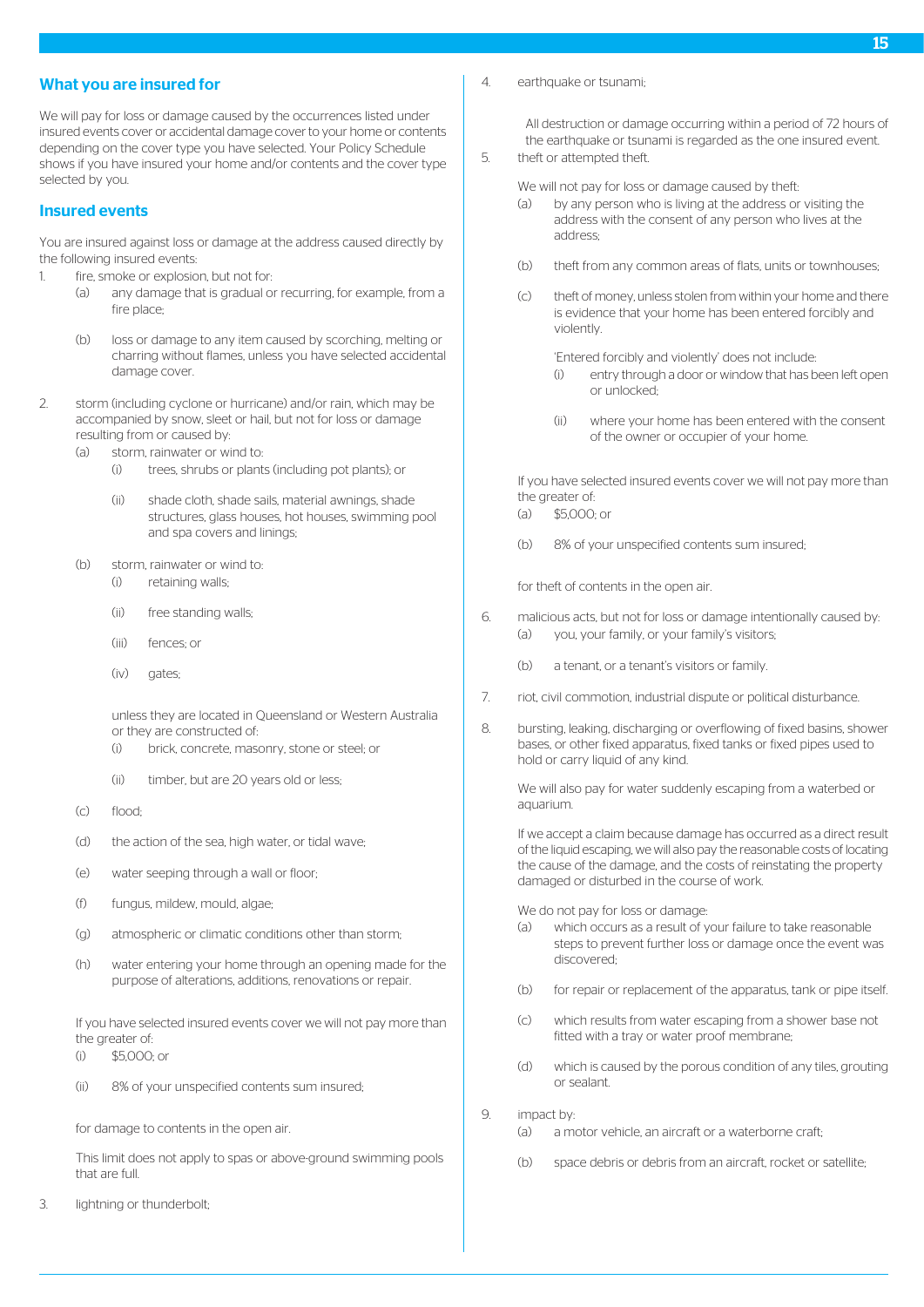- (c) a falling tree or part of a tree;
- (d) a mast or a television or radio aerial, antennae or satellite dish that has broken or collapsed, but excluding loss or damage to the mast, aerial, antennae or satellite dish itself;

but not for loss or damage caused by felling or lopping trees at the address, unless the felling or lopping is performed by a licensed professional and any authorisation required to fell or lop the trees has been obtained from the appropriate authorities.

- 10. breakage of:
	- (a) any fixed glass, shower base, basin, sink, bath, lavatory pan or cistern if this Policy insures your home;
	- (b) glass forming part of an item of furniture, or domestic telephone, if this Policy insures your contents;

but not for loss or damage to:

- (a) any property other than the broken glass (except for window tinting or shatter-proofing) or shower base, basin, sink, lavatory pan, cistern or telephone;
- (b) any item that is chipped or scratched prior to the breakage;
- (c) any item where the only damage is chipping or scratching or the breakage does not extend through the entire thickness;
- (d) glass or ceramic cook-tops that contain in-built heating elements;
- (e) glass in a picture frame or clock;
- (f) glass in television sets, radios, visual display units (VDUs) or any other computer or electrical equipment:
- (g) glassware, crystal or ornaments;
- (h) glass forming part of a glass house, hot house or conservatory;
- (i) mobile cellular telephones.
- 11. power surge to domestic appliances or domestic equipment directly caused by an identifiable and verifiable source outside your home including;

A lightning strike, an object contacting power lines, the resumption of power following a blackout caused by a storm or unexpected interference with a power company transformer by an animal, but not for loss or damage:

- (a) to domestic appliances or domestic equipment more than 15 years from the date of purchase when new; or
- (b) resulting from a power surge originating at the address.
- 12. erosion, subsidence, landslide or earth movement, but only if it is directly as a result of one of the following insured events: (a) explosion;
	- (b) storm;
	- (c) earthquake or tsunami;
	- (d) escaping liquid;

and it occurs no more than 72 hours after the insured event.

We will not pay for loss or damage caused by any other erosion, subsidence, landslide or earth movement event.

- 13. damage caused by animals or birds, but not for any damage caused by or resulting from:
	- (a) any animal kept at the address;
	- (b) rodents, vermin or insects, at any stage of their life cycle;
	- (c) any gnawing, chewing, pecking, clawing, scratching or in any way polluting or soiling;
		- (i) your contents in the open air; or
		- (ii) any exterior part of your home; or
		- (iii) any part of the interior of your home if you or the occupier has knowingly permitted an animal to enter your home; or
		- (iv) any part of the interior of your home that is not fully enclosed and secured prior to and at the time of damage.

#### Accidental damage cover

We will pay for accidental loss of or damage to your home or contents at the address other than the occurrences or items referred to in 'What we will not pay for'.

## What we will not pay for

Under accidental damage cover, we will not pay for:

- 1. loss or damage caused by your tenants, or any person that normally resides with them, unless it is insured by insured events cover;
- 2. loss or damage which results from your failure to take reasonable steps following the discovery of liquid bursting, leaking, discharging or overflowing from a fixed domestic apparatus or system;
- 3. the cost of repairing or replacing any defective item that causes the escape of liquid from a fixed domestic apparatus or system;
- 4. loss or damage caused by:
	- (a) storm, rainwater or wind to:
		- (i) shade cloth;
		- (ii) shade sails;
		- (iii) material awnings;
		- (iv) netting;
		- (v) shade structures;
		- (vi) all types of hothouses or glasshouses;
		- (vii) swimming pool covers (including solar covers) and plastic liners for swimming pools;
	- (b) storm, rainwater or wind to:
		- (i) retaining walls;
		- (ii) free standing walls;
		- (iii) fences; or
		- (iv) gates:

unless they are located in Queensland or Western Australia or they are constructed of:

- (i) brick, concrete, masonry, stone or steel; or
- (ii) timber, but are 20 years old or less;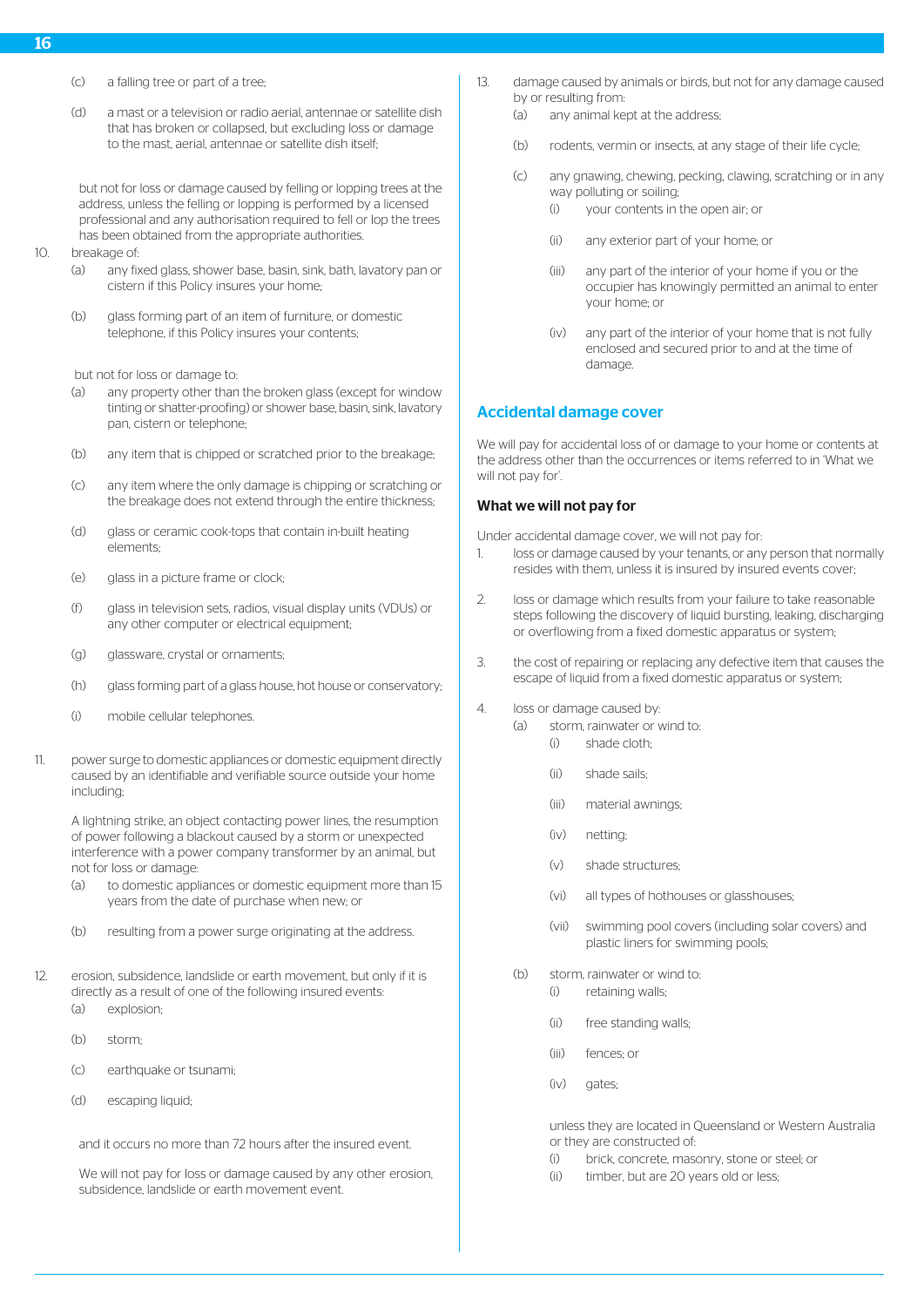- 5. theft:
	- (a) by you, or anyone living at the address;
	- (b) by anyone visiting with your consent, or the consent of anyone living at the address;
	- (c) from any common areas of residential flats, home units or townhouses<sup>;</sup>
	- (d) or loss of money unless stolen from your home;
- 6. erosion, subsidence, landslide or earth movement, but only as covered by insured event 12. Erosion, subsidence, landslide or earth movement;
- 7. power surge, except as covered by insured event 11. Power surge;
- 8. more than \$10,000 for theft of contents in the open air per occurrence.

# Additional benefits

The following additional benefits apply. For any additional benefits to be payable, you must suffer or incur the loss, liability or damage during the period of insurance.

We pay the following additional benefits as part of the sums insured for your home or contents, depending on the cover type you have selected.

#### 1. Cover for contents when away from the address If you have selected insured events cover and if this section insures your contents in your primary residence:

We also insure your contents in a bank or safe deposit, or for a period of up to 180 consecutive days while you or your family are residing in any dwelling or residential flat, boarding house, boarding school, hotel, motel, residential club, nursing home or hospital, anywhere in Australia.

We also insure the unspecified contents that you temporarily entrust to someone else for no more than 60 days, only for the personal use at their address. We will not pay for claims:

- (a) for contents that have been entrusted for more than 60 days; or
- (b) for cash, negotiables, contents for which we impose a sub-limit under, Basis of settlement - Contents, or portable electronic equipment (such as portable computers or mobile phones) that have been entrusted.

We also insure your contents when they are being carried by you or your family anywhere in Australia, excluding any cover for theft (apart from any cover provided by Additional benefit - 2. Robbery away from your home). Under this additional benefit we do not pay for any loss or damage to:

- (a) contents in the open (including non-lockable structures) away from the address, or in a vehicle, caravan, tent, watercraft or aircraft; or
- (b) property used in connection with a profession, trade or business.

We pay up to 20% of the sum insured under unspecified contents shown in the Policy Schedule, however the sub-limits will also apply as set out in the table under Maximum limits we will pay. Contents temporarily entrusted are not insured if a sub-limit applies to those contents.

Contents are not covered for loss or damage if you have permanently removed them from your home, other than:

- (a) as provided under Additional benefit 9 Change of address; or
- (b) contents used by a student who is dependent on you for financial support, whilst contained in a school, college, tertiary education campus or a dwelling that is supervised by an educational institute.

#### If you have selected accidental damage cover and if this section insures your contents in your primary residence:

We insure your contents anywhere:

- (a) in Australia or New Zealand while you have temporarily removed them from the address; and
- (b) in the rest of the world while you have temporarily removed them from the address, for a period of up to 100 days, in any one Period of Insurance.

We also cover any contents that you purchase anywhere in the world. If the purchased contents increase your total sum insured by more than \$5,000 then you must advise us of your increased sum insured when you return home and pay any additional premium we require. All sub-limits in this section apply.

Under this additional benefit, we do not insure:

- (a) the following items:
	- (i) contents in transit during a permanent removal from the address (other than as described in Additional benefit 11 - Contents being conveyed to your new residence);
	- (ii) contents permanently removed from the home, other than: (A) as provided in Additional benefit 9 - Change of address; or
		- (B) contents used by a student who is dependent on you for financial support, whilst contained in a school, college, tertiary education campus or a dwelling that is supervised by an educational institution.
	- (iii) aircraft (including hang gliders), aerial devices or equipment normally associated with them;
	- (iv) property used in connection with a profession, trade or business;
	- (v) motor vehicles (including motor cycles and scooters), caravans and trailers and their spare parts and accessories; or
- (b) the following items and their accessories or spare parts while they are contained in or on or attached to a tent, vehicle, watercraft, aircraft or in the open (includes non lockable structures and non lockable parts of structures not at the address):
	- (i) canoes, kayaks, surfboards, surf skis and sailboards or other watercraft·
	- (ii) ride on golf buggies and ride on mowers.

The maximum we will pay for items of:

- (a) iewellery, gold or silver articles, furs watches;
- (b) collections of any kind; or
- (c) mobile phones, portable electronic equipment (including such things as portable computers, PDAs, hearing aids);

while they are temporarily removed from your address, is \$10,000 per item, and \$20,000 in total, unless you have specified them and they appear in your Policy Schedule under "Valuables" and you have paid any additional premium required. For all other items the maximum amount we pay while they are temporarily removed from your address is subject to the limits described under Maximum limits we will pay.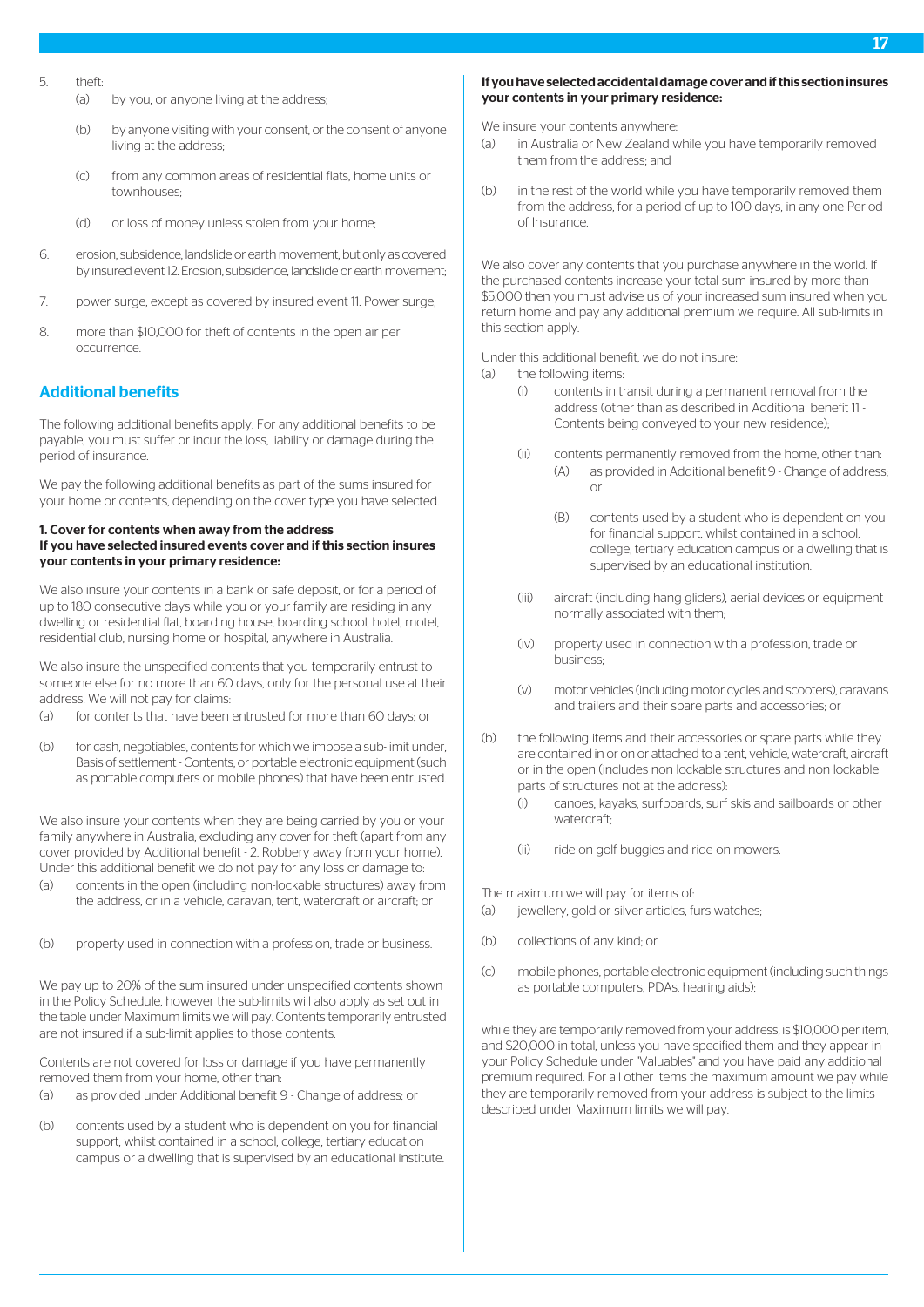#### 2. Robbery away from your home

# This additional benefit applies if this section insures your contents in your primary residence, and you have selected insured events cover.

We will insure your handbag and/or wallet and personal effects contained in them if you are assaulted and robbed of your handbag and/or wallet while you are away from your home, if:

- (a) you (or if you are hospitalised, someone on your behalf) report the incident to police as soon as possible, or in any event within 24 hours of the assault; and
- (b) you can demonstrate evidence of an assault.

The maximum we will pay under this additional benefit is:

- (a) for the handbag or wallet, up to \$300 each;
- (b) for personal effects contained in the handbag or wallet, excluding cash and negotiables, up to \$300;
- (c) for cash or negotiables contained in the handbag or wallet, up to a maximum of \$400;
- (d) a total of \$1,000 in any one Period of Insurance.

#### 3. Fees

#### If this section insures your home and it is damaged as a result of an event insured under this section and we agree to pay a claim:

We will pay any reasonable fees which we have approved and which are incurred directly in relation to repair or replacement of your home.

#### 4. Removal of debris

## If this section insures your home and it is damaged as a result of an event insured under this section and we agree to a claim:

We pay the reasonable costs of demolition and removal of debris from the address to the nearest authorised facility.

If the damage for which we agree to pay a claim is caused by a fallen tree, which as a result becomes debris, we will remove the tree from the address. We will remove a standing tree or branch that formed part of the tree that caused the insured damage only if:

- (a) we agree that the remaining tree or branch is unsafe;
- (b) the remaining tree or branch only became unsafe as a direct result of the event covered under this Policy causing damage to the tree; and
- (c) all necessary approvals have been obtained and removal of the tree or branch would not result in a breach of any laws, by-laws, regulations or contractual obligations.

We will remove a stump that formed part of the tree that caused the insured damage only if:

- (a) all necessary approvals have been obtained and removal of the stump would not result in a breach of any laws, by-laws, regulations or contractual obligations; and
- (b) not removing the stump would interfere with repairing or replacing the damaged part of your home required to settle your claim.

#### If this section insures your contents, and they are damaged as a result of an event insured under this section, and we agree to pay a claim:

We will pay the reasonable costs of removal of contents debris from the address to the nearest authorised facility.

# 5 . Extra costs of reinstatement

# If this section insures your home, and it is damaged as a result of an event insured under this section, and we agree to pay a claim:

We will pay the extra costs necessary to meet the requirements of any statutory authority in connection with rebuilding or repairing your home at the address.

If only part of your home is damaged, we pay only the extra costs you incur in repairing that part. We will not pay any extra costs which resulted from any notice which a statutory authority served on you before your home suffered loss or damage.

# 6 . Illegal use of credit card or financial transaction card If this section insures your contents in your primary residence and a credit card or financial transaction card is lost of stolen:

We will pay up to:

- (a) \$7,500, if you have accidental damage cover; or
- (b) \$5,000, if you have insured events cover

We will not pay if:

- (a) you have not complied with the card issuer's requirements;
- (b) the authorised user of the card is someone living at the address.

# 7 . Visitors' contents

# If this section insures your contents in your primary residence:

We will also insure contents up to \$5,000 in total, belonging to any visitors temporarily living with you at the address for up to 30 consecutive days.

We will not pay for-

- (a) visitors' contents that are insured under another Policy taken out by someone other than you or your family;
- (b) any cash or negotiable instruments.

#### 8 . Replacement of locks and keys If you have accidental damage cover

We will pay up to \$3,000 to replace or alter locks and/or keys if:

- (a) locks to your home are damaged; or
- (b) keys to your home are lost, damaged or stolen from anywhere in Australia.

## If you have insured events cover

We will pay up to \$2,000 to replace or alter locks and/or keys if: (a) locks to your home are damaged; or

(b) keys to your home are stolen;

by someone breaking into your home following violent and forcible entry.

#### 9 . Change of address If this section insures your contents and you are moving into a new home within Australia:

We insure your contents at both addresses for a maximum of 60 days. The maximum we pay at each address will be the proportion of the sum insured that the value of the contents at each address bears to the total value of the contents at both addresses.

You must tell us of your new address within 60 days of first moving into it. If you wish to insure your contents at your new address after that 60 days we must agree to insure them at that address. You must pay us any additional premium we ask for and comply with any conditions we impose.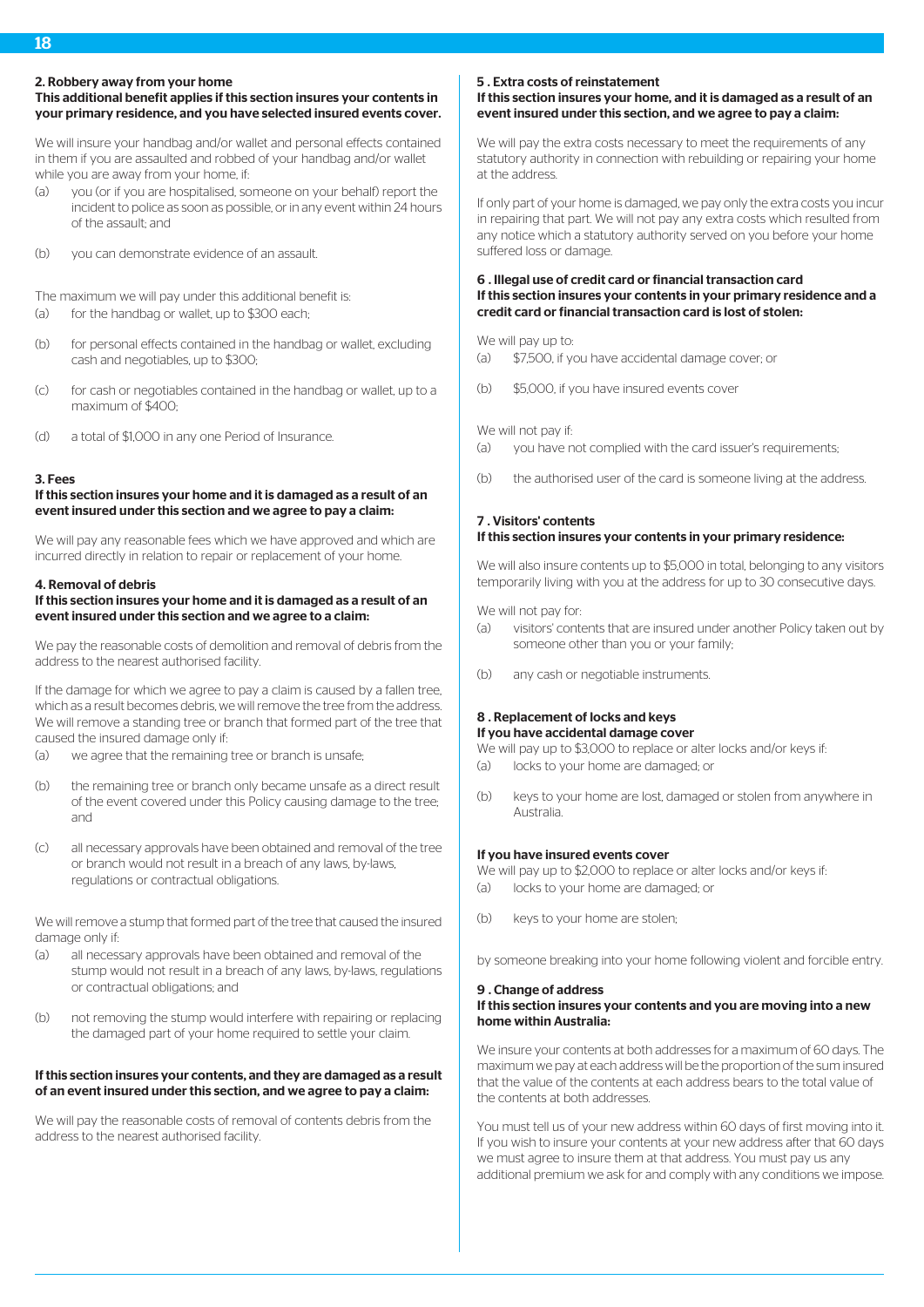## 10 . Contracting purchaser If this section insures your home; and:

You have entered a contract to sell your home, this Policy insures the purchaser from:

- (a) when they become liable for any damage to the home until the contract is settled or terminated; or
- (b) until the purchaser insurers the home;

whichever happens first.

#### 11 . Contents being conveyed to your new residence This additional benefit applies if this section insures your contents in your primary residence.

We insure your contents if they are damaged which they are in a vehicle being used to convey your contents. The damage must occur directly as a result of:

- (a) theft from the conveying vehicle involving the use of violent force;
- (b) fire on the conveying vehicle; or
- (c) collision and/or overturning of the conveying vehicle;

while your contents are in transit by road to:

- (a) your new primary residence; or
- (b) a storage facility at which your contents or some of your contents will be temporarily located pending conveyance to your new primary residence, within Australia.

We do not insure your contents:

- (a) for removal to any residence other than one intended to be occupied by you as your principal residence;
- (b) for damage to china, glass, earthenware or any other item of a brittle nature;
- (c) for damage caused by scratching, denting, bruising or chipping;
- (d) outside Australia.

#### 12. Trees, shrubs and plants If you occupy the home insured by this section as your primary residence:

We pay for loss or damage to trees, shrubs or plants caused directly by malicious damage or any insured event except for insured event 2. storm, tempest, rainwater, wind, hail, tornado, cyclone or hurricane, freeze or weight of snow.

#### If you have accidental damage cover

We will pay up to \$10,000 in total during any one period of insurance.

#### If you have insured events cover

We will pay up to \$5,000 in total during any one period of insurance.

We do not insure:

- (a) grass or lawn; or
- (b) any event that is not sudden, accidental and unforeseen.

We only repair or replace trees, plants or shrubs, that are so damaged that they die, are permanently disfigured or not recovered after being stolen.

#### 13 **Erozen food**

When your contents are insured by the section we will pay up to \$1,000 for spoilage of frozen food or legally prescribed pharmaceutical drugs that require refrigeration in domestic refrigerators or freezers at the address caused by:

- (a) breakdown of the refrigerator or freezer;
- (b) failure of the electricity supply to your home;
- (c) the operation of a safety device following its detection of electric current leakage;
- (d) the power authority switching off the electricity supply as a safety precaution.

If you have selected accidental damage cover for your contents, we will pay up to \$2,000 under this additional benefit for the accidental disconnection or switching off of the power supply to the refrigerator or freezer.

We will not pay for spoilage caused by:

- (a) flood;
- (b) strikes or industrial action;
- (c) the power authority switching off the electricity supply, for any purpose other than as a safety precaution;
- (d) you or anyone that lives with you, switching off or disconnecting the electricity supply, unless it is accidental and you have selected accidental damage cover.

#### 14 . Fusion of electric motors

We will pay the cost of rewinding the motor, or at our option, replacing it. For refrigerators and air conditioning units, we pay for the replacement of refrigerant gas and refrigerant driers, only if replacement of the refrigerant gas or drier is made necessary because of the fusion.

We will not pay for:

- (a) fusion of electric motors used fully or partly in connection with your farm business. Items used in connection with your farm business should be insured under Section 11 – Machinery breakdown;
- (b) motors more than 15 years from the date of purchase when new or more than 15 years from the date of rewinding;
- (c) the cost of repair or replacement of additional parts or service items, including worn or broken bearings or switches;
- (d) microwave ovens, video or audio equipment, electronic controllers or electronic equipment of any kind;
- (e) leakage of refrigerant gas and maintenance of refrigerant driers;
- (f) lighting elements (for example, light bulbs or fluorescent tubes) or heating elements, solenoids, fuses or protective devices (for example, a fuse or circuit breaker);
- (g) electrical contact points where sparking or arcing occurs during ordinary use;
- (h) motors covered by a manufacturer's guarantee or warranty;
- (i) electronic controllers or other electronics.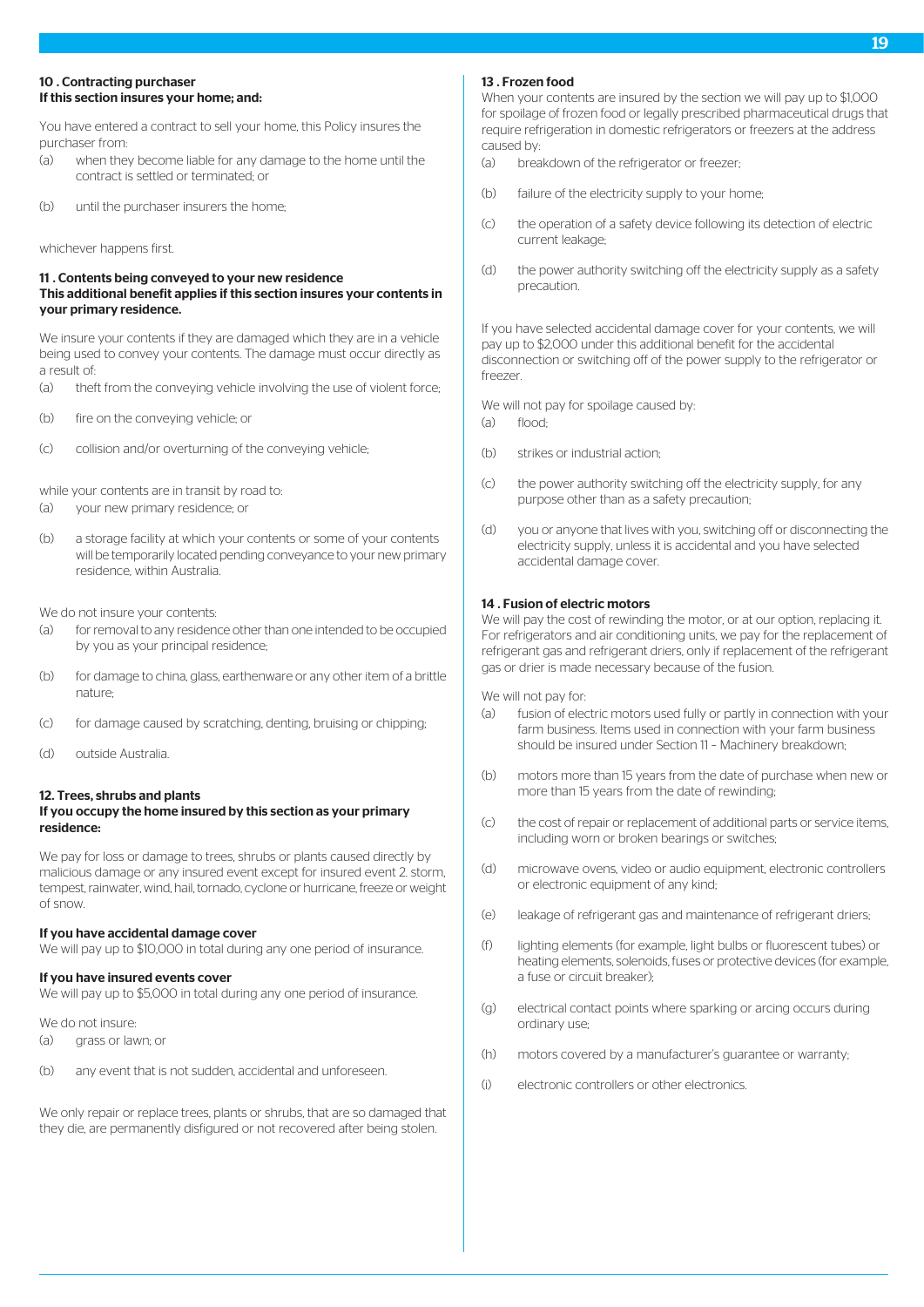20

#### 15 Legal defence costs

#### If you occupy the home insured by this section as your primary residence or this section insures your contents in your primary residence:

We will pay or reimburse you for your legal fees, costs and expenses which you reasonably incur in legal proceedings initiated against you by a third party (and defended by you) but only where the proceedings are commenced in Australia during the period of insurance.

The maximum we will pay is \$10,000 for any one claim or series of claims arising from the same cause or event.

We will not pay or reimburse you for proceedings for claims: (a) for or relating to fines, penalties or punitive damages;

- (b) by family members including spouse, ex-spouse, partner, or ex-partner;
- (c) for or relating to divorce, separation, child visitation or custody, maintenance, property disputes;
- (d) for or relating to dishonesty, intentional violence, or misconduct;
- (e) for or relating to defamation or slander;
- (f) relating to facts or occurrences, occurring prior to the commencement of the Policy which you knew or ought to have known at the time of commencement of this Policy, would, or might give rise to a claim;
- (g) initiated, threatened or commenced prior to the commencement of this Policy;
- (h) under or relating to any workers' compensation legislation, industrial award or agreement, or statutory accident compensation scheme or compulsory third party insurance;
- (i) which could have been made under Subsection 2 Legal liability if you had chosen to insure your home (if you own it) or your contents.

#### 16. Waiver of excess if your property is a total loss

You are not required to pay an excess if we agree to pay a claim as a result of damage that renders your home, contents, or both a total loss.

# 17. Monitored alarm attendance after theft If this section insures your contents in your primary residence:

We will pay for the reasonable costs actually incurred by you for the security firm that monitors your burglar alarm to attend your home during or immediately after an actual or attempted theft from your home if:

- (a) there is evidence of forcible or violent entry;
- (b) the theft or attempted theft if not committed by any person who is living at the address; and
- (c) you report the incident to Police as soon as possible and in any event, no more than 24 hours after the theft or attempted theft occurred.

#### If you have accidental damage cover

We will pay up to \$2,500 during any one period of insurance.

## If you have insured events cover

We will pay up to \$2,000 during any one period of insurance.

We will not pay:

- (a) for any false alarms; or
- (b) where there is no evidence of theft or an attempted theft.

# 18. Replacement of documentation If this section insures your contents in your primary residence:

We will pay up to \$2,500 for the reasonable costs to replace the following documentation directly damaged as the result of an event that has caused a claim that we agree to pay:

- (a) title deeds;
- (b) birth certificates
- (c) a marriage certificate;
- (d) passports;
- (e) drivers licences;
- (f) proof of age card.

## 19. Building materials If this section insures your home, which is your primary residence:

We will pay up to \$2,000 in any one period of insurance if your unfixed building materials are lost or damaged at the address due to an event covered by this Policy. Cover only applies to building materials intended to be used for repairs, alterations or additions to your home at the address.

We do not insure soil, sand, gravel, bark or mulch or any similar materials. We do not cover any gas or electrical appliances unless they are in a locked and fully enclosed building where those items are not visible from the outside of the building.

#### 20 . Compensation for death

# If this section insures your contents in your primary residence, and:

- (a) an insured event at the address caused a physical injury to you or a member of your family who normally resides with you; and
- (b) the physical injury directly caused the death of you or the member of your family; and
- (c) the insured event also caused damage to your property at the address which we agreed to pay for under this Policy;

We will pay up to \$15,000 in total during any one period of insurance to the legal representative of the deceased person.

#### We will pay Additional benefits 21., to 25., over and above your sum insured for your home and your contents, depending on the type of cover you have chosen.

#### 21. Loss of rent or temporary accommodation

We will pay the following benefit if your home is damaged by an insured event and it cannot be lived in or let to tenants:

#### If this section insures your home:

We will pay up to:

- $(a)$  \$20,000; or
- (b) 20% of the sum insured for your home;

#### whichever is higher for-

- (a) loss of rent or rentable value if your home is tenanted or is between tenants at the time the loss or damage occurred;
- (b) additional cost of:
	- (i) reasonable temporary accommodation;
	- (ii) emergency storage of your contents;
	- (iii) emergency accommodation of your pets;

where the home is your primary residence.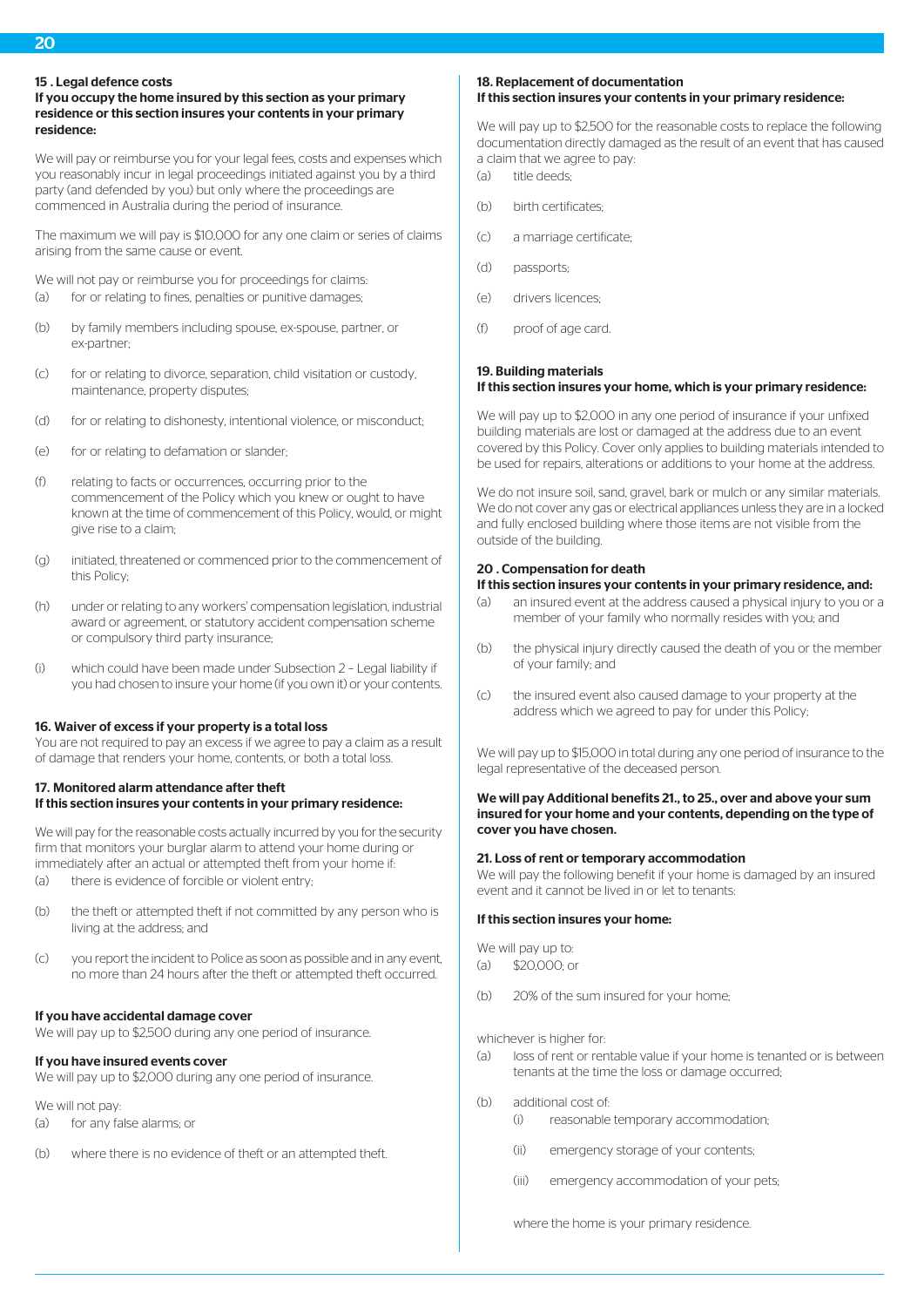#### If this section insures your contents:

- We will nay up to: (a) \$20,000; or
- (b) 20% of the sum insured for your contents;

whichever is higher for-

- (a) loss or rent or rentable value if your home is a strata title residence and it is tenanted or is between tenants at the time the loss or damage occurred;
- (b) additional cost of:
	- (i) reasonable temporary accommodation;
	- (ii) emergency storage of your contents;
	- (iii) emergency accommodation of your pets;

where you are a tenant or strata title owner permanently residing in your home.

#### 22. Forced evacuation by Government Authority If you occupy the home insured by this section as your primary residence, and:

Your home cannot be lived in because a Government Authority prohibits you from using it because of one of the following incidents:

- (a) damage to a home, strata title property, road or street;
- (b) a burst water main;
- (c) a bomb threat or bomb damage;
- (d) street riot;
- (e) lift malfunction at the insured address (any you have a medical certificate stating you must use a lift);
- (f) emergency services refuse you access to your home or unit or evacuate you for safety reasons,

we will pay any increase in your living expenses for up to 60 days that is necessary and reasonable to maintain your household's normal standard of living.

#### If this section insures your contents, and:

You cannot access your home or unit because of one of the following incidents:

- (a) damage to a home, strata title property, road or street;
- (b) a burst water main;
- (c) a bomb threat or bomb damage;
- (d) street riot;
- (e) lift malfunction at the insured address (any you have a medical certificate stating you must use a lift);
- (f) emergency services refuse you access to your home or unit or evacuate you for safety reasons,

then:

- (a) if you own and live in your home or unit, we will pay the reasonable temporary accommodation costs for you and your pets that you normally keep at your insured address; or
- (b) if you are a tenant, we will pay any reasonable extra rent costs for your temporary accommodation for you and your pets that you normally keep at your insured address,

for up to 60 days from when the incident occurred.

#### If this section insures the home that you let to tenants, and:

Your home cannot be lived in because a Government Authority prohibits you from using it, because of one of the following incidents:

- (a) damage to a home, strata title property, road or street;
- (b) a burst water main;
- (c) a bomb threat or bomb damage;
- (d) street riot;
- (e) lift malfunction at the insured address (any you have a medical certificate stating you must use a lift);
- (f) emergency services refuse you access to your home or unit or evacuate you for safety reasons,

we will pay any resultant rent lost.

We will pay up to a maximum of 20% of the sum insured for your home for loss of rent or rentable value if your home is tenanted or is between tenants at the time the loss or damage occurred.

We do not cover loss due to cancellation of a lease or agreement including if a tenant decides to leave without giving proper notice.

Under this additional benefit, we will not pay for:

- (a) loss of rent if your home has been untenanted for 30 or more consecutive days immediately before the loss;
- (b) any rent loss outside the period of forced vacancy;
- (c) any rent lost later than 12 months after the damage occurs.

#### 23 . Automatic reinstatement of sum insured

If the sum insured is reduced following payment of a claim, other than a claim for the total loss of your home or your unspecified contents, we will automatically reinstate the sum insured from the date of the loss or damage unless:

- (a) you request otherwise; or
- (b) we tell you otherwise.

#### 24 . Inflation adjustment

This benefit only applies to your home and contents sum insured as shown in your Policy Schedule.

During each period of insurance we increase the home and contents sum insured by 0.5 to 1% of the relevant sum insured shown in your current Policy Schedule per month until the next renewal date.

#### 25 . Legal costs If this Policy insures your home:

We will pay the reasonable legal costs incurred in discharging your mortgage following settlement of a claim for a total loss.

#### 26 . Veterinary expenses for domestic cats and dogs If you occupy the home insured by this section as your primary residence or this section insures your contents in your primary residence:

We will the reasonable veterinary expenses incurred by you if your domestic cat or dog, normally kept at the site, is accidentally injured as a result of a road accident, fire, lightning or earthquake.

We will not pay:

(a) costs or expenses resulting from the physical loss, theft or death of an animal including but not limited to post mortem, disposal, burial or cremation;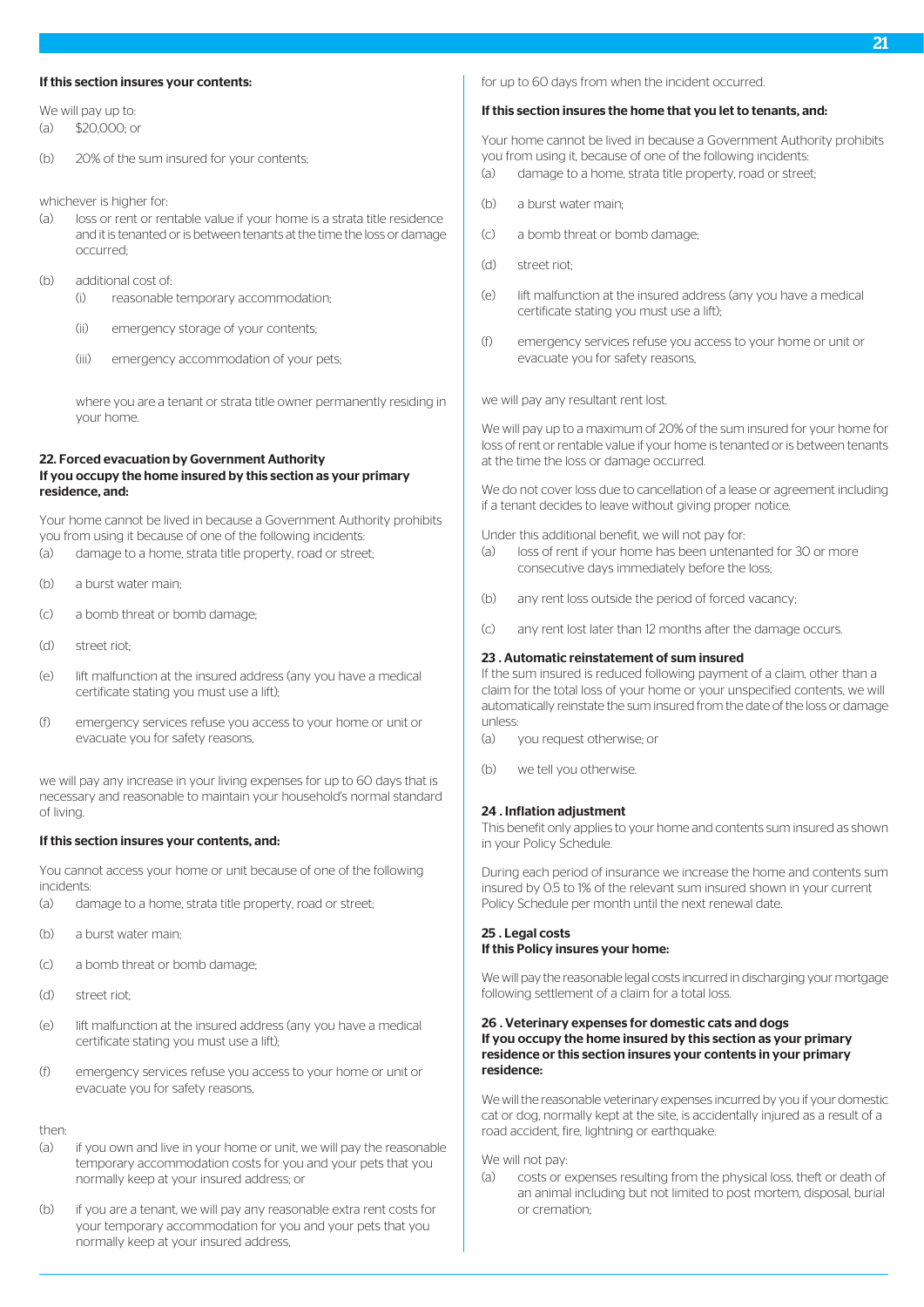- (b) for routine elective or preventative veterinary treatment such as vaccinations, spaying or heartworm testing;
- (c) for treatment of any pre-existing condition;
- (d) for treatment of injury or illness arising from or connected with a sporting event, cat or dog show, business, occupation or commercial activity, including but not limited to your farm business, guard dog services, commercial breeding, hire or renting out of the animal; or
- (e) If the injured cat or dog was not registered and/or micro-chipped as required by any law or regulation made by any government or public authority.

#### If you have accidental damage cover

We will pay up to \$1,250 in total during any one period of insurance.

#### If you have insured events cover

We will pay up to \$1,000 in total during any one period of insurance.

#### 27 . Taxation audit

#### If you occupy the home insured by this section as your primary residence or this section insures your contents in your primary residence:

We will pay or reimburse you for accountant's fees which you reasonably incur as a result of your personal taxation affairs being audited by the Australian Taxation Office.

The maximum we will pay is \$5,000 for any one audit.

We will not pay or reimburse you for any:

- (a) fines, penalties or shortfall in the amount of tax payable;
- (b) audit conducted in relation to criminal activity;
- (c) audit that relates to your farm business or any other business;
- (d) audit not commenced during the period of insurance;
- (e) fees incurred outside of statutory time limit;
- (f) fees incurred as a result of any fraudulent act or fraudulent admission or any statement made by you or on your behalf to a taxation officer which:
	- (i) is false or misleading; and
	- (ii) can be attributed to deliberate evasion or recklessness leading to a tax shortfall penalty or imposition of additional tax exceeding 25%;
- (g) audit conducted in relation to any facts or circumstances of which you were aware, or ought to have been aware, prior to the commencement of this Policy which were likely to lead to your making a claim under this section;
- (h) fees incurred in relation to any enquiries from the Australian Taxation Office which are not related to an identified intention to conduct an audit; or
- (i) any fees in relation to any Self Managed Superannuation Fund (SMSF) audits.

#### 28 . Modifications to your home

#### If you occupy the home insured by this section as your primary residence or this section insures your contents in your primary residence:

As a direct result of an insured event occurring at the address for which we agree to pay a claim:

(a) you; or

(b) a member of your family normally living with you;

permanently become a paraplegic or quadriplegic,

#### If you have accidental damage cover

We will pay up to \$25,000 for the cost incurred by you in modifying your home or in relocating you to a suitable home.

#### If you have insured events cover

We will pay up to \$20,000 for the cost incurred by you in modifying your home or in relocating you to a suitable home.

#### 29 . Environmental upgrade benefits If you occupy the home insured by this section as your primary residence, and:

We agree that your home is a total loss as a result of an insured event, and we have agreed to rebuild your home, we will pay up to a maximum of \$5,000 of the cost to you, after the deduction of any rebate to which you are entitled under any government or council scheme, to install any of the following:

- (a) rain water tank;
- (b) solar power system (solar hot water heating system or photo-voltaic electricity system);
- (c) hot water head exchange system; or
- (d) grey water recycling system.

A rain water tank includes the tank and necessary pump, wiring, foundations, stand, pipes and installation costs.

A solar power system includes any photo-voltaic or solar panels and necessary water tank, pump, wiring, supporting framework, inverter, electricity meter, ducting, pipes and installation costs.

A hot water heat exchange system includes the heat exchange system and necessary wiring, stand, pipes and installation costs.

A grey water recycling system includes the recycling system, wiring, pipes and installation costs.

#### If this section insurers your contents in your primacy residence:

If we agree to pay a claim for one (1) of the following items: (a) refrigerator;

- (b) freezer;
- (c) washing machines (but not clothes dryers);
- (d) dishwasher;

and it is beyond economic repair, and it had an energy star rating of less than three (3) stars, then we will replace the item with an equivalent item that has an energy rating of at least three (3) starts.

If we agree to pay a claim for a clothes dryer and it is beyond economic repair, and it had an energy star rating of less than two (2) stars, then we will replace the item with an equivalent item that has an energy rating of at least two (2) stars.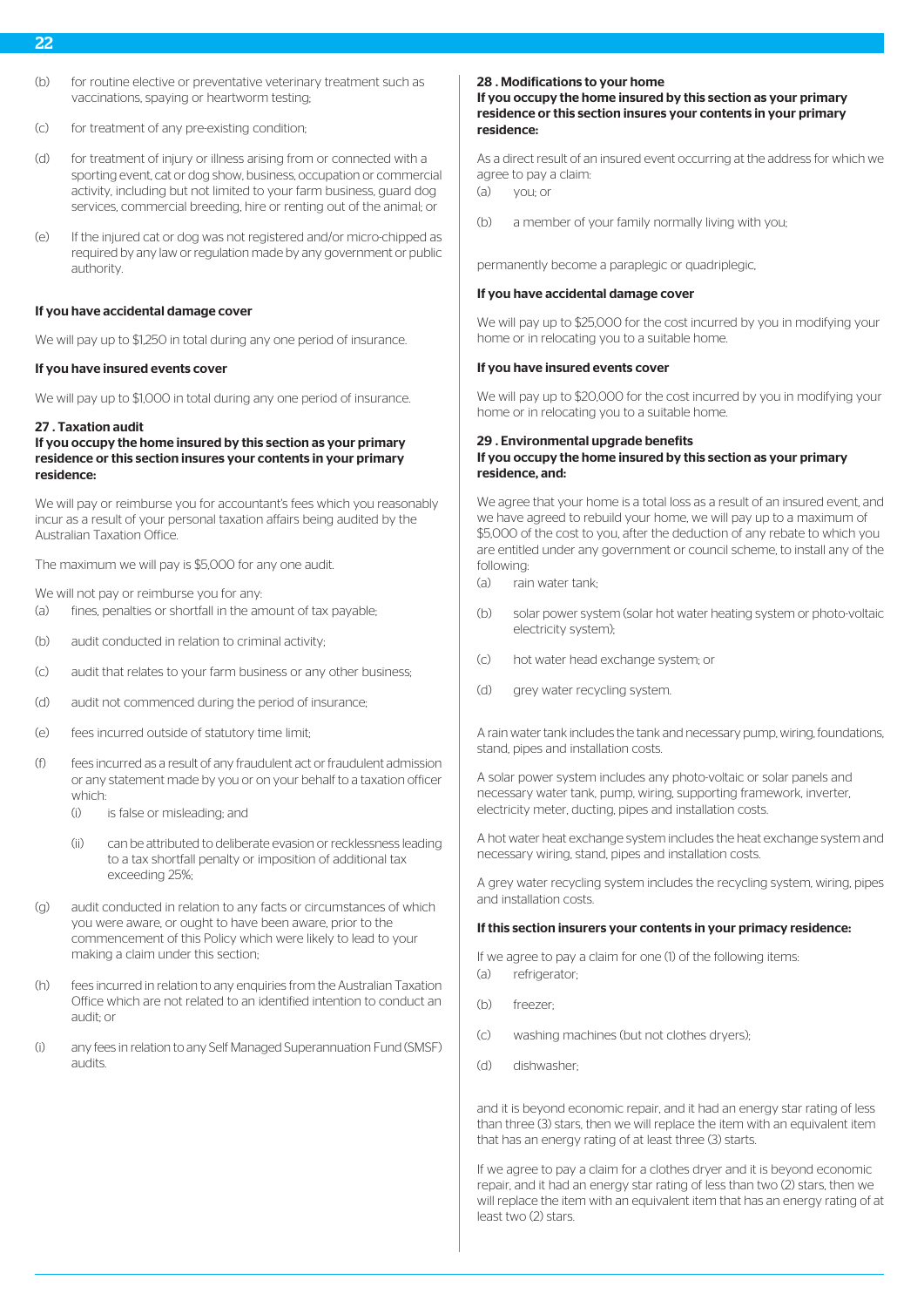# Optional benefits

The following optional benefits may be obtained on application, and for payment of an additional premium.

#### 1. Valuables

If you have selected and paid for Optional benefit 1., we insure you and your family for loss of or damage to unspecified or specified valuables anywhere in Australia or New Zealand and anywhere else in the world:

- (a) for up to 60 days in any one Period of Insurance, if you have insured events covers; or
- (b) for up to 100 days in any one Period of Insurance, if you have accidental damage cover.

#### Unspecified valuables

The unspecified valuables option is only available if you have selected insured events cover. Unspecified valuables are automatically covered by Additional benefit 1 - Cover for contents away from the address, if you have selected accidental damage cover.

You can select unspecified valuables without having to specify individual items, but you need to nominate a total sum insured to cover all unspecified valuables. Your Policy Schedule will indicate if you have chosen Optional benefit 1. Valuables - Unspecified valuables and the total sum insured for unspecified valuables.

#### Specified valuables

Specified valuables cover is available if you have selected either insured events or accidental damage cover.

If you select specified valuables cover, then you must specify each item you wish to insure as a specified valuable and provide valuations and/or receipts for each item, unless we tell you that a valuation and/or receipt is not required. Your Policy Schedule will indicate if you have chosen specified valuables option.

If you have selected insured events cover and require cover for valuables while they are temporarily removed from the address, and those valuables are not covered under Additional benefit 1. - Cover for contents away from the address, then you must specify each item you wish to insure as a specified valuable.

If you have accidental damage cover, Additional benefit 1. - Cover for contents away from the address, automatically covers:

- (a) iewellery, gold or silver articles, furs, watches;
- (b) collections of any kind; and
- (c) mobile cellular telephones, portable electronic equipment (including portable computers, PDAs, hearing aids);

while they are temporarily removed from the address, up to \$10,000 per item and a total of \$20,000. In addition, other portable items that have sub-limits listed in the tables within Maximum limits we will pay are automatically covered up to their sub-limits under Additional benefit 1. - Cover for contents away from the address, while they are temporarily removed from the address.

If you wish to insure any of these items while they are temporarily removed from the address for amounts greater than the limits provided under Additional benefit 1. - Cover for contents away from the address, then you need to select and pay for this specified valuables option.

#### What you are not covered for

The following items are not covered under Optional benefit 1. Valuables. (a) cash, negotiables or financial transaction cards;

- (b) unset precious or semi-precious stones;
- (c) items being cleaned, repaired, restored, or on exhibition away from the address;
- (d) vehicles (including motor cycles and motor scooters), aircraft, aerial devices, watercraft or anything associated with these items;
- (e) property used in connection with a profession, trade or business, or otherwise for reward;
- (f) bicycles, unless you have insured them as specified valuables. Bicycles are not covered under unspecified valuables.

#### How we will settle your claim

- (a) At our option we will:
	- (i) repair the damaged item;
	- (ii) replace the lost or damaged item with an item substantially the same as, but not better than when new;
	- (iii) pay the reasonable cost of repair or reinstatement to a condition substantially the same as, but not better than when new; or
	- (iv) pay up to the sum insured shown in your Policy Schedule against the item.

#### This means:

(a) if the loss or damage is to unspecified valuables, we will pay up to the total sum insured for unspecified valuables.

However, for each unspecified valuable item, we will not pay more than 25% of the sum insured for unspecified valuables shown in your Policy Schedule.

(ii) for specified valuable items, we will pay up to the sum insured shown in your Policy Schedule against the item.

If we choose to pay to replace a specified valuable item, we will pay no more than the amount that it would cost us to replace the item with an item substantially the same as, but not better than when new, even if you have specified the valuable item for a higher amount, whether or not you have supplied a valuation.

We have negotiated special arrangements with various suppliers to purchase items for less than retail cost. Premiums are therefore based upon us replacing items at less than retail cost.

(b) If we agree to pay a claim where film, photos, home movies or home videos or any similar recorded material is destroyed, we will pay for the replacement with new, blank film, videos or similar (for example, if a compact disc upon which you had photos stored is destroyed, we would replace it with a new, blank compact disc).

We will not pay to reconstruct any circumstances or conditions.

(c) If we agree to pay a claim where software is lost, damaged or destroyed, we will pay the cost to replace it with the nearest equivalent new software.

> We will not pay for any software that was acquired by you illegally or at no cost.

- (d) Where an item required to settle a claim that we agree to pay is not commercially available in Australia, at our option, we will:
	- (i) replace the item with the nearest equivalent or similar new item available in Australia or overseas; or
	- (ii) pay the cost to replace the item with the nearest equivalent or similar new item available in Australia or overseas.

#### (e) Pairs and sets

If any item lost or damaged is part of a pair or set, we pay no more than the actual value of the item. We do not give any allowance for any special value it may have as forming part of a pair or set, or for any reduction in value of the remaining part or parts.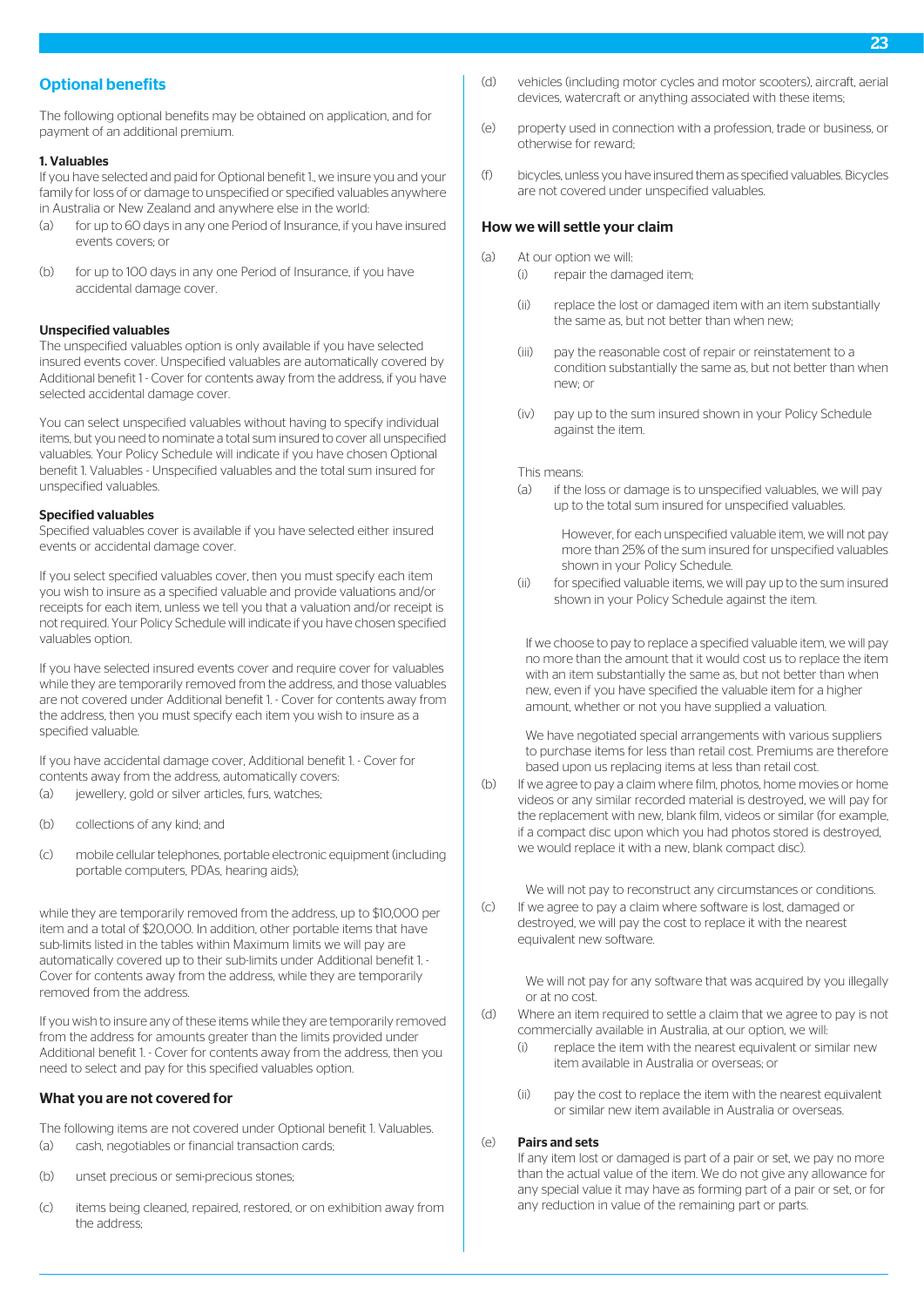#### 2.Domestic workers' compensation cover

Your Policy Schedule will show if you have selected domestic workers' compensation cover.

If you have selected domestic workers' compensation cover the name of the insurer is shown in your Policy Schedule.

This optional benefit of the Policy provides statutory domestic workers' compensation insurance for domestic workers in your employ at your address and only applies in the State or Territory shown in your Policy Schedule.

The amount of cover you are provided and the amount of compensation payable is prescribed by the relevant State or Territory government. A copy of the statutorily prescribed policy or cover will be made available to you upon your request.

Some terms and conditions in the statutorily prescribed cover may be different to the terms and conditions of this Policy. Some examples of differences include conditions of cancellation and some exclusions that are listed under What you are not insured for in various parts of the Policy may not always apply to domestic workers' compensation.

# Specific exclusions applying to sub-section 1 - Home and contents

The following additional exclusions apply to cover for your home, contents, Additional benefits 1., to 24., and Optional benefit 1. General exclusions which apply to all sections of this Policy appear in the section headed General exclusions.

We will not pay for loss or damage:

- 1. intentionally caused by:
	- (a) you or a member of your family or a person acting with your consent or the consent of any member of your family;
	- (b) your tenant, your tenant's family or your tenant's visitors.
- 2. resulting from or caused by:
	- (a) the lawful seizure, confiscation, nationalisation or requisition of the property insured;
	- (b) destruction of or damage to property by any government or public or local authority;
	- (c) inherent defects, structural defects, faulty workmanship, faulty design or any gradual process;

However, we will pay for resultant loss or damage that is caused directly by an insured event if you did not know about, or could not reasonably have known about, the defect, faulty design or faulty workmanship at the time of the loss.

Under no circumstances will we repair the inherent defect, structural defect, faulty workmanship or faulty design that caused the loss, nor any loss that is caused by the inherent defect, structural defect, faulty workmanship or faulty design that is not caused directly by an insured event. If there is evidence that a defect previously caused damage, we will not pay any claim for further damage by a insured event arising from this defect.

For example; A previous owner had electrical wiring installed that was faulty and there was no way that you could have known about this. The faulty wiring causes fire damage. We would cover the damage caused by the fire. We would not pay to replace the faulty wiring. If you knew, or could have reasonably known that the wiring was faulty at the time of the fire, then we would not pay for loss of damage caused by the fire.

Another example; A claim is made for water damage from a leaking roof. Upon investigation, it is discovered that there is evidence that the roof had leaked numerous times before due to faulty workmanship. If you could have reasonably known of the defect or the previous leak, then no claim would be payable to repair the defect or the water damage.

- (d) wear, tear, rust, corrosion, depreciation or gradual deterioration;
- (e) fungus, mildew, mould, algae, atmospheric or climatic conditions (other than storm);
- (f) settling, shrinkage or expansion in buildings, foundations, walls or pavements;
- (g) the removal or weakening of supports or foundations for the purpose of alterations, additions, renovations or repair;
- (h) mechanical, electrical or electronic breakdown with the exception of fusion to electric motors as described under Additional benefit 14. Fusion of electric motors, or insured event 11. power surge;
- (i) any consequential loss other than that specifically provided by this Policy;
- (j) any process of cleaning involving the use of chemicals, unless you have accidental damage cover and the chemicals used are domestic in nature;
- (k) rodents, vermin, or insets (at any stage of their life cycle);

For example: If a mouse was to chew through an electrical wire, which led to a fire the damage caused directly by the fire would be covered by the Policy, however any damage caused by the mouse's chewing would not be covered by this Policy.

- (l) any gnawing, biting, chewing, pecking, clawing, scratching or in any way soiling or polluting;
	- (i) your contents outside your home; or
	- (ii) any exterior part of your home; or
	- (iii) any part of the interior of your home that is not fully enclosed and secured prior to and at the time of the damage; or
	- (iv) any part of the interior of your home if you or the occupier has permitted an animal to enter your home;
	- (v) any animal kept by you or your family or your tenant, your tenant's family or your tenant's visitors;
- (m) the deliberate application of heat (for example, this would include where an element under or forming part of a ceramic cook-top causes damage to the cook-top);
- (n) tree roots;

However, this exclusion applies only to damage caused directly by tree roots. For example, if tree roots damage and block a pipe, we will pay for the resultant damage to your home caused by water overflowing in your home. We will not pay for the damage to the pipe.

- $(n)$  flood:
- (p) the action of the sea, high water, or tidal wave;
- (q) water seeping through a wall or floor;
- (r) water entering the home through an opening made for the purpose of alterations, additions, renovations or repair;
- (s) any animal kept by you or your family or your tenant, your tenant's family or your tenant's visitors.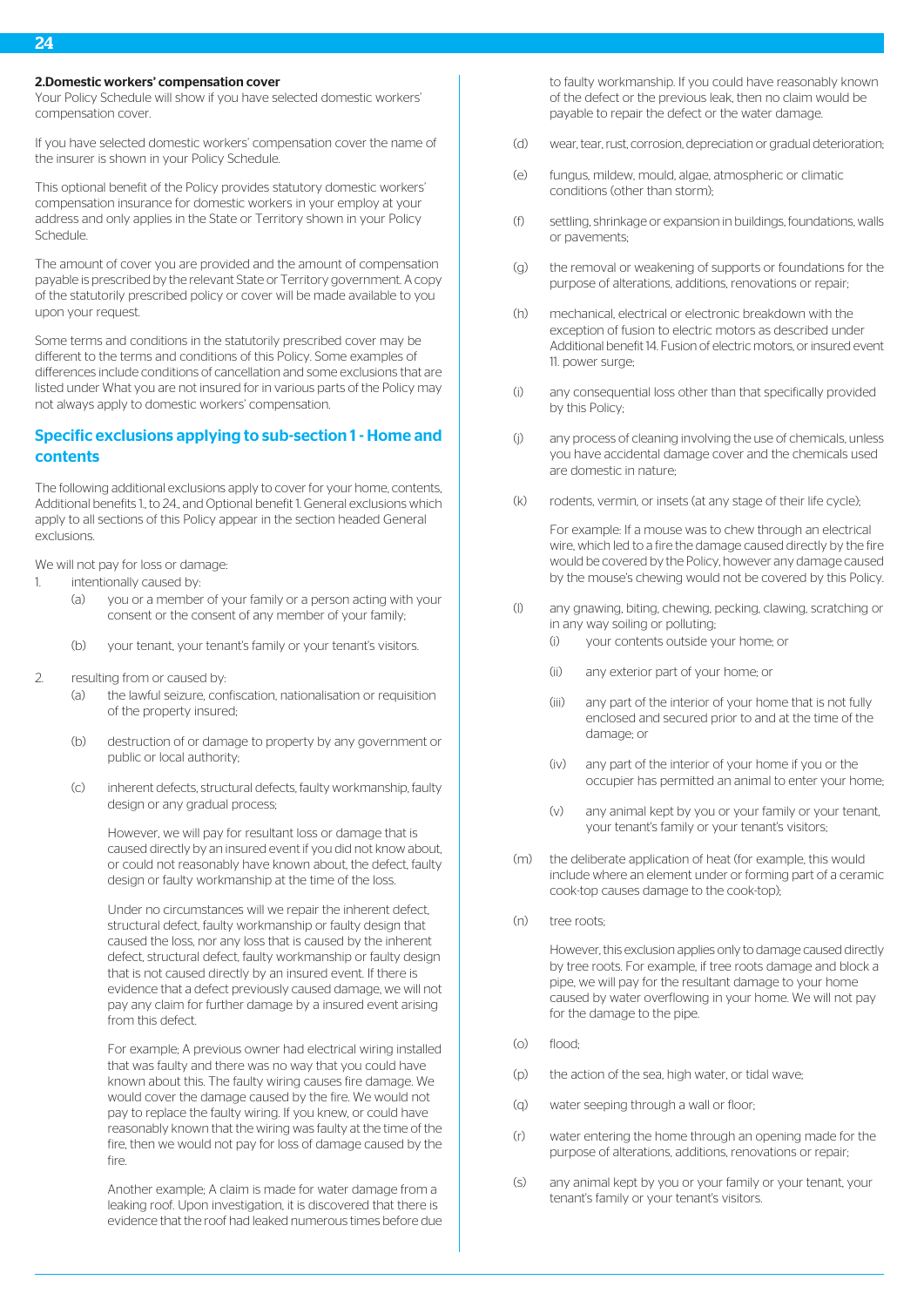- $3 + 6$ 
	- (a) sporting equipment (including hang gliders) while in use or play;
	- (b) bicycles while they are being used for any competition or contest including racing, pacemaking time trial or hill climb;
	- (c) the tyres of bicycles whilst being ridden;
	- (d) damage to the appearance of the bicycle caused whilst the bicycle is being ridden such as scratching, denting, chipping or defacing. This does not include damage that materially affects the performance of the bicycle;
	- (e) items being used under water;
	- (f) items for sale on consignment;
	- (g) electronic data unless the loss or damage is caused by an insured event.

For the purposes of this exclusion, electronic data means any facts, concepts or information converted to a form usable for communication, display, distribution, processing by electronic or electromechanical data processing, or electronically controlled equipment which includes but is not limited to programs, software or other coded instructions for such equipment.

For example: You are not covered for any damage to any information on your computer including any computer program caused by a virus, trojan horse, worm, back door, trap door, logic bomb, bacteria, rabbit programs or any computer hacking.

4. destruction, death, injury, illness, liability, cost or expense of any nature directly or indirectly caused by, resulting from, arising out of or in connection with any contagious or communicable animal disease.

# Subsection 2 - Legal liability

#### What you are covered for

## Your home

If this Policy covers your home or, if your home is a strata titled residence and your contents are insured under this Policy, we insure you and any member of your family against any claim for compensation or expenses which you or any member of your family become legally liable to pay for the:

- 1. death of or bodily injury to any person;
- 2. loss of or damage to property;

resulting from an occurrence during the period of insurance, arising out of the ownership of your home or occupancy of your home.

In this section we include land, trees, shrubs and other plant life at the address as part of your home.

#### Your contents

We insure you and any member of your family against any claim for compensation or expenses which you or any member of your family become legally liable to pay for the:

- 1. death of or bodily injury to any person;
- 2. loss of or damage to property;

resulting from an occurrence during the period of insurance, anywhere in the world that is not related to the ownership of your home.

# What we will pay

- 1. We will pay up to \$30,000,000 for any one occurrence.
- 2. We do not pay more than this amount in total under all Policies we have issued to you which cover the same liability.
- 3. In addition to this amount, we will pay legal costs for which we have provided prior written approval.

# Additional benefits

#### 1. Social or sporting club committee member

#### If your contents are insured by the Policy

We will insure you for the amount you or a member of your family become legally liable to pay for compensation or expenses for an alleged or actual act or omission arising out of your or their position as a committee member of a social or sporting club.

We will only pay if the payment or remuneration you receive for such committee work does not exceed \$2,000 per year, and the alleged or actual act or omission is committed during the period of insurance.

The most that we will pay under this additional benefit is \$10,000 during any one period of insurance.

#### 2. Motor vehicle liability

#### What we insure you or any member of your family for

We insure you and any member of your family against any claims for compensation or expenses which you or any member of your family become legally liable to pay for:

- (a) the death of or bodily injury to any person;
- (b) the loss of or damage to property;

arising from the ownership, custody, or use of:

- (a) any motor vehicle (excluding motor cycles and quad bikes) that is not required to be registered by law
- (b) any motor cycle with an engine capacity of 125cc or less that is not required to be registered by law;
- (c) any motorised wheelchair; or
- (d) any domestic trailer not attached to any motor vehicle;

resulting from an occurrence during the period of insurance.

We also insure you or any member of your family against claims for:

- (a) death or bodily injury caused by you or your family solely as a result of you or your family being passengers in a registered vehicle;
- (b) death or bodily injury caused by any registered vehicle if the occurrence causing the death or bodily injury takes place at the address;

during the period of insurance.

#### What we do not insure you or any member of your family for

If you or your family are entitled to be wholly or partly:

- (a) insured by any compulsory statutory insurance or accident compensation scheme, or would have been, but for failure to register the vehicle or to apply for cover under the scheme or to comply with a term or condition of the scheme;
- (b) protected by any other policy of insurance which specifically covers the vehicle (except where this exclusion would contravene s.45 of the *Insurance Contracts Act, 1984* (Cth)).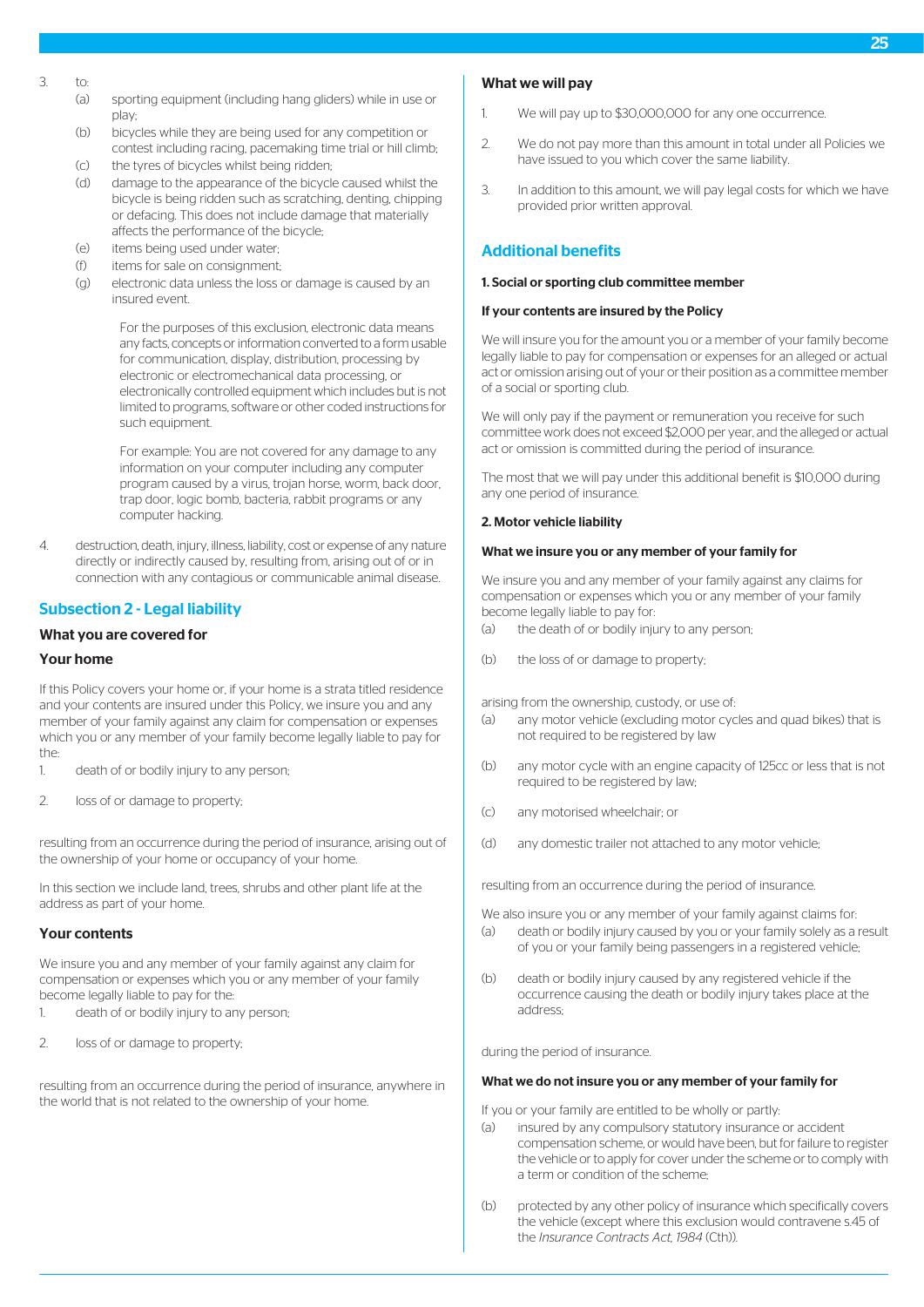#### 3. Liability cover for the address continues following a total loss

If your home is a total loss as the result of an insured event and your home policy comes to an end, we will continue to provide you with this liability cover in relation to the address that your home formerly occupied until the earliest of:

- (a) any construction commencing at the address;
- (b) the sale of the address or any part of it;
- (c) another policy that includes liability cover being taken out in relation to the address;
- (d) the commencement of construction of a home to replace the insured home at another address; or
- (e) six months from the date of the damage that caused the total loss.

#### What you are not covered for

- 1. We will not pay for your legal liability if there is an entitlement to claim for a benefit under any workers' compensation legislation, industrial award or agreement, or statutory accident compensation scheme.
- 2. We do not insure you or your family:
	- (a) against fines, penalties, or punitive, aggravated, multiple or exemplary damages;
	- (b) against any liability caused by or arising directly or indirectly, out of or in connection with the actual or alleged use or presence of asbestos;
	- (c) under Subsection 2. Legal liability if you or your family members' liability arises from an occurrence which is or could be partly or fully insured under Section 8 - Farm liability.
- 3. We do not insure you or your family against legal liability arising from:
	- (a) any agreement, unless liability would have attached to you or your family if that agreement did not exist, or, unless the agreement is a lease agreement for your residential tenancy that complies with the relevant *Residential Tenancies Act* or similar;
		- (b) death of or bodily injury to you or to any person who normally lives with you. In this exclusion we consider that a person normally lives with you, if that person:
			- (i) has used your home; or
			- (ii) is living with you and intends or intended to use your home;

as their primary residence for 60 days or more out of any 90 consecutive day period (irrespective of the commencement date of the Policy) during which there is an occurrence;

- (c) death of or bodily injury to anyone employed by you or by someone who lives with you if the death or injury arises out of their employment;
- (d) damage to property belonging to you or any person who normally lives with you or to your or their employees;
- (e) the ownership, custody, or use of any lift (other than a lift that exclusively services your home, and provided your home is freestanding and solely occupied by you and your family), aerial device or aircraft (including hang gliders, but excluding model aircraft or toy kites), aircraft landing area, boat exceeding four metres in length (except canoes, surfboards, surf skis or sailboards) or motorised watercraft in excess of ten horsepower;
- (f) the conduct of any activity carried out by you or your family for reward except for letting your home for domestic purposes or babysitting on a casual basis. Babysitting cannot be considered to be on a casual basis where:
	- (i) the babysitting is not of a casual nature;
	- (ii) any licence or other permission is required by any government body or public authority in order to legally conduct the babysitting;
	- (iii) the income derived from babysitting is the primary or only source of the household's income;
	- (iv) there is a registered business associated with the babysitting;
- (g) vibration or the weakening of, removal of or interference with support to land, buildings or other property;
- (h) building work, construction or demolition of a building, including your home if the value of the work exceeds \$100,000;
- (i) death or bodily injury to any person arising out of pregnancy or the transmission of any communicable disease by you or your family, unless the action was reasonable and the intention of the action was to prevent or reduce loss, damage or injury to property or persons;
- (j) the ownership of land, buildings or structures other than at the address of your home insured by this Policy. If you have insured your contents only, then you are not covered for any legal liability arising from the ownership of any land, buildings or structures;
- (k) loss, damage or injury intentionally caused by you or any member of your family or a person acting with your consent or the consent of any member of your family unless the action was reasonable and the intention of the action was to prevent or reduce loss, damage or injury to property or persons;
- (l) the lawful seizure, confiscation, nationalisation or requisition of the property insured;
- (m) destruction of or damage to property by any government or public or local authority;
- (n) the ownership or use of any motor vehicle other than under the cover given by the Additional benefit 2. Motor vehicle liability;
- (o) any act or omission that is knowingly illegal, dishonest, fraudulent, wilful, malicious or done with reckless disregard for their consequences by you, your family or a person acting with the consent of you or your family;
- (p) any pollutant escaping into or upon land, the atmosphere or any watercourse or body of water.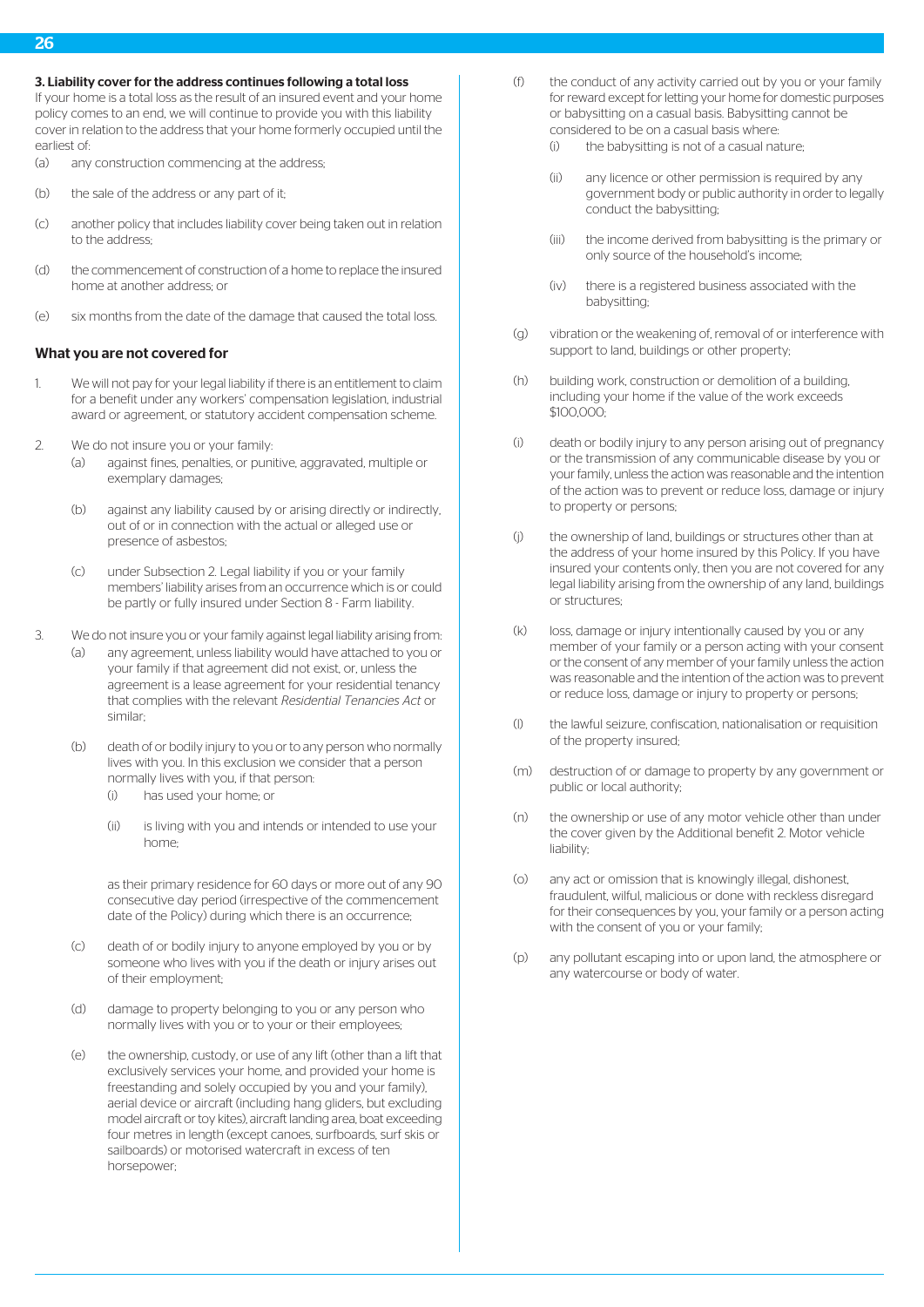# Specific conditions applying to this section

# **Unoccupancy**

If your home is unoccupied for more than 100 consecutive days, you must tell us and obtain our written agreement for cover to continue.

If you do not do so, the cover for home and contents is limited to lightning, thunderbolt, riot and civil commotion, damage directly caused by impact by a motor vehicle, waterborne craft, space debris, aircraft, rocket, satellite, a branch, or tsunami and earthquake for the period in excess of 100 consecutive days during which your home has been left unoccupied. However, we do not insure you against any subsequent resultant damage such as rainwater entering any opening made by impact or looting subsequent to a riot.

The period of 100 consecutive days is calculated from the date when your home was last occupied regardless of the commencement or renewal date of your Policy.

#### Burglary

If we have agreed to insure your contents only if burglary protection devices are installed, then this will be shown in your Policy Schedule.

If any of these devices are removed, altered, or left inoperative while you are absent from the address, without our prior consent, we may have the right to decline, or reduce a claim to which this action contributes.

Please refer to your Policy Schedule for details.

#### Strata title mortgagee's interest

This cover applies if you have arranged for this Policy to insure only the interest of a mortgagee in a strata title unit.

This cover only applies when you own part of a building that has been subdivided into strata, community or similar title units and you have a mortgage on that part of the building.

- 1. We will nay the mortgagee the lowest of
	- (a) the sum insured shown in your Policy Schedule;
	- (b) the amount to repair the damage to a condition similar to but no better than when new;
	- (c) the difference between what the body corporates' (or similar) insurance pays and the cost of the damage; or
	- (d) the amount sufficient to discharge the mortgage held by you over the unit at the date of damage.

We pay only that part of the claim that applies to the interest of the mortgagee

- 2. We only pay a claim if:
	- (a) a claim would be payable under Section 1 Home of this Policy;
	- (b) the policy of the body corporate or similar does not apply or only partially covers the loss; and
	- (c) the mortgagee requires you to discharge your mortgage.
- 3. If you have arranged Section 1 Home of this Policy to insure only the interest of a mortgagee in a strata title unit:
	- (a) no additional benefits in this section are payable;
	- (b) no legal liability cover is provided; and
	- (c) no optional covers such as domestic workers' compensation, or valuables cover are provided by this section.

## Lifetime guarantee on home repairs

We quarantee that if we have:

- (a) selected and directly authorised or arranged for a repairer to replace, repair or rebuild your home; and
- (b) paid, or have a legal liability to pay, the supplier, repairer or builder directly for this work; and
- (c) a defect arises in the lifetime of your home as a result of poor quality workmanship or use of incorrect or poor quality materials;

we will rectify the problem by arranging, directly authorising and paying for further replacement, repair or rebuilding.

We will also handle any complaint about the quality or timeliness of the work or conduct of the repairer as part of our complaints handling process.

This guarantee does not apply to:

- (a) home replacement, repairs or rebuilding that you arrange, authorise or make yourself (even if we give you the name of a possible supplier, repairer or builder who is involved with the repair); or
- (b) home replacement, repairs or rebuilding that you arrange, authorise or make yourself (even if we give you a supplier, repairer or builder a cheque for all or part of the repair cost); or
- (c) loss, damage or failure of any electrical or mechanical appliances or machines that form part of your home; or
- (d) wear and tear consistent with normal gradual deterioration of your home (e.g. paint peeling off as part of its normal life cycle, wood rotting or mould from moisture in the air or ground, roofs weathering or a hot water system leaking as a result of normal gradual deterioration).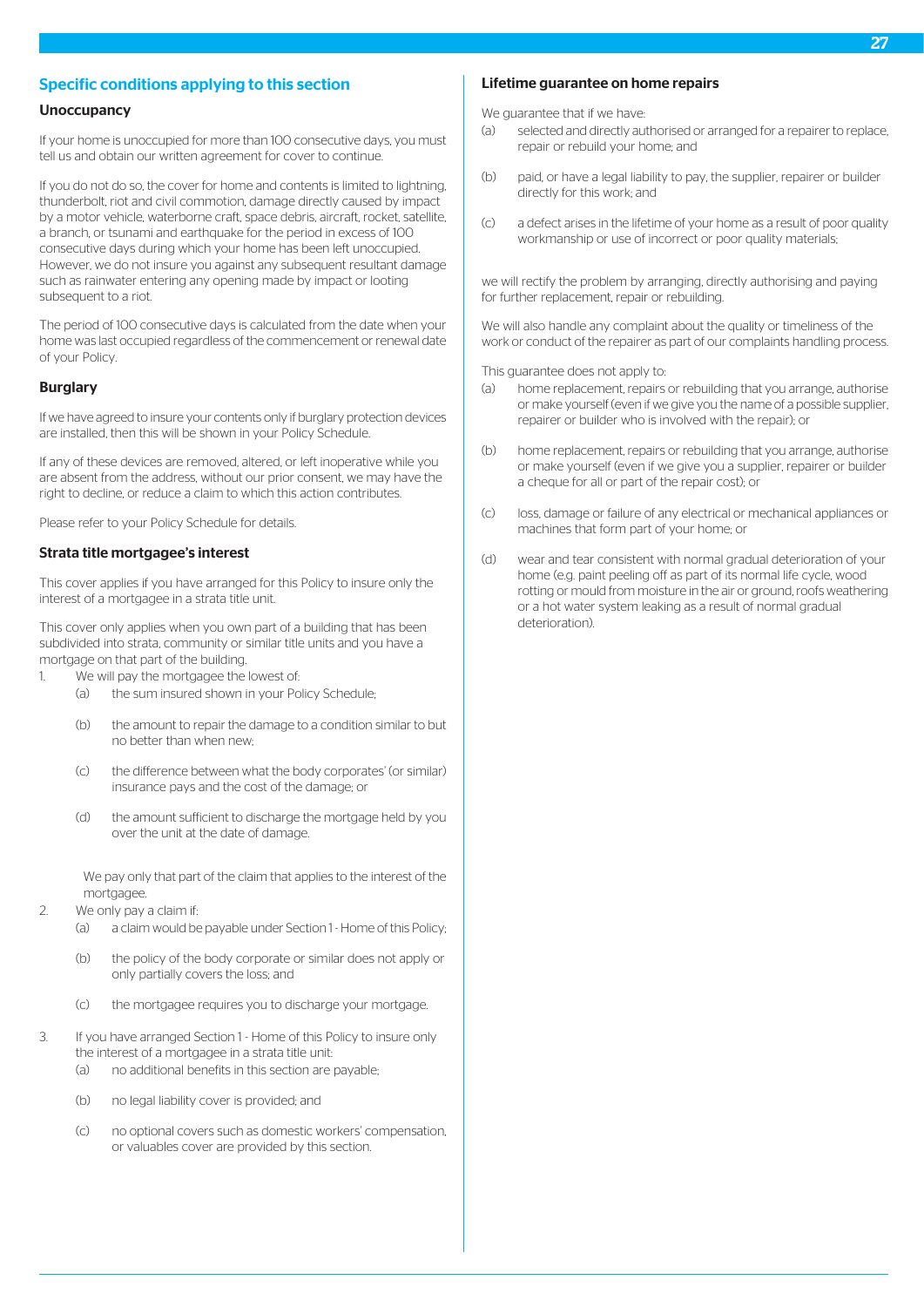# <span id="page-28-1"></span><span id="page-28-0"></span>Words with special meaning

There are some words in this section that have a special meaning. These words and their meanings are listed below.

| Word or<br>term                                | <b>Meaning</b>                                                                                                                                                                                                                                                                                                                                                 |
|------------------------------------------------|----------------------------------------------------------------------------------------------------------------------------------------------------------------------------------------------------------------------------------------------------------------------------------------------------------------------------------------------------------------|
| Agreed<br>value                                | The fixed amount for which your motor vehicle is insured<br>for each period of insurance regardless of any price<br>change for your motor vehicle during that period. The<br>agreed value includes the value of insured accessories<br>and equipment.                                                                                                          |
| <b>Business</b><br>use or<br>Commercial<br>use | Your motor vehicle is registered for business use but is<br>used only for the following purposes:<br>(a)<br>in connection with your business or<br>occupation;                                                                                                                                                                                                 |
|                                                | (b)<br>social, domestic and pleasure purposes;                                                                                                                                                                                                                                                                                                                 |
|                                                | $\left( \circ \right)$<br>demonstration for sale:                                                                                                                                                                                                                                                                                                              |
|                                                | (d)<br>in connection with servicing, repairing and<br>subsequent testing;                                                                                                                                                                                                                                                                                      |
|                                                | $(\ominus)$<br>for tuition, as long as it is not for payment;                                                                                                                                                                                                                                                                                                  |
|                                                | (f)<br>towing a caravan, trailer or vehicle, as long<br>as it is not for payment.                                                                                                                                                                                                                                                                              |
|                                                | Business use or commercial use does not cover loss or<br>damage if your motor vehicle is let out on hire or is being<br>used by you or someone authorised by you to carry<br>passenger or goods for payment other than private<br>pooling arrangements.                                                                                                        |
| Executive<br>use                               | Your motor vehicle is registered for business use, but is<br>used only for the following purposes:<br>(a)<br>social, domestic and pleasure purposes;                                                                                                                                                                                                           |
|                                                | (b)<br>demonstration for sale:                                                                                                                                                                                                                                                                                                                                 |
|                                                | $\left( \circ \right)$<br>in connection with servicing, repairing and<br>subsequent testing;                                                                                                                                                                                                                                                                   |
|                                                | (d)<br>for tuition, as long as it is not for payment;                                                                                                                                                                                                                                                                                                          |
|                                                | (e)<br>driving to or from work;                                                                                                                                                                                                                                                                                                                                |
|                                                | (f)<br>towing a caravan, trailer or vehicle, as long<br>as it is not for payment.                                                                                                                                                                                                                                                                              |
|                                                | Executive use does not cover loss or damage if your motor<br>vehicle is let out on hire or is being used by you or<br>someone authorised by you to carry passengers or goods<br>for payment, other than private pooling arrangement.                                                                                                                           |
| Market<br>value                                | The cash value of your motor vehicle immediately prior<br>to an accident using market pricing for a vehicle of the<br>same age, type, and condition, in your local area. It includes<br>GST (less any entitlement you have to claim any Input Tax<br>Credit), but excludes costs and charges for, registration,<br>stamp duty, dealer deliveries and the like. |
| Passenger<br>vehicle                           | All vehicles designed to carry passengers excluding motor<br>cycles, caravans, campervans and trailers.                                                                                                                                                                                                                                                        |

| <b>Word or</b><br>term        | <b>Meaning</b>                                                                                                                                                                                                |
|-------------------------------|---------------------------------------------------------------------------------------------------------------------------------------------------------------------------------------------------------------|
| Private use                   | Your motor vehicle must be registered for private use,<br>only in your name and used for the following purposes:<br>(a)<br>social, domestic and pleasure purposes;                                            |
|                               | (b)<br>demonstration for sale:                                                                                                                                                                                |
|                               | $\left( \circ \right)$<br>in connection with servicing, repairing and<br>subsequent testing;                                                                                                                  |
|                               | (d)<br>for tuition, as long as it is not for payment;                                                                                                                                                         |
|                               | (e)<br>towing a caravan, trailer or vehicle, as long<br>as it is not for payment;                                                                                                                             |
|                               | (f)<br>driving to or from work;                                                                                                                                                                               |
|                               | $\left( q\right)$<br>in connection with your occupation or<br>business, as long as:<br>(i)<br>it is driven only by you, and                                                                                   |
|                               | (ii)<br>the business use does not exceed<br>20% of your motor vehicle's usage.                                                                                                                                |
| <b>Protective</b><br>clothing | Any clothing worn by a motor cycle rider which is intended<br>to reduce the likelihood of injury resulting from an<br>accident. Protective clothing includes helmets, jackets,<br>gloves, trousers and boots. |

# Excesses applying to this section

If we accept your claim you must pay the total amount of the applicable excesses, either to us or the repairer. We will tell you if the excess must be paid to the repairer or us. However, if your motor vehicle is a total loss, we may deduct any excess that you must pay from any payment we make.

Depending on the age or experience of the person driving, using or in control of your motor vehicle and whether you have told us about them and we have shown them in your Policy Schedule, you may have to contribute more than one excess. Each excess is shown in your Policy Schedule and is explained below.

Where more than one motor vehicle is covered under this Policy and those motor vehicles are involved in the same incident giving rise to a claim, you will have to pay the applicable excesses in respect of each motor vehicle insured.

# Standard excess

You will have to pay a standard excess for every claim. This amount is shown in your Policy Schedule as the standard excess.

# Applicable to passenger motor vehicles only

#### Age or inexperienced driver excess

In addition to the standard excess, you will have to pay an age excess or inexperienced driver's excess if at the time of any incident giving rise to a claim your motor vehicle is driven, used or controlled by a person who: 1. is under the age of 25; or

- 
- 2. is aged 25 or more but has not held an Australian driver's licence for two or more years for the type of vehicle being driven at the time of the accident.

You will not have to pay this additional excess if the only damage to your motor vehicle is a broken windscreen or window glass or is caused by storm or hail, or your motor vehicle is damaged whilst parked or unattended.

The amount of the age or inexperienced driver excess is shown in your Policy Schedule.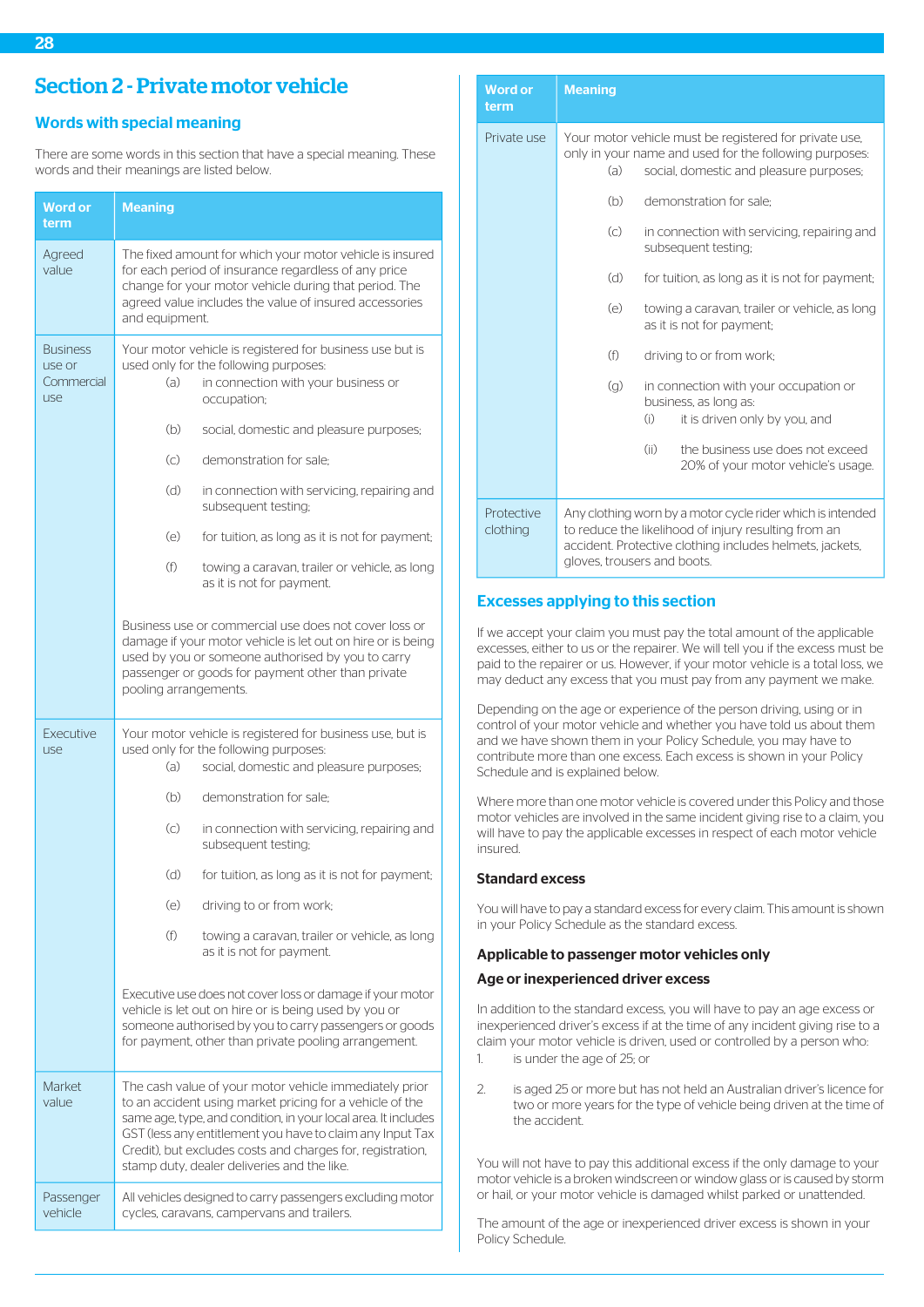## Learner driver excess

If at the time of an accident a licensed learner driver is in control of your motor vehicle the excesses that will apply are those that would have applied to the licensed passenger who is instructing the learner, had they been driving.

#### Theft excess

If your motor vehicle is stolen you must pay an excess for theft if shown in your Policy Schedule, in addition to any other excesses payable.

#### Undeclared driver's excess

In addition to any other excesses which apply, you will have to pay an undeclared driver's excess if, at the time of an incident which gives rise to a claim, your motor vehicle was being driven by or in the charge of a person:

- 1. who is a member of your family; and
- 2. whose name has not been shown as a driver in your Policy Schedule.

You will not have to pay this excess if:

- 1. the driver of your motor vehicle is over 25 years of age and has not been convicted of driving under the influence of alcohol or had their licence suspended or cancelled in the five years immediately before the accident or loss; or
- 2. you satisfy us that an emergency existed; or
- 3. the use of your motor vehicle is shown as business or commercial in your Policy Schedule; or
- 4. the only damage to your motor vehicle is a broken windscreen or window glass, hail damage, or loss or damage which occurs when your motor vehicle is parked or unattended;
- 5. the driver of your motor vehicle has his/her own vehicle insured, and they are noted as the main driver of that vehicle.

The amount of the undeclared driver's excess is shown in your Policy Schedule.

# When you will not have to pay an excess

You will not have to pay an excess if:

- 1. you can satisfy us that the claim involves a collision with another vehicle and the collision which gave rise to the claim was totally the fault of the driver of another vehicle; and
- 2. you tell us the registration number of the other vehicle and the full name, licence number and address of the other driver; and
- 3. the amount of your claim exceeds the applicable excesses under the Policy.

This benefit applies only if we are allowed legally to recover the amount of any loss including any applicable excesses from the third party.

If you live in a State or Territory where liability is apportioned in the courts or determined by the barometer of responsibility, you will qualify as 'faultless' if you are 20% or less to blame for any incident.

This benefit does not apply to windscreen damage and you will have to pay any excess applicable for windscreen only damage.

Where the driver of the other vehicle disputes who was at fault, you must pay any excess which applies but we will refund it if we are successful in establishing that the other driver was at fault.

# Cover types

There are two types of cover available.

The type of cover you have selected is shown in your Policy Schedule.

#### 1. Comprehensive cover

This cover provides:

- (a) insurance against theft or accidental loss or damage to your motor vehicle as described in Subsection 1 – Loss, damage or theft of your motor vehicle;
- (b) insurance against legal liability for damage caused by your motor vehicle to the property of other people as described in Subsection 2 – Third party liability; and
- (c) additional benefits applicable to comprehensive cover as set out in Subsection 1 – Loss, damage or theft of your motor vehicle.

# 2. Third party property damage cover

This cover provides:

- (a) insurance against legal liability for damage caused by your motor vehicle to the property of other people as described in Subsection 2 – Third party liability; and
- (b) additional benefits applicable to third party property damage cover as set out in Subsection 1 – Loss, damage or theft of your motor vehicle.

# Subsection 1 – Loss, damage or theft of your motor vehicle **Cover**

We will cover you for accidental loss of or damage to your motor vehicle (as described in your Policy Schedule) as a result of an accident occurring during the period of insurance, according to the type of cover you have selected.

If loss of or damage to your motor vehicle is covered, we will also pay for loss of or damage to your motor vehicle's extras, being:

- 1. original manufacturer's standard accessories, standard tools, standard appliances, standard options including built in radio receivers, built in music players, and air-conditioning;
- 2. any specified equipment or accessories shown in your Policy Schedule;
- 3. any non-standard permanently fixed equipment or other permanently fitted accessories up to \$1,000 in total;
- 4. your motor vehicle's tools or spare parts in or on your motor vehicle, up to \$500 in total;
- 5. unspecified accessories including non-standard equipment, tools and spare parts used for your motor vehicle, where it is registered for business use;

whilst they are in, on or attached to your motor vehicle.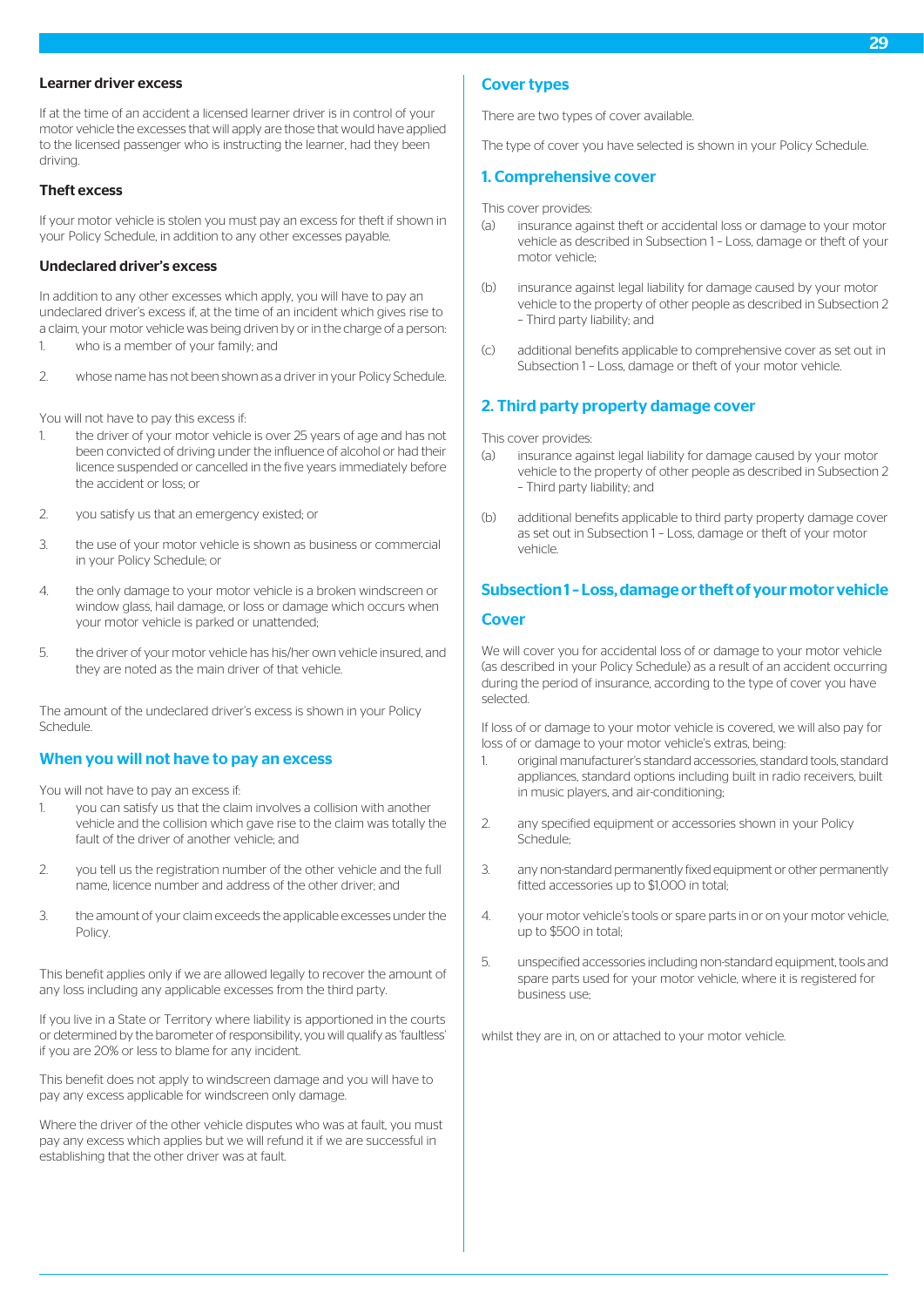# Basis of settlement

At our option we treat the loss or damage as a: 1. partial loss; or

2. total loss.

These types of losses are defined below and we settle on the terms described.

## Partial loss

If we treat the loss or damage to your motor vehicle as a partial loss we may elect to repair your vehicle.

# Repairing your vehicle

If we decide to repair your motor vehicle, we will repair it to a similar condition to that which it was in before the loss or damage occurred.

If it is necessary to repair it to a better condition that it was in before the loss or damage occurred, then we may ask you to contribute the additional amount to repair it to the better condition.

If you have insured any accessories we will either repair them or pay for the cost to replace them as new, less an amount for depreciation, wear and tear.

# Replacement of damaged parts

In the event of an accident covered under this Policy, should any part of your motor vehicle and/or other insured property become unavailable in Australia, we will reimburse you, in accordance with the basis of settlement, but in no circumstances will we be liable for more than the cost of the parts plus the cost of freighting such parts by sea transport.

Should the cost of these parts plus the cost of the repairs exceed the sum insured or market value, whichever is the lesser, we reserve the right to declare your motor vehicle a total loss.

#### Imported vehicles

If your motor vehicle has been imported and any part is not available in Australia, we will only pay for the cost of parts used in the repair of your motor vehicle up to the manufacturer's recommended list price in Australia.

However if such list is not available, we will only pay for the cost of the parts plus the cost of freighting such parts by sea transport.

If there is a delay in the repair process due to the importation of parts, you are not covered for any loss of use of your motor vehicle during that time.

#### Lifetime repair guarantee

Repairs are guaranteed for the life of your motor vehicle, even if you sell it.

If we authorise repairs to your motor vehicle, we will guarantee the quality of the repairs for any defect due to faulty workmanship or faulty material for the life of your motor vehicle. For entitlement to any repairs under this guarantee you must first allow us to inspect your motor vehicle.

#### Total loss

A motor vehicle will be declared a total loss, if:

- 1. the cost to repair your motor vehicle plus the value of any salvage (if applicable) exceeds the agreed value or market value; or
- 2. your motor vehicle is stolen and not recovered within a reasonable period of time as determined by us.

We will settle any claim on the basis of market value or agreed value depending on the cover shown in your Policy Schedule. If we declare your vehicle a total loss we may either:

- (a) replace your motor vehicle; or
- (b) pay you the sum insured.

## Market value

If you have insured your motor vehicle for market value, we will at our option:

- 1. replace your motor vehicle with an equivalent vehicle or pay you its market value at the time of the total loss; plus
- 2. replace all insured accessories or pay you the cost to replace them as new, less depreciation.

#### Agreed value

If you have insured your motor vehicle for agreed value, we will at our option replace your motor vehicle with an equivalent vehicle or pay the agreed value shown in your Policy Schedule.

#### Replacement with a new motor vehicle

We will replace your motor vehicle with a new vehicle of the same make. model or series so long as it is available in Australia and:

- 1. your motor vehicle is a total loss;
- 2. you purchased it new from the manufacturer or their dealer or as a demonstrator vehicle;
- 3. your motor vehicle is less than 24 months old from when it was first registered; and
- 4. where your motor vehicle is financed, your financier has given us written consent.

If a new replacement vehicle is not available, we will replace your motor vehicle with the nearest equivalent vehicle available, so long as it is available in Australia.

If we cannot agree on a replacement vehicle, we will pay you the amount it would cost to buy a new vehicle the same as, or a near equivalent of, the motor vehicle which needs replacing.

We also pay the registration, stamp duty and dealer charges for the period registered but not exceeding 12 months on the new vehicle but any refund of registration fees or stamp duty applicable must be refunded to us.

# Paying you the sum insured

Where we decide your vehicle is a total loss, and we agree to pay your claim, your Policy comes to an end. How your claim is settled will depend on whether you have taken out an agreed value policy or a market value policy.

- (a) If a security interest is registered over your vehicle, we will:
	- (i) pay the financier the sum insured, up to the amount required to discharge your loan or finance agreement; and
	- (ii) if applicable, pay you the remaining balance of the sum insured; or
- (b) If no security interest is registered over your vehicle, we will: (i) pay you the sum insured; or
	- (ii) replace your vehicle, if a similar make and model is available.

#### Discharge a security interested

You must take the necessary steps which we require to remove any security interest in your motor vehicle after your loan or finance agreement has been discharged.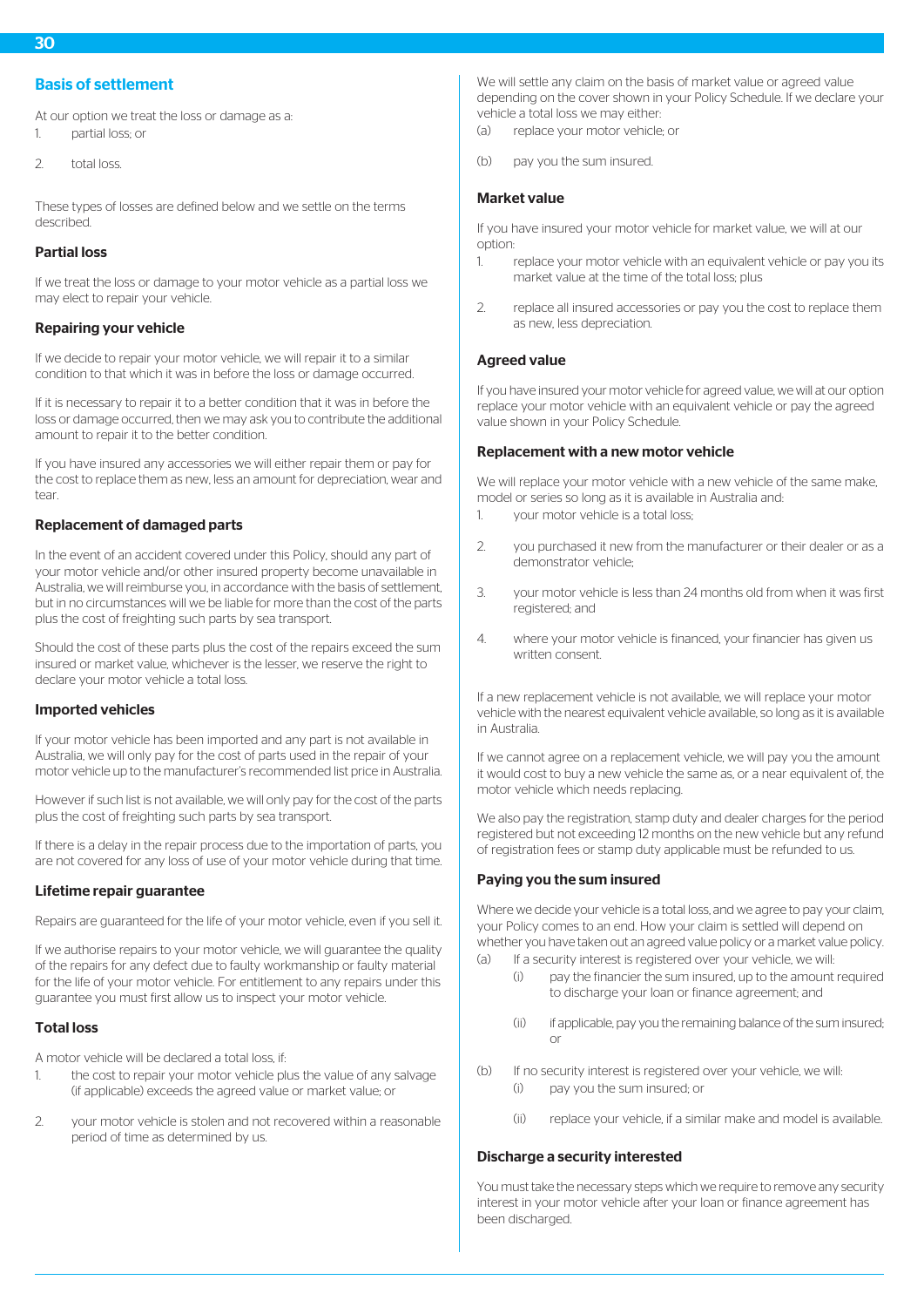## Premium after a total loss

If you have paid your Policy in full there is no refund of premium as we have fulfilled our contract to you.

If you pay your Policy in instalments we will deduct any unpaid instalment amount up until your Policy renewal date from the total sum insured.

If you purchase another motor vehicle, a new insurance policy is required.

# Vehicle salvage

If we have replaced your motor vehicle or paid your sum insured, your motor vehicle becomes our property. If you choose to keep your motor vehicle in its damaged condition then the salvage value will be deducted from your sum insured. If we are replacing your motor vehicle you will need to pay us the salvage value first.

We will receive any vehicle registration refund, in states where we are entitled to do so. You will provide us with a signed written authority to enable us to recover this refund.

#### Excess(es)

You must pay us any applicable excess(es) before we replace your motor vehicle.

Where we pay you the market value or agreed value we will deduct the excess(es) from the sum insured we pay you.

# Financier

If your motor vehicle is the security for any finance agreement and the name of the financier is noted in your Policy Schedule, then:

- 1. we have the right to make claim payments to the financier; and
- 2. any payment made to the financier will satisfy our obligation to you under this Policy for the amount paid.

# Additional benefits

The following additional benefits will apply, depending on the type of motor vehicle you have insured and the type of cover you have selected.

#### Applicable to comprehensive cover and third party property damage cover

#### 1. Choice of repairer

You may choose any licensed repairer to repair your motor vehicle. However we may invite, accept, adjust or decline estimates or arrange to move your motor vehicle to another repairer acceptable to both of us.

#### 2. Change of motor vehicle

We will cover any permanent replacement motor vehicle, from the time of its purchase for 30 days under the terms of this Policy if you:

- (a) have disposed of the replaced motor vehicle; and
- (b) bear any additional excess applicable to the replacement motor vehicle in the event of a claim.

If before you have given us full details as required below, the replacement vehicle is damaged or stolen, the maximum amount payable is the purchase price of the replacement motor vehicle up to \$150,000 in the case of comprehensive cover.

If you give us details of your replacement motor vehicle within 30 days of its purchase we will insure it for the remainder of the period of insurance, if it is acceptable to us and you pay us any additional premium we may require.

If your replaced motor vehicle was due to a total loss claim under this Policy this benefit does not apply.

#### Applicable to comprehensive cover and third party property only cover – Passenger motor vehicles only

#### 1. Car sharing agreement

We will pay for accidental loss of or damage to your motor vehicle, according to the type of cover you have selected, when your motor vehicle is being used in a car sharing agreement, including travelling to and from work, so long as it does not constitute a commercial arrangement where a payment, fare or reward is received and the intention of the arrangement is to make a profit.

#### Applicable to comprehensive cover only

#### 1. Towing costs

We will cover the reasonable costs of:

- (a) towing your motor vehicle to:
	- (i) the nearest repairer, or
	- (ii) a place of safety, or
	- (iii) any other place that we first approve,
- (b) protecting your motor vehicle;

following loss of or damage covered under this Policy.

#### 2. Returning your motor vehicle after theft

We will pay for the reasonable costs of returning your motor vehicle to the place where it is normally parked if it is found following theft, and the theft is covered by your Policy.

Should the cost of returning the motor vehicle plus the necessary repairs exceed the relevant agreed value or market value at the time of the theft, we reserve the right to treat the motor vehicle as a total loss.

#### 3. Cleaning up after an accident

We cover your legal liability to pay for the cleaning up of any debris of your motor vehicle following an accident covered by your Policy.

The maximum amount we will pay is \$5,000 for any one accident.

If your motor vehicle is a ute or van and is registered for business use, the maximum amount payable is increased to \$20,000 for any one accident.

#### 4. Locks and keys

If your keys are lost, destroyed or damaged, or if there are reasonable grounds to believe the keys may have been illegally duplicated, we will pay the costs of replacing and recoding the locks and/or keys.

We will pay up to \$2,000 during any one period of insurance.

This Additional benefit 4. Locks and keys is not subject to loss or damage to the motor vehicle covered under this Policy.

#### 5. Travel and accommodation expenses

We will pay for any reasonable travelling and accommodation expenses resulting from a claim for loss of or damage to your motor vehicle which we accept under this Policy, as long as at the time of the accident, your motor vehicle was more than 150 kilometres from the address where it is normally parked at night.

We will not pay if you had intended to pay for overnight accommodation in any event.

The maximum amount we will pay is \$1,000 for any one event.

If your motor vehicle is a ute or van and is registered for business use, the maximum amount we will pay is increased to \$2,000 for any one event.

#### 6. Emergency or temporary repairs

If your motor vehicle is damaged in an accident, and the damage is covered by your Policy, we will pay up to \$750 for reasonable emergency or temporary repairs to allow you to drive your vehicle home or continue your journey.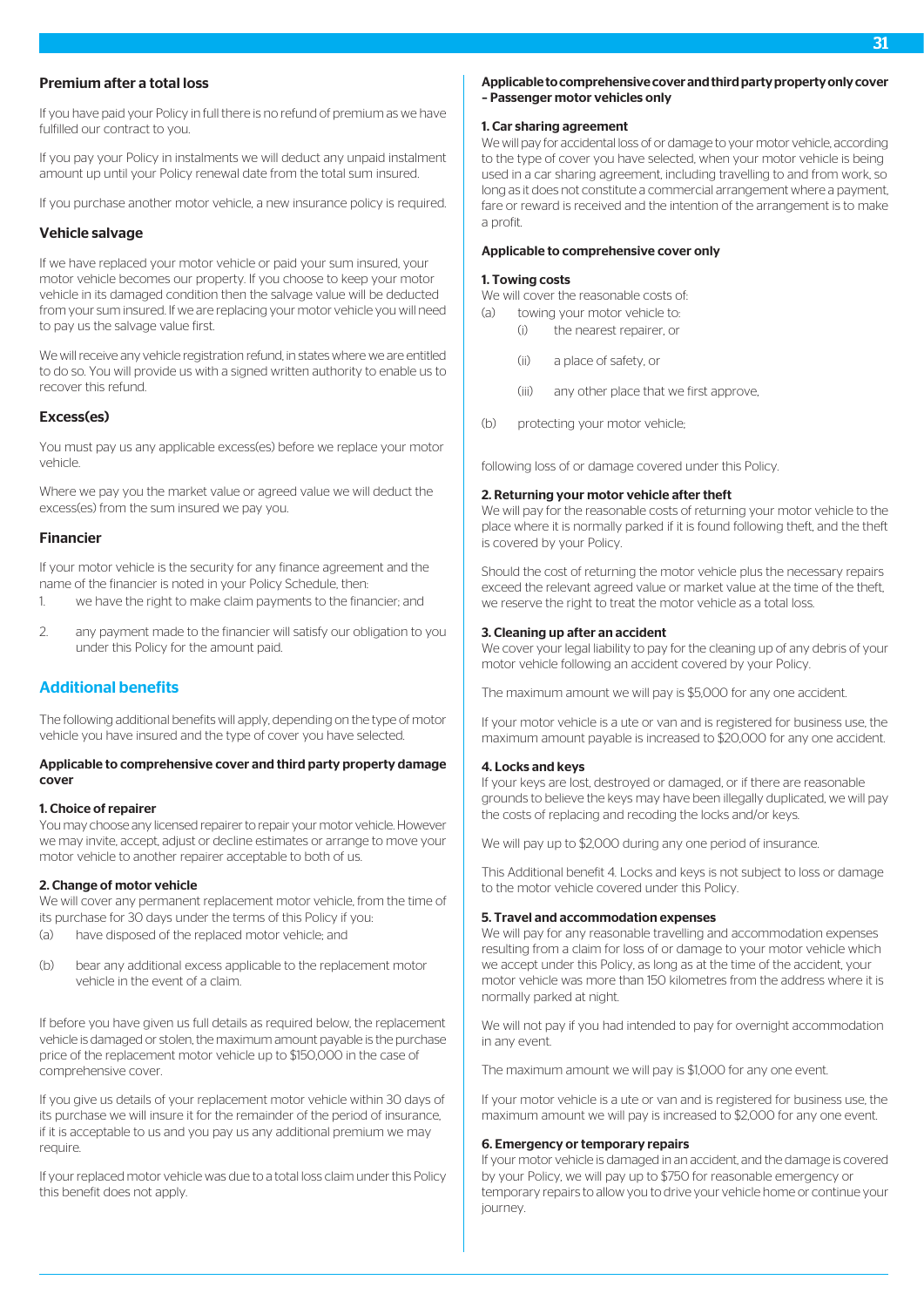If your motor vehicle is a ute or van and it is registered for business use, the maximum amount payable is increased to \$2,000.

#### 7. No claim discount

If your motor vehicle is insured for comprehensive cover and you do not have a claim in the period of insurance, we will apply a discount to your next year's renewal premium. This reward is called the 'No claim discount'.

The more 'claim free' years that you have, the greater the percentage of discount, until you reach the maximum level of discount after five years. Even if you have a claim where your no claim discount would be affected, you may not lose all your no claim discount. If you have a claim and you have not accumulated any no claim discount we may increase your invited renewal premium.

We also accept the number of claim free years that you may have accumulated with another insurer in calculating your no claim discount.

#### 8. Accidents / losses affecting your no claim discount

When calculating your renewal premium we take into account accidents/losses that occur during the period of insurance that affect your no claim discount.

# 9. Faultless no claim discount

If your motor vehicle has been involved in a collision with another vehicle (and not any other type of accident) we will not penalise your no claim discount entitlement when you renew your Policy if:

- (a) you can satisfy us that the collision was totally the fault of the driver of another vehicle; and
- (b) you tell us the registration number of the other vehicle, the full name, licence number and address of the other driver.

The benefit applies only if we are allowed legally to recover the amount of any loss including any applicable excesses from the third party.

This benefit does not apply to windscreen or widow glass damage only claims.

If you live in a State or Territory where liability is apportioned in the courts, or determined by the barometer of responsibility, you will qualify as 'faultless' if you are 20% or less to blame for any accident.

Where the driver of the other vehicle disputes who was at fault, the no claim discount will be affected but reinstated to the level it was before the claim, if it can be established to our satisfaction that the other driver was totally at fault.

#### 10 . Funeral expenses

If the person driving, using or in charge of your motor vehicle sustains a fatal injury as a result of an accident covered by your Policy, whether or not death occurs at the time of the loss, we will pay for associated burial or cremation costs and travel costs within Australia for the deceased person or any member of their immediate family.

We will pay for up to \$5,000 in total under this benefit during any one period of insurance, and this amount will not be reduced by any other compensation you or your family receive as a result of the accident.

#### 11 . Finance payout

If your motor vehicle is a total loss and is subject to secured finance, we will cover you or the finance provider for the difference between the residual value under the contract and the agreed value or market value less any payments and interest in arrears at the time of the loss, and any discount in respect of finance changes and/or interest for the unexpired terms of the secured finance agreement.

We will not pay if you are not required to do so by the finance provider.

#### We will pay:

(a) up to 15% of the agreed value or market value of your motor vehicle; or

whichever is the lesser.

#### Applicable to comprehensive cover only – Passenger motor vehicles only

#### 1. Hire vehicle cost following theft

If your motor vehicle is stolen and the theft is covered under this Policy, we will cover you up to a maximum of \$2,000 for any one event for the reasonable costs of hiring a similar vehicle provided you first obtain our approval.

We will not pay for:

- (a) running costs, including the cost of fuel;
- (b) damage to the hire vehicle;
- (c) any insurance, insurance excess or other costs you may be liable for under the hire vehicle rental agreement.

We do not pay for hiring charges incurred after the date of recovery of your motor vehicle, if it can be driven.

Cover is limited to 14 days or seven weekends and will cease once we pay your claim, or once your motor vehicle is repaired if it was not able to be driven.

You will need to organise and pay for the hire vehicle. We are not responsible for ensuring that a hire vehicle is available. You must also give us a copy of the rental agreement and any receipts for the hire vehicle before we will reimburse you.

#### 2. Trailer cover

We will pay for theft of, or accidental loss of or damage to any trailer (other than a caravan) which is owned by you while it is:

- (a) attached to your motor vehicle; or
- (b) detached from your motor vehicle but within the domestic land boundaries of your usual home as long as it was not in a common area of home units, flats and the like.

We will not pay for any property in or on the trailer.

The maximum amount we will pay is the market value of the trailer, up to \$1,000.

#### 3. Your personal property

We will pay for loss of or damage to your personal property if caused by an occurrence which is covered by this section of the Policy provided your motor vehicle is lost or damaged as a result of the same occurrence.

For the purpose of this additional benefit only 'personal property' means private household or personal possessions belonging to you or any member of your family.

We will not pay for: (a) money;

- 
- (b) unset gemstones, gold or silver nuggets;
- (c) any animal, bird or fish;
- (d) trade tools, stocks or samples;
- (e) mobile phones, two-way radios; or
- (f) Global Positioning System (GPS) units or personal music devices;

if stolen from the motor vehicle whilst it is parked.

The maximum amount we will pay is \$500 for any one event.

If your motor vehicle is a ute or van and is registered for business use, the maximum amount payable is increased to \$2,000 for any one event.

(b) \$5,000;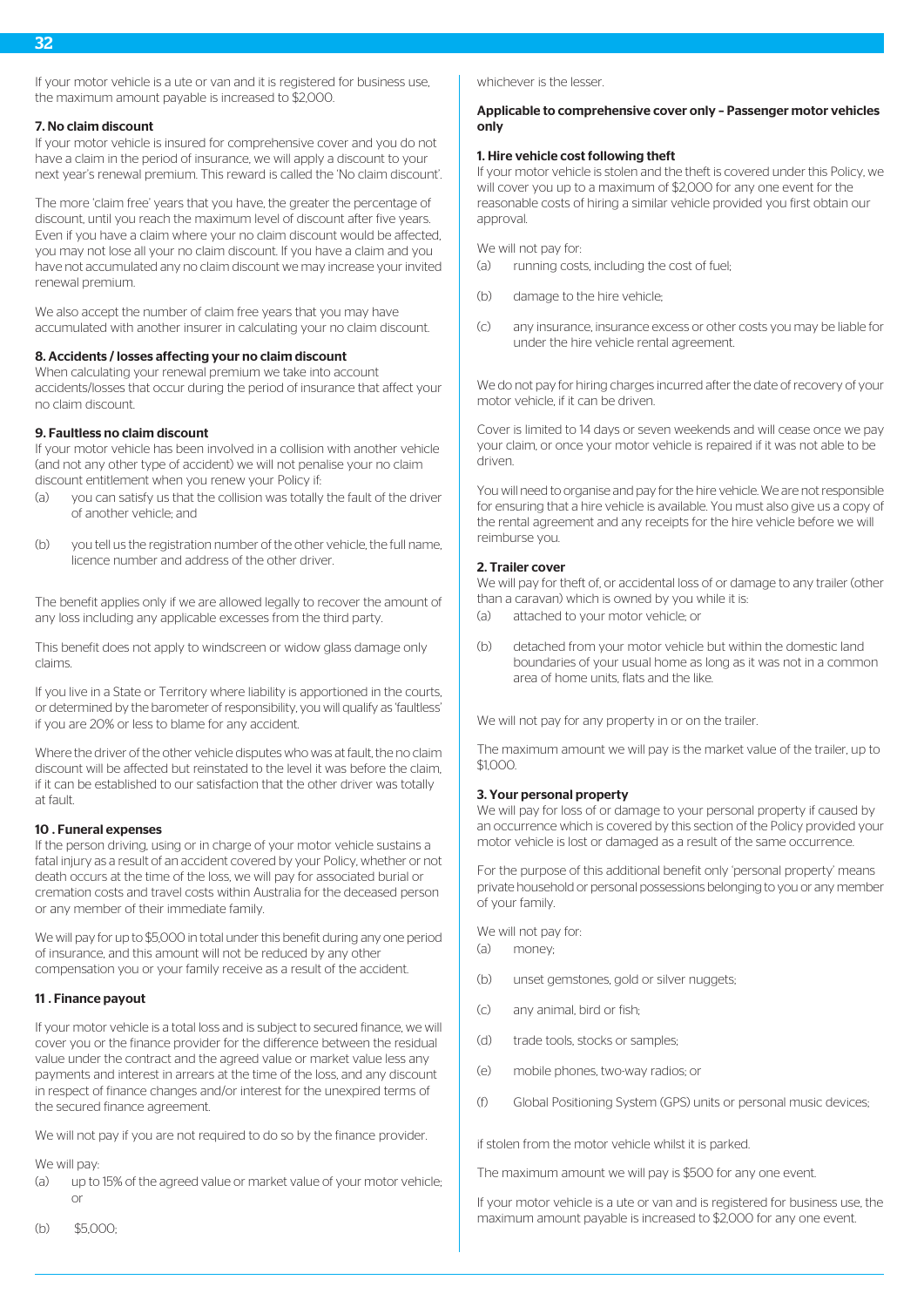#### 4. Child seat or baby capsule

We will pay for loss or damage to a child's seat or baby capsule that is stolen from your motor vehicle or damaged in an accident while in your motor vehicle, provided your motor vehicle is lost or damaged by the same occurrence and the occurrence is covered by your Policy.

#### 5. Windscreen or window glass claim

We will not reduce your no claim discount for the first broken windscreen or window glass only claim in any one period of insurance.

For the purpose of this benefit 'broken' means a fracture that extends through the entire thickness of the glass or where the windscreen is laminated, a fracture extending through all layers of the lamination, or where the damage is sufficient to prevent registration by the appropriate authorities.

#### Applicable to comprehensive cover only – Motor vehicles registered for business use

#### 1. Sign writing

We will cover you for loss or damage to sign writing or fixed advertising signs or materials forming a permanent part of your motor vehicle at the time of the loss or damage, providing the loss or damage is covered by your Policy.

#### Applicable to comprehensive cover only – Motor cycles

#### 1. Protective clothing

If your protective clothing is damaged during an accident involving your motor cycle which is covered by this Policy, we will pay up to \$1,000 to repair or replace the protective clothing.

#### Applicable to third party property damage only

#### 1. Uninsured motorist's benefit

At our option we will either:

- (a) repair your motor vehicle to its condition immediately prior to the time of loss; or
- (b) pay you the cost of repairs to your motor vehicle;

resulting from accidental loss or damage to your motor vehicle if you can satisfy us that the accident which gave rise to the claim was totally the fault of the driver of another vehicle; and

- (a) you tell us the registration number of the other vehicle and the name and address of the driver of the other vehicle; and
- (b) at the time of the loss or damage the:
	- (i) driver of the other vehicle was not insured for their third party liability; and
	- (ii) other vehicle was not owned or registered in your name or in the name of a person who is a relative of yours or any person with whom you normally reside;
- (c) the loss or damage would have been covered had you selected comprehensive cover.

The maximum amount we will pay under this additional benefit for all claims from any one accident or series of accidents arising out of the one occurrence is:

 $( a )$  \$5,000; or

(b) the market value of your motor vehicle immediately prior to the loss or damage;

whichever is the lesser.

If your motor vehicle is a total loss and we pay you the market value of your motor vehicle, then at our option your motor vehicle in its damaged condition will become our property.

# Optional benefits

If you have chosen comprehensive cover, you can also choose to have cover under any or all of the following optional benefits. You must pay us any additional premium we ask for.

The optional benefits you have selected will be shown in your Policy Schedule.

## Applicable to comprehensive cover – Passenger motor vehicles only

#### 1. Hire motor vehicle cost following an accident

If your motor vehicle is damaged in an accident which is covered under this Policy, and we have agreed to pay your claim, we will reimburse you for the costs you incur of hiring a vehicle while your motor vehicle is being repaired or if it is deemed a total loss.

We will reimburse you an amount up to the maximum daily rate shown in your Policy Schedule:

- (a) for a maximum of 14 days, or seven weekends (Saturday and Sunday); or
- (b) until your motor vehicle is repaired; or
- (c) until we pay your claim;

#### whichever happens first.

The cover will commence on the date your motor vehicle is taken to the repairer.

You will need to organise and pay for the hire vehicle. We are not responsible for ensuring that a hire vehicle is available. You must also give us a copy of the rental agreement and any receipts for the hire vehicle before we will pay you.

If the cost of the hire vehicle is more than the maximum daily rate shown in your Policy Schedule, you will have to pay the difference.

We will not pay for:

- (a) additional hiring costs;
- (b) running costs, including the cost of fuel;
- (c) damage to the hire vehicle;
- (d) any insurance, insurance excess or other costs you may be liable for under the hire motor vehicle rental agreement.

We will not cover you under this optional benefit if:

- (a) the only damage to your motor vehicle is to its windscreen or window glass; or
- (b) your motor vehicle is stolen, because you may be able to claim under Additional benefit – Hire motor vehicle cost following theft.

#### 2. Windscreen protection

If the only damage in an accident is a broken windscreen or window glass the standard excess shown in your Policy Schedule does not apply for any windscreen or window glass claim.

For the purpose of this optional benefit 'broken' means a fracture that extends through the entire thickness of the glass or where the windscreen is laminated, a fracture extending through all layers of the lamination or where the damage is sufficient to prevent registration.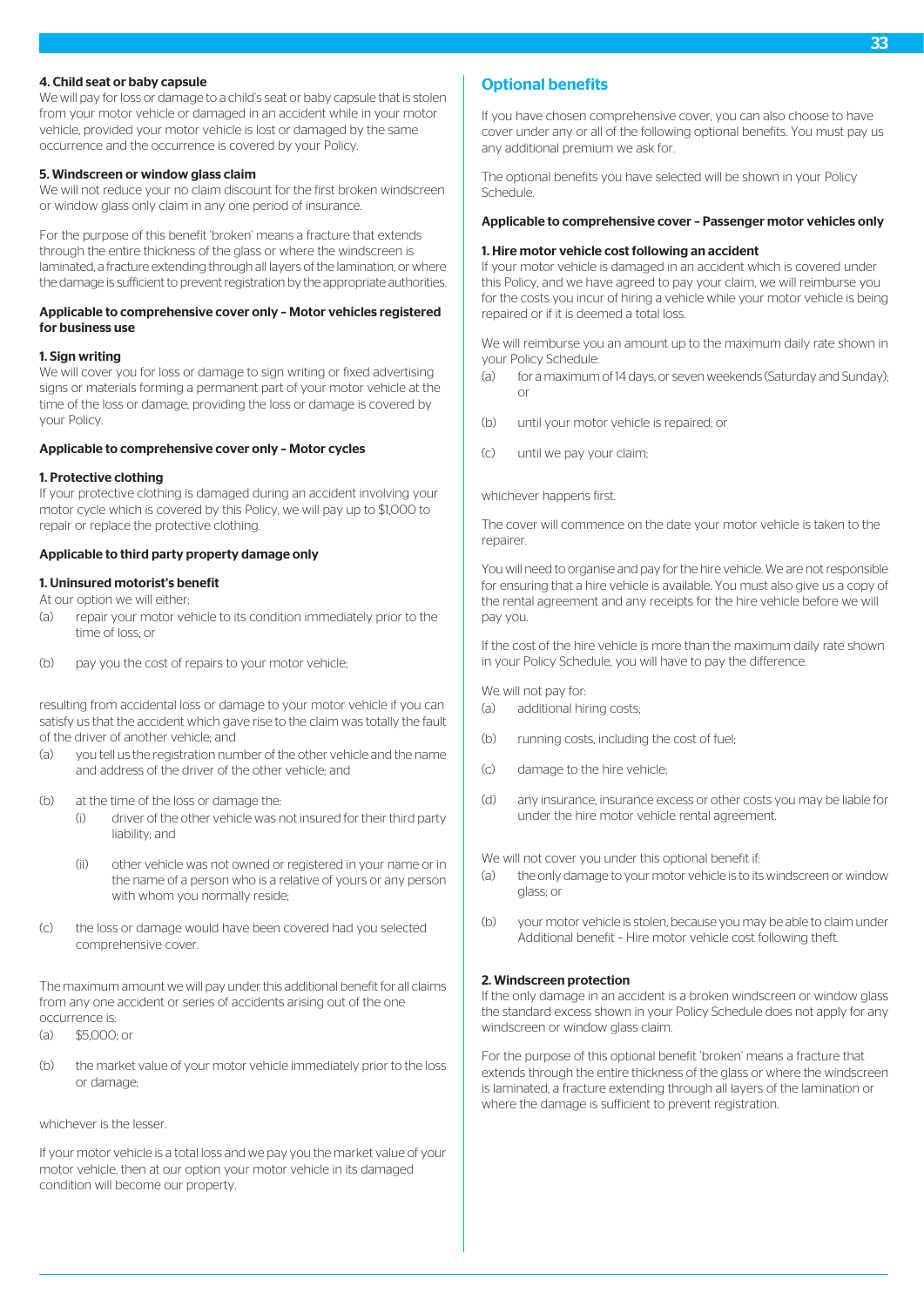# 3. Protected no claim discount

If you are involved in an accident and you make a claim where your no claim discount would normally be affected, then your no claim discount entitlement will not be reduced at renewal of your Policy provided you:

- (a) are, at the time of the accident, on the maximum no claim discount; and
- (b) do not have more than one claim, where this optional benefit is applicable, in any one annual period of insurance.

## 4. Tools and equipment

We will cover your tools and equipment of trade for loss or damage caused by:

- (a) fire, lightning, explosion, malicious damage or vandalism whilst secured on or in your motor vehicle;
- (b) theft following forcible and violent entry which causes visible damage to your locked motor vehicle;
- (c) theft when securely attached to your motor vehicle through the use of locks or padlocks, which results in visible damage to the securing devices;
- (d) collision or overturning of the conveying motor vehicle.

We will pay up to \$1,000 per item and \$5,000 in total in any one period of insurance.

At our option, we will pay the lesser of the:

- (a) cost of repair or replacement of the lost or damaged item; or
- (b) current market value of the lost or damaged item.

If only part of the item is damaged, we will only pay for that part plus the cost of any necessary dismantling and reassembling.

You must pay an excess of \$250 for each claim made under this optional benefit.

# Subsection 2 – Third party liability

#### Applicable to registered motor vehicles only

#### Property damage

We will cover the amount you, or any person driving, using or in charge of your motor vehicle with your consent may be held legally liable to pay for accidental damage to property belonging to other people caused by or arising out of:

- 1. the use of your motor vehicle or goods falling from your motor vehicle;
- 2. anything lawfully towed by, or attached to, your motor vehicle.

# Property under your control

We do not cover the legal liability of you, or any person driving, using or in charge of your motor vehicle, for damage by your motor vehicle to any property belonging to you, or the person driving, using or in charge of your motor vehicle, or any property in your or their care or custody, except to:

- 1. a residential building that you are renting or is on loan to you; or
- 2. employee's or visitor's vehicles and their contents while contained in a car park provided by you.

# Substitute vehicle

We cover your legal liability to pay for accidental damage to property caused by a motor vehicle being used by you as a substitute vehicle while your motor vehicle is being serviced, repaired or is not driveable.

Substitute vehicle cover will only apply if:

- 1. the substitute vehicle is not already covered under another insurance policy; and
- 2. the substitute vehicle is not owned by you and you have the owner's permission to drive the substitute vehicle.

We do not cover loss of or damage to a substitute vehicle.

#### Passenger liability

We will insure a passenger who is lawfully travelling in, on or getting in, on or out of your motor vehicle or a substitute vehicle.

## Your employer's or principal's liability

We will pay the amount your employer, principal or partner may be held legally liable to pay, for accidental damage to property belonging to other people as a result of an occurrence covered by this Policy while you are using your motor vehicle for their business, as long as it is not a use that is excluded by this Policy.

# Maritime liability

If your motor vehicle is being transported by sea between Australian ports, we will pay your contribution for your motor vehicle if 'general average' is declared.

General average is declared when goods or cargo are thrown overboard to safeguard the vessel and the remaining property on the vessel. Those whose property is saved share the expenses or salvage costs incurred by a ship owner in preserving the vessel and cargo.

#### Injury to other persons

We will cover the amount which you, or any person driving, using or in charge of your motor vehicle with your permission may be held legally liable to pay by way of compensation or damages (excluding aggravated, punitive or exemplary damages) for death or bodily injury to persons arising out of the use of your motor vehicle.

We will not pay for:

- 1. Legal liability for death or bodily injury to:
	- (a) you or any person driving, using or in charge of your motor vehicle;
	- (b) an employee of yours or who is deemed by any law to be your employee, arising out of their employment with you.

#### We will not pay if:

1. Your motor vehicle is not registered.

- 2. You or any person using your motor vehicle:
	- (a) is wholly or partly covered under any compulsory statutory insurance scheme or accident compensation scheme; or
	- (b) would have been entitled to be covered under any such scheme as it existed at the commencement date of the relevant period of insurance, even though there may have been a change in the law during that period of insurance; or
	- (c) could have been entitled to be covered under any such scheme if it were not for the application of any excess or deductible applying under the scheme; or
	- (d) would have been entitled to be covered under any such scheme had cover not been refused because you did not: (i) register your motor vehicle;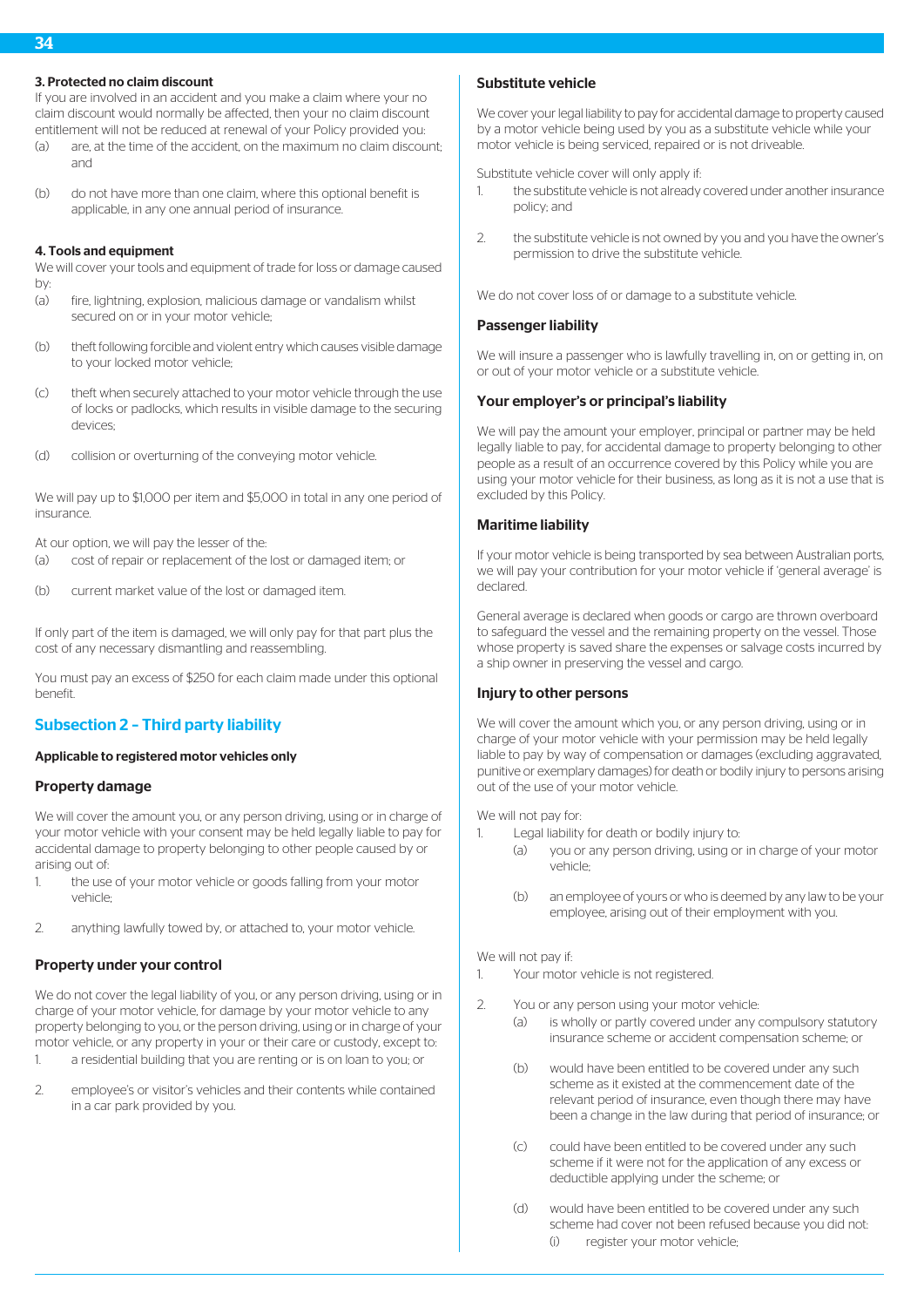- (ii) apply for cover under the scheme;
- (iii) comply with a term or condition of the scheme.
- 3. If your motor vehicle is registered in the Northern Territory of Australia.

## Legal expenses

We will pay your reasonable legal costs and expenses in defending or settling claims if you have our agreement in writing. We pay this in addition to the amount payable under Subsection 2 – Third party liability.

#### What we will pay

We will pay up to the sum insured shown in your Policy Schedule, for all claims arising out of any one incident or series of incidents arising out of any one cause or event covered under Subsection 2 – Third party liability.

# Specific exclusions applying to this section

We will not pay for:

- 1. Damage to your motor vehicle's tyres caused by application of brakes, road punctures, cuts or bursting, unless caused as a result of an accident covered under the type of cover you have selected or by people acting maliciously.
- 2. Loss of or damage to your motor vehicle:
	- (a) due to depreciation, wear, tear, rust or corrosion;
	- (b) or any resultant mechanical damage:
		- (i) due to failure or breakdown of a structural, electrical, mechanical or electronic nature; or
		- (ii) to any part of your motor vehicle due to faulty design or workmanship.

However, we will cover you for loss or damage to your motor vehicle resulting from faulty design or workmanship if such loss is otherwise covered by this Policy; or

- (iii) due to you driving your motor vehicle after a collision, unless you could not reasonably be expected to know that driving your motor vehicle after an accident could cause such additional damage; or
- (iv) caused by loss of oil or coolant unless whilst your motor vehicle is being driven by a thief.

However, we will cover damage directly caused by a collision or fire, to your motor vehicle, resulting from such failure, as mentioned under b. i., or b. ii. above;

- (c) if reasonable steps to protect or safeguard your motor vehicle have not been taken;
- (d) as a result of using a type of fuel that is not intended for the specific make and model of your motor vehicle and engine.
- 3. Any additional costs, such as but not limited to, hire vehicle costs (other than those covered in this Policy), because you cannot use your motor vehicle even though your motor vehicle may not be available following loss or damage covered under this Policy.
- 4. Loss of or damage to your motor vehicle:
	- (a) if it has been modified in a way that materially increases its designed top speed or performance and we were not notified and did not agree to this in writing;
	- (b) if you:
		- (i) carry or tow a load; or
		- (ii) carry a number of passengers;

in excess of that for which your motor vehicle was designed.

However we will cover you if you prove that the loss, damage or liability was not caused by or contributed to by any such greater load or number of passengers;

- (c) if it is being used to tow a caravan or trailer when you knew or should have known it was un-roadworthy or unsafe, unless you can prove that this did not contribute to the loss or damage;
- (d) whilst it is being used in any experiment or type of test or in preparation for or involved in racing, speed testing, reliability trial, pace making, hill climbing, trial or demonstration other than for resale purposes on public roads or being involved in a defensive driving course;
- (e) while it is being used for conveyance of passengers or goods for hire, fare or reward;
- (f) if it is used for purposes other than those shown in your Policy Schedule;
- (g) if it runs on rails or is designed to run on water such as in a lake or sea;
- (h) if it is outside Australia except where your motor is being transported by sea between Australian ports;
- (i) if it has been legally seized or repossessed;
- (j) if it is used in an unsafe or unroadworthy condition unless such condition could not reasonably be detected by you. This exclusion will not apply if you prove that the loss, damage or liability was not caused or contributed to by such unsafe or unroadworthy condition;
- (k) resulting from an intentional act by you or anyone acting with your consent except when it is to avoid or reduce damage which would otherwise happen;
- (l) if it occurs when you, or the person driving your motor vehicle with your consent endeavours to evade Police;
- (m) if it is being driven, used or controlled by:
	- (i) you or by any person with your consent who is not licensed under any relevant law to drive such a motor vehicle; or
	- (ii) anyone whose faculties are impaired by any drug or intoxicating liquor; or
	- (iii) anyone whose blood alcohol reading exceeds the legal limit (subject to any laws to the contrary); or
	- (iv) anyone who following an accident, refuses or fails to provide or allow the taking of a sample of breath, blood or urine for testing or analysis as required by the law of any State or Territory in which the accident occurred.

However we will cover you if you have allowed that person to drive your motor vehicle and you can prove that you were not aware that your motor vehicle was being driven by or in charge of that person when they were so affected or unlicensed.

Where permitted by law, we reserve the right to recover the amount we pay from the driver of your motor vehicle at the time of the loss or damage.

- 5. Any fines, penalties, aggravated, punitive, exemplary or multiple damages.
- 6. Your failure to comply with a condition of this Policy.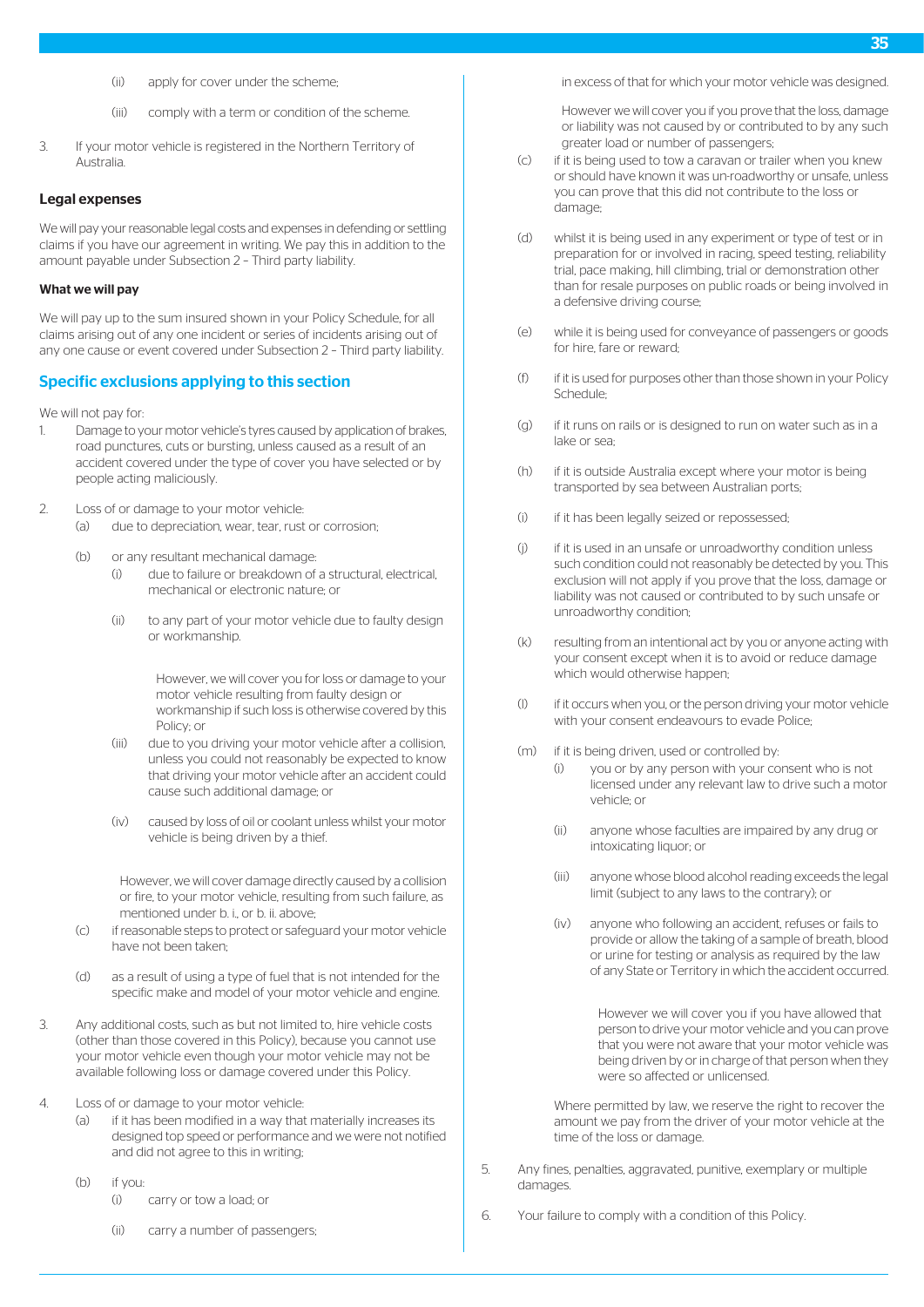- 36
- 7. Your admission of liability or fault for damage or injury without our consent, except where such liability would have been incurred even if you had not admitted fault or liability.
- 8. The illegal carrying of quantities of inflammable liquids, gases or explosives.
- 9. If your motor vehicle or substitute vehicle is unregistered.

However we will cover your legal liability in respect of the unregistered motor vehicle on a public road, if you have obtained the appropriate permit to drive the unregistered motor vehicle on a public road.

# Section 3 - Boat

# Words with special meaning

There are some words in this section that have a special meaning. These words and their meanings are listed below.

| <b>Word or</b><br>term            | <b>Meaning</b>                                                                                                                                                                                                                                                                                                                                                                                                                                                                                                                                                                                                                                                                                                                                                                                                           |
|-----------------------------------|--------------------------------------------------------------------------------------------------------------------------------------------------------------------------------------------------------------------------------------------------------------------------------------------------------------------------------------------------------------------------------------------------------------------------------------------------------------------------------------------------------------------------------------------------------------------------------------------------------------------------------------------------------------------------------------------------------------------------------------------------------------------------------------------------------------------------|
| Agreed<br>value                   | The fixed amount for which your boat is insured for each<br>period of insurance regardless of any price change for<br>your boat during that period.                                                                                                                                                                                                                                                                                                                                                                                                                                                                                                                                                                                                                                                                      |
| Anti theft<br>device              | Professionally manufactured purpose designed anti theft<br>device which does not include chain and/or padlocks.                                                                                                                                                                                                                                                                                                                                                                                                                                                                                                                                                                                                                                                                                                          |
| Equipment<br>and<br>accessories   | Safety equipment installed or carried in accordance with<br>statutory requirements and any other equipment<br>intended for the use of or with your boat as shown in<br>your Policy Schedule. It includes any tender used with<br>your boat, anchors, oars or paddles, detachable canopies<br>or tarpaulins, boat and motor covers, bilge pumps,<br>life-saving equipment including life jackets, auto pilot,<br>depth sounders, electronic navigation equipment<br>including laptop computers that can be clearly<br>demonstrated are used for navigation purposes, global<br>positioning system, emergency position indicating radio<br>beacon (EPIRB), two-way radios and water skiing<br>equipment.<br>Equipment and accessories does not include sporting<br>equipment for fishing, diving or any other water sport. |
| Household<br>contents             | Bedding and manchester, crockery, cutlery, kitchen<br>appliances and utensils, unfixed furniture and furnishings,<br>permanently kept on your boat for your personal use,<br>provided they are not separately insured.                                                                                                                                                                                                                                                                                                                                                                                                                                                                                                                                                                                                   |
| Hull                              | The shell of your boat, deck, fixtures and fittings on deck<br>or below deck that are not normally removable and<br>would be normally sold with your boat. This includes<br>household contents.                                                                                                                                                                                                                                                                                                                                                                                                                                                                                                                                                                                                                          |
| Indemnity                         | To place you in the same financial and/or material<br>position as you were in immediately before your loss.<br>Indemnity does not mean new for old unless stated. We<br>may deduct an amount for wear and tear, depreciation<br>or betterment.                                                                                                                                                                                                                                                                                                                                                                                                                                                                                                                                                                           |
| Latent<br>defect                  | Any flaw in the material used in the construction of the<br>hull and superstructure, motors, machinery, sails, masts,<br>spars, standing and running rigging of your boat that is<br>not known by you and is not discoverable by a<br>competent tradesperson carrying out normal inspection.                                                                                                                                                                                                                                                                                                                                                                                                                                                                                                                             |
| Market value                      | The cash value of your boat immediately prior to an<br>accident using market pricing for a boat of the same age,<br>type, and condition, in your local area. It includes GST<br>(less any entitlement you have to claim for an Input Tax<br>Credit), and excludes costs and charges for registration,<br>stamp duty and the like.                                                                                                                                                                                                                                                                                                                                                                                                                                                                                        |
| Motor(s)                          | Includes inboard motors, outboard motors, stern drive<br>units, jet units, gear boxes, propellers, shafts, skegs,<br>portable fuel tanks and lines, wiring harness, instruments<br>(e.g. tachometer), control cables and generators.                                                                                                                                                                                                                                                                                                                                                                                                                                                                                                                                                                                     |
| Permanent<br>total<br>disablement | You have been unable to carry out any occupation for<br>which you are fitted by reason of your education, training<br>or experience for a period of at least 12 consecutive                                                                                                                                                                                                                                                                                                                                                                                                                                                                                                                                                                                                                                              |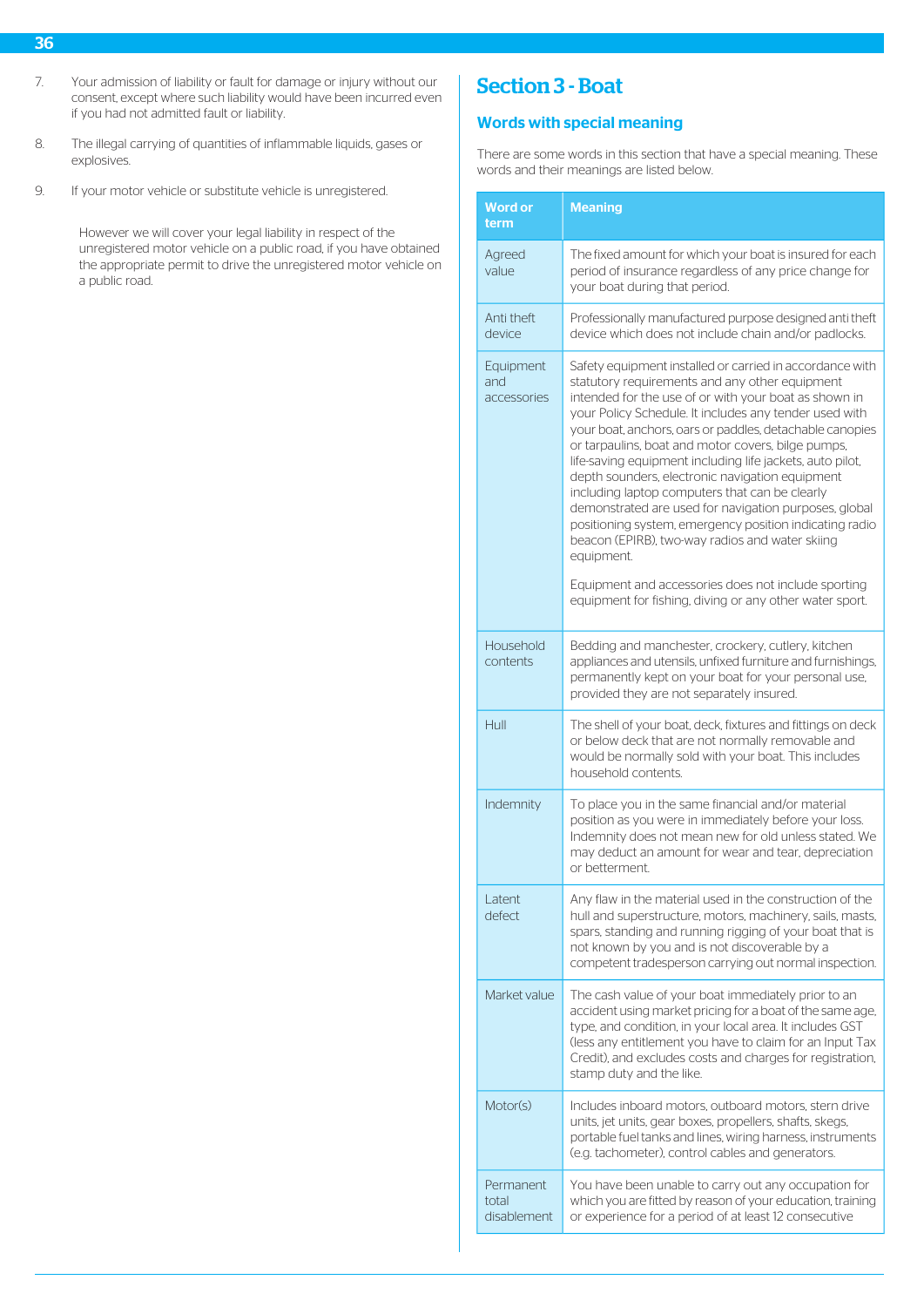| <b>Word or</b><br>term                                        | <b>Meaning</b>                                                                                                                                                                                                                                                                                                                                                                                                               |
|---------------------------------------------------------------|------------------------------------------------------------------------------------------------------------------------------------------------------------------------------------------------------------------------------------------------------------------------------------------------------------------------------------------------------------------------------------------------------------------------------|
|                                                               | months and you are unable to do so for a continuous<br>indefinite period solely and directly as a result of an injury.                                                                                                                                                                                                                                                                                                       |
| Personal<br>effects                                           | Includes clothing, mobile phones, prescription glasses<br>and sunglasses, waterproof gear, bags, food or beverage<br>coolers, shoes, wallets or purses (excluding money and<br>credit cards), toilet articles, hats or caps, keys or pens,<br>chairs and portable music devices.                                                                                                                                             |
|                                                               | Personal effects does not include sporting equipment<br>for water skiing, fishing, diving or any other water sport.                                                                                                                                                                                                                                                                                                          |
| Personal<br>watercraft<br>(PWC)                               | A vessel designed to be operated by a person standing,<br>sitting astride or kneeling on it. It uses water-jet propulsion<br>and has an engine in a watertight compartment. This<br>definition of PWC is also subject to the relevant State<br>Maritime Authority and its legal definition of a PWC.                                                                                                                         |
| Sails, masts,<br>spars,<br>standing and<br>running<br>rigging | Sails, masts, spars, booms and fittings, spinnaker poles,<br>standing and running rigging.                                                                                                                                                                                                                                                                                                                                   |
| Salvage                                                       | Either:<br>(a)<br>what is left of your boat after it has suffered loss<br>or damage; or                                                                                                                                                                                                                                                                                                                                      |
|                                                               | (b)<br>the action of saving your boat in a time of peril.                                                                                                                                                                                                                                                                                                                                                                    |
| Sporting<br>equipment                                         | Fishing equipment (including rods, reels, tackle and other<br>similar equipment), diving equipment (including<br>regulators, tanks and buoyancy compensation devices),<br>and/or water ski equipment used for recreational<br>purposes and owned by you.                                                                                                                                                                     |
| Temporary<br>total<br>disablement                             | You are unable to carry out all the normal duties of your<br>occupation solely and directly as a result of an injury.                                                                                                                                                                                                                                                                                                        |
| Tender                                                        | An auxiliary boat (or dinghy) (capable of being and usually<br>carried on deck or on davits on your boat or which is<br>towed behind your boat) and the outboard motor<br>normally attached, that is used as a lifeboat or means of<br>transportation between your boat and the shore, or for<br>both purposes. A tender must be marked with the<br>registration number of your boat and not registered in<br>its own right. |
| Total sum<br>insured                                          | The amount we agree to insure your boat for and is the<br>total value for all of your boat's hull, motors, equipment<br>and accessories, sails, masts, spars, standing and running<br>rigging and trailer, whether individual sums insured are<br>specified for these items by you or not.                                                                                                                                   |
| Trailer                                                       | The trailer described in your Policy Schedule and its<br>winch, including power winch.                                                                                                                                                                                                                                                                                                                                       |
| Water skiing<br><b>or</b><br>aquaplaning                      | Travelling on the surface of water, either barefoot, or on<br>water skis or similar devices designed for that purpose<br>while being towed by your boat.                                                                                                                                                                                                                                                                     |
| Yacht club<br>social racing                                   | A yacht club organised event, conducted under racing<br>rules of sailing, where the length of the race is not greater<br>than 25 nautical miles and spinnakers are not allowed to<br>be set. This definition also includes twilight racing events.                                                                                                                                                                           |

| <b>Word or</b><br>term | <b>Meaning</b>                                         |
|------------------------|--------------------------------------------------------|
| Yacht racing           | Taking part in a sporting event organised by a club or |
| risk                   | association.                                           |

# **Cover**

We will cover your boat described in your Policy Schedule including while it is navigating or in transit within Australia and Australian inland and coastal waters up to 250 nautical miles (unless otherwise stated in your Policy Schedule), and including while your boat is at any marina, slipway or location when laid-up ashore or engaged in any voluntary rescue work:

We will not cover:

- 1. any boat, being a combination of hull and motor, which is capable of a speed exceeding 60 knots;
- 2. moorings;
- 3. money, prescription glass or sunglasses, watches, jewellery, cameras, mobile phones, pagers, consumable stores, compact discs, audio or video tapes.

We do not cover any dinghy or tender used with your boat if it is capable of a speed greater than 20 knots.

We may specifically agree to provide this cover on application. If we agree in writing to provide this cover, we will show the dinghy or tender in your Policy Schedule.

# Excess(es)

You must pay the excess shown in your Policy Schedule, unless otherwise specified in this section.

# Personal effects

You must pay a \$100 excess for each and every claim for loss or damage to your personal effects.

# Trailer boat moored in New South Wales

You must pay an additional excess of \$900 above any excess shown in your Policy Schedule if your trailer boat (or other boat type that is not specifically designed to be moored) is moored in New South Wales waters and suffers loss as a result of sinking, immersion, or swamping at its mooring.

# Personal watercraft

You must pay double the excess shown in your Policy Schedule for each and every claim for personal watercraft claims, whenever the vessel is under the control or being operated by a person who is:

- 1. less than 25 years of age; or
- 2. has less than two years experience in the use of this type of craft.

# Yacht racing risk

For each and every claim we pay under Optional benefit 1. Yacht racing and Optional benefit 2. Yacht club social racing, you must pay the following excess for loss or damage to sails, mast, spars, standing and running rigging:

#### 1. Boats with a sum insured of \$100,000 and below

the excess shown in your Policy Schedule increased by 150% for each and every claim;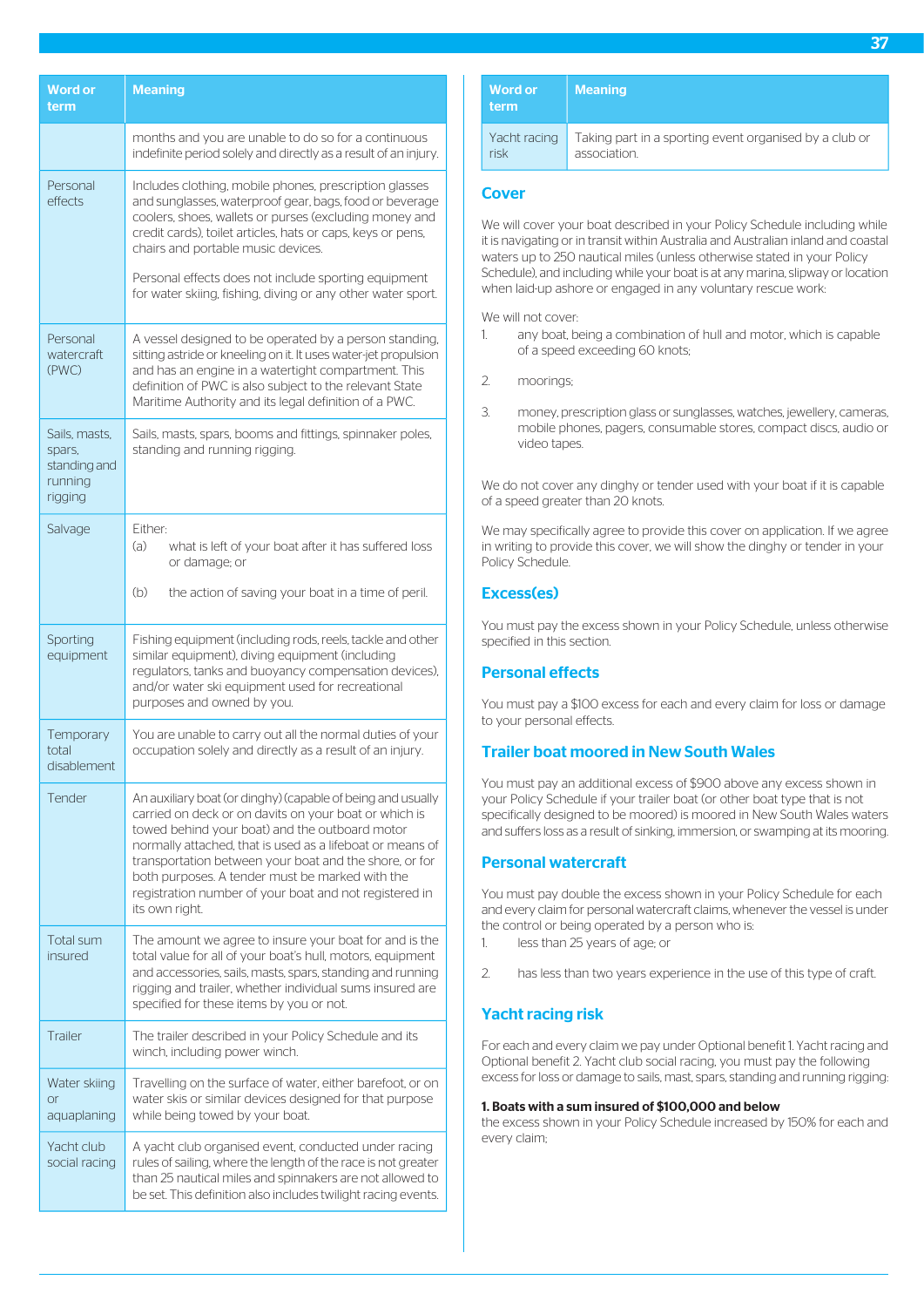# 2. Boats with a sum insured over \$100,000

(a) less than five years old:

- (i) 20% of the value of the claim for sails, masts, spars, standing and running rigging; or
- (ii) the excess shown in your Policy Schedule;

whichever is greater.

(b) More than five years old

- (i) 30% of the value of the claim for sails, masts, spars, standing and running rigging; or
- (ii) the excess shown in your Policy Schedule;

whichever is the greater.

All other damage during racing is subject to the excess shown in your Policy Schedule.

# When you will not have to pay an excess

You will not have to pay an excess for claims: 1. for the total loss of your boat;

2. for land towing or boat inspection costs under other expenses.

# Subsection 1 – Loss of or damage to your boat

# Cover

We will cover you for:

# 1. Accidental damage

- (a) if your boat:
	- (i) is damaged accidentally; or
	- (ii) sinks accidentally, provided it was in seaworthy condition at the time of sinking.

# 2. Theft (excluding personal watercraft)

- (a) of the entire boat including trailer, outboard motor(s), equipment and accessories;
- (b) of part of your boat including trailer, outboard motor(s), equipment or accessories from:
	- (i) your boat; or
	- (ii) the place of storage of your boat, trailer, outboard motor(s) or the equipment and accessories.

In the event of a claim it will not be necessary for you to demonstrate that there is physical evidence of violent and forced entry, but it is a condition of this cover that you are at all times required to take reasonable measures to prevent theft (for example, placing equipment/accessories or outboard motors temporarily removed from your boat in a secure place of storage).

# 3. Theft of personal watercraft (PWC)

If your PWC is stolen whilst stored ashore in a locked garage or yard provided there is physical evidence of violent and forcible removal from or entry to the place of storage.

Theft of your PWC whilst on a trailer, but only if your trailer was immobilised by an anti-theft device and provided there is physical evidence of visible and violent and forcible removal of both your trailer and the anti-theft device.

# 4. Malicious damage

If your boat is damaged maliciously.

# 5. Search costs

Costs or expenses reasonably incurred by you for the hire or charter of any vessel or aircraft to be utilised in search of your boat presumed lost or in distress. These costs are subject to a limit of \$10,000 any one event.

# 6. Transit damage

If your boat is accidentally damaged during transit on its own trailer by road, rail or ship, provided your boat is designed to be normally trailed by a boat trailer and you are complying with all statutory requirements.

# 7. Damage caused by government authority

If your boat is damaged by any government authority in order to prevent or minimise a pollution hazard or threat of such a hazard resulting from damage to your boat, provided this has not resulted from a lack of due diligence by you.

# 8. Recovery or removal of wreck costs

If your boat is damaged or sinks accidentally, and we agree to recover it or the law requires that it must be removed, we will pay the reasonable costs of the removal/recovery of the wreck. These costs are recoverable in addition to the sum insured of your boat and are subject to a limit of \$10,000,000.

# 9. Other expenses

If your boat gets into difficulties or is damaged accidentally, we will pay the reasonable cost of taking action to:

- (a) minimise loss or damage; or
- (b) remove your boat to safety (including emergency towing); or
- (c) dry all the electrical equipment in the motor(s); or
- (d) clean and oil the motor(s);
- (e) tow your boat to the nearest repairer in an emergency following a loss (provided your boat is designed to be towed by a trailer), limited to a total amount payable of \$750 for all claims during the period of insurance.

The excess shown in your Policy Schedule shall not be deducted from a claim for these costs:

(f) if your boat is stranded we will pay the reasonable costs of inspecting the hull to see if it is damaged.

The excess shown in your Policy Schedule shall not be deducted from a claim for these costs.

You do not need our authority to take such action if it is an emergency and you are unable to contact us to obtain authority.

However, you must advise us as soon as possible after the action has been taken.

These costs are recoverable in addition to the sum insured of your boat. The additional amount we will pay is limited to the sum insured of the boat shown in your Policy Schedule.

# 10. Depreciation

When we decide either to replace an item, or to pay the cost of replacing an item which has no agreed sum insured, then depreciation may apply and the amount payable is determined by:

- (a) comparing the value of an item with an item of similar age and condition; or
- (b) establishing the actual cost of an item of similar age and condition.

When we take the option of repairing an item, the amount that we pay is limited by the actual value of the item being repaired compared with its age and condition.

If your boat is less than one year old, we will not apply depreciation in determining the amount paid to you.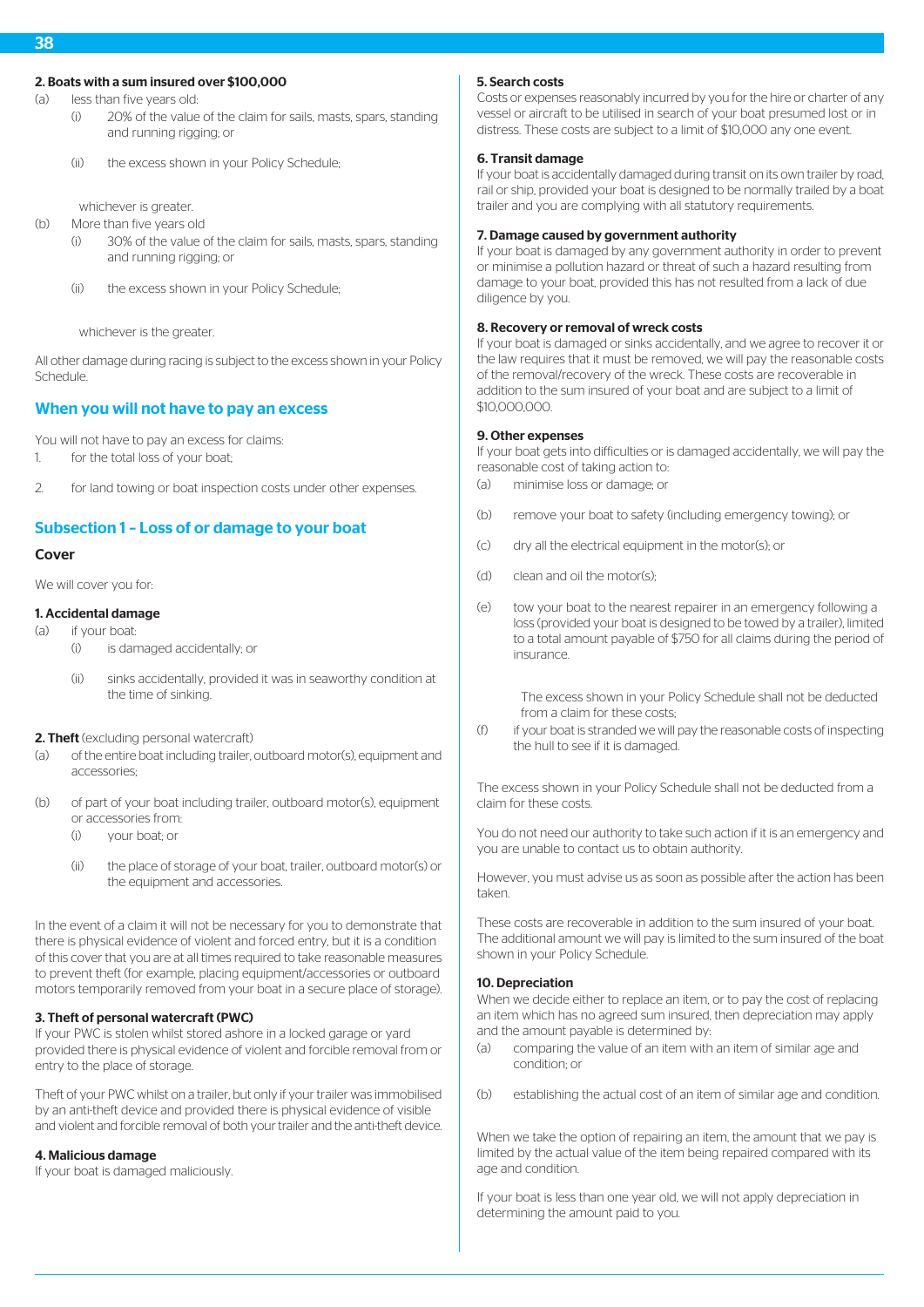# What we will pay for

This is an agreed value Policy.

Where specified and shown in your Policy Schedule, there is an agreed sum insured for each of:

- 1. the hull;
- $2$  the motor(s):
- 3. sails, masts, spars, standing and running rigging;
- 4. trailer; and
- 5. equipment and accessories.

Individual items of equipment and accessories have an agreed sum insured where specified by you. In the event of a claim, the maximum we will pay you for each item lost or damaged is the agreed sum insured for that item.

Where you have not specified a separate sum insured for either:

- 1. a part of your boat as above; or
- 2. an individual item;

then the maximum we will pay is the current market value of the part or item.

However, the maximum amount payable will not exceed the total sum insured under any circumstances.

Any amount payable will be reduced if the total market value of your boat including all items listed above exceeds the total sum insured shown in your Policy Schedule by more than 20%. The amount payable will be reduced in proportion to the difference between the market value of the whole boat and the total sum insured.

# Basis of settlement

At our option we treat the loss or damage to your boat as a: 1. partial loss; or

2. total loss.

These types of losses are defined below and we settle on the terms described.

# Partial loss

If we treat the loss or damage to your boat as a partial loss we may elect to repair your boat.

# Repairing your boat

If we decide to repair your boat, we will repair it to a similar condition to that which it was in before the loss or damage occurred.

If it is necessary to repair it to a better condition that it was in before the loss or damage occurred, then we may ask you to contribute the additional amount to repair it to the better condition.

If you have insured any accessories we will either repair them or pay for the cost to replace them as new, less an amount for depreciation, wear and tear.

# Replacement of damaged parts

In the event of an accident covered under this Policy, should any part of your boat and/or other insured property become unavailable in Australia, we will reimburse you, in accordance with the basis of settlement, but in no circumstances will we be liable for more than the cost of the parts plus the cost of freighting such parts by sea transport.

Should the cost of these parts plus the cost of the repairs exceed the sum insured or market value, whichever is the lesser, we reserve the right to declare your boat a total loss.

### Imported boats

If your boat has been imported and any part is not available in Australia, we will only pay for the cost of parts used in the repair of your boat up to the manufacturer's recommended list price in Australia.

However if such list is not available, we will only pay for the cost of the parts plus the cost of freighting such parts by sea transport.

If there is a delay in the repair process due to the importation of parts, you are not covered for any loss of use of your boat during that time.

# Total Loss

A boat will be declared a total loss, if:

- 1. the cost to repair your boat plus the value of any salvage (if applicable) exceeds the agreed value or market value; or
- 2. your boat is stolen and not recovered within a reasonable period of time as determined by us.

We will settle the claim on the basis of agreed value or market value as outlined in What we will pay for. If we declare your boat a total loss we may either:

- (a) replace your boat; or
- (b) pay you the sum insured.

# Market value

If you have insured your boat for market value, we will at our option: 1. replace your boat with an equivalent boat or pay you its market value at the time of the total loss; plus

2. replace all insured accessories or pay you the cost to replace them as new, less depreciation.

# Agreed value

If you have insured your boat for agreed value, we will at our option replace your boat with an equivalent boat or pay the agreed value shown in your Policy Schedule.

#### Replacement with a new boat

We will replace your boat with a new boat of the same make, model or series so long as it is available in Australia and:

- 1. your boat is a total loss; and
- 2. you purchased it new from the manufacturer or their dealer or as a demonstrator boat; and
- 3. vour boat is less than 24 months old from when it was first registered; and
- 4. where your boat is financed, your financier had given us written consent.

If a new replacement boat is not available, we will replace your boat with the nearest equivalent boat available, so long as it is available in Australia.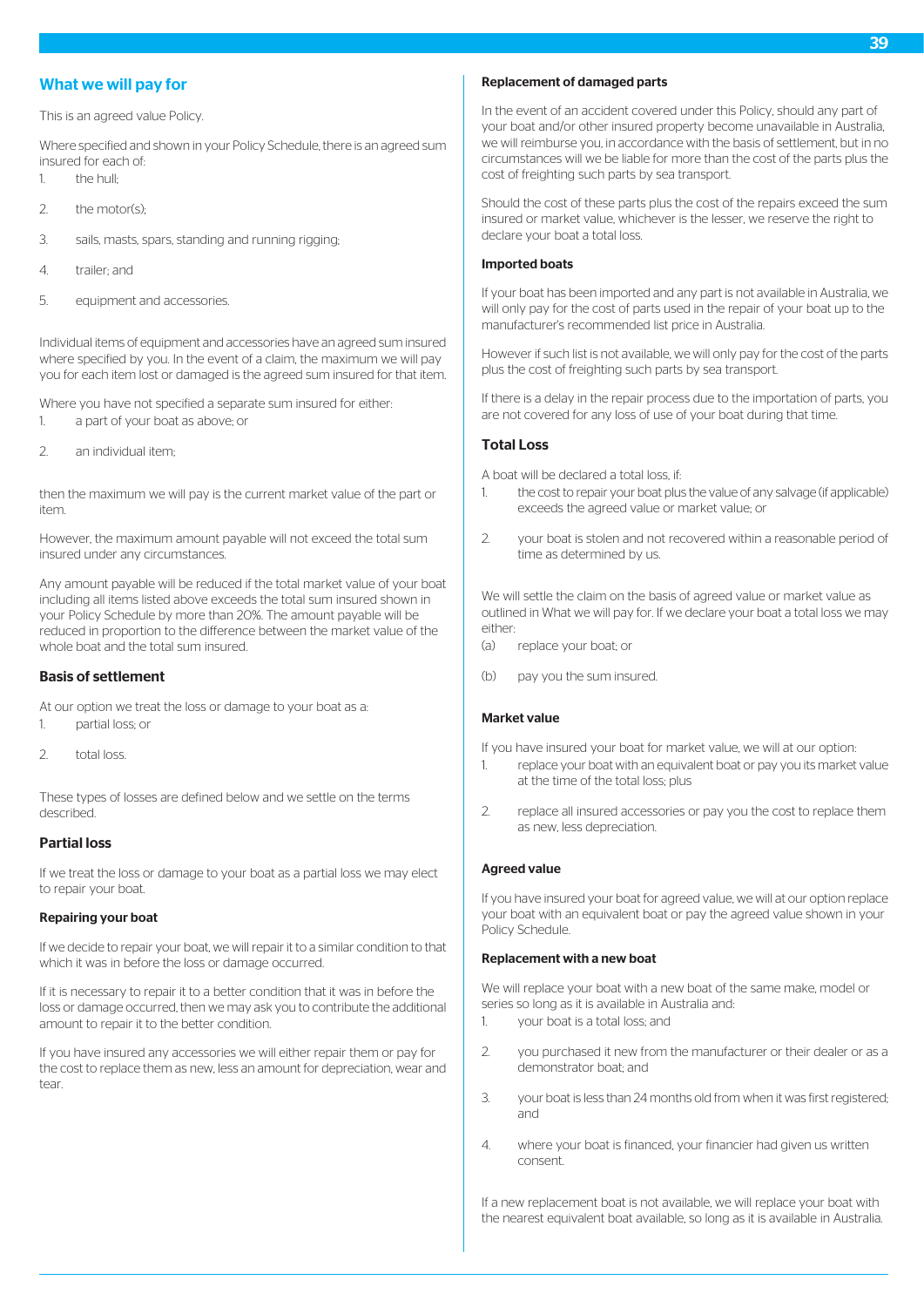If we cannot agree on a replacement boat, we will pay you the amount it would cost to buy a new boat the same as, or as near equivalent of, the boat which needs replacing.

We also pay the registration, stamp duty and dealer charges for the period registered but not exceeding 12 months on the new boat but any refund of registration feeds or stamp duty applicable must be refunded to us.

#### Paying you the sum insured

Where we decide your boat is a total loss, and we agree to pay your claim, your cover comes to an end. How your claim is settled will depend on whether cover provided is agreed value or market value.

(a) If a security interest is registered over your boat, we will:

- (i) pay the financier the sum insured, up to the amount required to discharge your loan or finance agreement; and
- (ii) if applicable, pay you the remaining balance of the sum insured; or
- (b) If no security interest is registered over your boat, we will:
	- (i) pay you the sum insured; or
	- (ii) replace your boat, if a similar make and model is available.

### Discharging a security interest

You must take the necessary steps which we require to remove any security interest in your boat after your loan or finance agreement has been discharged.

### Premium after a total loss

If you have paid your Policy in full there is no refund of premium as we have fulfilled our contract to you.

If you pay your Policy in instalments, we will deduct any unpaid instalment amount up until your policy renewal date from the total sum insured.

If you purchase another boat, the additional benefit 1. Automatic reinstatement can apply.

#### Boat salvage

If we have replaced your boat or paid your sum insured, your boat becomes our property. If you choose to keep your boat in its damaged condition then the salvage value will be deducted from your sum insured. If we are replacing your boat you will need to pay us the salvage value first.

We will receive any boat registration refund, in states where we are entitled to do so. You will provide us with a signed written authority to enable us to recover this refund.

# Additional benefits

The following additional benefits are covered under this subsection.

#### 1. Automatic reinstatement

When we pay a claim for your boat or an item under this section, the sum insured for your boat or that item is automatically reinstated to the amount shown in your Policy Schedule, provided you:

- (a) give us written details of the replacement boat or item(s) within 14 days of buying them; and
- (b) pay us any additional premium that we ask for.

#### 2. Household contents

We will provide cover if your household contents on board your boat suffer physical loss or damage caused by an accident or theft.

### 3. Penned boat

Where your boat is penned or berthed in a marina nominated in your Policy Schedule, in the event of a claim under this Policy for loss or damage to your boat while:

- $(a)$  penned in a berth
- (b) while moored on a pontoon; or
- $(c)$  berthed in an air berth-

the excess shown in your Policy Schedule will not be deducted.

#### 4. Personal accident cover

If, as a result of an accident, during the period of insurance, you suffer a bodily injury, which results in:

- (a) your death;
- (b) temporary total disablement; or
- (c) permanent total disablement;

within six calendar months of incurring the bodily injury, we will pay: (a) \$30,000 for death and temporary and permanent total disablement;

(b) \$300 per week, up to a maximum of 100 weeks, for temporary total disablement or \$25,000.

To qualify for payment you must obtain and follow advice of a qualified medical practitioner (other than you or your spouse) as soon as possible after the accident.

# 5. Personal effects

If your personal effects suffer physical loss or damage caused by an accident or theft you are covered up to:

- (a) \$200 for any one item for mobile phones, prescription glasses or sunglasses;
- (b) \$1,000 any one item and \$12,500 in total for all other personal effects;

arising from an accident or theft.

We will at our option:

- (a) repair or replace the lost or damaged item; or
- (b) pay you the reasonable cost of repairing or replacing the lost or damaged item.

#### 6. Power Boat Association time trials

We will provide cover if your boat is participating in time trials conducted under the control or regulation of the Power Boat Association to a maximum speed of 30 knots.

### 7. Purchase of a new boat

If you replace your boat or any item shown in your Policy Schedule and we agree to cover the replacement, the Policy will cover the new boat or item: (a) from the time you purchased it; and

(b) up to the same value as your agreed sum insured;

the Policy will no longer cover the replaced boat or item.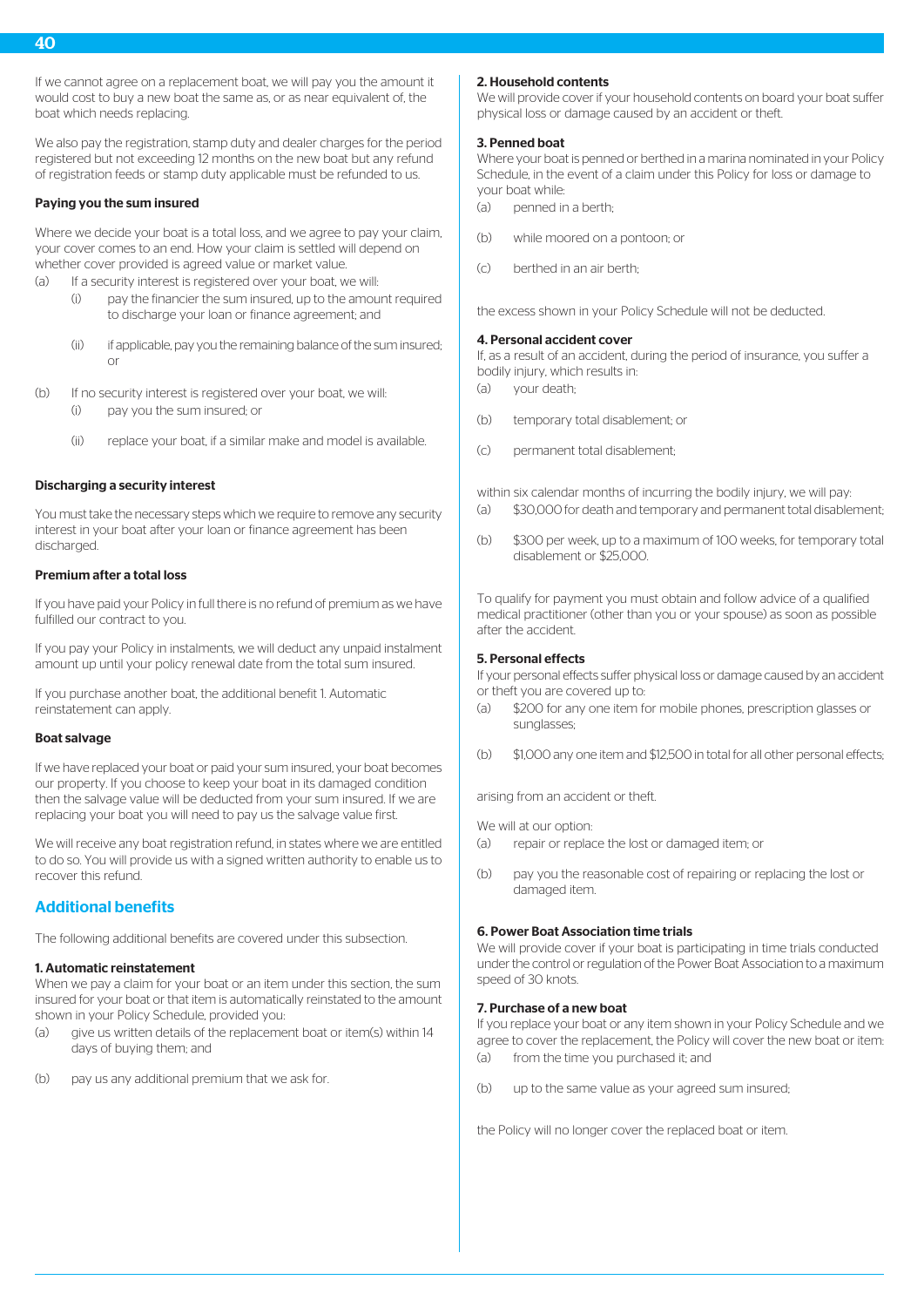- (a) you give us written details of it within 14 days of buying it; and
- (b) you pay us any additional premium that we ask for.

In giving you this cover, we will consider either the price you paid for the hull, motor(s), equipment and accessories, sails, masts, spars, standing and running rigging and its trailer, or valuation as the agreed sum insured for that time.

# 8. Sporting equipment

We will cover you for:

- 1. accidental damage to your sporting equipment while onboard your boat, but not while it is in use;
- 2. theft of your sporting equipment, provided there is visible evidence of forcible and violent entry into:
	- (i) your boat; or
	- (ii) the normal place your boat is stored.

The maximum amount we will pay is \$1,000 for any one item and up to \$10,000 in total.

### 8. New boat replacement

If your boat is deemed a total loss within two years of the commencement of its first period of registration, and the loss is covered by this Policy, we will replace your boat with a new boat of the same make and model. We will also pay any registration or delivery fees in relation to the new boat.

If a replacement boat is not available we will replace it with the nearest equivalent boat or pay you the market value of the nearest equivalent boat, whichever you prefer.

If we pay you under this additional benefit, we take ownership of any salvage.

# Optional benefits applying to this subsection

You can choose to have cover under the following optional benefits. You must pay us any additional premium we ask for.

The optional benefits you select will be shown in your Policy Schedule.

#### 1. Yacht racing

- (a) If we have agreed to cover you for yacht racing, we will cover you for loss of or damage to your boat including its: (i) sails; or
	-
	- (ii) masts; or
	- (iii) spars; or
	- (iv) standing and running rigging;

#### while your boat is racing.

(b) We will only cover you when your boat is operating within the following navigational limits:

#### (i) Non-trailered boats

within 250 nautical miles of your boat's home port;

(ii) Trailer boats

within 250 nautical miles of the place where your boat was last launched, within Australian Territorial Waters.

You need to advise us if you require wider navigational limits for racing.

# When you are not covered

We will not cover you for any racing outside of the areas set out above. unless you have our agreement in writing.

# What we will pay

- (a) If an item is lost or damaged while your boat is racing, we will, at our option:
	- (i) repair or replace the item involved; or
	- (ii) pay you the reasonable cost of repairing or replacing the item involved; or
	- (iii) pay you the agreed sum insured (where specified) of the item involved and take ownership of any salvage; or
	- (iv) pay you the current market value of the item (where there is no agreed value) and take ownership of any salvage.
- (b) When we decide either to replace an item, or to pay the cost of replacing an item which has no agreed value, then depreciation will apply and the amount payable is determined by:
	- (i) comparing the value of an item with an item of a similar age and condition; or
	- (ii) establishing the actual cost of an item of a similar age and condition.

# 2. Yacht club social racing

If we have agreed to cover you for yacht club social racing, we will cover you for loss or damage to your boat including its:

- (a) sails, excluding spinnaker(s); or
- (b) masts; or
- (c) spars; or
- (d) standing and running rigging;

while your boat is being raced in yacht club social races not exceeding 25 nautical miles from your boat's home port, or place of launching.

# What we will pay

- (a) If an item is lost or damaged while your boat is racing in yacht club social races, we will, at our option:
	- (i) repair or replace the item involved; or
	- (ii) pay you the reasonable cost of repairing or replacing the item involved; or
	- (iii) pay you the sum insured (where specified) of the item involved and take ownership of any salvage; or
	- (iv) pay you the current market value of the item (where there is no agreed sum insured) and take ownership of any salvage.
- (b) When we decide either to replace an item, or to pay the cost of replacing an item which has no agreed sum insured, then depreciation will apply and the amount payable is determined by:
	- (i) comparing the value of an item with an item of a similar age and condition; or
	- (ii) establishing the actual cost of an item of a similar age and condition.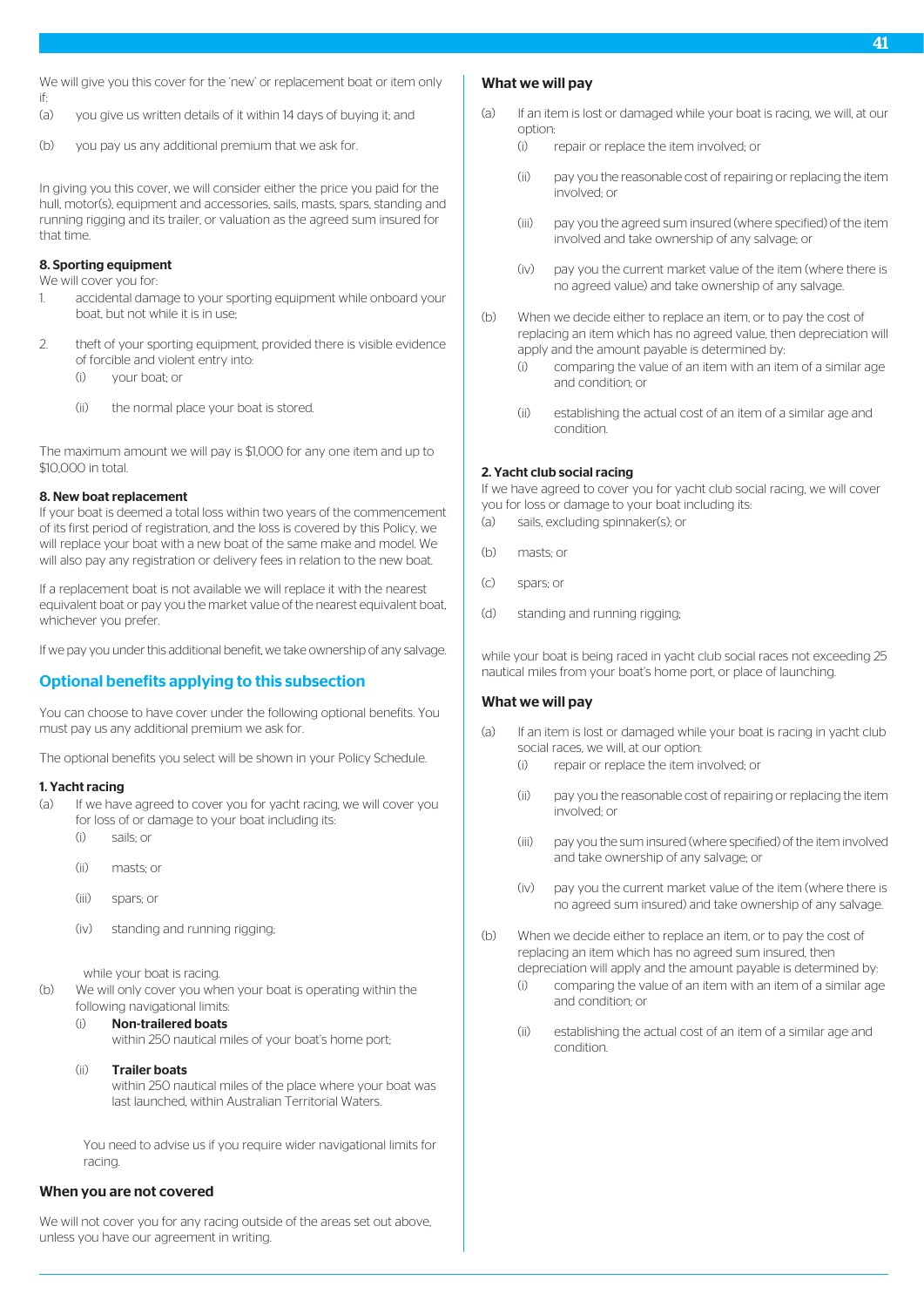# What you are not covered for

We will not cover you for:

- 1. loss of any outboard motor(s) when they are secured to your boat in a manner other than that specified or recommended by the manufacturer;
- 2. theft of your boat or any part of it by persons to whom you have loaned your boat;
- 3. loss or damage:
	- (a) intentionally caused by you or a person acting with your express or implied consent, unless required by law;
	- (b) caused by:
		- (i) normal wear and tear;
		- (ii) timber rot, delamination, osmosis, deterioration, vermin or marine growth;
		- (iii) rusting or other forms of corrosion or electrolysis;
		- (iv) lack of maintenance;
- 4. depreciation;
- 5. mechanical, structural, electrical or electronic failures.

However, we will pay the resultant damage to your boat due to the failure, but we will not pay for the cost of repairing or replacing the item that failed;

- 6. the cost of repairing or replacing any part of your boat which is defective and the defect is caused by fault, error in design or construction or faulty workmanship;
- 7. financial, emotional or psychological loss which occurs because you cannot use your boat;
- 8. accidental loss or damage to fishing gear, diving equipment, tools and/or water ski equipment while in use:
- 9. damage to sails and protective covers caused by the force of wind unless there has also been damage caused to the masts, spars or your boat;
- 10. any claim arising directly or indirectly from pollution or contamination by any substance;
- 11. any fine or penalty.

# Subsection 2 – Legal liability

# What you are covered for

#### 1. Operating your own boat

We cover you and any person allowed by you to control your boat against legal liability for:

- (a) accidental death or bodily injury to a person other than you;
- (b) accidental death or bodily injury to you when another person allowed by you is in control of your boat;
- (c) accidental damage to other people's property;

### 2. Operating a substitute boat

We will cover you against legal liability for:

- (a) accidental death or bodily injury to a person other than you;
- (b) accidental damage to other people's property;

caused by the use of a substitute boat provided that: (i) you have permission from its owner;

- (ii) your boat is not being used at the time; and
- (iii) you or any member of your family do not own or have an interest in the substitute boat.

If you are entitled to cover under any other policy we will only be liable under this section for the amount your legal liability exceeds the limits of cover under any other policy.

# 3. Sudden and accidental discharge, release or escape of fuel or lubricants

We will cover you or any person allowed by you to control your boat (within the requirements of any law) against legal liability for actual physical damage to property caused by sudden and accidental discharge, emission, spillage, or leakage upon or into waters or land of oil, petroleum products, effluent or sewage from your boat provided the discharge, emission, spillage or leakage does not arise from the wilful negligence or wilful misconduct of any person allowed by you to control your boat.

This extension of cover excludes:

- (a) death, bodily injury or illness;
- (b) contractual or assumed liability;
- (c) any loss of use or consequential loss;
- (d) fuel or lubricants not being used in connection with the operation of your boat at the time of the loss;
- (e) breach of any Federal, State or Local legislation regulating or controlling the discharge, spillage, emission or leakage of oil or any other substance into navigable waters or elsewhere or removal of or liability for discharge, spillage, emission or leakage.

We will pay no more than \$500,000 for any one accident or series of accidents caused by the one event including legal expenses for this cover.

# 4. Berth holders legal liability

We will cover you for any legal liability imposed upon you by the terms and conditions of a lease or agreement for the provision of a berth or mooring or storage facility for your boat.

We will pay the costs of:

- 1. compensation; and
- 2. legal fees and expenses;

We will only pay the costs of legal fees and expenses you incur if we consent to them in writing before you incur them.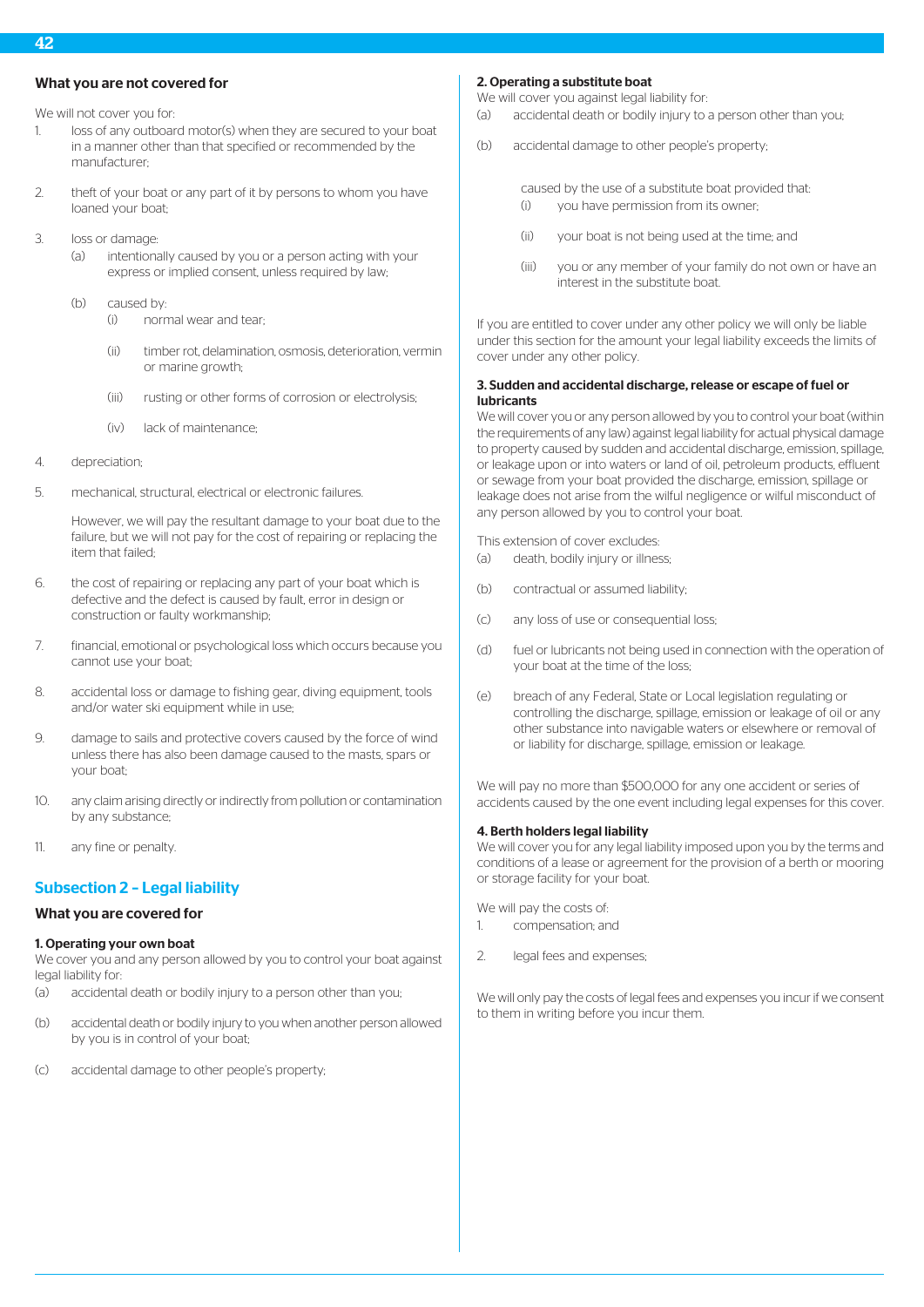# Maximum limit

The maximum we will pay is the sum insured shown in your Policy Schedule in total for all claims that arise from any one accident. The sum insured includes all legal fees and expenses.

# Optional benefit applying to this subsection

The following optional benefit may be obtained on application, and for payment of an additional premium.

Your Policy Schedule will show if you have selected this optional benefit.

### 1. Water skiing or aquaplaning extension

### What you are covered for

- (a) If we have agreed to cover you for water skiing and aquaplaning we will cover you or any person allowed by you to control your boat and the person acting as an observer (within the requirements of any law) against legal liability for:
	- (i) accidental death or bodily injury to:
		- (A) a water skier or aqua-planer (including you) towed by your boat;
		- (B) any person caused by a water skier or aqua-planer being towed by your boat; or
	- (ii) accidental damage to another person's property caused by a water skier or aqua-planer being towed by your boat.
- (b) We will also cover a water skier or aqua-planer towed by your boat against the water skier's or agua-planer's legal liability to others for-(i) accidental death or bodily injury to a person; or
	- (ii) accidental damage to property other than your boat;

caused by the water skier or aqua-planer while being towed by your boat.

# What you are not covered for

We will not pay the costs of liability arising out of:

- (a) water skiing or aquaplaning when there is not a legally competent observer in addition to the driver on board your boat at the time of the accident;
- (b) water skiing or aquaplaning when an aerial device or ski ramp is being used;
- (c) water skiing or aquaplaning when a ski mast, ski pole, ski tower are being used unless it is professionally designed, manufactured and installed;
- (d) competition water skiing;
- (e) towing or using air chairs;
- (f) towing of any person by personal watercraft (PWC) that breaches Maritime Authority Regulations;
- (g) towing of any device not designed and professionally manufactured for the purpose of being towed behind a boat (for example; surfboards or tyre tubes).

# What you are not covered for

### 1. Operating your own boat or a substitute boat

We will not pay the costs of your legal liability for:

- (a) loss of or damage to any property owned by you or in your custody or control or the property of any other person covered by this Policy;
- (b) bodily injury to, or the illness or death of a person who is covered (or should have been covered) by any compulsory compensation insurance, including any compulsory third party boat insurance;
- (c) death or bodily injury caused by the activity of scuba diving;
- (d) death or bodily injury or property damage intentionally caused by a person covered by this Policy;
- (e) loss of or damage to third party property arising from the trailer being towed by, or breaking away from or accidentally becoming detached from the towing vehicle;
- (f) the towing of persons or objects in the air, including parasailing;
- (g) water skiing or aquaplaning unless you have chosen Optional benefit 1. Water skiing or aquaplaning extension and it is shown in your Policy Schedule;
- (h) any tradesperson or company engaged by you for the repair, service or maintenance of your boat;
- (i) any claim arising directly or indirectly from pollution or contamination by any substance except as otherwise specifically covered elsewhere in the Policy;
- (j) actions that are brought against you in a court or tribunal outside Australia or a court or tribunal that applies laws other than the law of a State or Territory of Australia;
- (k) any fine or penalty;
- (l) aggravated, exemplary or punitive damages.

# Specific exclusions applying to this section

We will not cover you when-

- 1. Your boat is outside the cruising limits described in your Policy Schedule.
- 2. Your boat was being operated:
	- (a) at a speed greater than 60 knots;
	- (b) with a motor more powerful than recommended by the hull manufacturer for the hull specifications;
	- (c) with more than the maximum number of passengers or load recommended by the hull manufacturer.
- 3. You:
	- (a) were under the influence of alcohol or of any drug;
	- (b) had a percentage of alcohol or drugs in your/their breath or blood in excess of the percentage permitted by law in the place where the accident occurred;
	- (c) refused or failed to provide or allow the taking of a sample of breath, blood or urine for testing analysis as required by the law of any State or Territory in which the accident occurred.

We will cover you if you were not onboard your boat at the time and can clearly demonstrate that you had no reason to suspect that the person in control would be under the influence of alcohol or any drug or had a percentage of alcohol or drugs in excess of legal limits.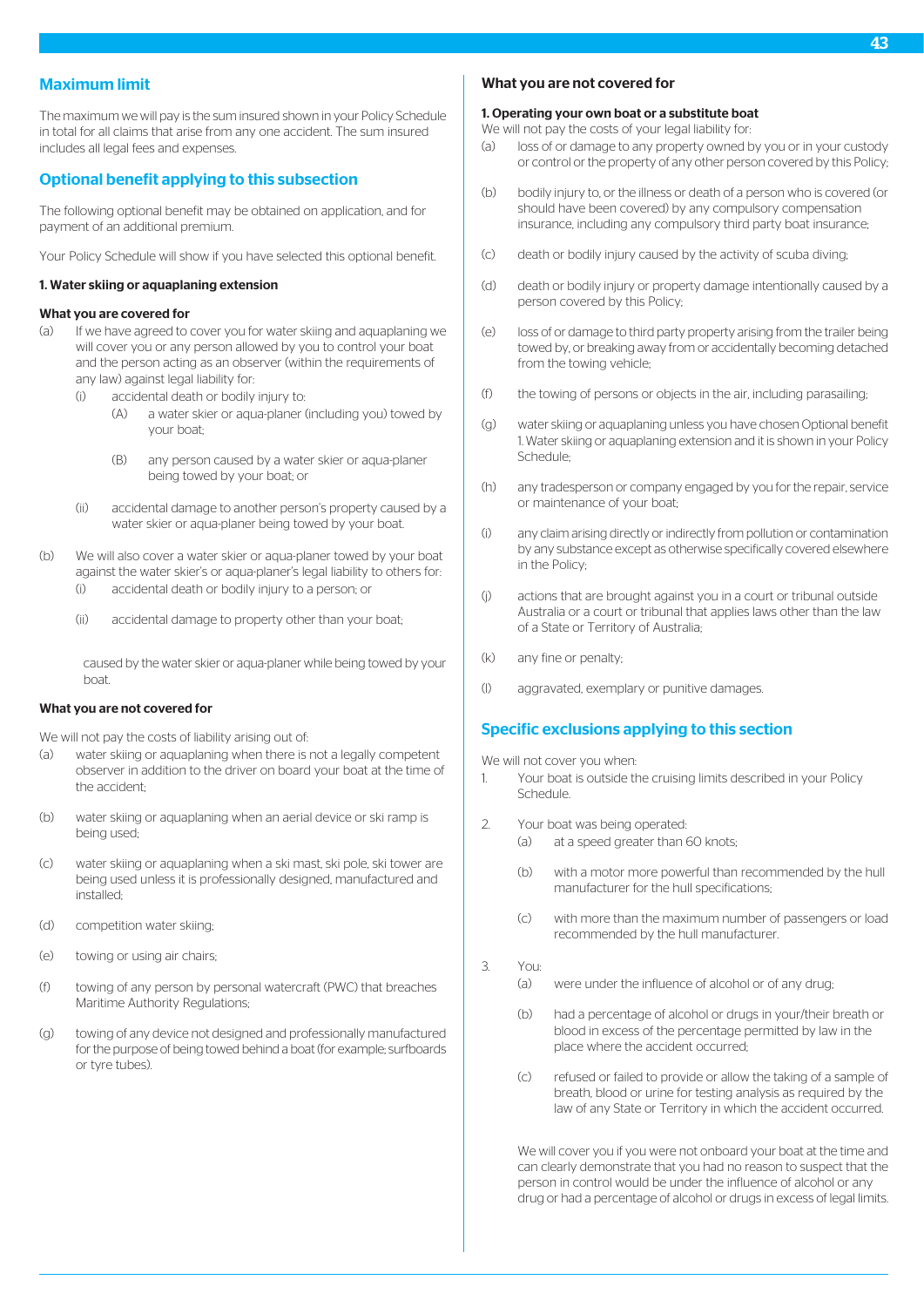4. Your boat was under the control of a person not licensed under the applicable law to be in control of your boat.

We will cover you:

- (a) if the person was not named as one of the insureds in your Policy Schedule; and
- (b) can clearly demonstrate you had no reason to suspect that person was unlicensed.
- 5. Your boat was being used in racing, speed tests or trials, except to the extent of cover provided by Subsection 1 Optional benefit 1. Yacht racing risk or 2. Yacht club social racing risk.
- 6. Your boat was being used for an unlawful purpose.
- 7. Your boat was being used for hire or charter, or for payment or reward at the time of the accident or loss unless we specially agree to cover this use and specify the cover in your Policy Schedule.
- 8. Your boat was being towed on a trailer and the driver with your express or implied consent was not licensed to drive a vehicle in accordance with law.

We will cover you if you were not in the vehicle at the time and can clearly demonstrate that you had no reason to suspect that the driver was unlicensed.

- 9. Your boat is being transported on a trailer, unless your boat is designed and built for that purpose.
- 10. Your boat is being loaded or unloaded or transported by a commercial carrier unless you tell us beforehand in writing, and we agree in writing to cover you.
- 11. Your boat is being used for permanent living accommodation unless you tell us beforehand in writing, and we agree in writing to cover you.
- 12. You do not keep your boat in good order and repair, or in a proper state of seaworthiness and in compliance with any statutory requirements (for example, Maritime Authority Regulations).
- 13. Your boat and/or its mooring is not:
	- (a) of a suitable design and weighting for your boat;
	- (b) appropriately sited; and
	- (c) in good order and regularly maintained on an annual basis.
- 14. Your boat is undergoing major hull repair or alteration (for example, extending the length of your boat, major refurbishment of deck, cabin and hull or replacing inboard engines) unless you tell us beforehand in writing, and we agree in writing to cover you.

# Specific conditions applying to this section

# If you sell or give away your boat

If you sell or otherwise give away your boat, or part ownership in your boat, and do not tell us, the cover under this section ceases immediately, without any notice to you, from the time you sell or otherwise give away your boat. If you are giving up an interest as lessor, mortgagee or owner under a hire purchase agreement, you do not have to tell us.

# Section 4 – Personal accident injury and illness

# Words with special meaning

There are some words in this section that have a special meaning. These words and their meanings are listed below.

| <b>Word or term</b>               | <b>Meaning</b>                                                                                                                                                                                                                                                           |  |
|-----------------------------------|--------------------------------------------------------------------------------------------------------------------------------------------------------------------------------------------------------------------------------------------------------------------------|--|
| Compensation                      | The amount of benefit shown in the compensation<br>tables of this section.                                                                                                                                                                                               |  |
| Excluded<br>period of<br>claim    | The consecutive number of days of disablement shown<br>in your Policy Schedule after medical treatment by a<br>registered medical practitioner.                                                                                                                          |  |
| <b>Illness</b>                    | Any sickness or disease or degenerative condition<br>which first occurs during the period of insurance.                                                                                                                                                                  |  |
| Injury                            | Bodily injury which:<br>(a)<br>is caused by an accident that occurs<br>during the period of insurance; and                                                                                                                                                               |  |
|                                   | (b)<br>is not an illness; and                                                                                                                                                                                                                                            |  |
|                                   | $\left(\circ\right)$<br>is the absolute, sole and independent<br>cause of a payable condition covered<br>under this section which occurs within<br>12 months of the accident referred to in<br>(a) above.                                                                |  |
| Insured<br>person                 | The person named in the 'Personal Accident Illness and<br>Injury' section of the Policy Schedule.                                                                                                                                                                        |  |
| Loss of use                       | In connection with a limb or part of a limb means<br>physical severance or permanent loss of use.                                                                                                                                                                        |  |
| Occupation                        | Normal activities carried out in association with your<br>farm business or any additional business, trade or<br>profession shown in your Policy Schedule.                                                                                                                |  |
| Paraplegia                        | Total paralysis of both legs and part or whole of the<br>lower half of the body.                                                                                                                                                                                         |  |
| Partial<br>disablement            | The insured person prevented from carrying out a<br>substantial part of all of the normal duties of the insured<br>person's usual occupations, businesses and professions.                                                                                               |  |
| Payable<br>condition              | An injury or illness suffered by the insured person which<br>entitles he or she to claim compensation, up to the<br>amounts specified in the Policy Schedule and<br>compensation tables of this section.                                                                 |  |
| Permanent                         | Continuing for at least 12 months and which thereafter<br>will, in all probability, continue for life.                                                                                                                                                                   |  |
| Permanent<br>total<br>disablement | Total disablement as a result of any injury and which<br>will continue for at least 12 months, and thereafter will<br>in all probability continue for life, and which entirely<br>prevents the insured person from engaging in any<br>occupation or business whatsoever. |  |
| Physical<br>severance             | Amputation:<br>(a)<br>to a hand or foot at or above the wrist or ankle;                                                                                                                                                                                                  |  |
|                                   | (b)<br>to an arm or leg at or above the elbow or knee;<br>and                                                                                                                                                                                                            |  |
|                                   | (c)<br>to a finger or toe at or above the third joint from<br>its extremity.                                                                                                                                                                                             |  |

# 44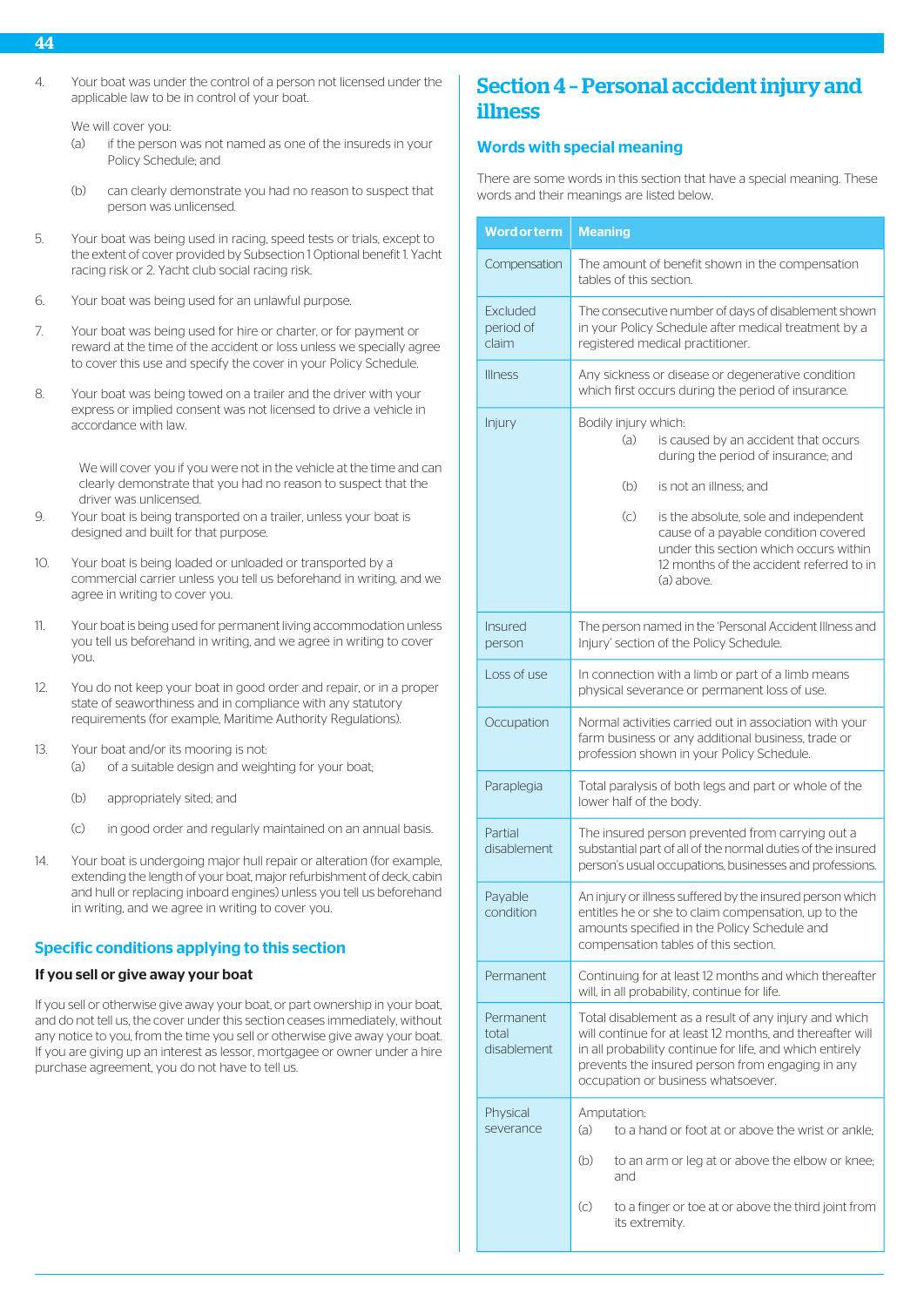| <b>Word or term</b>                   | <b>Meaning</b>                                                                                                                                                                                                                                                                                                                                                                                                                                                                                                                                                    |
|---------------------------------------|-------------------------------------------------------------------------------------------------------------------------------------------------------------------------------------------------------------------------------------------------------------------------------------------------------------------------------------------------------------------------------------------------------------------------------------------------------------------------------------------------------------------------------------------------------------------|
| Pre-existing<br>condition             | Any injury, illness, disease, sickness, degenerative<br>condition, medical condition and any other condition<br>or symptoms thereof, for which the insured person has<br>received any form of medical or prescribed treatment,<br>advice or attention from a registered medical<br>practitioner, chiropractor, physiotherapist, psychiatrist<br>or naturopath, at any time prior to the commencement<br>of each period of insurance. This does not include the<br>common cold or flu viruses                                                                      |
| Professional<br>sport                 | An activity which is competitively engaged in, governed<br>by a set of rules or customs, requiring physical exertion,<br>for which the insured person receives a financial reward,<br>payment, benefit or remuneration for the insured<br>person's efforts and/or achievements. This will not<br>include an insured person who participates in sporting<br>activities on an amateur basis (for example, financial<br>reward, payment, benefit or remuneration is less than<br>30% of the insured person's earnings).                                              |
| Quadriplegia                          | Total paralysis of both legs and both arms.                                                                                                                                                                                                                                                                                                                                                                                                                                                                                                                       |
| Registered<br>medical<br>practitioner | A medical practitioner who holds a current registration<br>with the respective Medical Practitioners Board/Medical<br>Board in Australia.                                                                                                                                                                                                                                                                                                                                                                                                                         |
| Total<br>disablement                  | Total disablement as a result of injury covered under<br>Weekly benefits - Injury that entirely prevents an insured<br>person from:<br>(a)<br>carrying out all the normal duties of the insured<br>person's usual occupation, business or<br>profession; or<br>(b)<br>where the insured person is engaged in more<br>than one occupation, business or profession,<br>carrying out all of the normal duties of all of them.<br>If Weekly benefits - Illness cover has been selected, total<br>disablement will also mean such inability resulting from<br>illness. |

# Types of cover

The section provides a choice of cover. You can select any or all of the following types of cover:

- 1. Subsection 1 Capital benefits;
- 2. Subsection 2 Weekly benefits Injury;
- 3. Subsection 3 Weekly benefits Illness.

The types of cover you have selected will be shown in your Policy Schedule.

# Subsection 1 – Capital benefits

# What you are covered for

We will pay amounts set out in the capital benefits compensation table as a capital benefit in respect of the insured person if any of the payable conditions shown:

- 1. occur during the period of insurance; and
- 2. are a result of injury.

# What you are not covered for

We will not pay any claim under this subsection if a claim arises directly or indirectly out of any of the following:

- 1. illness; or
- 2. suicide or attempted suicide.

# Capital benefit restrictions

- 1. Any payable condition claimed under capital benefits must occur within 12 months of the date of injury.
- 2. Any capital benefit payable will be reduced by any amount of any other capital benefit we have paid or are liable to pay in connection with the same injury.
- 3. We will not pay a capital benefit for 'Payable condition 2'. permanent total disablement once the insured person attains the age of 66.
- 4. All further cover under this subsection ceases if the insured person becomes entitled to a capital benefit of more than 75% of the capital benefit sum insured.
- 5. We will not pay any capital benefit for more than one payable condition at any one time.
- 6. The insured person can only claim one capital benefit for an injury, in which case the highest payable condition will be payable.
- 7. Any capital benefit payable will be reduced by any amount we have paid in weekly benefits for the same injury.
- 8. If the insured person is travelling on a journey, and
	- (a) their means of transportation disappears, sinks or is wrecked; and
		- (b) the insured person's body has not been found within one year we will presume that the insured person had died as a result of injury and will pay the death benefit accordingly.

# Capital benefits compensation table

| <b>Payable condition</b>                                   | <b>Compensation as</b><br>a percentage of<br>the capital benefit<br>sum insured<br>shown in your<br><b>Policy Schedule</b> |
|------------------------------------------------------------|----------------------------------------------------------------------------------------------------------------------------|
| An injury resulting in:                                    |                                                                                                                            |
| 1. death                                                   | 100%                                                                                                                       |
| 2. permanent total disablement                             | 100%                                                                                                                       |
| 3. permanent quadriplegia                                  | 100%                                                                                                                       |
| 4. permanent paraplegia                                    | 100%                                                                                                                       |
| 5. permanent and incurable paralysis of all limbs          | 100%                                                                                                                       |
| 6. permanent unsound mind to extent of legal<br>incapacity | 100%                                                                                                                       |
| 7. permanent total loss of sight in one or both eyes       | 100%                                                                                                                       |
| 8. permanent total loss of hearing in both ears            | 100%                                                                                                                       |
| 9. permanent total loss of the lens of one eye             | 50%                                                                                                                        |
| 10. permanent total loss of hearing in one ear             | 50%                                                                                                                        |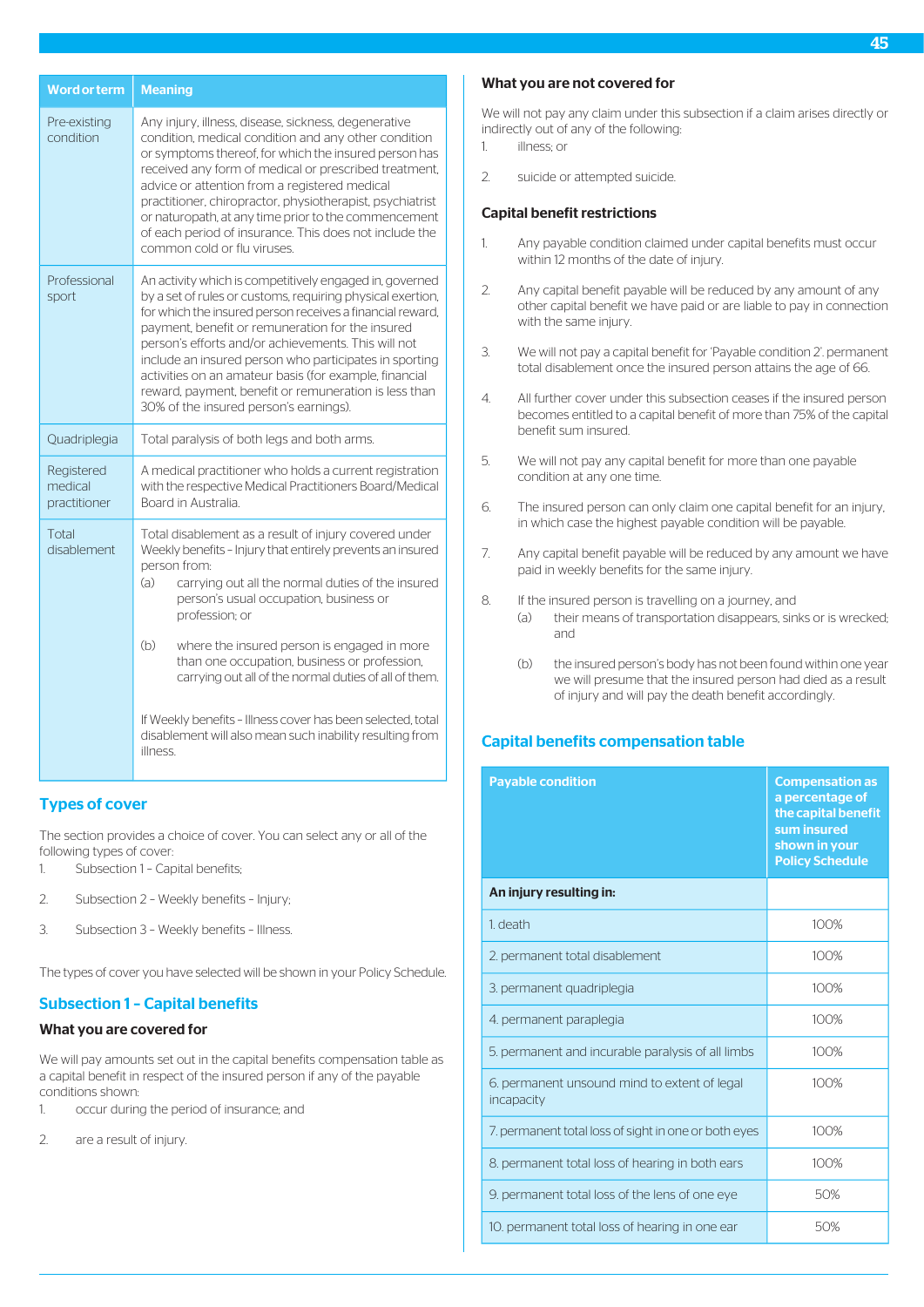| <b>Payable condition</b>                                                                                     | <b>Compensation as</b><br>a percentage of<br>the capital benefit<br>sum insured<br>shown in your<br><b>Policy Schedule</b> |
|--------------------------------------------------------------------------------------------------------------|----------------------------------------------------------------------------------------------------------------------------|
| Permanent physical severance or permanent<br>total loss of use of the following:                             |                                                                                                                            |
| 11. both hands                                                                                               | 100%                                                                                                                       |
| 12. both arms                                                                                                | 100%                                                                                                                       |
| 13. both feet                                                                                                | 100%                                                                                                                       |
| 14. both legs                                                                                                | 100%                                                                                                                       |
| 15, one hand or one foot                                                                                     | 100%                                                                                                                       |
| 16. four fingers and one thumb                                                                               | 75%                                                                                                                        |
| 17. both joints of one thumb                                                                                 | 35%                                                                                                                        |
| 18. one joint of one thumb                                                                                   | 20%                                                                                                                        |
| 19. three joints of one finger                                                                               | 15%                                                                                                                        |
| 20. two joints of one finger                                                                                 | 10%                                                                                                                        |
| 21. one joint of one finger                                                                                  | 7.5%                                                                                                                       |
| 22, all toes on one foot                                                                                     | 15%                                                                                                                        |
| 23. great toe - both joints                                                                                  | 7.5%                                                                                                                       |
| 24. great toe - one joint                                                                                    | 5%                                                                                                                         |
| 25. each toe other than great                                                                                | 2.5%                                                                                                                       |
| 26. fractured leg or patella with established non<br>union                                                   | 15%                                                                                                                        |
| 27. third degree burns which cover more than 50%<br>of the entire body                                       | 40%                                                                                                                        |
| 28. loss of at least 50% of all sound and natural<br>teeth, including capped or crowned teeth - per<br>tooth | 1%                                                                                                                         |
| 29. loss of speech                                                                                           | 25%                                                                                                                        |
| 30. shortening or lengthening of leg by at least<br>5cm                                                      | 10%                                                                                                                        |

# Additional benefits applying to Subsection 1 – Capital benefits

#### 1. Funeral expenses

In event the insured person suffers an injury resulting in death, that is covered under Subsection 1 – Capital benefits, Payable condition 1., we will also reimburse funeral expenses incurred by the insured person's estate, up to a maximum of \$5,000.

#### 2. Modification

Where a capital benefit is payable under Subsection 1 – Capital benefits, Payable conditions 2. to 5. inclusive, we will also pay for the cost necessarily incurred by the insured person in modifying the insured person's motor vehicle or home or in relocating the insured person to a suitable home. The maximum amount we will pay is \$20,000 under this additional benefit.

# Subsection 2 – Weekly benefits – Injury

If you have selected this cover it will be shown in your Policy Schedule

#### What you are covered for

We will pay a weekly benefit of the amount as set out in the Weekly benefit – Injury compensation table in respect of an insured person if the payable conditions shown:

- occur during the period of insurance; and
- 2. are a result of injury.

#### What you are not covered for

We will not pay any claim under this subsection if a claim arises directly or indirectly out of an illness.

#### Weekly benefit – Injury restrictions

- 1. Any payable condition claimed must occur within 12 months of the date of injury.
- 2. Successive periods of partial disablement or total disablement: (a) resulting from the same injury; and
	- (b) which are not separated by a return to active full time employment for six months or more;

will be considered as one period of partial disablement or total disablement.

- 3. Weekly benefits will be paid after the excluded period of claim has elapsed.
- 4. We will pay weekly benefits while the insured person continues to suffer partial disablement or total disablement up to a maximum period shown in your Policy Schedule.
- 5. Notwithstanding Weekly benefits Injury restrictions 2. and 4., we will not pay weekly benefits for any partial disablement or total disablement:
	- (a) which commences or recurs after the expiry of this Policy;
	- (b) when the insured person is on unpaid leave or on maternity leave; or
	- (c) when the insured person is outside Australia.
- 6. We will stop paying weekly benefits if the insured person commences any new occupation while he or she is receiving weekly benefits.
- 7. We will stop paying weekly benefits when the insured person becomes entitled to a capital benefit of more than 75% of the capital benefit sum insured.
- 8. We will not pay weekly benefits for more than one injury or illness at any one time.

The weekly benefit we pay will be the amount shown in Weekly benefits – Injury, compensation table and will be reduced by:

- 1. any amounts the insured person is entitled to receive from: (a) sick leave;
	- (b) any statutory workers compensation or transport accident scheme; and
- 2. income that the insured person derives or is able to derive from any gainful occupation.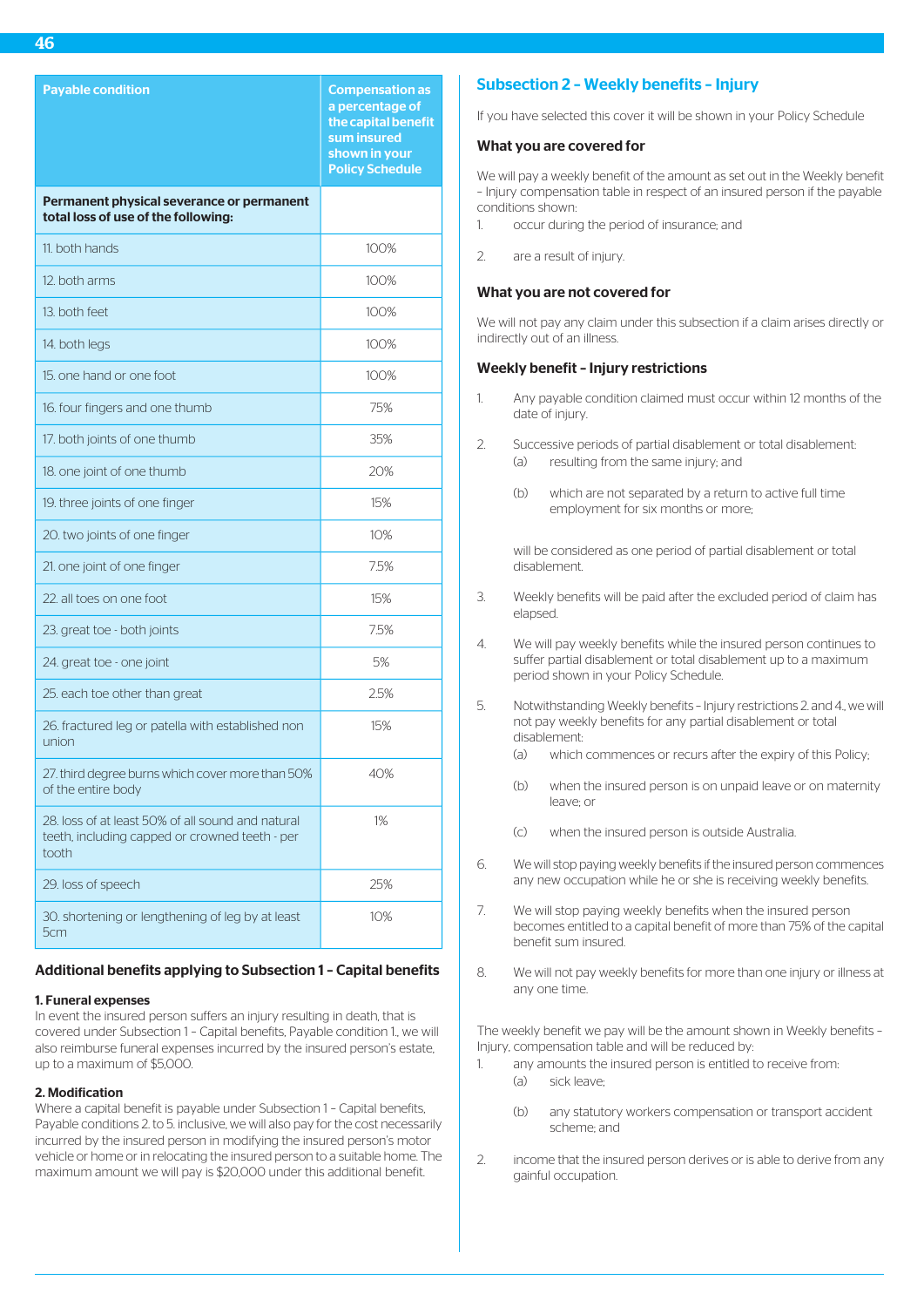### Weekly benefits – Injury compensation table

| <b>Payable condition</b> | <b>Compensation</b>                                              |  |
|--------------------------|------------------------------------------------------------------|--|
| An injury resulting in:  |                                                                  |  |
| 1 total disablement      | Up to the weekly benefit limit<br>shown in your Policy Schedule  |  |
| 2. partial disablement   | 25% of the weekly benefit limit<br>shown in your Policy Schedule |  |

# Additional benefit applicable to Subsection 2 – Weekly benefits - Injury

#### 1. Spouse weekly benefit

If the insured person's spouse suffers an injury that results in total disablement, we will pay the insured person's spouse a weekly benefit of 25% of the Weekly benefit – Injury limit shown in your Policy Schedule, up to a maximum of \$2,000 any one claim.

We will not pay any amount if the spouse is entitled to a capital or weekly benefit under any other insurance policy as a result of the injury.

# Subsection 3 – Weekly benefits – Illness

If you have selected this cover it will be shown in your Policy Schedule.

# What you are covered for

We will pay a weekly benefit of the amounts as set out in Weekly benefits – Illness, compensation table in respect of the insured person if:

- 1. the payable condition shown occurs during the period of insurance; and
- 2. the payable condition is caused by an illness; and
- 3. the insured person cannot work for more than five consecutive days from the first day that the insured person receives treatment or advice from a registered medical practitioner;

provided the illness was first diagnosed more than 28 days after the first day of cover or for any new or increased sums insured.

# What you are not covered for

We will not pay any claim under this subsection if a claim arises directly or indirectly out of any of the following:

- 1. injury;
- 2. HIV or any condition caused by HIV including AIDS;
- 3. pregnancy, childbirth or miscarriage.

# Weekly benefits – Illness restrictions

- 1. Any payable condition claimed must occur within 12 months of the date of illness.
- 2. Successive periods of partial disablement or total disablement: (a) resulting from the same illness; and
	- (b) which are not separated by a return to active full time employment for six months or more;

will be considered as one period of partial disablement or total disablement.

3. Weekly benefits will be paid after the excluded period of claim has elapsed.

- 4. We will pay weekly benefits while the insured person continues to suffer partial disablement or total disablement up to the maximum period shown in your Policy Schedule.
- 5. Notwithstanding Weekly benefits Illness restrictions 2. and 4. above, we will not pay weekly benefits for any partial disablement or total disablement:
	- (a) which commences or recurs after the expiry of this Policy;
	- (b) when the insured person is on unpaid leave or on maternity leave; or
	- (c) when the insured person is outside Australia.
- 6. We will stop paying weekly benefits if the insured person commences any new occupation while he or she is receiving weekly benefits.
- 7. We will not pay weekly benefits for more than one injury or illness at any one time.

The weekly benefit we pay will be shown in the Weekly benefits – Illness compensation table of the Policy and will be reduced by:

- 1. any amounts the insured person is entitled to receive from: (a) sick leave;
	- (b) any statutory workers' compensation or transport accident scheme; and
- 2. income that the insured person derives or is able to derive from any gainful occupation.

# Weekly benefits – Illness compensation table

| <b>Payable condition</b> | <b>Compensation</b>                                              |  |
|--------------------------|------------------------------------------------------------------|--|
| An illness resulting in: |                                                                  |  |
| 1 total disablement      | Up to the weekly benefit limit<br>shown in your Policy Schedule  |  |
| 2. partial disablement   | 25% of the weekly benefit limit<br>shown in your Policy Schedule |  |

# Additional benefits applicable to Subsection 2 – Weekly benefits - Injury and Subsection 3 – Weekly benefits – Illness

### 1. Indexed weekly benefit

If we pay the insured person a weekly benefit under this section and the benefit period in your Policy Schedule is greater than 52 weeks, and we pay the insured person for the same injury or illness for more than 52 weeks, we will pay an additional 0.5% of weekly benefit limit for each full calendar month the insured person suffers total disablement in excess of the 52 weeks, up to the benefit period shown in your Policy Schedule.

### 2. Rehabilitation

If we pay the insured person a weekly benefit under this section, we will also pay for the costs incurred by the insured person for participation in a return to work program if:

- (a) we consider the program reasonable; and
- (b) the insured person's registered medical practitioner agrees;

up to a maximum of \$5,000.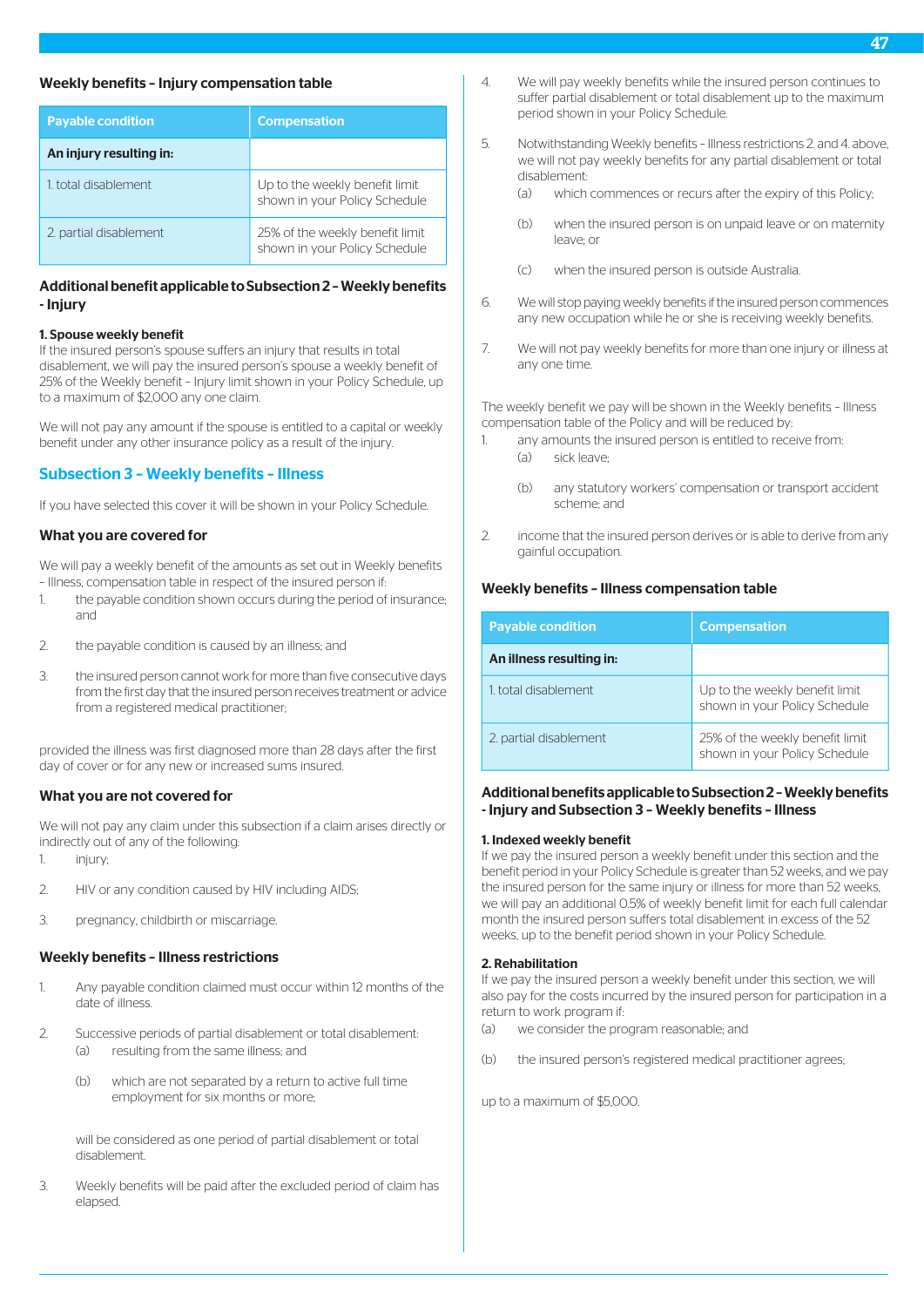# What you are not covered for

We will not pay for any claim under subsection 1, 2, or 3, of this section, if the claim arises directly or indirectly out of any of the following:

- 1. intentional self injury or suicide or any attempt at suicide;
- 2. flying or other aerial activity unless as a fare paying passenger on an airline with scheduled flights;
- 3. driving, sailing, flying or riding in any kind of race, time trial or practice for such an event;
- 4. a criminal or illegal act committed by you or the insured person;
- 5. alcoholism or drug addiction;
- 6. participating in or training for any of the following activities: (a) professional sport;
	- (b) diving when using a breathing apparatus other than a snorkel;
	- (c) parachuting or hang gliding;
	- (d) parasailing, bungee jumping, mountaineering or rock climbing;
	- (e) organised football of any kind or code;
	- (f) boxing, wrestling, judo, karate, martial arts or any other sport that includes personal self defence;
	- (g) competitive equestrian events or activities unrelated to your normal farm business;
- 7. injury or illness caused directly or indirectly by the insured person's faculties being impaired by alcohol or drugs that were not administered or prescribed by a registered medical practitioner;
- 8. any pre-existing condition;
- 9. any sexually transmitted disease.

We will not pay any benefits under subsection 1, 2, or 3, of this section which are considered to be 'Health Insurance business', as defined in the *Private Health Insurance Act 2007* (Cth) and its Regulations; or any expenses or costs which we are prohibited from paying by law.

# Section 5 – Farm property

# Words with special meaning

There are some words in this section that have a special meaning. These words and their meanings are listed below.

| Word or<br>term      | <b>Meaning</b>                                                                                                                                                                                                                                                                  |  |
|----------------------|---------------------------------------------------------------------------------------------------------------------------------------------------------------------------------------------------------------------------------------------------------------------------------|--|
| Accidental<br>damage | Physical loss of or damage to your building or contents,<br>at the address, directly caused by any accident or events<br>listed in Section 5 - Farm property - Insured events 1. to<br>7. which we will insure you against, subject to the Policy<br>conditions and exclusions. |  |
| <b>Buildings</b>     | Buildings on your farm that are not used primarily as a<br>place of residence and are shown in your Policy<br>Schedule.                                                                                                                                                         |  |
|                      | Buildings include:<br>(a)<br>landlord's fixtures and fittings for which you are<br>legally liable under the terms of your rental or<br>leasing contract;                                                                                                                        |  |
|                      | (b)<br>water or fuel tanks, and stock yards attached to<br>or adjacent to your farm buildings;                                                                                                                                                                                  |  |
|                      | $\left( $<br>fixed services of water, sewerage, garden<br>irrigation, gas, electricity, telephones, radio<br>receiving equipment owned by you, or for which<br>you are responsible for;                                                                                         |  |
|                      | (d)<br>grain or feed silos including fixed elevators;                                                                                                                                                                                                                           |  |
|                      | (e)<br>bridges or causeways when agreed to by us and<br>listed in your Policy Schedule.                                                                                                                                                                                         |  |
|                      | Buildings does not include:<br>(a)<br>the parts of property undergoing erection,<br>construction, alteration, where the total cost<br>exceeds \$100,000;                                                                                                                        |  |
|                      | (b)<br>machinery;                                                                                                                                                                                                                                                               |  |
|                      | $\left( c\right)$<br>fences which are not attached or adjacent to the<br>buildings.                                                                                                                                                                                             |  |
| Contents             | Property belonging to you (or which you are responsible<br>for) used to carry out your farm business.                                                                                                                                                                           |  |
|                      | Contents also includes food and other products grown<br>on your farm for commercial sale only when you have<br>chosen to insure them and they are listed in your Policy<br>Schedule.                                                                                            |  |
|                      | Contents does not include:<br>(a)<br>livestock;                                                                                                                                                                                                                                 |  |
|                      | (b)<br>hay, silage, grain, growing crops or plants;                                                                                                                                                                                                                             |  |
|                      | $\left( \circ \right)$<br>immobile machinery;                                                                                                                                                                                                                                   |  |
|                      | (d)<br>mobile machinery;                                                                                                                                                                                                                                                        |  |
|                      | (e)<br>motor vehicles:                                                                                                                                                                                                                                                          |  |
|                      | (f)<br>boats, aircraft or any accessories, equipment or<br>spare parts whilst contained in or on these items;                                                                                                                                                                   |  |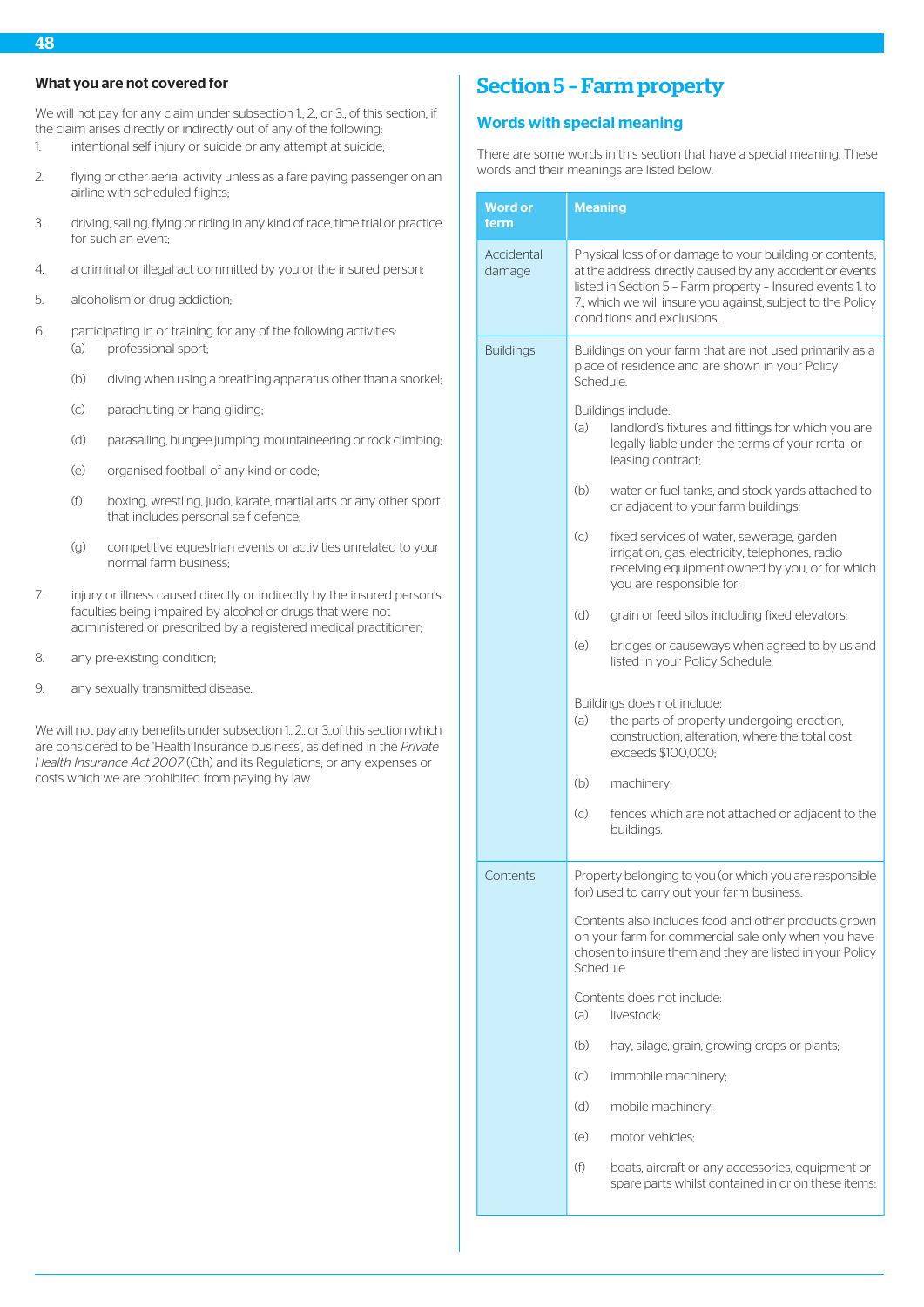| Word or<br>term          | <b>Meaning</b>                                                                                                                                                                                                                                                      |
|--------------------------|---------------------------------------------------------------------------------------------------------------------------------------------------------------------------------------------------------------------------------------------------------------------|
|                          | (g)<br>contents that can be insured by Section 1 - Home<br>or by the Optional benefit 1. Frozen embryos and<br>semen under this section:                                                                                                                            |
|                          | (h)<br>fences:                                                                                                                                                                                                                                                      |
|                          | (i)<br>land or water: and                                                                                                                                                                                                                                           |
|                          | (i)<br>soil, sand, gravel, bark or mulch.                                                                                                                                                                                                                           |
| Farm<br>property         | (a)<br>buildings owned by you which are used for your<br>farm business:                                                                                                                                                                                             |
|                          | (b)<br>contents;                                                                                                                                                                                                                                                    |
|                          | (c)<br>fences:                                                                                                                                                                                                                                                      |
|                          | (d)<br>hay, silage and grain;                                                                                                                                                                                                                                       |
|                          | (e)<br>livestock:                                                                                                                                                                                                                                                   |
|                          | (f)<br>immobile machinery;                                                                                                                                                                                                                                          |
|                          | (g)<br>mobile machinery.                                                                                                                                                                                                                                            |
| Fences                   | Boundary fencing, internal fencing, shared fencing, yards,<br>ramps, races, troughs, feeders and power poles which<br>are not immediately adjacent to or attached to buildings.                                                                                     |
| Hay                      | Feed crop (but not whilst growing) that has been cut,<br>baled, rolled, stacked or stored.                                                                                                                                                                          |
| Immobile<br>machinery    | All plant and machinery used by you or your farm<br>business which:<br>(a)<br>are permanently fixed plant or machinery;                                                                                                                                             |
|                          | (b)<br>can not be towed by or attached to a motor<br>vehicle:                                                                                                                                                                                                       |
|                          | $\left( $<br>are accessories, equipment and spare parts used<br>with immobile machinery;                                                                                                                                                                            |
|                          | and are shown in your Policy Schedule.                                                                                                                                                                                                                              |
|                          | Immobile machinery also means windmills (wind power<br>generation) and solar panel units.                                                                                                                                                                           |
| <b>Insured</b><br>events | The events listed in Section 5 - Farm property - Insured<br>events 1. to 7., which we will insure you against, subject<br>to the Policy conditions and exclusions.                                                                                                  |
| Mobile<br>machinery      | Items of mobile machinery (including tractors, fruit<br>pickers and other similar machines) used to carry out<br>your farm business.                                                                                                                                |
|                          | It also includes their attachments or equipment (trailers,<br>ploughs, and other implements drawn or intended to<br>be drawn by any such machinery) and their accessories<br>or spare parts including while temporarily removed for<br>repair, cleaning or storage. |
|                          | Items of mobile machinery must be separately shown<br>in your Policy Schedule.                                                                                                                                                                                      |

| <b>Word or</b><br>term | <b>Meaning</b>                                                                                                                                                                                                                                                                                                                                    |
|------------------------|---------------------------------------------------------------------------------------------------------------------------------------------------------------------------------------------------------------------------------------------------------------------------------------------------------------------------------------------------|
| Open air               | That part of your farm not fully enclosed within a<br>lockable structure that consists of walls and a roof. Open<br>air also means in or on a motor vehicle at the address.<br>whether the motor vehicle is locked or not, unless the<br>motor vehicle itself is fully enclosed within a lockable<br>structure that consists of walls and a roof. |
| Silage and             | Any crop (processed or not) that has been stored on                                                                                                                                                                                                                                                                                               |
| grain                  | your farm after harvesting.                                                                                                                                                                                                                                                                                                                       |
| Unspecified            | Items of immobile machinery that are not specified in                                                                                                                                                                                                                                                                                             |
| immobile               | the Policy Schedule and that have a market value of                                                                                                                                                                                                                                                                                               |
| machinery              | \$10,000 or less.                                                                                                                                                                                                                                                                                                                                 |
| Unspecified            | Items of mobile machinery that are not specified in the                                                                                                                                                                                                                                                                                           |
| mobile                 | Policy Schedule and that have a market value of \$10,000                                                                                                                                                                                                                                                                                          |
| machinery              | or less                                                                                                                                                                                                                                                                                                                                           |
|                        | Unspecified mobile machinery excludes passenger<br>vehicles, caravans, trucks or their trailers, goods carrying<br>vehicles, motor cycles, ATV's, UTV's or any other utility<br>vehicle, gyrocopters and aircraft, and/or their<br>attachments, equipment accessories or spare parts.                                                             |

# Cover types

The two cover types that apply to this section are:

# 1. Insured events

- Applies only to:
- (a) livestock;
- (b) mobile machinery; and
- (c) unspecified mobile machinery;

when insured under this section of the Policy.

### 2. Accidental damage Applies only to:

- (a) buildings;
- (b) contents;
- (c) fences;
- (d) hay, silage and grain;
- (e) immobile machinery; and
- (f) unspecified immobile machinery;

when insured under this section of the Policy.

# Method of settlement

There are two methods of settling your claim:

- 1. reinstatement or replacement value; and
- 2. indemnity value.

The method of settlement you have selected is shown in your Policy Schedule.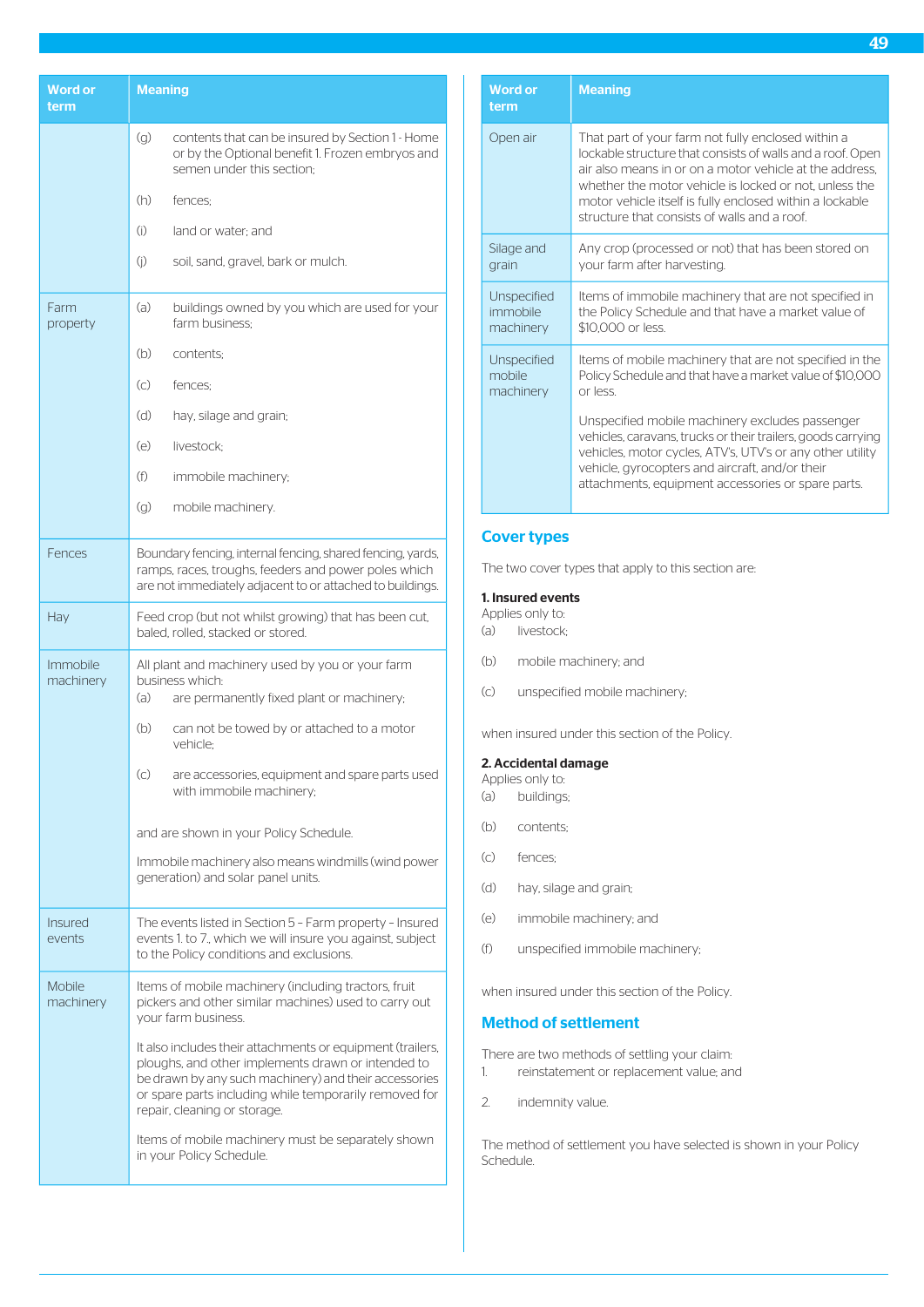# 1. Reinstatement and replacement

We will pay the cost of rebuilding, replacing or repairing any damaged part of farm property.

We will also pay the additional costs required to comply with any statutory authority or by-laws provided you were not required to comply with any of the by-laws prior to the loss or damage occurring.

Farm property may be rebuilt at another location provided we agree in writing and you pay any additional costs to build or erect elsewhere.

If the farm property is lost or damaged you must commence to rebuild, replace or repair within six months of the damage. If you do not, we will pay your claim in accordance with the indemnity value method of settlement, unless we have agreed in writing to extend the period.

We will not pay more than the sum insured shown in your Policy Schedule per item insured.

If you make a claim for a total loss of any item of farm property and we pay you, then all insurance on that item of farm property ceases and you will not be entitled to any refund of premium.

If you make a claim for a total loss of livestock and we agree to pay you, and you replace the insured livestock within 120 days of their death, we will pay the lesser of replacement value or 110% of the sum insured.

#### 2. Indemnity value

We will at our option either pay you:

- (a) the indemnity value of the farm property; or
- (b) the cost to repair or replace the damaged part of the farm property so that it is in the same condition it was in at the time the loss or damage occurred.

We will also pay the additional costs required to comply with any statutory authority or by-laws associated with repair or removal of farm property, provided you were not required to comply with any of the by-laws prior to the loss or damage occurring.

We will not pay more than the sum insured shown in your Policy Schedule per item insured.

### Fences are insured for the cost of labour and materials

If fences are insured by the Policy, we will also insure you for the cost of labour and materials for fences unless shown otherwise in your Policy Schedule.

You may relocate fences destroyed by fire, but we will not pay:

- (a) any more than would have been payable had the fence been repaired or replaced where it was originally located;
- (b) for the relocation of any undamaged portion of the fence.

# Excess(es)

For each occurrence which gives rise to a claim, you must pay the highest applicable excess shown in either the Policy or your Policy Schedule in relation to that occurrence.

If there is a claim for loss or damage under this section and Section 1 - Home arising from the same occurrence, you need only pay the higher of the two or more excesses applicable to those sections.

If a claim is paid under this section and you also receive an additional benefit, no excess will apply to that additional benefit.

An excess of \$250 will apply to each claim resulting from earthquake. You only have to pay one excess if further damage occurs within 72 hours of the initial damage occurring.

An excess of \$250 will apply to each claim resulting from malicious damage to your farm property.

# Insured events

Insured events cover applies to livestock, mobile machinery and unspecified mobile machinery insured by this section.

We will pay for loss of or damage to your livestock, mobile machinery and unspecified mobile machinery caused by the following insured events 1. to 7.

1. Bursting, leaking, discharging or overflowing of liquid from a fixed apparatus or system. We will also pay for the cost of locating the burst or leak, or the cause of the discharge or overflow, including any damage resulting from doing so, provided the liquid has caused damage or loss which is insured.

We will not pay for:

- (a) loss or damage which occurs as a result of your failure to repair or prevent the burst, leak, discharge or overflow within a reasonable amount of time of discovering the occurrence;
- (b) the cost of repairing or replacing the defective item from which the liquid escaped.
- 2. Earthquake or volcanic eruption.
- 3. Fire, lightning or explosion.
- 4. Impact by:
	- (a) a vehicle, aircraft or boat;
	- (b) space debris or debris from an aircraft, rocket or satellite;
	- (c) an animal.

We will not pay for loss or damage caused by: (i) domestic animals owned by you; or

- (ii) livestock impacting other livestock;
- (d) a falling tree or part of a tree but excluding damage caused by:
	- (i) you; or
	- (ii) someone else when you have agreed to not hold them responsible for damage they cause to your property whilst cutting down trees or removing tree branches;
- (e) a mast, aerial, antenna or satellite dish that has broken or collapsed, but excluding loss or damage to the mast, aerial, antenna or satellite dish itself.
- 5. Malicious damage, other than damage caused by you or anyone who permanently or temporarily lives with you.
- 6. Riot, civil commotion, industrial or political disturbance.
- 7. Storm or rainwater.

Mobile machinery is not covered for storm or rainwater whilst in the open air unless it is specifically designed to function without the protection of a building.

We will not pay for loss or damage to livestock caused by storm or rainwater.

# Unspecified mobile machinery

If you have chosen to insure unspecified mobile machinery we will pay up to the limit per item shown in your Policy Schedule for damage to any one item of unspecified mobile machinery caused by or arising from an occurrence covered by insured events.

We will not pay more than the sum insured for all unspecified mobile machinery which is shown in your Policy Schedule.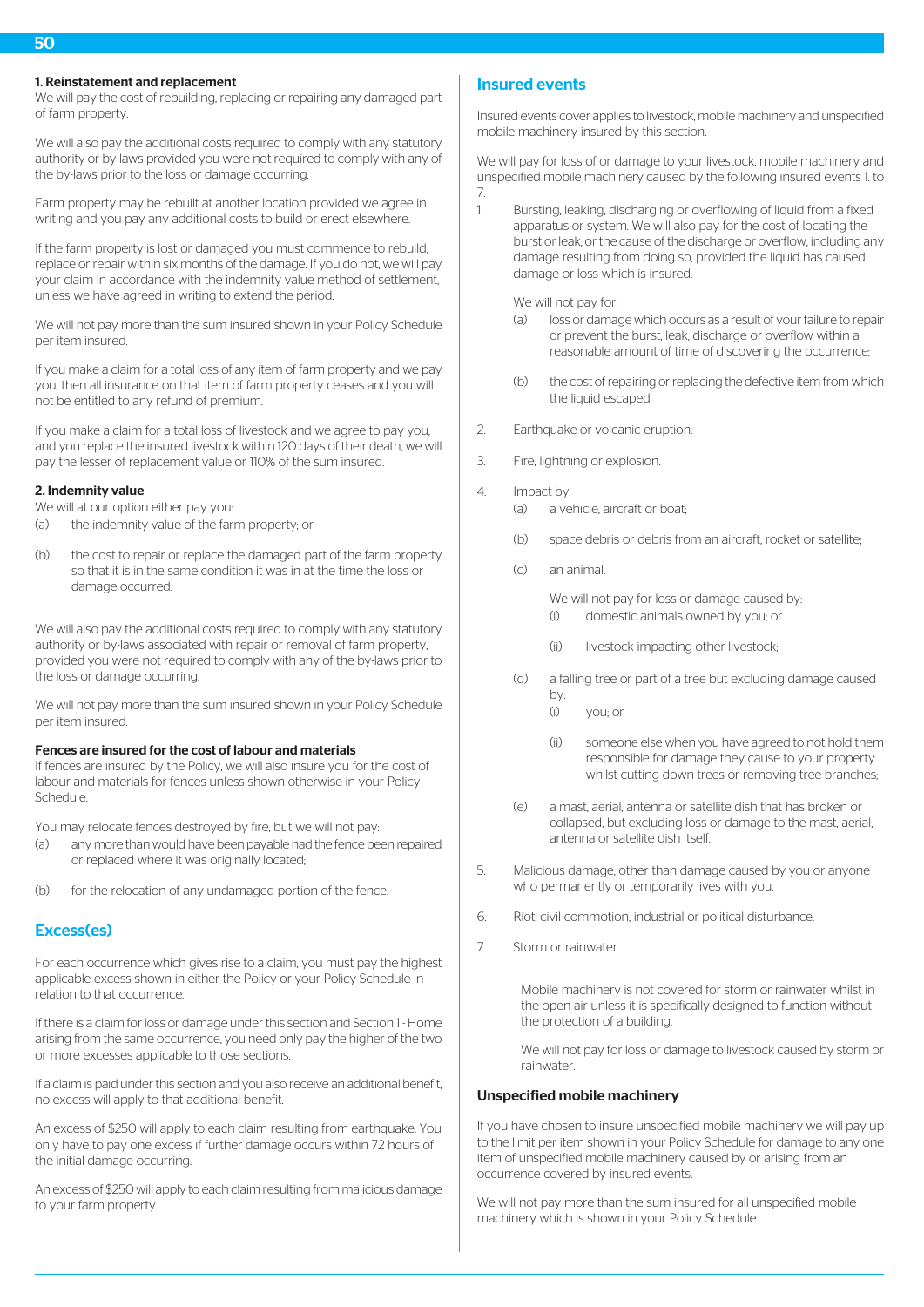# Accidental damage

Accidental damage cover applies to buildings, contents, fences, hay, silage and grain, immobile machinery and unspecified immobile machinery insured by this section.

We will pay for accidental loss or damage to your buildings, contents, fences, hay, silage and grain, immobile machinery and unspecified immobile machinery at the address unless the loss or damage is excluded in What you are not covered for.

We will pay up to the sum insured shown in your Policy Schedule for each occurrence.

We will not pay for:

- 1. loss or damage which results from your failure to take reasonable steps following the discovery of liquid bursting, leaking, discharging or overflowing from a fixed apparatus or system;
- 2. the cost of repairing or replacing any defective item that causes the escape of liquid from a fixed apparatus or system;
- 3. storm, wind or rainwater damage to:
	- (a) textile blinds, textile awnings or dam liners:
	- (b) tarpaulins, shade cloth, shade sails, netting, plastic, PVC or other similar materials;
	- (c) shade structures, all types of hothouses, glasshouses, greenhouses and shelters;
	- (d) signs and retaining walls;
	- (e) hay and silage, unless it is contained in a: (i) fully enclosed building; or
		- (ii) partially enclosed building, where the damage to the hay is caused directly by water entering the building through an opening created by a storm;

at the time of the occurrence;

- (d) grain unless it is contained in a silo at the time of the occurrence;
- $(a)$  livestock
- (f) contents and immobile machinery in the open air unless the property is designed to function without the protection of a building;
- (g) buildings whilst they are being built that do not have all walls, doors and a roof completely fixed;
- 4. loss of or damage to:
	- (a) livestock, animals, birds and fish;
	- (b) growing crops, trees or any other plants;
	- (c) mobile machinery;
- 5. theft of farm property;
- 6. mechanical, electrical or electronic failure, breakdown or derangement, fusion of electric motors.

# Unspecified immobile machinery

If you have chosen to insure unspecified immobile machinery we will pay up to the limit per item shown in your Policy Schedule for damage to any one item of unspecified immobile machinery, caused by or arising from an occurrence covered by accidental damage.

We will not pay more than the sum insured for all unspecified immobile machinery which is shown in your Policy Schedule.

# Additional benefits applying to this section

The additional benefits provided are in addition to the sum insured for farm property unless otherwise specified.

### 1. Alterations, additions and new buildings

If during the period of insurance you make alterations or additions to existing buildings, or construct a new building, we will automatically insure the alterations, additions or new building for a period of 30 days from the date of completion, or until the Policy next renews, whichever occurs first. If you require us to insure the alterations, additions or new building beyond this period, you will need to advise us and pay any additional premium applicable.

If you make a claim for loss or damage to the alterations, additions or new building during the period which this additional benefit is applied, we will require that you pay any additional premium payable to insure the alterations, additions or new buildings from the date of their completion.

#### 2. Biohazard benefit

For the purposes of this additional benefit the following words in this section have a special meaning as listed below.

# 'Exotic disease'

A disease originating in a country outside of Australia as determined by the Australian Government Department of Agriculture, Fisheries and Forestry or any other government agency with similar delegated authority which exists from time to time.

### 'Endemic disease'

A disease that is normally present within Australia.

We will pay up to \$20,000 during the period of insurance, but no more than \$10,000 per occurrence, for costs you incur to comply with any government authority acting to eradicate, prevent or contain the spread of any exotic (not endemic) disease affecting animals, poultry or plants on your farm.

For this additional benefit to apply the outbreak must:

- (a) not originate from your farm, or any other properties owned or operated by you or your family;
- (b) be sudden, unforeseen and identifiable; and
- (c) originate at a location no more than 100 kilometres from your farm.

Cover is restricted to any additional costs incurred in complying with the order and does not include any loss of income.

We will not pay for any costs in relation to:

- (a) any endemic disease affecting animals, poultry or plants;
- (b) any weed infestation, plague of pests or feral animals;
- (c) any other condition not determined by the Australian Government Department of Agriculture, Fisheries and Forestry, or any other government agency with similar delegated authority which exists from time to time, to be an exotic disease affecting animals, poultry or plants.

We will not pay for any consequential loss, or any expenses recoverable by you from any government or any other properly constituted authority.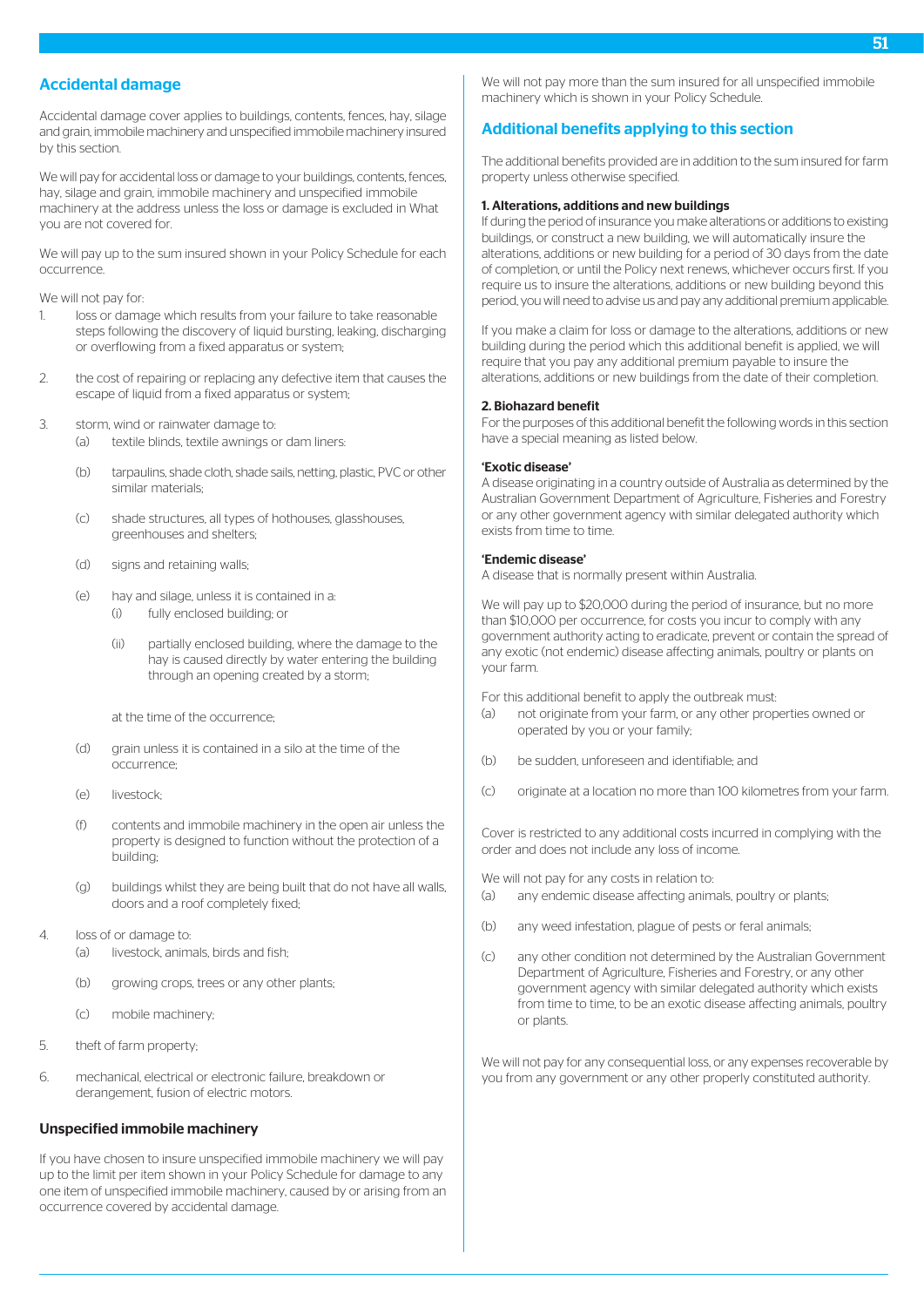# 3. Employee's belongings

If contents are insured by the Policy, we will also provide insured events cover for any tools, equipment or personal items that are owned by your employees and are used to carry out your farm business, provided the items are not otherwise insured. We will pay up to \$2,000 per employee, and up to \$5,000 per occurrence.

# 4. Farm planning

We will pay up to \$3,000 towards the cost of appointing a planning consultant to produce a written farm business plan. We will only pay this benefit if:

- (a) we have paid or agree to pay a claim for damage to farm property caused directly by insured events 2. and 3. and the damage sustained interferes with the running/ profitability of your farm business; and
- (b) the planning consultant is appointed and the written farm business plan completed within three months of the occurrence; and
- (c) we are provided with a copy of the completed farm business plan if requested.

# 5. Farm property temporarily removed from your farm

We will extend cover for farm property while it is temporarily removed from your farm to elsewhere in Australia.

We will not pay for farm property when:

- 1. removed permanently from the farm;
- 2. in transit;
- 3. it is a building, fence, or immobile machinery however, we will cover unspecified immobile machinery that are accessories, equipment and spare parts used with immobile machinery;
- 4. it is mobile machinery, however we will cover mobile machinery:
	- (a) crossing a public thoroughfare between properties and does not require registration; or
	- (b) being driven or transported to a workshop for the purpose of repair or servicing.

# 6. Fire prevention and extinguishment costs

We will pay up to \$10,000 for all costs incurred for:

- (a) extinguishing fire on, or in the vicinity of your farm which threatens to damage your farm property;
- (b) preventing or lessening the effect of any such fire;
- (c) gaining access to the farm after the fire has occurred; or
- (d) replenishing fire fighting equipment.

We will not pay for any fines, penalties or liability incurred by you in preventing or extinguishing a fire.

#### 7 . Humane destruction or care of livestock

If your livestock is insured by the Policy, and you claim for loss of or damage to your livestock following an occurrence, we will also pay for the reasonable costs you incur:

- (a) for necessary veterinary charges or materials, up to \$10,000, to treat or assess the livestock;
- (b) to destroy the livestock and dispose of the carcasses if destruction is required for humane reasons;
- (c) for the reduction in value of your injured livestock if you need to sell them within 30 days of a fire to reduce your financial loss.

We will pay either the difference between the indemnity value immediately before the fire and at the time of sale, or the sum insured, whichever is the lesser.

### 8 . Inflation adjustment

This additional benefit only applies to your farm building and farm contents sum insured as shown in your Policy Schedule.

During each period of insurance we will increase the building and contents sum insured by 0.5 of 1% of the relevant sum insured shown in your Policy Schedule per month until the next renewal date.

### 9 . Neighbours' fire fighting equipment

We will pay up to \$5,000 to replenish fire fighting equipment for the indemnity value of fire fighting equipment belonging to your neighbours which is damaged while fighting a fire on your farm.

### 10 . Professional fees and legal costs

If a building has been damaged and the damage is insured under this section, we will pay the reasonable professional fees incurred to rebuild or repair the building. We will pay your legal costs incurred for the discharge of any mortgage(s) on the building following settlement of a claim for the total loss of the building.

The cost of professional fees and legal costs are included in the sum insured for buildings.

# 11. Automatic reinstatement of sum insured

If the sum insured is reduced following payment of a claim, other than a claim for the total loss of specified farm property listed on your Policy Schedule, we will automatically reinstate the sum insured from the date of the loss or damage unless:

- (a) you request otherwise; or
- (b) we tell you otherwise.

If we request an additional premium, you must pay it to us or the cover will be reduced by the amount of the claim settlement.

#### 12. Removal of debris

If farm property has been damaged or destroyed and is insured by this section, we will pay the reasonable costs incurred for the demolition and/or removal of debris from the address.

If damage to the farm property is caused by impact, we will pay for the reasonable cost to remove the object, or that part of the object, that caused the impact and which is hindering the repair or replacement of the farm property insured by this section.

We will pay you up to the sum insured shown in your Policy Schedule for removal of debris, or if this is insufficient and you have not exhausted the sum insured on the damaged item(s) requiring demolition and/or removal. we will pay up to the remaining balance of the sum insured of the damaged item(s) for the reasonable cost of demolition and/or removal of debris.

If man-made debris from a neighbour's property is deposited onto your farm during an insured occurrence, we will pay the reasonable cost for the removal of such debris from your farm. We will be entitled to take action against the neighbour to recover such costs.

#### 13. Replanting trees

We will pay for the replacement of trees and shrubs used as windbreaks or animal shade, or to prevent soil erosion or control salt levels, if they are lost due to fire.

We will pay up to \$200 per tree or shrub, up to \$5,000 per occurrence.

### 14. Temporary protection

If farm property has been lost or damaged and is insured by the Policy, we will pay up to \$5,000 for the reasonable cost of protecting the farm property from further loss or damage.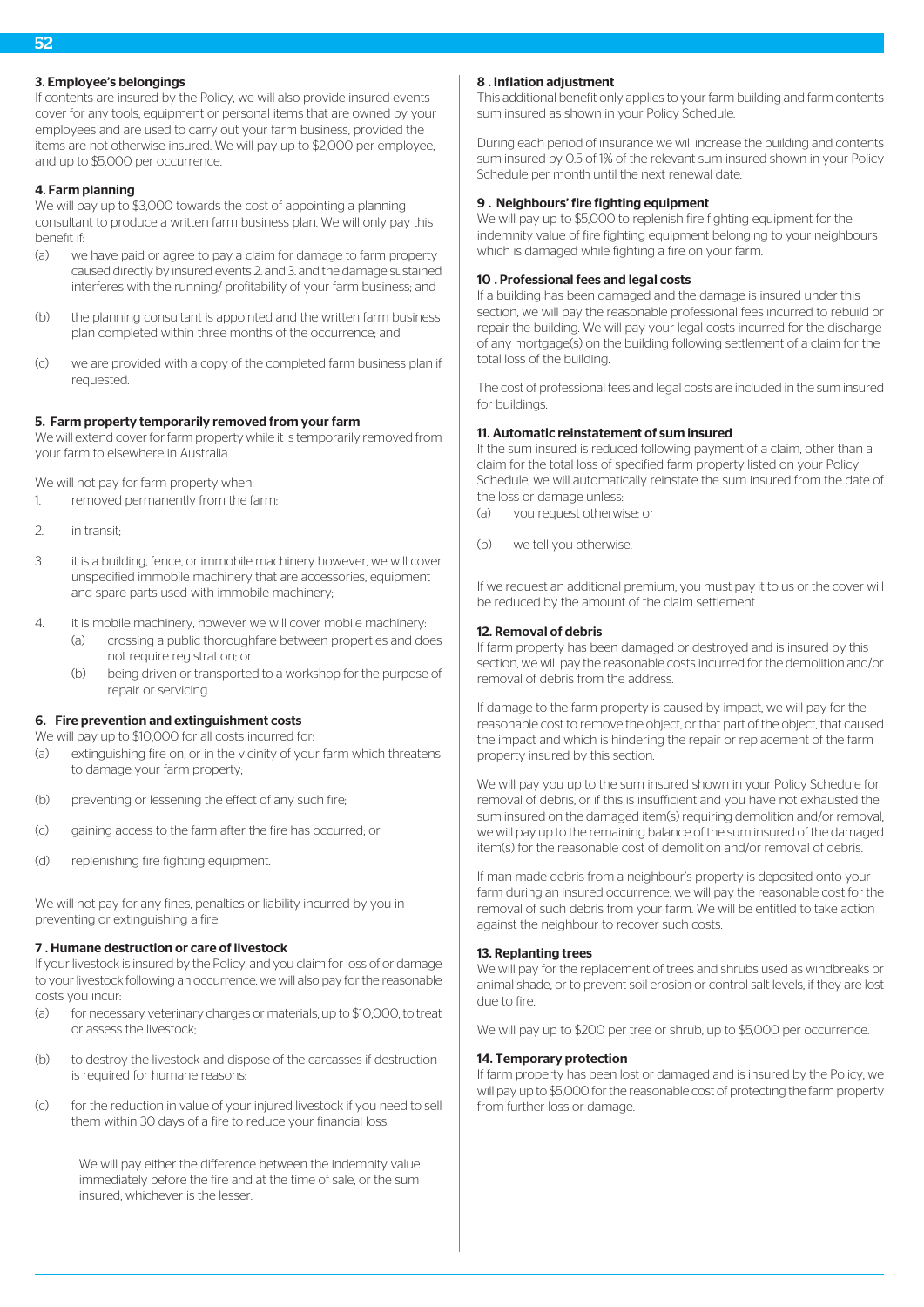# Optional benefits applying to this section

#### 1. Frozen embryos and semen

#### What you are covered for

If your Policy Schedule shows you have selected Optional benefit 1. Frozen embryos and semen, we will pay for accidental loss or damage to frozen embryos and semen that have been collected from cattle, pigs and sheep while they are stored in containers specifically designed for such storage. We will also insure the containers.

If we pay a claim for the total loss of property insured by this optional benefit, then all cover on that property ceases.

#### What we will pay

We will pay up to the sum insured shown in your Policy Schedule for the indemnity value of the insured property.

For each occurrence which gives rise to a claim, you must pay the excess amount shown in your Policy Schedule.

# What we will not pay for

- We will not pay for loss or damage caused by:
- (a) contamination by any substance or living organism;
- (b) gradual deterioration;
- (c) the embryos and semen failing to meet quality standards unless caused by an occurrence;
- (d) lawful seizure or quarantine of your farm or the embryos and semen you have insured.

# What you are not covered for

We will not pay for loss of or damage to your farm property caused by: 1. flood, the action of water from the sea, high sea water or tidal wave;

- 2. earth movement, vibration, erosion, landslide or subsidence (except when caused by earthquake);
- 3. normal settling, shrinkage or expansion in buildings or foundations, walls and pavements;
- 4. faulty materials, faulty workmanship, wrong or incorrect design, plan or specification or failure of design;
- 5. wear, tear, rust, corrosion, depreciation, gradual deterioration, mildew, mould, dampness of atmosphere or variations in temperature;
- 6. animals, birds, insects or vermin eating, biting, chewing, scratching, clawing or pecking your farm property;
- 7. wet or dry rot, rising damp or dampness;
- 8. tree roots;
- 9. any process of cleaning or repair;
- 10. the removal or weakening of supports or foundations during building alterations, additions, renovations or repair;
- 11. malicious or intentional acts (other than arson) of your tenants or persons normally residing with them;
- 12. the seepage or percolation of any substance through roofs, walls or floors unless it occurs as a result of damage caused by an insured event;
- 13. contamination (including by chemicals or antibiotics) or pollution.

We will not pay for any loss, damage, or expense arising from the reduction in the functionality, availability or operation of any electronic equipment that is insured by this section, unless the loss, damage or expense is caused by an insured event.

# Specific conditions applying to this section

#### **Unoccupancy**

If at the time of an occurrence at your farm, your farm has been unattended for more than 100 consecutive days, we will only pay for loss or damage to your farm property (as defined in Section 5 – Farm Property) if it is caused by storm, rainwater or earthquake, unless we have agreed otherwise in writing.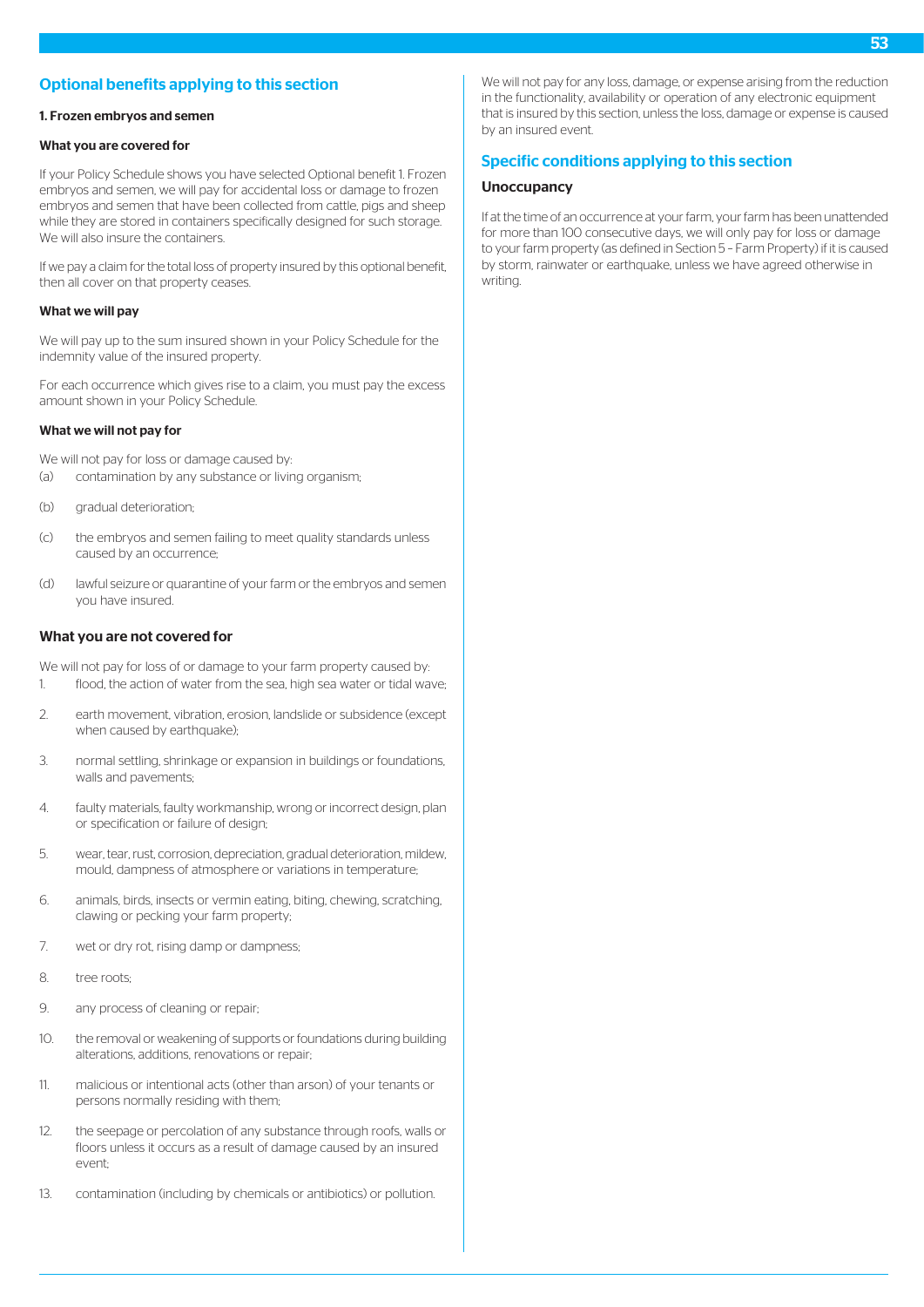# Words with special meaning

There are some words in this section that have a special meaning. These words and their meanings are listed below.

| <b>Word or</b><br>term                        | <b>Meaning</b>                                                                                                                                                                                                                                    |
|-----------------------------------------------|---------------------------------------------------------------------------------------------------------------------------------------------------------------------------------------------------------------------------------------------------|
| Additional<br>increased<br>cost of<br>working | The reasonable and necessary additional costs you incur<br>during the indemnity period to reduce or avoid reduction<br>in turnover.                                                                                                               |
| Annual<br>turnover                            | The turnover during the 52 weeks (or its proportionately<br>increased multiple where the indemnity period exceeds<br>52 weeks) immediately before the occurrence causing<br>interruption to your farm business.                                   |
| Gross profit                                  | The amount by which the sum of the turnover and the<br>amount of the closing stock and work in progress (WIP)<br>exceeds the sum of the amount of the opening stock and<br>work in progress and the amount of the uninsured<br>working expenses.  |
| Indemnity<br>period                           | The maximum number of weeks we pay you for business<br>interruption following an occurrence causing the<br>interruption to your farm business. The indemnity period<br>is shown in your Policy Schedule.                                          |
| Payroll                                       | means the amount you pay:<br>employees for wages, bonuses, holiday pay and<br>(a)<br>sick pay;                                                                                                                                                    |
|                                               | (b)<br>for payroll tax, fringe benefits tax, workers'<br>compensation insurance premiums, accident<br>compensation levies, superannuation, health<br>insurance and pension fund levies.                                                           |
| Public<br>utilities                           | A company or statutory authority which supplies you<br>with:                                                                                                                                                                                      |
|                                               | (a)<br>external voice and data communication systems;<br>(b)                                                                                                                                                                                      |
|                                               | electricity; and/or<br>$\left( c\right)$<br>gas or water which is delivered to you through a<br>reticulated system of pipes located on or<br>immediately adjacent to your farm.                                                                   |
| Rate of<br>gross profit                       | The proportion the gross profit bears to the turnover<br>during the financial year immediately before the<br>occurrence which causes the interruption to your farm<br>business.                                                                   |
| Shortage in<br>turnover                       | The amount your turnover falls short of your standard<br>turnover during the indemnity period.                                                                                                                                                    |
| Specified<br>occurrence                       | An occurrence during the period of insurance that causes<br>damage to the property you have insured under Section<br>5 - Farm Property, other than any occurrence we decide<br>to cover you for under Additional benefit 2. Biohazard<br>benefit. |
| Standard<br>turnover                          | The turnover during the period in the 52 weeks<br>immediately before the occurrence that corresponds to<br>the indemnity period.                                                                                                                  |
| <b>Stock</b>                                  | (a)<br>produce from your farm business that you have<br>sold or intend to sell:                                                                                                                                                                   |

| <b>Word or</b><br>term | <b>Meaning</b>                                                                                                          |
|------------------------|-------------------------------------------------------------------------------------------------------------------------|
|                        | (b)<br>livestock used in your farm business that you have<br>sold or intend to sell:                                    |
|                        | $\left( \circ \right)$<br>raw or consumable materials used by you in your<br>farm business:                             |
|                        | (d)<br>your produce and livestock while they are at your<br>farm;                                                       |
|                        | (e)<br>property not owned by you on your farm for<br>service, repair, alteration or safe keeping.                       |
| Turnover               | The money paid or payable to you for goods sold, farm<br>property rented or leased by you, and for services<br>rendered |
| Uninsured              | (a)<br>the cost to purchase stock; and                                                                                  |
| working<br>expenses    | (b)<br>working expenses you have chosen not to cover;                                                                   |
|                        | shown in your Policy Schedule.                                                                                          |

# Cover types

The two cover types that apply to this section are:

- 1. Subsection 1 Increased cost of working only.
- 2. All or any combination of Subsection 2 Loss of gross profit cover, Subsection 3 - Payroll cover, Subsection 4 - Additional increased cost of working cover and Subsection 5 - Claims preparation costs cover.

# Subsection 1 – Increased cost of working

# What you are covered for

When farm property insured by the Policy is lost or damaged as a result of an insured occurrence we will pay you up to the sum insured shown in your Policy Schedule for any reasonable increase to the working costs:

- 1. that maintain your farm business at a similar level as you had prior to the loss or damage;
- 2. for an accountant to prepare your claim;
- 3. for rewriting your farm records;
- 4. for consultancy fees.

Under this subsection we will only pay those costs:

- 1. resulting as a direct consequence of the insured occurrence; and
- 2. that are additional to the normal operating costs associated with the damaged property; and
- 3. until such time the damage is repaired, or could reasonably have been repaired;
- 4. for a maximum of 52 weeks following the date of loss or damage to your farm property.

We will also pay for increases to your working costs when your pasture is destroyed by fire and livestock cannot be sustained at your farm.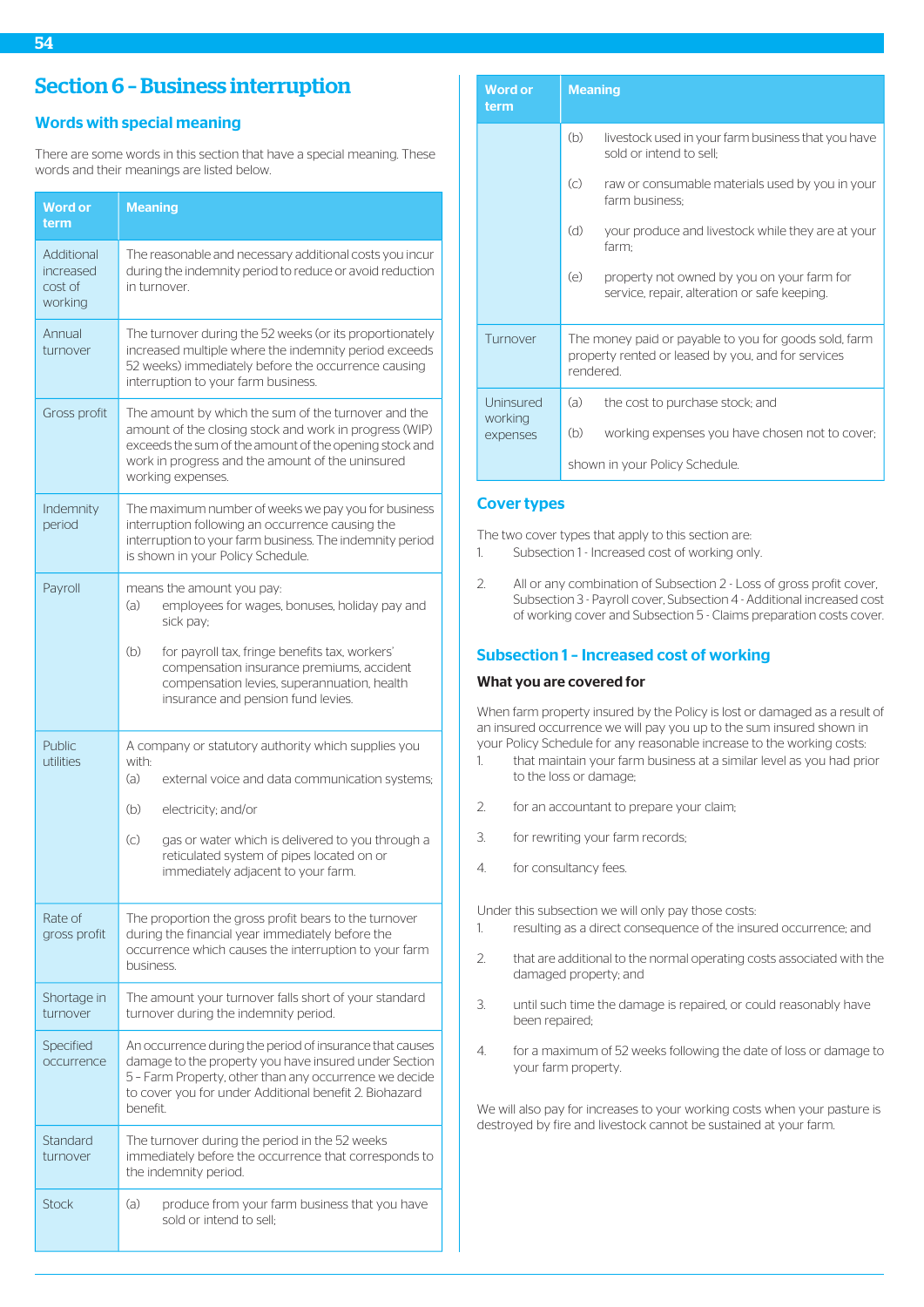Subject to the stocking rate and seasonal capacity of your farm and the destroyed paddock we will, at our option pay for the reasonable costs to:

- 1. transport your livestock to an alternative location.
- 2. agist your livestock elsewhere.
- 3. provide replacement fodder.

# What you are not covered for

We will not pay any additional increased costs caused by: 1. drought;

- 2. a loss, expense or cost arising from farm property that has not been insured under the Policy.
- 3. a loss, expense or cost arising from farm property that is insufficiently insured to rebuild, replace or repair, or when any additional or optional benefit limit within that section is exhaused.

We will not pay for additional costs incurred to hire vehicles which are sedans, station sedans, utilities, vans, caravans, trucks or their trailers, goods carrying vehicles, motor cycles, ATV's, UTV's, gyrocopters or aircraft.

# Additional benefit applicable to Subsection 1 – Increased cost of working

#### 1. Claims preparation costs

We cover you for the reasonable costs for professional fees you incur to prepare a claim made under this section up to \$5,000 in addition to the sum insured shown in your Policy Schedule.

# Subsection 2 – Loss of gross profit

### What you are covered for

If you have selected Subsection 2 – Loss of gross profit, we cover you for loss of gross profit that results from an interruption to your farm business caused by:

#### 1. At your farm

a specified occurrence which we have agreed to pay you for.

#### 2. Public utilities

loss of or damage to property owned by public utilities located on or adiacent to your farm which could be covered by an occurrence.

# How we will pay your claim

Your loss of gross profit is calculated by:

- 1. multiplying the rate of gross profit by the shortage in turnover during the indemnity period to produce the loss of gross profit amount;
- 2. deducting from the loss of gross profit amount all costs you do not have to pay or agree to pay due to the interruption to your farm business; and
- 3. adding increased costs you necessarily and reasonably incur to avoid or diminish a reduction in turnover. We will only pay these increased costs if they reduce the amount we would have to pay if the additional increased costs had not been paid.

We will not pay more than the sum insured shown in your Policy Schedule.

# Additional benefit applicable to Subsection 2 – Loss of gross profit

### 1. Transport infrastructure

Where damage occurs within Australia, but outside your farm to roads, bridges and rail lines over which property is conveyed to or from your farm (but not including damage by flood), and such damage is caused by or would be covered by an insured event listed in Section 5 – Farm property

of this Policy, the consequential reduction of gross profit resulting from such interruption or interference shall be deemed to be loss resulting from loss or damage to property used by you at your farm.

# Special condition applicable to Subsection 2 – Loss of gross profit

### 1. Underinsurance

If the sum insured for gross profit at the commencement of each period of insurance is less than the sum produced by applying the rate of gross profit to 80% of the annual turnover the amount we will pay will be reduced by the proportion the sum insured for gross profit bears to the actual gross profit.

This special condition will not apply if your claim is for less than 5% of the sum insured for gross profit.

# Subsection 3 – Payroll

# What you are covered for

We will cover the reasonable and necessary payroll costs you incur during the indemnity period following a claim under this section to:

- 1. reduce or avoid loss of turnover;
- 2. maintain normal farm operations and services;
- 3. resume normal farm operations and services; and/or
- 4. pay out payroll in lieu of notice;

up to the amount of the sum insured shown in your Policy Schedule.

# Special condition applicable to this subsection

#### 1. Payroll

If your Policy Schedule shows you are covered for Subsection 2 – Loss of gross profit, then payroll is an uninsured working expense and you agree that your gross profit will be reduced accordingly.

# Subsection 4 – Additional increased cost of working cover

#### What you are covered for

We cover you for additional increased costs of working you incur during the indemnity period which are not covered or where the cover is insufficient under any other subsection of this section up to the amount shown in your Policy Schedule if the additional increased costs of working is due to an occurrence.

# Subsection 5 – Claims preparation costs

# What you are covered for

We cover you for the reasonable costs of professional fees you incur to prepare a claim, up to the sum insured shown in your Policy Schedule.

# Additional benefit applying to this subsection

#### 1. Re-writing of records

We will cover the reasonable clerical and professional costs incurred to re-write your necessary business records if they are damaged by an occurrence for which you are covered.

We will not pay for any financial loss caused by the loss of your records under this additional benefit.

The maximum amount we will pay for any occurrence is \$20,000, or the amount shown in your Policy Schedule, whichever is the greater.

This additional benefit is in addition to your sum insured.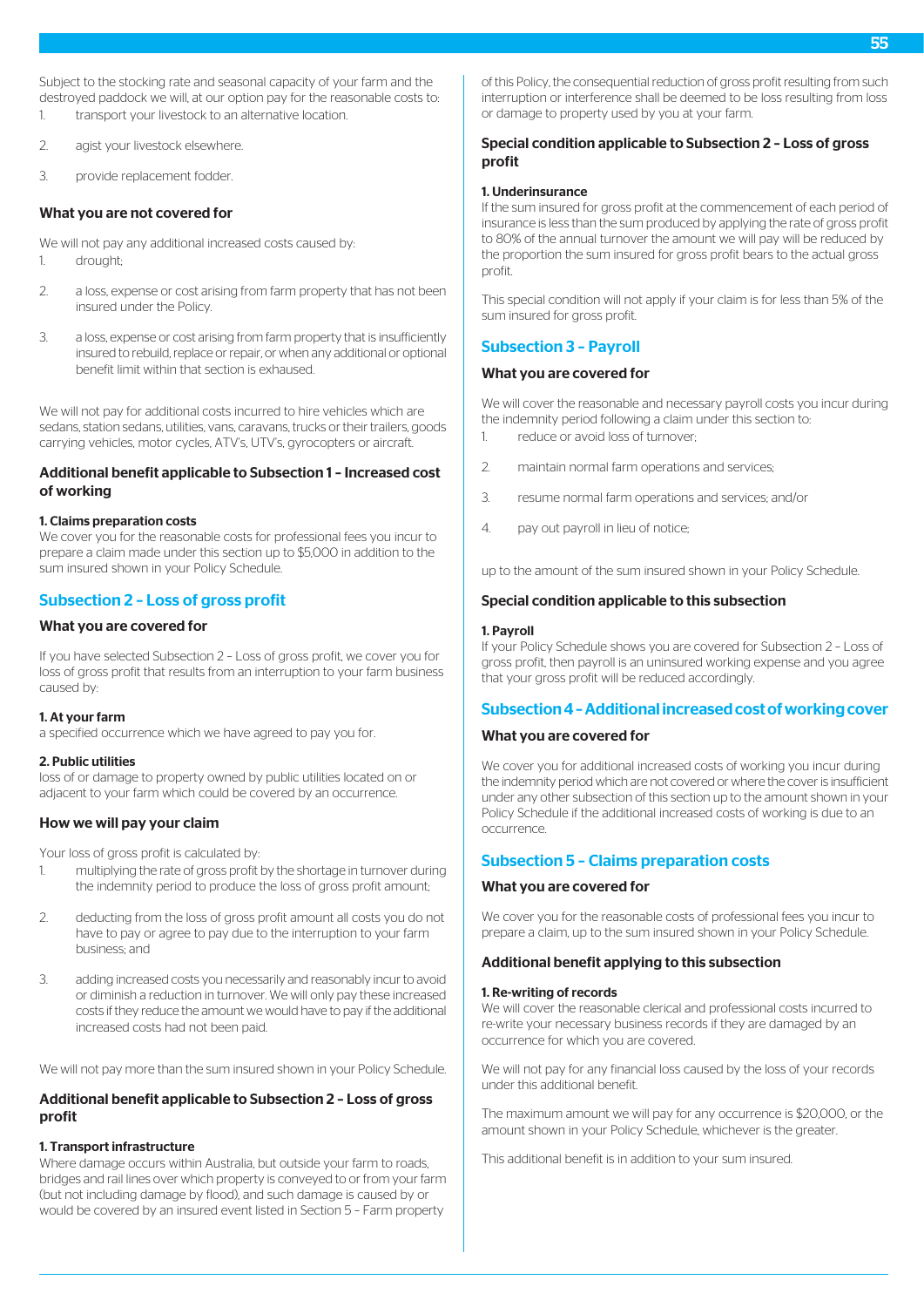# Optional benefit applying to this section

Your Policy Schedule will show if the following optional benefit is covered.

#### 1. Outstanding accounts receivable

We will indemnity you up to the limit shown in your Policy Schedule for loss of outstanding accounts receivable resulting from loss or damage to your farm business records contained at the address, by events insured by Section 5 – Farm property or Section 9 – Theft of this Policy.

The insurance is limited to:

- (a) the difference between:
	- (i) the outstanding accounts receivable; and
	- (ii) the total of the amount received or traced in respect thereof;
- (b) the additional expenditure incurred with our consent in tracing and establishing outstanding accounts receivable after the damage, provided that:
	- (i) the sum insured is less than the outstanding accounts receivable, the amount payable shall be proportionally reduced;
	- (ii) as soon as possible after the end of each month, you shall record and store at alternative premises the total of the outstanding accounts receivable and these figures shall be kept for a period of 12 months.

# Specific conditions applying to this section

### Adjustment for business trends

When calculating rate of gross profit, annual turnover, standard turnover and accounts receivable, we will make adjustments to provide for the trend of your farm business and special circumstances that have or would have occurred if your farm business had not been interrupted.

#### Alternative operating after damage

If during the indemnity period the farm business operates from an address/location other than your farm, the turnover earned from the other address/location will be included in the shortage in turnover calculations.

### Opening and closing stock and work in progress

The amounts of the opening and closing stock and work in progress will be calculated in accordance with your usual accounting procedures and with provision being made for depreciation or appreciation as applicable.

# Section 7 – Farm vehicle

# Words with special meaning

There are some words in this section that have a special meaning. These words and their meanings are listed below.

| <b>Word or term</b>                  | <b>Meaning</b>                                                                                                                                                                                                                                                                                                |
|--------------------------------------|---------------------------------------------------------------------------------------------------------------------------------------------------------------------------------------------------------------------------------------------------------------------------------------------------------------|
| Agreed value                         | The fixed amount for which your motor vehicle is<br>insured for each period of insurance regardless of any<br>price change for your motor vehicle during that period.                                                                                                                                         |
|                                      | The agreed value includes the value of insured<br>accessories and equipment.                                                                                                                                                                                                                                  |
| Dangerous<br>goods                   | Goods as defined by the current version of the<br>Australian code for Transport of Dangerous Goods by<br>Road and Rail. This Policy excludes all cover for Class<br>6.2 - Infectious substances and Class 7. - Radioactive<br>material.                                                                       |
| Gross<br>Combination<br>Mass (GCM)   | The maximum legally allowed weight of your motor<br>vehicle and trailer combination including the goods<br>carried by that combination.                                                                                                                                                                       |
| <b>Gross Vehicle</b><br>Mass (GVM)   | The maximum loaded mass of your motor vehicle as<br>specified by the vehicle manufacturer on a place affixed<br>to your motor vehicle.                                                                                                                                                                        |
| Market value                         | The cash value of your motor vehicle immediately prior<br>to an accident using market pricing for a vehicle of the<br>same age, type, and condition, in your local area, but<br>excluding costs and charges for GST, registration, stamp<br>duty, dealer deliveries and the like.                             |
| Miscellaneous<br>farm bikes          | Unregistered 2 to 4 wheel farm bikes used solely at the<br>address to carry out your farm business which are not<br>specified in your Policy Schedule, including their<br>accessories, equipment and spare parts including while<br>temporarily removed for repair, cleaning or storage.                      |
| Miscellaneous<br>mobile<br>machinery | Items of mobile machinery (including tractors, fruit<br>pickers and other similar machines) used to carry out<br>your farm business that are not specified in the Policy<br>Schedule and are items that have a market value not<br>greater than \$20,000.                                                     |
|                                      | It also includes their attachments or equipment (trailers,<br>ploughs, and other implements drawn or intended to<br>be drawn by any such machinery) and their accessories<br>or spare parts including while temporarily removed for<br>repair, cleaning or storage.                                           |
|                                      | Miscellaneous mobile machinery excludes passenger<br>vehicles, caravans, trucks or their trailers, goods carrying<br>vehicles, pivot irrigators, motor cycles, ATV's, UTV's or<br>any other utility vehicle, gyrocopters and aircraft, and/or<br>their attachments, equipment, accessories or spare<br>parts. |
| Substitute<br>vehicle                | A vehicle being used as a substitute for your motor<br>vehicle when it is unavailable to be used due to repairs,<br>servicing or accidental damage.                                                                                                                                                           |
| Tool of trade                        | A vehicle that has tools, implements, machinery or plant<br>attached to or towed by it and is being used by you for<br>your farm business.                                                                                                                                                                    |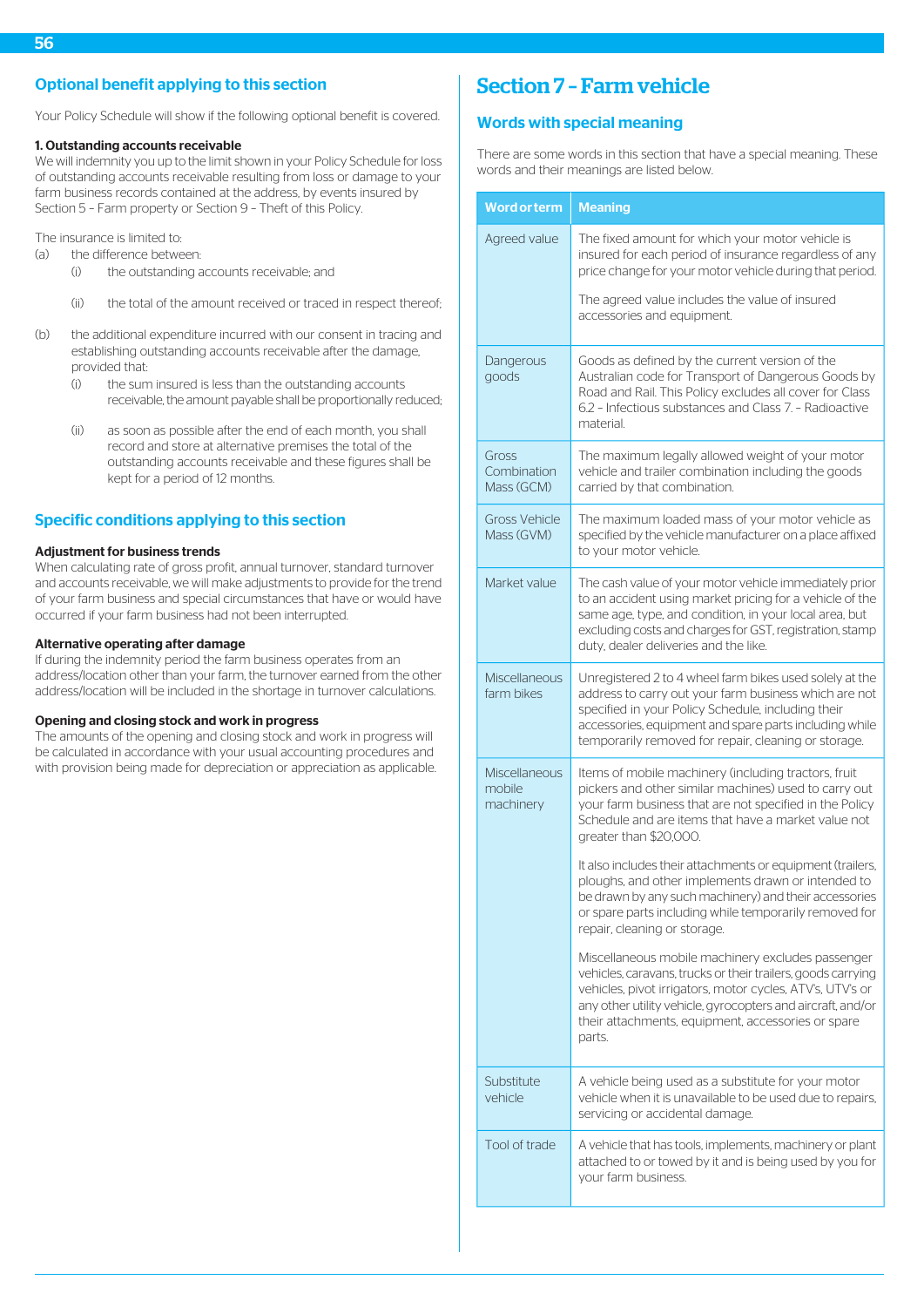| Word or term $\parallel$ Meaning |                                                                                                                     | Standard ex                       |
|----------------------------------|---------------------------------------------------------------------------------------------------------------------|-----------------------------------|
|                                  | Tool of trade does not include vehicles whilst travelling<br>to or from a worksite, vehicles that are used to carry | You will have t<br>in your Policy |
|                                  | goods to or from your farm, or private vehicles.                                                                    | Age and ine                       |

# Types of cover

We offer two cover types.

The type of cover you have selected is shown in your Policy Schedule.

# 1. Comprehensive cover

This insures you for: (a) accidental damage to, or theft of the insured motor vehicle; and

(b) third party property damage;

subsection 1 and subsection 2 of this section apply.

# 2. Third party property damage

### Applicable to registered motor vehicles only

This insures your legal liability for damage you cause to other people's property.

Subsection 1 of this section does not apply.

Subsection 2 of this section applies in full.

# Use of the motor vehicle

We will only insure your motor vehicle when it is being used:

- 1. in connection with your farm business;
- 2. for social, domestic and pleasure purposes;
- 3. in connection with servicing, repairing and subsequent testing;
- 4. for tuition when no payment is received for tuition;
- 5. for towing a vehicle when no payment is received for towing;
- 6. for use in a car sharing arrangement, including travel to and from work;
- 7. for demonstration for sale;
- 8. for voluntary work in relation to community groups, sporting or social clubs.

We will not cover you or any driver if you have hired out your motor vehicle to anyone unless we have agreed in writing.

# Excesses applicable to this section

If we accept your claim you must pay the total amount of the applicable excesses. We will tell you if the excess must be paid to the repairer or us. However, if your motor vehicle is a total loss, we may deduct any excess that you must pay from any payment we make.

Depending on the age or experience of the driver, and whether a rigid body tipper or tipping trailer is insured under this section, you may have to contribute more than one excess. Each excess is shown in your Policy Schedule and is explained below.

Where more than one motor vehicle covered under this section is involved in an accident giving rise to a claim, you will have to pay the applicable excesses in respect of each motor vehicle insured.

### Standard excess

to pay a standard excess for every claim. This amount is shown **Schedule as the standard excess.** 

# Age and inexperienced driver excess

In addition to the standard excess, you will have to pay an age excess or inexperienced driver's excess if at the time of any incident giving rise to a claim your motor vehicle is driven by a person who: 1. is under the age of 21; or

2. is aged 21 or more, but under the age of 25; or

3. is aged 25 or more but has not held an Australian driver's licence for two or more years for the type of vehicle being driven at the time of the accident.

The amount of the age or inexperienced driver excess is shown in your Policy Schedule.

# Heavy motor vehicle inexperienced driver excess

This excess will only apply to drivers not noted in your Policy Schedule.

Age or inexperienced driver excess for heavy motor vehicles (motor vehicles with a gross vehicle mass or gross combination mass of 12,000 kilograms or greater) including headers and harvesters.

Where a rigid body motor vehicle with a gross vehicle mass or gross combination mass of 12,000 kilograms or greater is, at the time of an incident, being driven by or is in the charge of a person under 21 years of age, or the person driving or in charge of the motor vehicle has less than two years driving experience in Australia for these motor vehicles at the time of the incident an excess of \$5,000 per vehicle will apply.

Where an articulated motor vehicle with a gross combination mass of 12,000 kilograms or greater is, at the time of an incident, being driven by or is in the charge of a person under 25 years of age, or the person driving or in charge of the motor vehicle has less than two years driving experience in Australia for these motor vehicles at the time of the accident an excess of \$5,000 per motor vehicle will apply.

# Outside of radius excess

Applicable to articulated motor vehicles and trailers with a GVM/GCM greater than 12,000 kilograms.

If your motor vehicle is outside a radius of 250 kilometres or the radius shown in your Policy Schedule from your farm at the time of an accident then the total excess payable will be:

1. an additional 100% of your standard excess; or

2. \$5,000;

whichever is greater.

An additional premium will be payable (determined by us) for the change in your farm business operations.

# Tipping excess

If any motor vehicle covered under this section is involved in an accident giving rise to a claim whilst the tipping hoist is partially or fully extended or in the process of being extended or retracted, the standard excess shown in your Policy Schedule will be increased by 100% for each motor vehicle that is subject to claim. Any other applicable excesses that are additional to the standard excess will also apply and are cumulative.

# Theft excess

If your motor vehicle is stolen you must pay an excess for theft if shown in your Policy Schedule, in addition to any other excesses payable.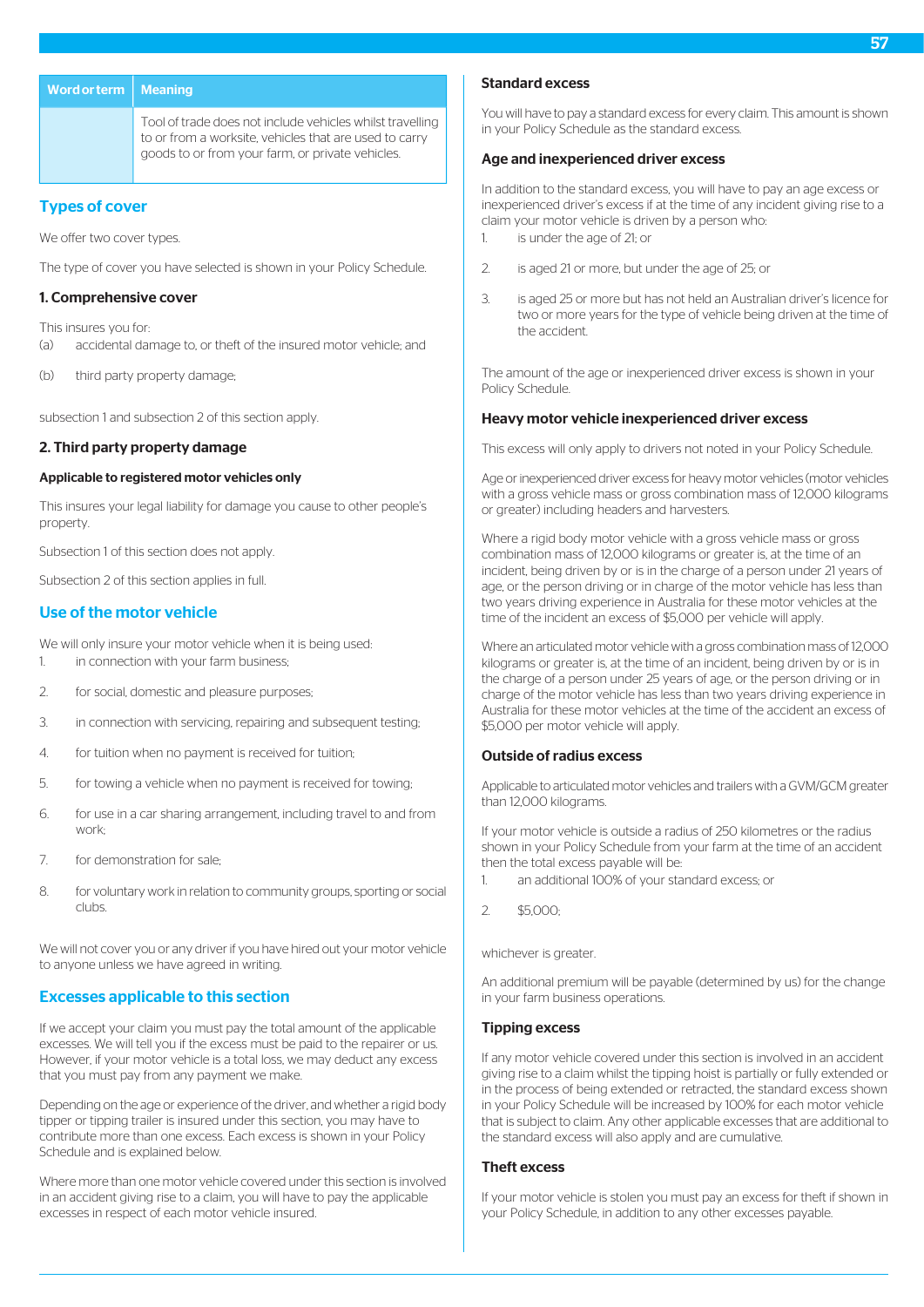# Learner driver excess

If at the time of an accident a licensed learner driver is in control of the motor vehicle the excesses that will apply are those that would have applied to the licensed passenger who is instructing the learner.

# Subsection 1 – Motor vehicle

# What we will pay for

We will pay for accidental loss of (including theft) and accidental damage to (including malicious damage) your motor vehicle. We will pay, at our option, either:

- 1. the cost to repair, reinstate or replace your motor vehicle; or
- 2. the market value or the sum insured whichever is the lesser amount.

If we pay to repair your motor vehicle and the repairs to your motor vehicle put it into a condition better than it was in immediately prior to the loss or damage, we may require you to contribute to the cost of repairs. We are entitled to replace damaged parts with new parts or used parts of similar age and condition to those being replaced.

If your motor vehicle is a harvesting machine, and the vehicle description and sum insured listed on your Policy Schedule includes equipment designed to be removable, cover will be extended to that equipment when attached to the harvesting machine or whilst separated for transportation or for cleaning, repair or storage.

# Accessories, equipment and tools

We will cover you as a result of an accident or theft occurring during the period of insurance for loss of or damage to your motor vehicles extras being:

- 1. original manufacturers standard accessories, standard tools, standard appliances, standard options including built in radio receivers, built in music players, and air-conditioning;
- 2. any gate, chains, dog and chain, strap, tarpaulin and the like attached to or on your motor vehicle, but limited to \$5,000 any one occurrence unless shown elsewhere in your Policy Schedule;
- 3. unspecified accessories including non standard equipment, tools and spare parts used for your motor vehicle;

whilst they are in, on or attached to your motor vehicle.

# Total loss

A motor vehicle will be declared a total loss, if:

- 1. your motor vehicle has not been recovered following theft; or
- 2. your motor vehicle is damaged to the extent that we determine it would be uneconomical to repair.

If the listed motor vehicle is a harvesting machine and includes cover for equipment that is designed to be removable, a total loss can be declared for that item of removable equipment.

We will settle the claim on the basis of market value or sum insured whichever is the lesser.

#### Salvage

If your motor vehicle is declared a total loss and we pay a claim according to the cover provided by this section, you must allow us, if we require, to take possession of your damaged motor vehicle. If we do not take possession of your damaged motor vehicle, you cannot abandon your responsibilities for it.

# Unavailable parts

In the event of an accident covered under this Policy, should any part of your motor vehicle and/or other insured property become unavailable in Australia, we will reimburse you, in accordance with What we will pay for above, but under no circumstances will we be liable for more than the cost of the parts plus the cost of freighting such parts by sea transport.

Should the cost of these parts plus the cost of the repairs exceed the sum insured or market value, whichever is the lesser, we reserve the right to declare your motor vehicle a total loss.

### Financier

If your motor vehicle is the security for any finance agreement, then: 1. we have the right to make claim payments to the financier; and

2. any payment made to the financier will satisfy our obligation to you under this Policy for the amount paid.

# Miscellaneous farm bikes

When shown in your Policy Schedule that you are covered for miscellaneous farm bikes for comprehensive cover, we will pay up to \$5,000 per item and up to the sum insured shown in your Policy Schedule per occurrence.

#### Miscellaneous mobile machinery

When shown in your Policy Schedule that you are covered for miscellaneous mobile machinery for comprehensive cover, we will pay a maximum of 20% of the sum insured shown in your Policy Schedule or \$20,000 for any one item (whichever is the lesser). We will pay up to the sum insured shown in your Policy Schedule per occurrence.

#### Additional benefits applicable to this subsection

#### Applicable to comprehensive cover only

#### 1. Agreed sum insured

Where your motor vehicle is a rigid truck or prime mover and it has a 3,500 kilogram GMV or greater or a trailer with a GTM of 3,500 kilograms or greater and provided the age of the motor vehicle at the time of such loss or damage, was not in excess of 24 months from the date of original registration as a new vehicle, by you, we will, in the event of your motor vehicle being classed as a total loss under this Policy, pay the sum insured declared to us, as the value of the unit at the commencement of the current period of insurance.

#### 2 . Automatic additions

We will cover you for any additional or replacement vehicle(s) of a like kind or similar nature to your motor vehicles presently insured under this Policy, that you purchase or lease during the period of insurance for 30 days.

If before you have given us full details, the replacement vehicle is damaged or stolen, the maximum amount payable is the purchase price of the replacement vehicle up to \$300,000.

If you give us details of any new or replacement vehicle within 30 days of its purchase or lease, we will insure it for the remainder of the period of insurance, as long as it is acceptable to us and you pay any additional premium that we may require.

We will not cover you if you do not advise us within 30 days of purchase or lease.

#### 3 . Choice of repairer

You may choose any licensed repairer to repair your motor vehicle. However we may invite, accept, adjust or decline estimates or arrange to move your motor vehicle to another repairer acceptable to both of us.

# 4 . Emergency or temporary repairs

If your motor vehicle is damaged, and the damage is insured by the Policy, we will pay up to \$500 for reasonable emergency or temporary repairs to allow you to drive your motor vehicle home or to continue your journey.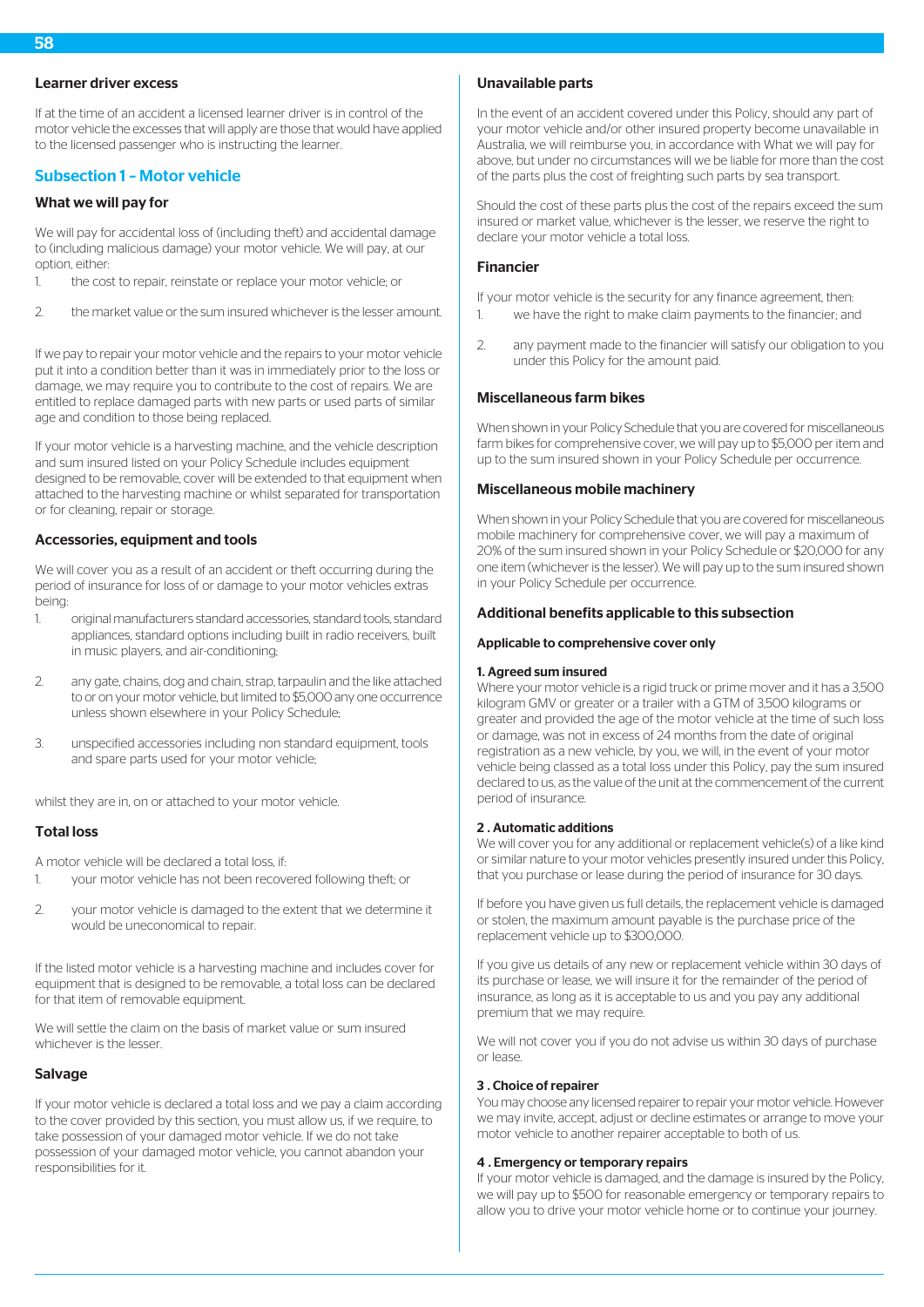# 5 . Emergency travelling expenses

We will pay you up to \$500 for reasonable travelling expenses for the occupants of your motor vehicle, if at the time of the accident your motor vehicle is more than 100 kilometres from the place where it is normally garaged.

### 6 . Hire vehicle costs following theft

If your motor vehicle is stolen and the theft is covered under this Policy, we will cover you up to a maximum of \$5,000 for the reasonable costs of hiring a similar vehicle provided:

- (a) we do not pay for hiring charges incurred after the date of recovery of your motor vehicle, if it can be driven;
- (b) cover is limited to 30 days and will cease once we pay your claim, or your motor vehicle is repaired if un-drivable;
- (c) you organise and pay for the hire vehicle. We are not responsible for ensuring that a hire vehicle is available. You must also give us a copy of the rental agreement and any receipts for the hire vehicle before we will reimburse you.

We will not pay for:

- (a) running costs, including the cost of fuel;
- (b) damage to the hire vehicle;
- (c) any insurance, insurance excess or other costs you may be liable for under the hire vehicle rental agreement.

### 7 . Lease, hire purchase or financial agreement payout

#### Where:

- (a) your motor vehicle is declared a total loss; and
- (b) your motor vehicle is subject to a lease, hire purchase or any financial agreement through a financial institution directly related to financing of the motor vehicle purchase; and
- (c) the payout amount exceeds the agreed total loss amount.

### We will pay:

- (a) the agreed total loss amount; and
- (b) an additional amount up to 25% of the total loss amount;

#### provided:

- (a) this amount and the total loss amount do not exceed the financial payout figure;
- (b) that any payment over the agreed total loss amount does not include any amounts that are in arrears at the time of loss;
- (c) that any additional payment over and above the agreed total loss amounts will include any discounts applicable for full payment of the financial contract.

This additional benefit 6. Lease, hire purchase or financial agreement payout does not:

- (a) provide cover where the loss or damage is caused by theft or fire (other than fire as a result of impact);
- (b) apply where your motor vehicle is older than 10 years of age since it was first registered as a new vehicle.

### 8 . Locks and keys

If your keys are lost, destroyed or damaged, or if there are reasonable grounds to believe the keys may have been illegally duplicated, we will pay the costs of replacing and recoding the locks and/or keys.

We will pay up to \$5,000 during any one period of insurance.

This additional benefit 8. Locks and keys is not subject to loss or damage to the motor vehicle covered under this section.

#### 9 . Maritime liability

If your motor vehicle is being transported by sea between Australian ports, we pay your contribution for your motor vehicle if 'general average' is declared.

General average is declared when goods or cargo are thrown overboard or other steps are taken to safeguard the vessel and the remaining property on the vessel. Those whose property is saved share the expenses or salvage costs incurred by the ship owner in preserving the vessel and cargo.

### 10 . No claim discount

If your motor vehicle is insured for comprehensive cover and you do not have a claim, we will apply a discount to your next year's renewal premium. This reward is called the 'no claim discount'.

The more 'claim free' years that you have, the greater the percentage of discount, until you reach the maximum level of discount after five years. If you have a claim where your no claim discount would be affected, you may not lose all your no claim discount. If you have a claim and you have not accumulated any no claim discount we may increase your invited renewal premium.

We also accept the number of claim free years that you may have accumulated with another insurer in calculating your no claim discount.

# 11. Accidents/losses affecting your no claim discount

When calculating your renewal premium we take into account accidents/losses that occur during the period of insurance that affect your no claim discount.

#### 12. Faultless no claim discount

If your motor vehicle has been involved in a collision with another vehicle (and not any other type of accident) we will not penalise your no claim discount entitlement when you renew your Policy if:

- (a) you can satisfy us that the collision was totally the fault of the driver of another vehicle; and
- (b) you tell us the registration number of the other vehicle, the full name, licence number and address of the other driver.

We give this benefit only if we are allowed legally to recover the amount of any loss including any applicable excesses from the third party.

# 13. Recovery costs following theft

If your motor vehicle is stolen and found we will cover you for up to \$3,000 to return your motor vehicle to its normal parked address.

#### 14. Redelivery cost

We will cover you for up to \$3,000 to return your motor vehicle to its normal parked address, following repairs to your motor vehicle provided the situation where your motor vehicle was repaired was more than 150 kilometres away from your motor vehicle's normal parked address.

# 15. Removal of vehicle debris

We will cover you up to a maximum of \$20,000 for the necessary and reasonable costs which you are legally liable to pay to clean up and remove your motor vehicle debris. This is limited to your motor vehicle itself and does not include any goods falling from your motor vehicle.

# 16. Sign writing

We will cover you for loss or damage to sign writing or fixed advertising signs or materials forming a permanent part of your motor vehicle at the time of the loss or damage, provided the loss or damage is covered by your Policy.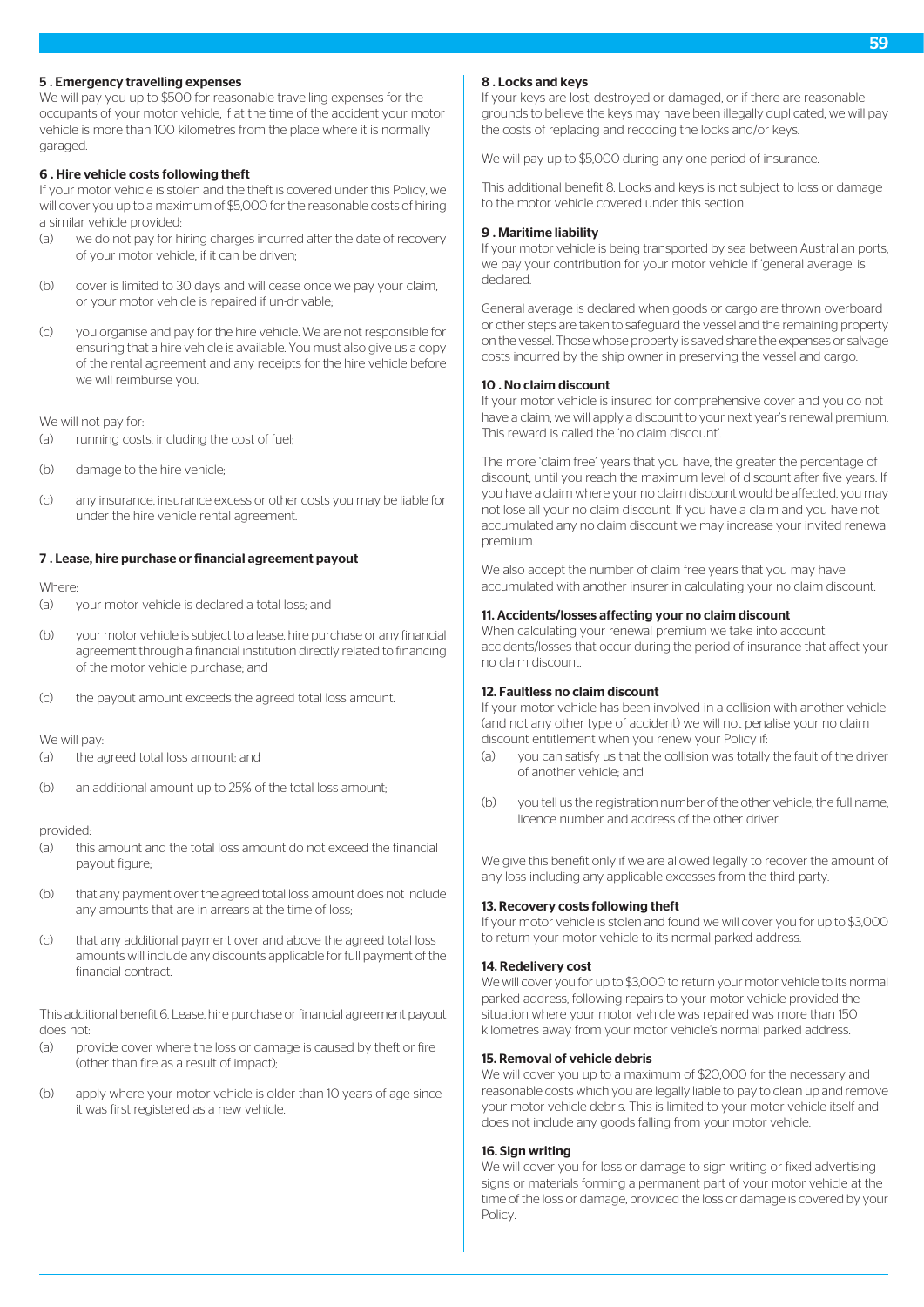# 17. Towing costs

We will cover the costs of:

- (a) towing your motor vehicle to:
	- (i) the nearest repairer; or
		- (ii) a place of safety; or
		- (iii) to any other place that we first approve;
- (b) plus the reasonable cost of protecting your motor vehicle;

following loss or damage covered under this Policy.

### 18. Trailer cover

We will pay for theft, or accidental loss of or damage to a trailer (other than a caravan or a trailer used on an articulated vehicle) attached to your motor vehicle at the time of the occurrence up to a value of \$1,000 or market value, whichever is lesser.

# 19. Tyre replacement

If we agree to pay a claim and any tyre cannot be used as a direct result of damage sustained from a loss covered under this section, we will pay for the new replacement cost of a similar make and specification.

This additional benefit 18. Tyre replacement is applicable provided that the condition of the damaged tyre's remaining tread conforms with legal requirements at the time of damage and it was not a recapped or retread tyre.

# Applicable to caravans only

### 1. Caravan contents

We will pay for the loss or damage to your caravan contents, while they are in your caravan caused by:

(a) fire;

- (b) collision or overturning of your caravan;
- (c) storm; or
- (d) theft following violent and forcible entry into your locked caravan.

We will pay up to the sum insured shown in your Policy Schedule for caravan contents.

We will only pay the new replacement cost of any item which can be purchased in Australia less an allowance for age, wear, tear and depreciation.

For the purpose of this additional benefit 1 **'Caravan contents'** means:

contents permanently stored within your caravan (for example TV, DVD player, crockery) and personal possessions that you take with you when using your caravan (for example, clothing, linen, CDs/DVDs).

Under this additional benefit we do not cover money, unset gemstones, gold or silver nuggets, any animal, bird or fish, trade tools, stocks or samples, mobile phones or two way radios, or GPS or personal music devices if stolen from your caravan whilst parked.

# Subsection 2 – Third party liability

# Liability for property damage

We will pay your legal liability to pay compensation for accidental loss of or damage to someone else's property which is your fault and the liability arises out of the use of your motor vehicle, a substitute vehicle or anything legally attached to, or being towed by, your motor vehicle or a substitute vehicle.

The insurance for liability for property damage includes:

any person who is driving, using, or in charge of your motor vehicle with your permission;

- 2. the transportation of dangerous goods. The maximum amount we will pay for property damage is \$1,000,000 unless shown elsewhere in your Policy Schedule;
- 3. any passenger travelling in your motor vehicle or who is getting out of or into your motor vehicle;
- 4. your principal, partner or employer arising out of the use of your motor vehicle.

We will also pay the legal costs and expenses to defend any civil proceedings arising from accidental loss or damage insured by the Policy provided we have approved the costs and expenses.

# What we will not pay for

We will not pay-

- 1. legal costs to defend criminal acts or fines for breaches of road traffic statutes, regulations or by-laws;
- 2. for aggravated, punitive or exemplary damages:
- 3. for loss of or damage to property:
	- (a) arising out of a vehicle which is unregistered at the time of the occurrence;
	- (b) when your motor vehicle is being used as a tool of trade;
	- (c) which is in your or the driver's possession, custody or control except damage to:
		- (i) a building that you are renting, or which is on loan to you;
		- (ii) employees' or visitors' vehicles and their contents while contained in a car-park provided by you;
- 4. loss of or damage to your property or the property of the driver of the vehicle;
- 5. if you or the driver is insured, or required by law to be insured, for the loss or damage by a statutory or government policy or scheme;
- 6. your legal expenses or court costs related to any prosecution or other action for infringement of any legislation, regulation, by-law or court order;
- 7. your liability for fines, penalties, punitive, aggravated or exemplary damages

# Liability for personal injury

We will pay your legal liability to pay compensation (including legal costs and expenses approved by us) for personal injury to other persons arising out of the use of your motor vehicle, a substitute vehicle, or anything legally attached to, or being towed by, your motor vehicle or a substitute vehicle which cannot be insured by:

- 1. any compulsory third party liability insurance or government scheme;
- 2. any insurance that you are required by law to have relating to your motor vehicle.

The insurance for liability for personal injury also applies to:

- 1. any person who is driving, using or in charge of your motor vehicle with your permission;
- 2. any passenger travelling in your motor vehicle or who is getting out of or into your motor vehicle;
- 3. your principal, partner or employer arising out of the use of your motor vehicle.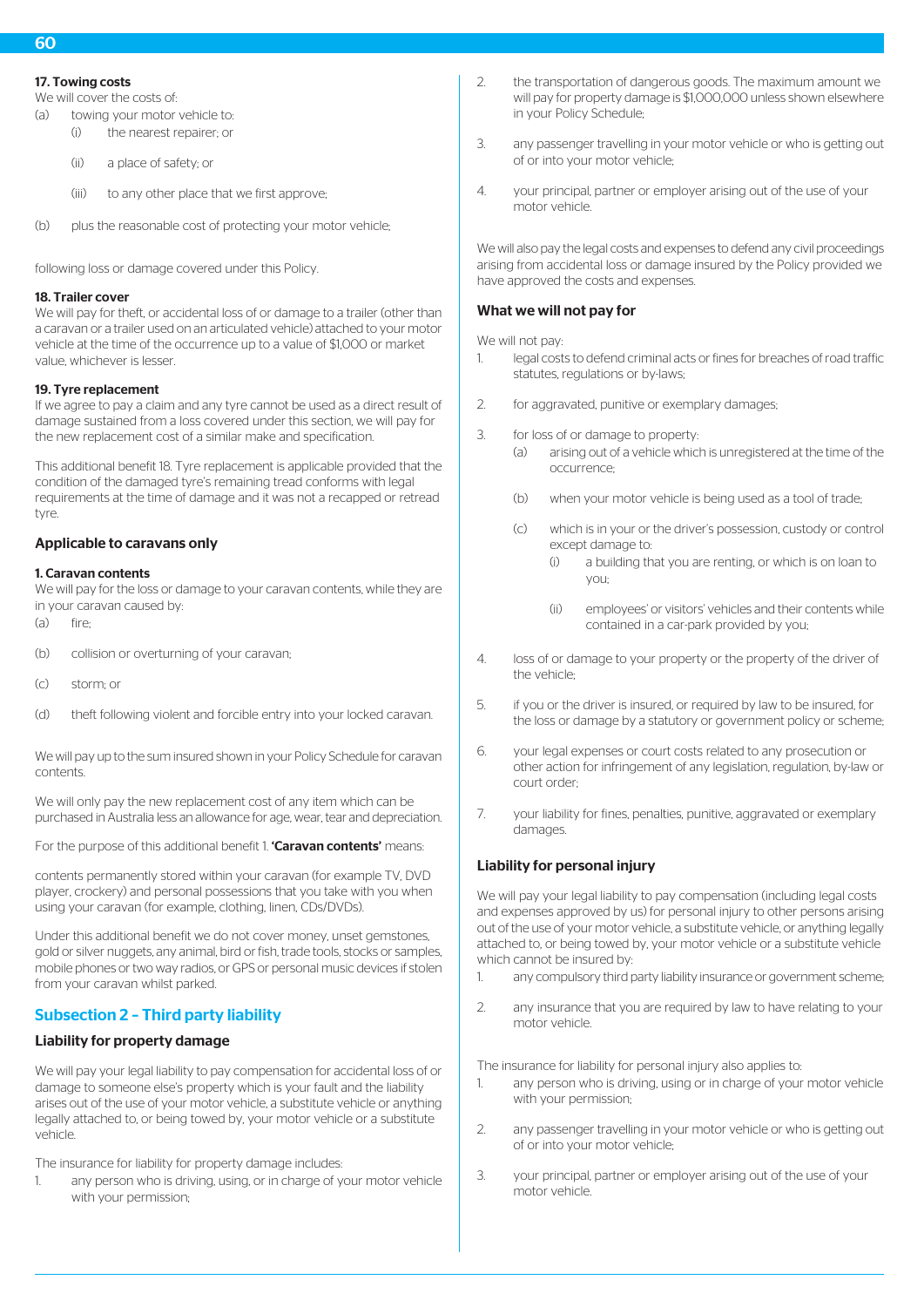We will also pay the legal costs and expenses to defend any proceedings arising from personal injury to other persons resulting from an occurrence arising out of the use of your motor vehicle, a substitute vehicle, or anything legally attached to, or being towed by, your motor vehicle or a substitute vehicle, provided we have approved the costs and expenses.

### What we will not pay for

We will not pay:

- 1. for personal injury to:
	- (a) a family member of, or any person who normally resides with, the driver of your motor vehicle;
	- (b) family, or any person who normally resides with you;
	- (c) any person who is employed by you and is entitled to any workers' compensation benefits;
- 2. for personal injury if:
	- (a) your motor vehicle is unregistered at the time of the occurrence;
	- (b) your motor vehicle is being used as a tool of trade at the time of the occurrence;
- 3. if you or the driver of your motor vehicle:
	- (a) are insured for the occurrence by any statutory or government policy or scheme, even if any such benefit has been refused; or
	- (b) should have been insured for the occurrence by any statutory or government policy or scheme but you or the driver of your motor vehicle did not take out the relevant statutory or government policy or scheme cover;
- 4. your legal expenses or court costs related to any prosecution or other action for infringement of any legislation, regulation, by-law or court order;
- 5. your legal liability for fines, penalties, punitive, aggravated or exemplary damages;
- 6. legal costs to defend criminal acts or fines for breaches of road traffic statutes, regulations or by-laws;
- 7. for aggravated, punitive or exemplary damages.

# The maximum we will pay

We will pay up to \$32.5 million under Subsection 2 – Third party liability per accident and/or occurrence.

# Additional benefit applicable to this subsection

### 1. Uninsured motorist's benefit

- At our option we will either:
- (a) repair your motor vehicle to its condition immediately prior to the time of loss; or
- (b) pay you the cost of repairs to your motor vehicle,

resulting from accidental loss or damage to your motor vehicle if you can satisfy us that the accident which gave rise to the claim was totally the fault of the driver of another vehicle; and

(c) you tell us the registration number of the other vehicle and the name and address of the driver of the other vehicle; and

- (d) at the time of the loss or damage:
	- (i) the driver of the other vehicle was not insured for their third party liability, and
	- (ii) the other vehicle was not owned or registered in your name or in the name of a person who is a relative of yours or a person with whom you normally reside.

The maximum amount we will pay under this additional benefit for all claims from any one accident or series of accidents arising out of the one occurrence is:

- $(a)$  \$5,000; or
- (b) the market value of your motor vehicle immediately prior to the loss or damage;

whichever is the lesser.

If we pay you the market value of your motor vehicle, then your motor vehicle in its damaged condition will become (at our option), our property.

### What we will not pay for

We will not pay a claim for:

- 1. loss, damage or liability if at the time of the occurrence your motor vehicle is:
	- (a) not reasonably secured against further damage or theft, following an occurrence;
	- (b) being driven or operated by anyone who:
		- (i) is under the influence of alcohol or drugs, or whose blood alcohol level exceeds the legal limit permitted by law;
		- (ii) refuses to submit to any tests to determine the level of alcohol or drugs in the blood when requested to by a legally authorised person;
		- (iii) does not hold a driving licence as required by law at the time and place of the occurrence;
		- (iv) is less than 10 years of age.

However, we will insure your motor vehicle in accordance with subsection 1. Motor vehicle if you allowed your motor vehicle to be driven or operated by a person other than you and you did not know and could not be reasonably expected to know that they were not licensed or would be under the influence of alcohol or drugs;

- (c) modified in a manner that increases its designed top speed or performance, unless the modification has been disclosed to us, or you can prove that the modification did not cause or contribute to the occurrence;
- (d) being driven or operated whilst it is unsafe or not in a roadworthy condition unless you can prove the condition of the motor vehicle did not cause or contribute towards the loss, damage or liability;
- (e) towing a vehicle that is unsafe or not in a roadworthy condition, unless you can prove that this did not cause or contribute to the loss, damage or liability;
- (f) being used to carry more passengers or carry or tow a heavier load than it was designed for, unless you can prove that this did not contribute to the loss, damage or liability;
- (g) being used or tested for racing, pace making, reliability trial, experiment, a defensive driving course, or demonstration (other than a demonstration for the purpose of selling the motor vehicle);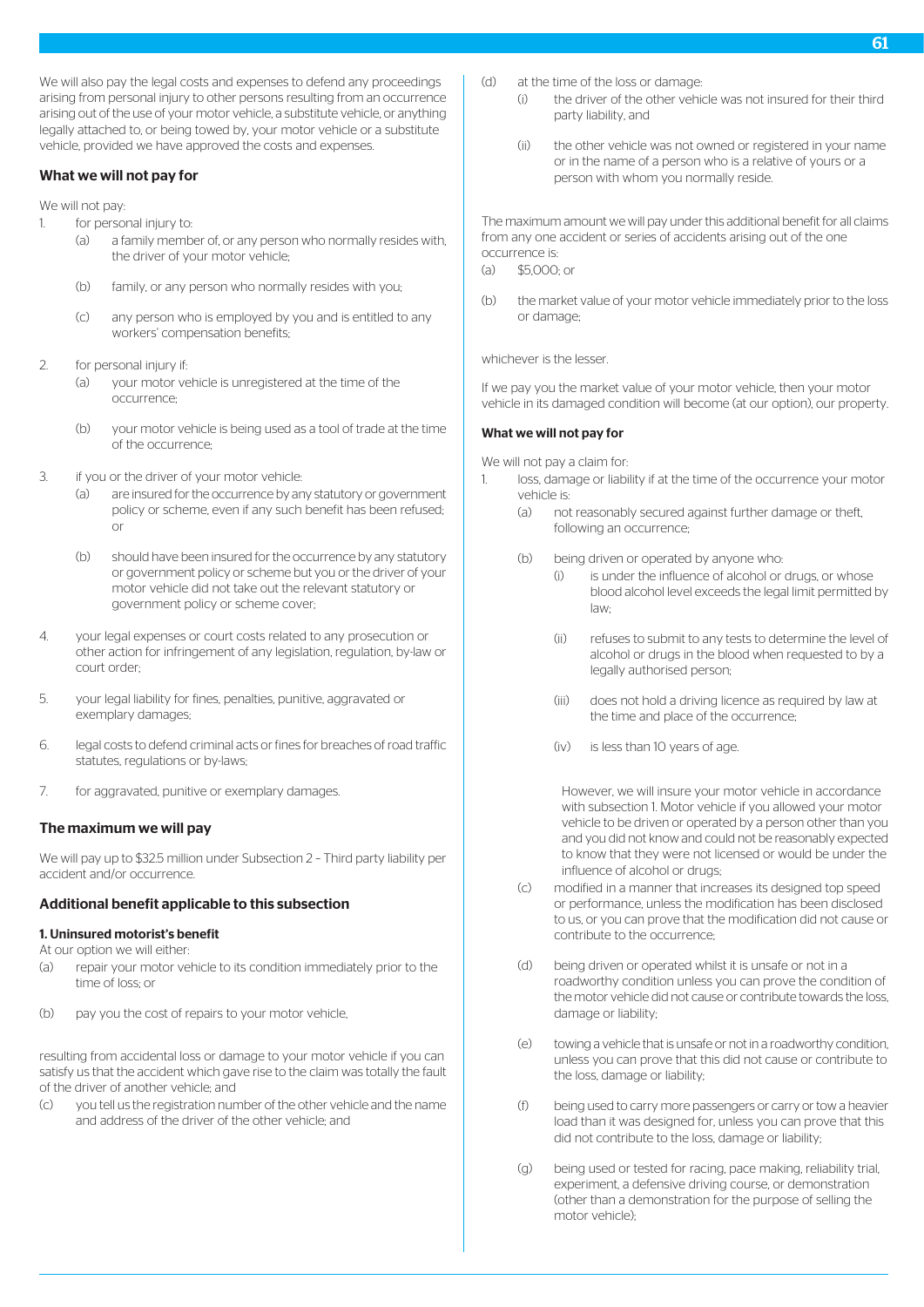- (h) being driven in a manner whereby the driver has recklessly contributed to the potential consequences so that the occurrence cannot reasonably be regarded as accidental;
- (i) a vehicle running on rails or which is being operated as a watercraft.
- 2. damage to your motor vehicle's tyres caused by application of breaks, road punctures, cuts or bursting, unless the damage was caused by an accident, theft or by a malicious act by a person who does not permanently or temporarily reside with you;
- 3. depreciation, wear, tear, rust or corrosion;
- 4. the cost of repairing structural, mechanical or electrical failures or breakdowns, unless caused by an accident, theft or malicious act by a person who does not permanently or temporarily reside with you. We will pay for any resultant loss or damage caused by the breakdown or failure provided the loss or damage is insured by the Policy;
- 5. loss of or damage to your motor vehicle or liability where the transportation of any goods or substances which are mentioned as dangerous goods, irrespective of the quantities, are not being carried in accordance with the requirements of The Australian Code for the Transport of Dangerous Goods by Road and Rail;
- 6. loss of or damage to your motor vehicle:
	- (a) including any liability, resulting from use of your motor vehicle when let out on dry hire (hired by you to a third party without an operator) unless we have agreed in writing to provide dry hire cover;
	- (b) if reasonable steps to protect or safeguard your motor vehicle had not been taken;
	- (c) that occurred prior to the period of insurance;
- 7. loss of or damage to your motor vehicle resulting from the incorrect fuel being utilised;
- 8. loss of or damage to parts of your motor vehicle, which have been removed from your motor vehicle prior to being lost or damaged;
- 9. the lawful seizure of your motor vehicle;
- 10. the reduction in functionality, availability or operation of any electronic equipment that is insured by the Policy;
- 11. the loss of use of your motor vehicle;
- 12. an occurrence if your motor vehicle is outside Australia.

# Specific condition applying to this section

#### 1. If your vehicle's circumstances change

If there is any change or alteration to any of your motor vehicles insured by us, you are to notify us in writing as soon as practicable. If we are not advised of the change or alteration, we may refuse to pay a claim if the change or alteration is not acceptable to us.

Any change or alteration you propose to make is only insured by us when we have accepted the change or alteration and you have agreed to pay any additional premium due.

# Specific clauses applying to this section

The following specific clauses will apply only if shown in your Policy Schedule.

#### 1. Dangerous goods

It is agreed that provided that the transportation of dangerous goods is limited to classes 2, 3, 4, 5, 6.1, 8 and 9 as listed under The Australian Code for the Transport of Dangerous Goods by Road and Rail, the maximum amount we will pay under Subsection 2 – Third party liability 'Liability for property damage' is amended for dangerous goods: (a) to the amount;

(b) for the registration number(s) of your motor vehicle(s);

#### shown in your Policy Schedule.

#### 2. Non-owned trailers

It is agreed that we will cover you for loss or damage to any one trailer and its dolly (if applicable) under your lawful custody or control whilst being used by you in conjunction with your farm business. The basis of cover is as per Subsection 1 – Motor vehicle and Subsection 2 – Third party liability.

This specific clause 2. Non-owned trailers is limited, at all times to the: (a) sum insured; or

(b) market value;

whichever is the lesser-

as shown in your Policy Schedule for non-owned trailers liability.

An excess of \$2,500 will apply to any one trailer and/or its dolly in total as the standard excess. Additional excesses may apply as shown in this Policy or in your Policy Schedule.

### 3. Heavy vehicle hire costs following an accident

If your motor vehicle is damaged in an accident which is covered under this Policy, and we have agreed to pay your claim, we will reimburse you for the costs you incur of hiring a vehicle up to the limit shown in your Policy Schedule whilst your motor vehicle is being repaired or if it is deemed a total loss.

We will reimburse you an amount up to the limit shown in your Policy Schedule:

- (a) for a maximum of 30 days; or
- (b) until your motor vehicle is repaired; or
- (c) until we pay your claim;

#### whichever happens first.

This cover will commence two days after the date your motor vehicle is taken to the repairer provided we are notified at that time and you have hired a substitute vehicle.

You will need to organise and pay for the hire vehicle. We are not responsible for ensuring that a hire vehicle is available. You must also give us a copy of the rental agreement and any receipts for the hire vehicle before we will pay you.

If the cost of the hire vehicle is more than the maximum daily rate shown in your Policy Schedule, you will have to pay the difference.

We do not pay for:

- (a) additional hiring costs;
- (b) running costs, including the costs of fuel;
- (c) damage to the hire vehicle;
- (d) any insurance, insurance excess or other costs you may be liable for under the hire vehicle rental agreement.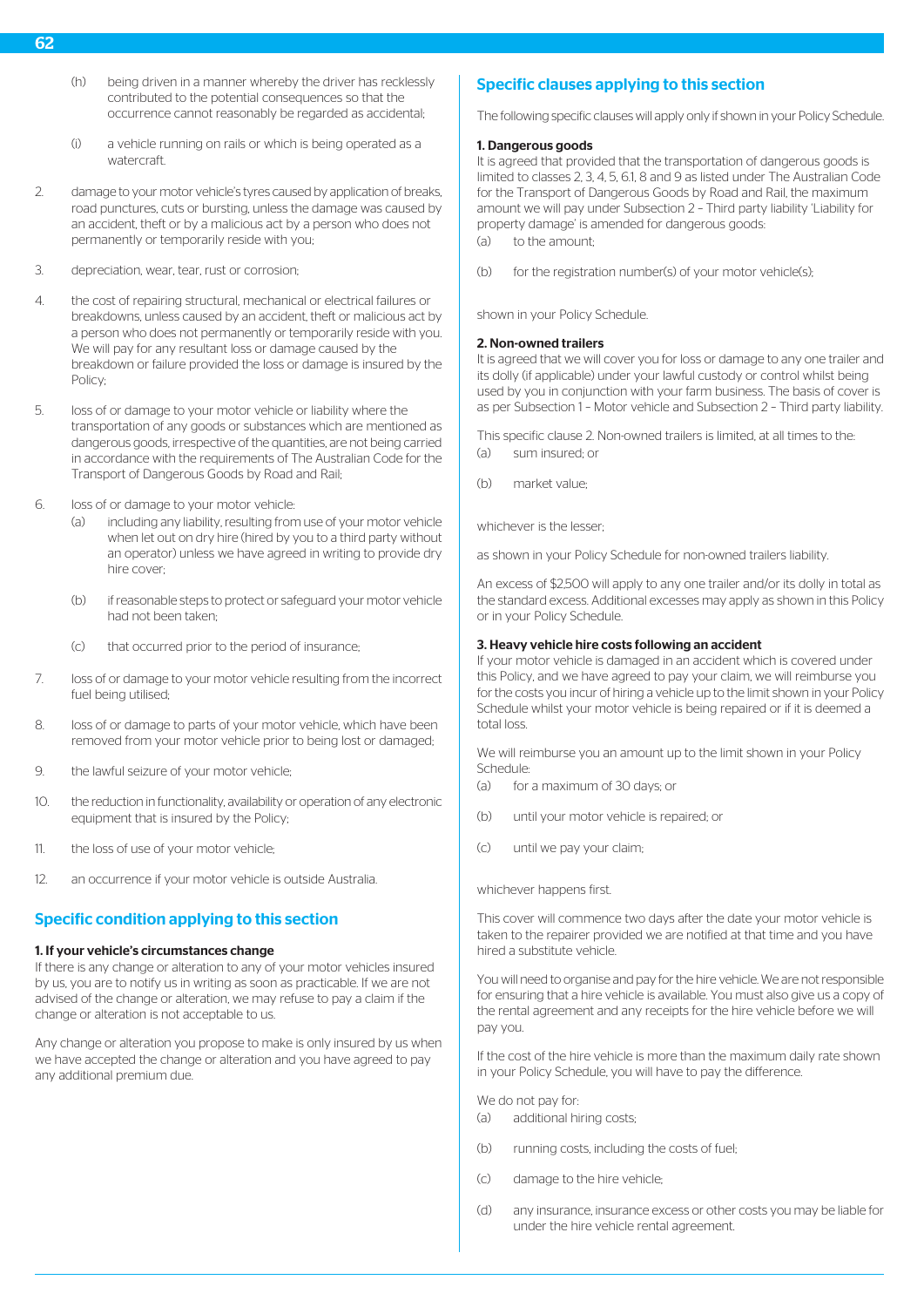We will not cover you under this special clause if:

- (a) the only damage to your motor vehicle is to its windscreen or window glass; or
- (b) your motor vehicle is stolen, because you may be able to claim under the 'Hire vehicle costs following theft' additional benefit.

#### 4. Radius restriction

It is agreed that in respect of the motor vehicle excess that no additional excess applies, whilst operating within the kilometre radius of your farm, shown in your Policy Schedule.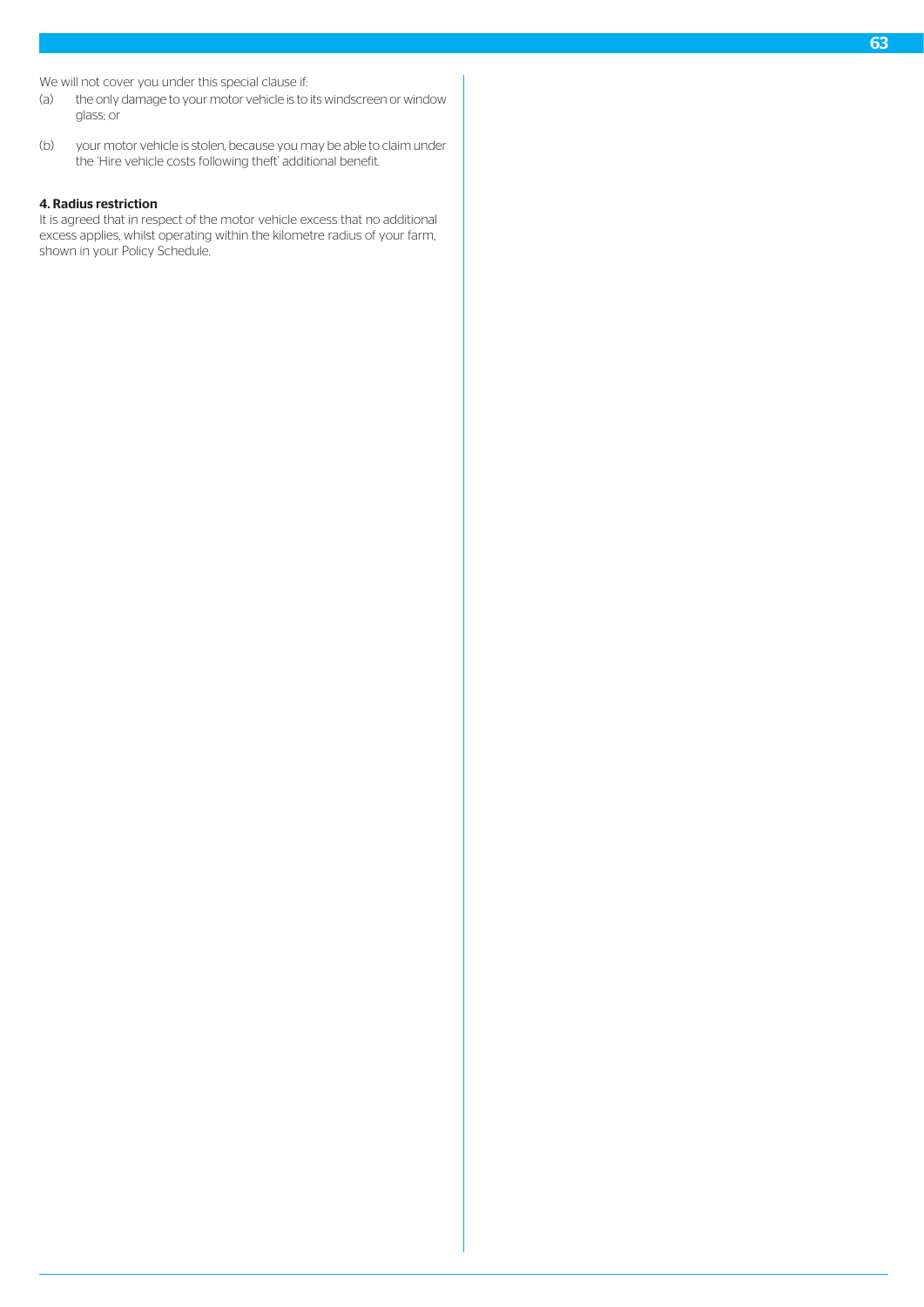# Section 8 – Farm liability

# Words with special meaning

There are some words in this section that have a special meaning. These words and their meanings are listed below.

| <b>Word or term</b>          | <b>Meaning</b>                                                                                                                                                                                                                                                         |  |
|------------------------------|------------------------------------------------------------------------------------------------------------------------------------------------------------------------------------------------------------------------------------------------------------------------|--|
| Aircraft                     | Any machine designed to fly, float, glide or move on a<br>cushion of air or move through the air.                                                                                                                                                                      |  |
| <b>Buildings</b>             | Buildings on your farm that are not used primarily as a<br>place of residence and are listed in your Policy Schedule.                                                                                                                                                  |  |
|                              | Buildings include:<br>(a)<br>landlord's fixtures and fittings for which you are<br>legally liable under the terms of your rental or<br>leasing contract;                                                                                                               |  |
|                              | (b)<br>water or fuel tanks, and stock yards attached to<br>or adjacent to your farm buildings;                                                                                                                                                                         |  |
|                              | $\left( \circ \right)$<br>fixed services of water, sewerage, garden<br>irrigation, gas, electricity, telephones, radio<br>receiving equipment owned by you, or for which<br>you are responsible for;                                                                   |  |
|                              | (d)<br>grain or feed silos including fixed elevators.                                                                                                                                                                                                                  |  |
|                              | Buildings does not include:<br>(a)<br>machinery;                                                                                                                                                                                                                       |  |
|                              | (b)<br>fences which are not attached or adjacent to the<br>buildings.                                                                                                                                                                                                  |  |
| Geographical<br>limit        | (a)<br>anywhere within Australia; and                                                                                                                                                                                                                                  |  |
|                              | (b)<br>elsewhere in the world, but only:<br>(i)<br>when you or your employees (who<br>normally reside in Australia) are travelling<br>outside of Australia and undertaking<br>neither manual work nor supervisory work<br>of any kind,                                 |  |
|                              | (i)<br>if your products are exported to elsewhere<br>in the world.                                                                                                                                                                                                     |  |
| Goods<br>carrying<br>vehicle | A vehicle such as a utility, van, tray top utility, tipper<br>utility, truck or a vehicle designed to carry or lift more<br>than one tonne of goods, other than self propelled<br>tractors or harvesters and attachments of self propelled<br>tractors and harvesters. |  |
| Medical<br>practitioner      | Includes qualified medical practitioners, nurses, dentists<br>and first aid attendants.                                                                                                                                                                                |  |
| Personal<br>injury           | (a)<br>bodily injury (including death and illness),<br>disablement, shock, fright, mental anguish, mental<br>injury;                                                                                                                                                   |  |
|                              | (b)<br>wrongful entry or eviction, false arrest, wrongful<br>detention, wrongful imprisonment;                                                                                                                                                                         |  |
|                              | $\left( c\right)$<br>assault provided you did not commit the assault<br>or direct the assault unless the assault occurred<br>whilst preventing personal injury or property<br>damage;                                                                                  |  |
|                              | (d)<br>libel, slander or defamation of character;                                                                                                                                                                                                                      |  |

| <b>Word or term</b>     | <b>Meaning</b>                                                                                                                                                                                                                                                                                                                                                     |
|-------------------------|--------------------------------------------------------------------------------------------------------------------------------------------------------------------------------------------------------------------------------------------------------------------------------------------------------------------------------------------------------------------|
|                         | (e)<br>invasion of right of privacy which occurs during<br>the period of insurance; and                                                                                                                                                                                                                                                                            |
|                         | (f)<br>latent personal injury (as described in 6a.) that is<br>first diagnosed by a qualified medical person<br>during the period of insurance.                                                                                                                                                                                                                    |
| Products                | Any goods, products and property after they have<br>ceased to be in your possession or under your control,<br>which was (or is deemed by law to have been)<br>manufactured, constructed, erected, installed, repaired,<br>serviced, treated, sold, supplied or distributed by you<br>in connection with your farm business including their<br>packaging materials. |
| Professional<br>service | Service, advice, counselling, diagnosis, treatment of<br>persons or animals, prescription, or service provided<br>by you which is normally provided for a fee by<br>professional persons.                                                                                                                                                                          |
| Property<br>damage      | Physical loss of or damage to tangible property and/or<br>loss of use of tangible property arising out of physical<br>loss of or damage to tangible property that occurs<br>during the period of insurance.                                                                                                                                                        |

# **Excess**

For each occurrence which gives rise to a claim under this section of the Policy you will have to pay an excess. The amount of the excess is shown in your Policy Schedule.

#### What we will pay for

### 1. Legal liability

We will pay your liability to pay compensation for personal injury or property damage occurring:

- (a) within the geographical limit;
- (b) within the period of insurance; and
- (c) as a result of an occurrence in connection with your farm business;

up to the sum insured shown in your Policy Schedule.

### 2. Additional costs we pay

- In addition to the sum insured, we will pay the following costs and expenses: (a) legal costs and expenses that we incur;
- 
- (b) all reasonable expenses (not including loss of earnings) that you have incurred and we have agreed in writing to pay; and
- (c) expenses incurred by you for emergency first aid treatment for personal injury to others caused by an occurrence.

# 3. Additional costs you have to pay

(a) If we pay the full sum insured, then you must pay your proportion of additional costs. The proportion is calculated by dividing the total of the sum insured by the cost of the total amount required to dispose of or settle the claim (but not the amount of additional costs) against you.

# 4. Products liability sum insured aggregate

We will not pay more than the aggregate of the sum insured shown in your Policy Schedule, for all liability that is caused by your products from all occurrences during any one period of insurance.

# 5. Defending claims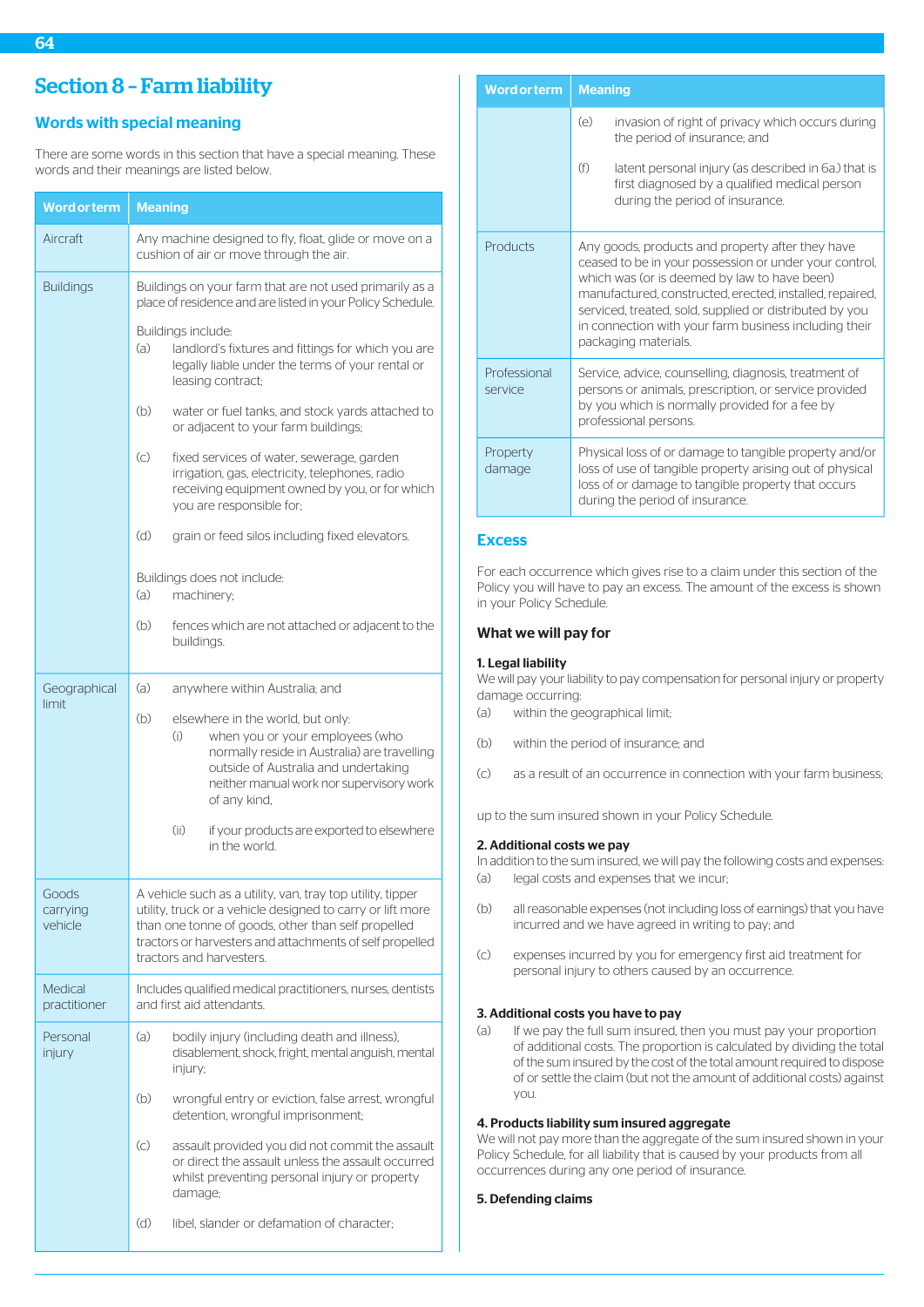- (a) We will defend any claim or legal action against you seeking damages for personal injury and/or property damage in your name and on your behalf if the action is groundless or fraudulent.
- (b) In the conduct of your defence we reserve the right to investigate, negotiate and settle any claims or suit as we consider appropriate.
- (c) We will not defend any proceedings after the sum insured has been exhausted.

# Additional benefits applying to this section

### 1. Aircraft landing areas

What we will not pay for 1. Aircraft point c. is modified to extend insurance to include your legal liability to pay for property damage and personal injury claims that arise out of ownership, occupancy or control of any aircraft landing area on your farm.

We will not pay any amount if:

- (a) the aircraft landing area does not comply with all relevant regulations, statutes and by-laws in force; and
- (b) you receive payment for the use of the aircraft landing area from the operator of the aircraft; or
- (c) a contract between you and the user of the aircraft landing area exists.

#### 2. Property in your physical and legal control

What we will not pay for 21. Property in your physical and legal control point b. is modified to extend insurance to include your legal liability to pay for damage to property in your physical or legal control arising out of an occurrence in connection with your farm business and in relation to:

- (a) buildings which you rent (including the landlord's fixtures and fittings) and for which you are not required to insure for property damage;
- (b) buildings (and their contents) which you do not own or rent but which you temporarily occupy to carry out work in or on the premises in connection with your farm buildings (except for property damage to that part of the buildings or their contents on which you are working);
- (c) self-propelled tractors or harvesters and items that normally can be attached to or towed by tractors or harvesters;
- (d) animals which are not owned, leased or rented to you;
- (e) employee's property;
- (f) other property which is not owned by you but is in your physical or legal control, which you are not required to insure under a contract or agreement. This does not apply to any property on which you are or have been working.

The maximum amount we will pay for claims for property damage to property in your physical or legal control arising out of the one occurrence is:

- 
- (a) \$500,000 for buildings (including permanent fixtures) which are leased or rented to you during the period of insurance;
- (b) \$10,000 per animal, and up to the amount shown in the Policy Schedule for Property in control – Animals;
- (c) the amount for all property (other than buildings and animals) shown in the Policy Schedule for Property in control – Other.

#### 3. Registered vehicles

What we will not pay for 23. Vehicles point a. is modified and subject to the following. We will not pay for any claims for personal injury or property damage which arise out of the ownership, possession, operation or maintenance by you of any vehicle, which is required under any legislation to be registered or in respect of which compulsory liability insurance or statutory indemnity is required by virtue of any legislation (whether or not that insurance has been affected).

However, we will pay claims for:

- (a) personal injury where:
	- (i) that compulsory liability insurance or statutory indemnity does not provide indemnity; and
	- (ii) the reason or reasons why that compulsory liability insurance or statutory indemnity does not provide indemnity do not involve a breach by you of legislation relating to vehicles;
- (b) property damage:
	- (i) arising out of and during the loading or unloading of goods to or from any vehicle;
	- (ii) caused by or arising from the operation or use of any vehicle which is designed primarily for lifting, lowering, loading, unloading, digging or drilling while being operated or used by you or on your behalf within the confines of your farm;
	- (iii) caused by the use of any tool or plant forming part of or attached to or used in connection with any vehicle, at any work site:

provided the vehicle is not being driven or towed;

- (c) property damage or personal injury arising out of the ownership, possession, operation or maintenance by you of any mobile farm machinery which is:
	- (i) on your farm or a farm where you are working in relation to your farm business; or
	- (ii) being driven or operated between farms owned by you and insured by us; or
	- (iii) being driven or operated between your farm and a farm where you are working in relation to your farm business; or
	- (iv) being driven or operated between your farm and a workshop for the purpose of repair or service; or
	- (v) in the course of delivery to your farm after purchase or sale;
- (d) property damage and personal injury claims arising from your use of a registered vehicle as a tool of trade on a work site.

# What we will not pay for

We will not pay any amount for which you are, or are required to be insured by any law relating to the compensation of persons for injuries received in motor vehicle accidents.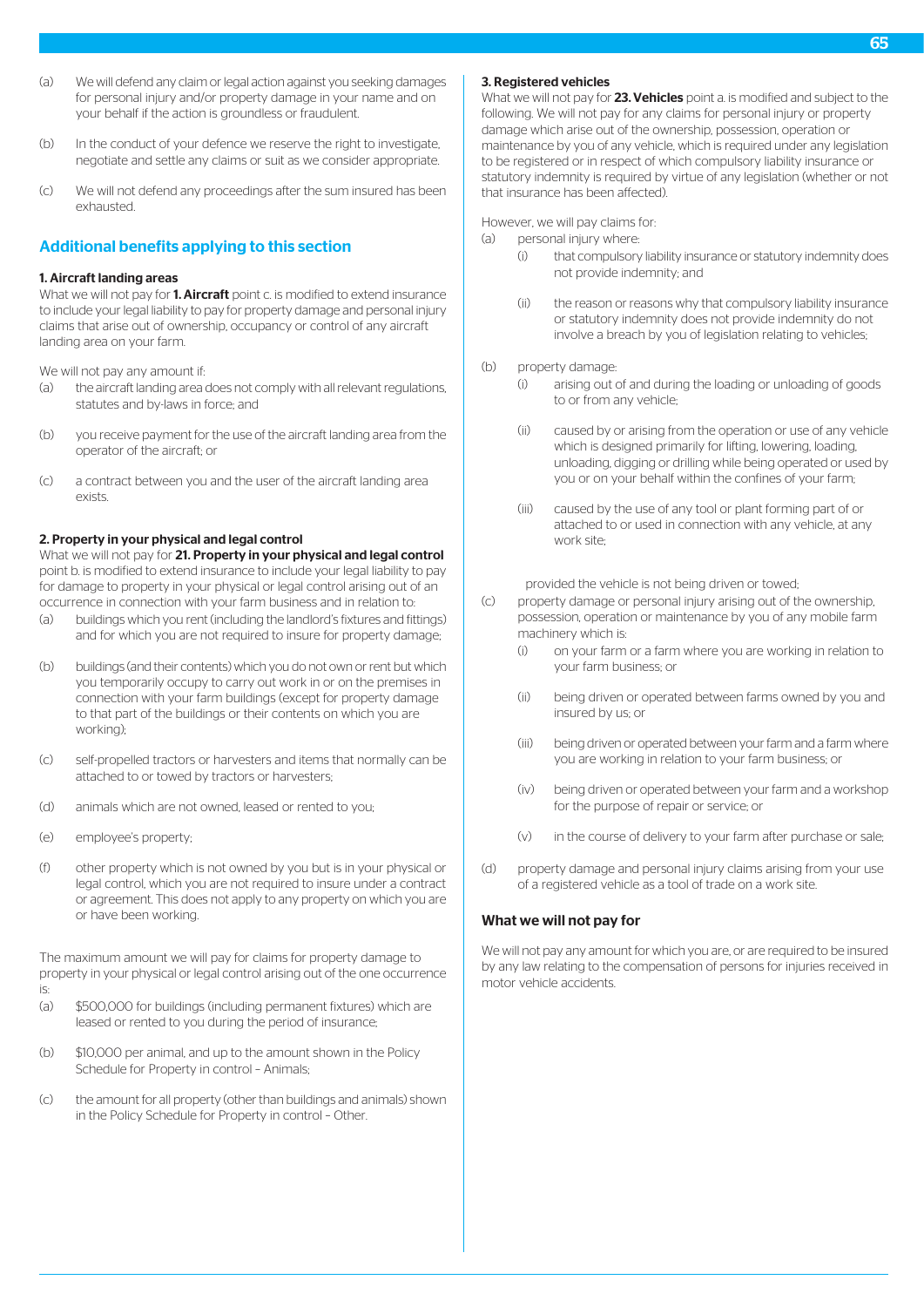# 4. Overspray damage

We will pay for property damage claims arising as a result of ground based spraying operations carried out in connection with your farm business, however we will not pay:

- (a) for property which you own or have any interest in; and
- (b) claims for any environmental impairment that may result from the spraying.

# Optional benefits applicable to this section

The optional benefits, as described below, are insured if you have selected them and they are shown in your Policy Schedule.

# 1. Farm hosting

The definition of 'farm business' is extended to include the provision of leisure activities, accommodation or meals to guests of your farm for which you receive payment.

We will not insure you for any legal liability arising out of:

- (a) any guest who:
	- (i) is riding horses or any other animal;
	- (ii) is riding in or on an animal drawn vehicle or implement where the person in control of the animal(s) is not the named insured or a director of the insured entity;
	- (iii) is riding or using any motor cycle, motorised buggy or any motor vehicle operating on fixed tracks;
	- (iv) participates in an activity on, in or under water other than fishing from a jetty, bank or wharf:
	- (v) is guided or directed into underground mines, shafts, caves or caverns;
	- (vi) participates in rock climbing or abseiling activity;
	- (vii) participates in any activity involving weapons, including firearms;
- (b) the use of any motor cycle or motor vehicle which is required by law to be insured for liability for personal injury and the occurrence is, or would be, insured by such insurance;
- (c) any motor cycle or motor vehicle activity where the person driving is not the named insured or a director of the insured entity.

# 2. Aerial spraying

What we will not pay for **1. Aircraft** point a. is modified to extend insurance to include your legal liability to pay compensation arising out of any aerial spraying application to your land or crops conducted by a licensed aerial spraying contractor engaged by you or on your behalf, provided that:

- (a) you do not own or operate the aerial spraying business;
- (b) the aircraft used is not owned or operated by you or your employees nor is it in your physical or legal care, custody or control;
- (c) you or your employees do not perform the aerial spraying application.

# What we will not pay for

We will not pay for any legal liability:

# 1. Aircraft

caused directly or indirectly by or arising from:

- (a) ownership, possession, maintenance, repair, operation or use by you or on your behalf of an aircraft;
- (b) any of your products which are incorporated into the structure, machinery or instruments of any aircraft; or
- (c) your ownership, occupancy or control of any aircraft landing area (other than the insurance described in additional benefit 1. Aircraft Landing Areas).

# 2. Asbestos

caused directly or indirectly by or arising from: (a) the inhalation of asbestos fibre(s); or

- (b) any illness, injury or disease caused or contributed to by exposure to asbestos; or
- (c) damage to or loss of use or reduction in value of property due to the presence of asbestos.

# 3. Boats

caused by or arising directly or indirectly from the use, ownership, possession, manufacture or repair of any boats which exceed 8 metres in lenath.

# 4. Building operations

arising directly or indirectly from the construction, erection, alteration, demolition of and/or addition to buildings by you or on your behalf when the total cost of the work exceeds \$500,000.

# 5. Contractual Liability

- (a) assumed under a contract or agreement other than liability for personal injury and property damage that you would have been liable for by law if the contract or agreement had never existed;
- (b) for your guarantees and warranties of fitness, performance, durability or quality of your products even if they are implied by law;
- (c) for delay in or lack of performance by you or on your behalf arising from any contract or agreement even if the contract or agreement is implied by law.

# 6. Defamation

arising from the publication, utterance or distribution of libellous, slanderous or defamatory material:

- (a) that you knew to be false and was released with your approval;
- (b) arising from publishing of books, newspapers, magazines and similar material;
- (c) arising from publishing any political or social material;
- (d) arising from radio or television broadcasting or any other medium of public transmission such as Internet, telephone or dedicated landlines.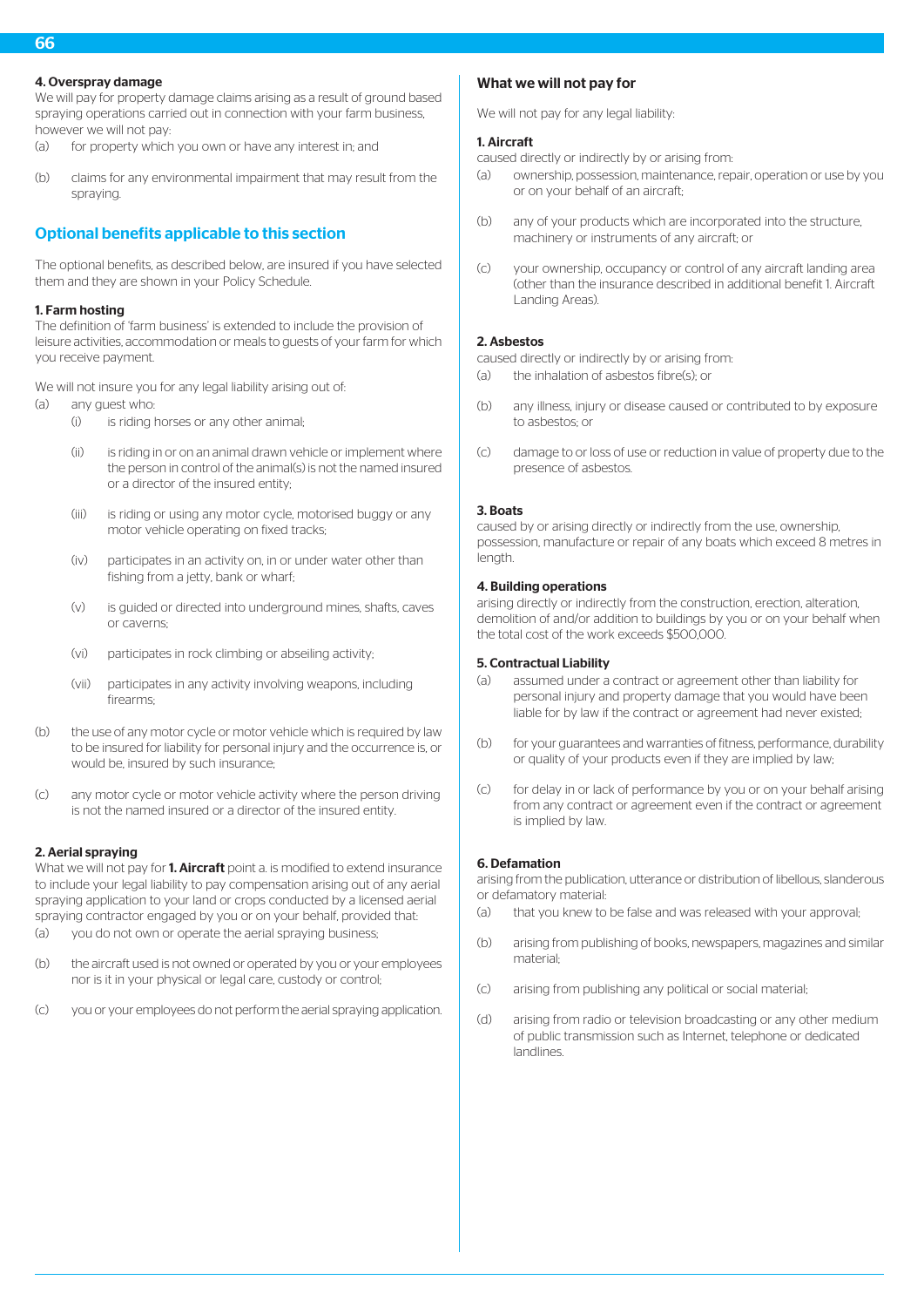# 7. Defective design

arising from any defective design or error in specification or formula in any of your products but we insure you for products you did not manufacture but were sold, supplied or distributed by you and manufactured by someone else.

# 8. Employers liability

- (a) for personal injury or property damage to any of your employees arising from or in the course of their employment in your farm business; or
- (b) for personal injury to any person that is covered, or is required to be covered, by any workers' compensation legislation or similar laws; or
- (c) for claims made against you under the provisions of any workers' compensation legislation, industrial award, or employment agreement.

# 9. Excluded persons

for personal injury:

- (a) to you or your family;
- (b) where you are a company, to: (i) any director of your company; or
	- (ii) any family of a director of your company.

# 10. Faulty workmanship

- (a) arising directly or indirectly from or in connection with the cost of performing, completing, reworking, correcting or improving any service or work done or promised to be done by you or someone else on your behalf;
- (b) for property damage to your products.

# 11. Genetically modified organisms (GMOs)

that arises directly or indirectly out of genetically modified organisms which you manufacture, import, or conduct trials of, or for services you provide in the manufacture of genetically modified organisms. For the purpose of this exclusion manufacture does not include growing genetically modified crops authorised or approved by the State or Territory in which your farm is located.

# 12. Horse riding and training and events

caused directly or indirectly by or arising out of or in any way connected to:

- (a) horse riding or training activities that are conducted for reward or payment; or
- (b) any equine event organised by you or held on your farm.

# 13. Internet operations

arising directly or indirectly out of your internet operations.

# 14. Latent personal injury

arising from latent personal injury which was not first medically diagnosed during the period of insurance.

# 15. Loss of use of property

for loss of use of property that has not been physically damaged or destroyed and is caused directly or indirectly by:

- (a) delays, non-completion or poor performance by you or any other person acting on your behalf; or
- (b) the failure of your products to meet performance, specifications, quality, fitness or durability that you have implied or promised unless your products are damaged suddenly and accidentally.

### 16. Participants in events

for personal injury to, or damage to property owned by, persons or organisations whilst they are participating in any organised and competitive sporting exercise or activity.

# 17. Penalties

- (a) for fines, penalties, or cost of actions imposed on you due to the application of government legislation or order of a court of law; or
- (b) for punitive, exemplary, or aggravated damages; or
- (c) for any additional damages resulting from the multiplication of compensatory damages against you.

# 18. Pollution

arising directly or indirectly out of:

- (a) the discharge, seepage, dispersal, release or escape of pollutants;
- (b) the cost of removing, nullifying, cleaning up, testing, monitoring, treatment, neutralising or detoxification of pollutants.

This exclusion does not apply to liability caused by a sudden happening which is unintended and takes place at a specific time and entirely at one specific location within Australia.

# 19. Product recall

for all direct, indirect and consequential costs resulting from the recall, withdrawal, removal, inspection, repair, reconditioning, replacement or loss of use of your products or any property of which they form a part if such products or property are withdrawn from the market or from use because of any known or suspected defect or deficiency in them.

# 20. Professional liability

arising out of your rendering of, or your failure to render, professional service, or any related error or omission.

This exclusion does not apply to a medical practitioner you employ to provide first aid or other emergency medical services at your farm, provided such professional advice or service is not given for a fee.

#### 21. Property in your physical and legal control

- (a) for damage to property owned by, leased to or rented to, you;
- (b) for damage to property not belonging to you but in your physical and legal control other than the property described in the additional benefit 2. Property in your physical and legal control.

# 22. Treatment or dispensing

for personal injury or property damage arising from:

- (a) the treatment by you or on your behalf of humans or animals for any physical or mental deficiency, injury, illness or disease; or
- (b) the dispensing of drugs, medicines, pharmaceutical supplies or artificial aids.

Except as provided under What we will not pay for 20. Professional liability under this section.

# 23. Vehicles

caused by or arising directly or indirectly from the use of, ownership or possession of any vehicle which is: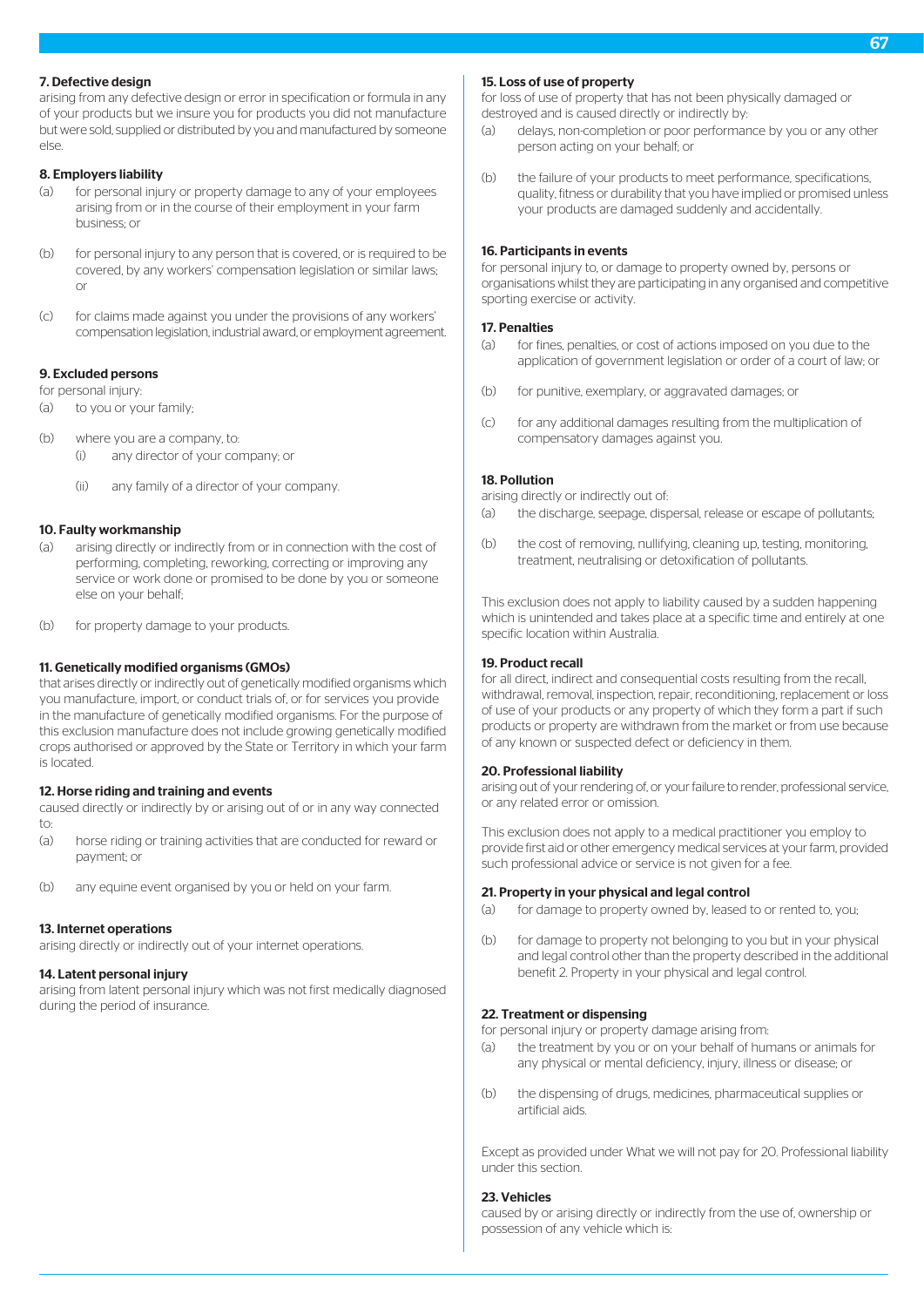- 68
- (a) registered or required by law to be registered (other than the insurance described in additional benefit 3. Registered vehicles);
- (b) insured for compulsory personal injury insurance or required by any government legislation to be insured for personal injury liability;
- (c) being driven or operated by a person who:
	- (i) is under 10 years of age and is driving or operating the vehicle with your expressed or implied permission;
	- (ii) has their faculties affected by intoxicating liquor or drugs;
	- (iii) who does not hold a current licence required by legislation to operate or drive the vehicle at the time and place of the occurrence.

#### 24. Exports USA or Canada

arising from claims for personal injury or property damage caused by or arising out of the products knowingly exported by you or your agents or servants to the United States of America or Canada.

# Specific conditions applying to this section

#### 1. Discharge of liabilities

We may at any time discharge our total liability to you for all claims against you under Section 8 – Farm liability which arise out of one occurrence or a series of occurrences by paying to you or on your behalf whichever of the following amounts is the lowest:

- (a) the sum insured less any amounts already paid or incurred by us for the defence or negotiation of the settlement of the claim(s);
- (b) the total amount sought by the claimant(s) in the claim(s); or
- (c) the total amount for which the claim(s) can be settled.

In addition to such payment we will also pay your charges, expenses and defence costs for the defence or negotiation of the settlement of the claim(s) incurred up to the date of our payment if we have agreed previously in writing to pay such charges, expenses and defence costs.

Once we have made payment to discharge our liability as stated above: (a) we will relinquish the conduct and control of the claim(s) to you;

- (b) we will not be liable to pay any further amounts under Section 8 Farm liability in connection with the claim(s);
- (c) you will pay us any charges, expenses and defence costs we are entitled to from you that were incurred prior to the date of our payment which discharged our liability; and
- (d) we remain entitled to exercise our subrogation rights as outlined in the general conditions of this Policy.

### 2. Joint insureds /Cross liability

Where you comprise more than one person or a company, we will treat each as a separate insured. The words you or your will apply to each in the same manner as if a separate Policy had been issued to them.

This does not alter or increase the sum insured for this section for any occurrence or period of insurance and is subject to What we will not pay for 9. Excluded persons in this section.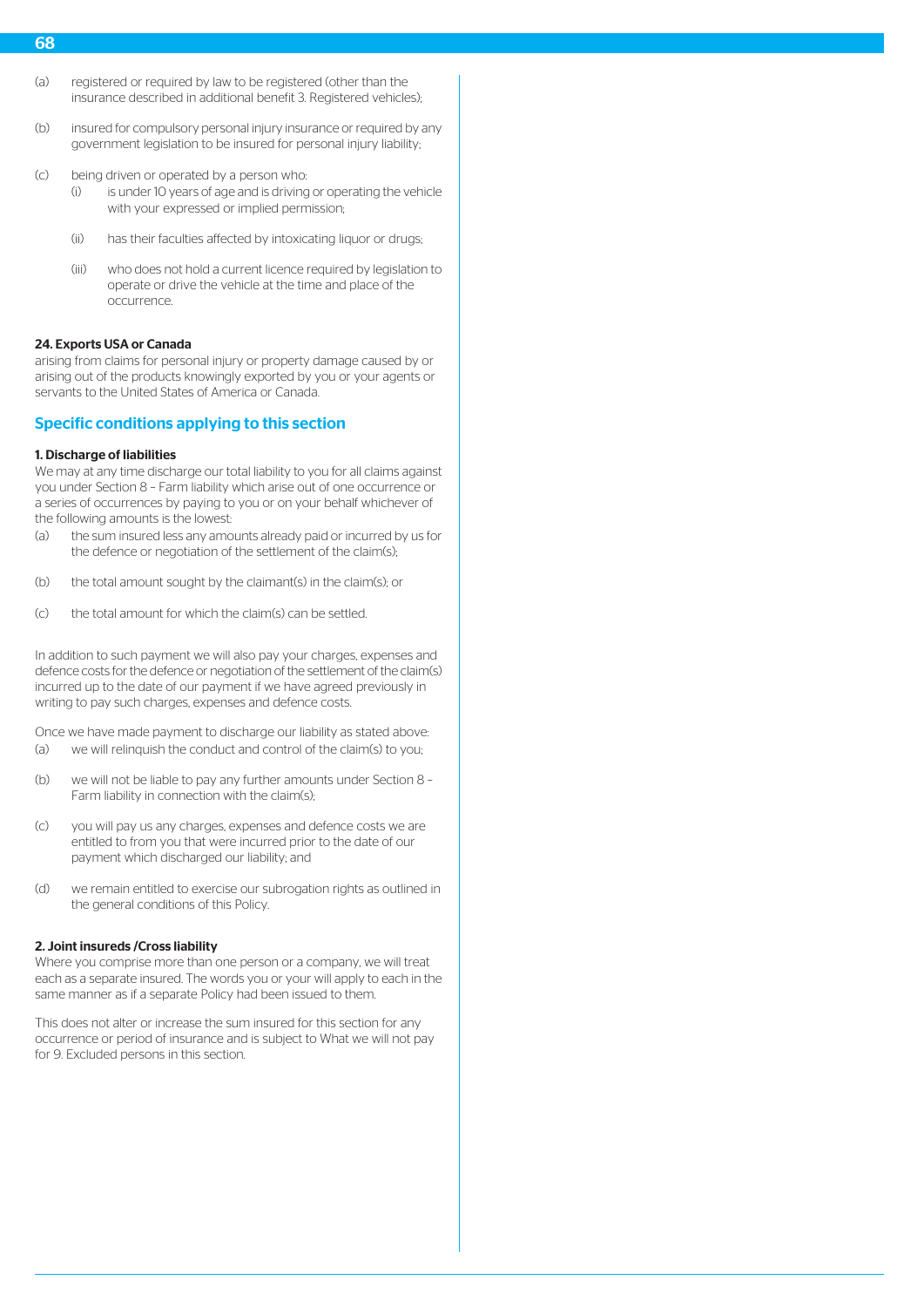# Section 9 - Theft

# Words with special meaning

There are some words in this section that have a special meaning. These words and their meanings are listed below.

| <b>Word or term</b> | <b>Meaning</b>                                                              |
|---------------------|-----------------------------------------------------------------------------|
| Farm property       | Farm property as defined in Section 5 - Farm<br>property of this Policy.    |
| Mobile machinery    | Mobile machinery as defined in Section 5 -<br>Farm property of this Policy. |

# Cover

We will pay for loss of or damage to the farm property you have or could have insured under Section 5 – Farm property caused by theft (including attempted theft) from your farm during the period of insurance.

# **Excess**

For each occurrence which gives rise to a claim, you must pay the excess shown in your Policy Schedule in relation to that occurrence.

# What we will pay for

We will pay you up to the sum insured shown in your Policy Schedule for theft.

If you make a claim for a total loss or if the sum insured is exhausted by any occurrence, then all insurance provided by this section ceases and you will not be entitled to any refund of premium.

### Property not recovered or not repairable

If the farm property is not found within a reasonable time after the loss, or cannot be economically repaired, we will pay your cost to repurchase the farm property.

If the farm property is not replaced by you we will pay you the indemnity value.

# Property that can be repaired

If the farm property can be repaired for less than the cost to repurchase, at our option we will pay:

- 1. the cost to repair the farm property up to the cost to repurchase; or
- 2. the indemnity value of the farm property after deducting its remaining value.

# Additional benefits applying to this section

# The following benefits are included in the sum insured.

# 1. Automatic reinstatement of sum insured

If the sum insured is reduced following payment of a claim, we will automatically reinstate the sum insured from the date of the loss or damage.

If we request an additional premium, you must pay it to us or the cover will be reduced by the amount of the claim settlement.

# 2. Contents in auctioneer's store

We will pay for theft of farm property (excluding livestock) from an auctioneer's store following actual violent and forcible entry into that store, if the farm property:

- (a) is still owned by you; and
- (b) has not been sold by the auctioneer at the time of the theft.

We will pay what it would cost to buy an item of a similar, make, model and condition at auction.

### 3 . Temporary removal

We will extend cover for farm property while it is temporarily removed from your farm to elsewhere in Australia.

We will not pay for farm property when:

(a) removed permanently from the farm.

# 4 . Replacement of locks and keys

We will pay up to \$2,000 for the cost:

- (a) of recoding or replacing locks which are damaged or when keys belonging to you and used for your farm business are stolen in the course of a theft; or
- (b) of replacing the keys which are stolen in the course of a theft or if there are reasonable grounds to suspect your keys have been copied following a theft; and
- (c) to replace or recode any safe owned by you and used for your farm business if there are reasonable grounds to suspect its combination has been stolen during an occurrence.

We will only pay for:

- (a) locks which secure external doors, windows and other external openings of the farm buildings;
- (b) the cost of locks of similar type and quality.

# 5. Temporary protection

We will pay up to \$5,000 per occurrence, for the cost of temporary repairs to farm property following loss or damage insured by this section for the purpose of securing the premises and safeguarding farm property from further loss.

# What we will not pay for

We will not pay for:

- 1. theft or attempted theft:
	- (a) committed by:
		- (i) you or your family;
		- (ii) paying guests or residents who lawfully reside on your farm; or
		- (iii) or in any way contributed to by, dishonest acts by your directors, partners or employees.
		- (b) of:
			- (i) money, or loss resulting from the dishonouring of a cheque or negotiable instrument which was given to you in connection with your farm;
			- (ii) jewellery, furs, bullion, property made of gold or silver or precious stones;
			- (iii) motor vehicles, caravans, trailers, motor cycles or mobile machinery;
			- (iv) boats and aircraft including their spare parts and accessories;
			- (v) property that is or can be insured by: (A) Section 1 – Home; or
				- (B) Section 13 Working dog;
			- (vi) property that is insured for theft elsewhere in the Policy;
- 2. loss due to unexplained shortages or resulting from clerical or accounting errors or shortages in the supply of materials.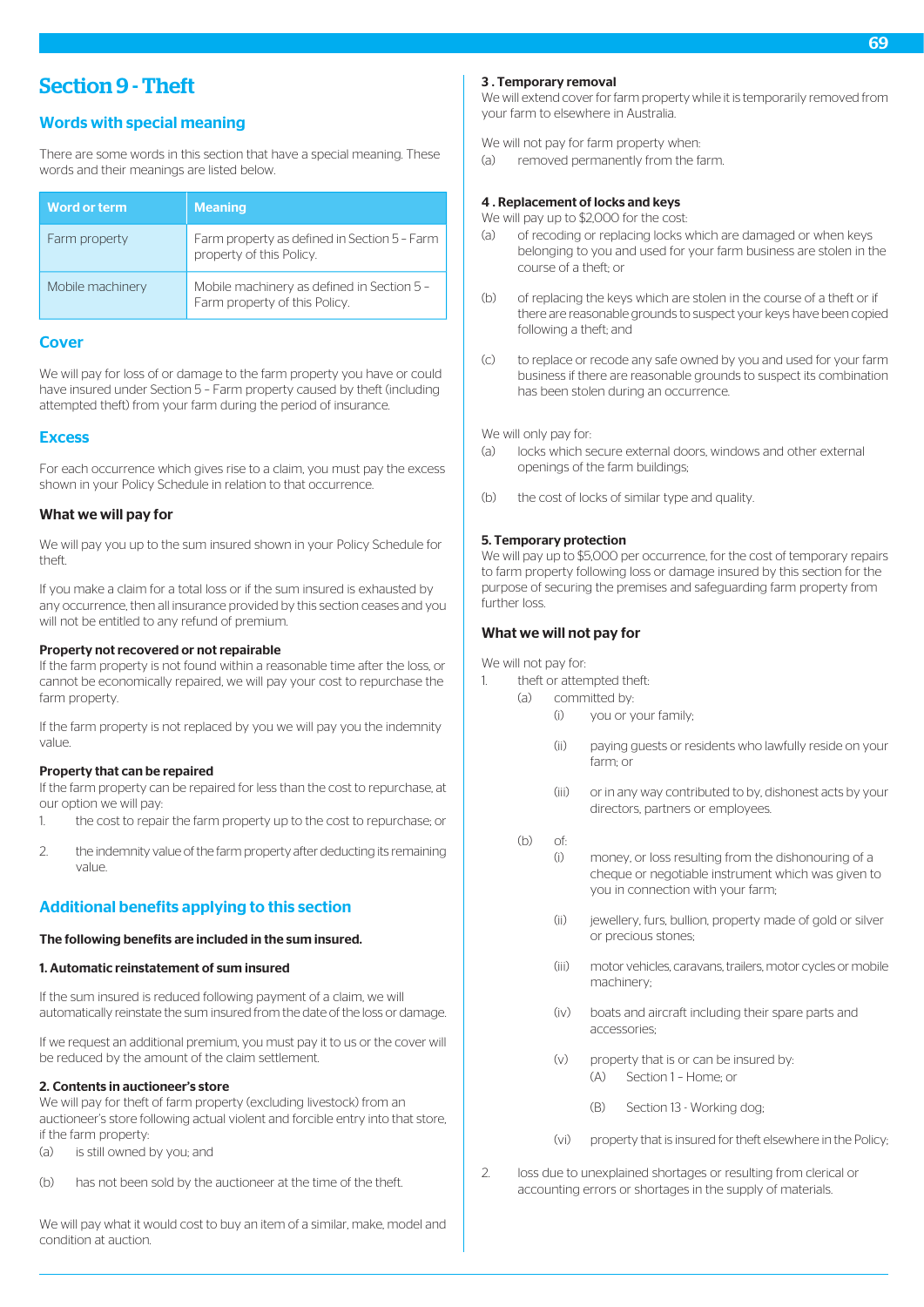# Words with special meaning

There are some words in this section that have a special meaning. These words and their meanings are listed below.

| <b>Word or term</b> | <b>Meaning</b>                                                                                                                          |
|---------------------|-----------------------------------------------------------------------------------------------------------------------------------------|
| Conveying vehicle   | A road vehicle or trailer owned by you or in the<br>control of you or your employee.                                                    |
| Flood damage        | Physical damage to the conveying vehicle and/or<br>trailer or goods caused by flood or the interruption<br>of the journey due to flood. |
| Goods               | Farm produce, livestock, hay, silage, grain, wool,<br>machinery, plant, farm equipment, farm supplies<br>and domestic supplies.         |

# **Excess**

For each occurrence which gives rise to a claim, you must pay the excess shown in your Policy Schedule or the Policy in relation to that occurrence.

# What we will pay for

We will pay for loss or damage to your goods caused by an insured event while they are in or on the conveying vehicle or trailer and whilst being loaded or unloaded from the conveying vehicle or trailer during the period of insurance up to the sum insured shown in your Policy Schedule.

We will pay up to \$1,500 per animal unless otherwise stated in your Policy Schedule.

# Insured events

You are insured against loss or damage caused directly by the following insured events:

- 1. collision or overturning of the conveying vehicle;
- 2. fire or explosion in, on or in the immediate vicinity of the conveying vehicle or trailer;
- 3. flood damage;
- 4. riots, strikes, civil commotion and malicious damage;
- 5. theft, provided there is visible evidence of forcible entry to the conveying vehicle or trailer or a building in which the conveying vehicle or trailer is garaged;
- 6. damage to goods falling from the conveying vehicle or trailer whilst in transit, provided the goods were securely fastened or restrained at the commencement of the journey.

# Additional benefits applying to this section

# 1. Removal of debris

We will pay you for the reasonable costs you incur up to a maximum of \$50,000 per occurrence for the cost of removing debris which results from an occurrence insured by this section.

If livestock is lost or damaged and the loss or damage is insured by this section, we will pay for the reasonable cost to: (a) destroy animals for humane reasons;

(b) dispose of carcasses.

# 2. Temporary agistment

We will pay you for the reasonable costs you incur up to a maximum of \$5,000 each occurrence for the herding or temporary storage of any livestock to prevent straying following loss or damage due to collision or overturning of a conveying vehicle, fire or explosion.

# What we will not pay for

We will not pay for loss of or damage to your goods if:

- 1. at the time of the occurrence the conveying vehicle or trailer is being driven or operated by a person who:
	- (a) has their faculties impaired by any drug or intoxicating liquor;
	- (b) does not have a current licence as required by legislation to operate or drive the conveying vehicle and/or trailer at the time and place of the occurrence;
	- (c) is under 10 years of age and is driving or operating the conveying vehicle or trailer with your express or implied permission;
	- (d) has a blood alcohol reading which exceeds the legal limit; or
	- (e) following an accident refuses to provide or allow the taking of a sample of breath, blood or urine for testing or analysis as required by the law of any State or Territory in which the accident occurred.

We will pay your claim if you can prove you did not know that the driver was affected by alcohol or drugs or was unlicensed and you could not reasonably have known this.

- 2. at the time of the occurrence the conveying vehicle or trailer is:
	- (a) carrying, towing or lifting a heavier load or carrying more than it is designed for or is permitted by law;
	- (b) unsafe or unroadworthy.
- 3. at the time of the occurrence your livestock is being transported by someone, other than you, for financial reward.
- 4. the occurrence is insured by another policy.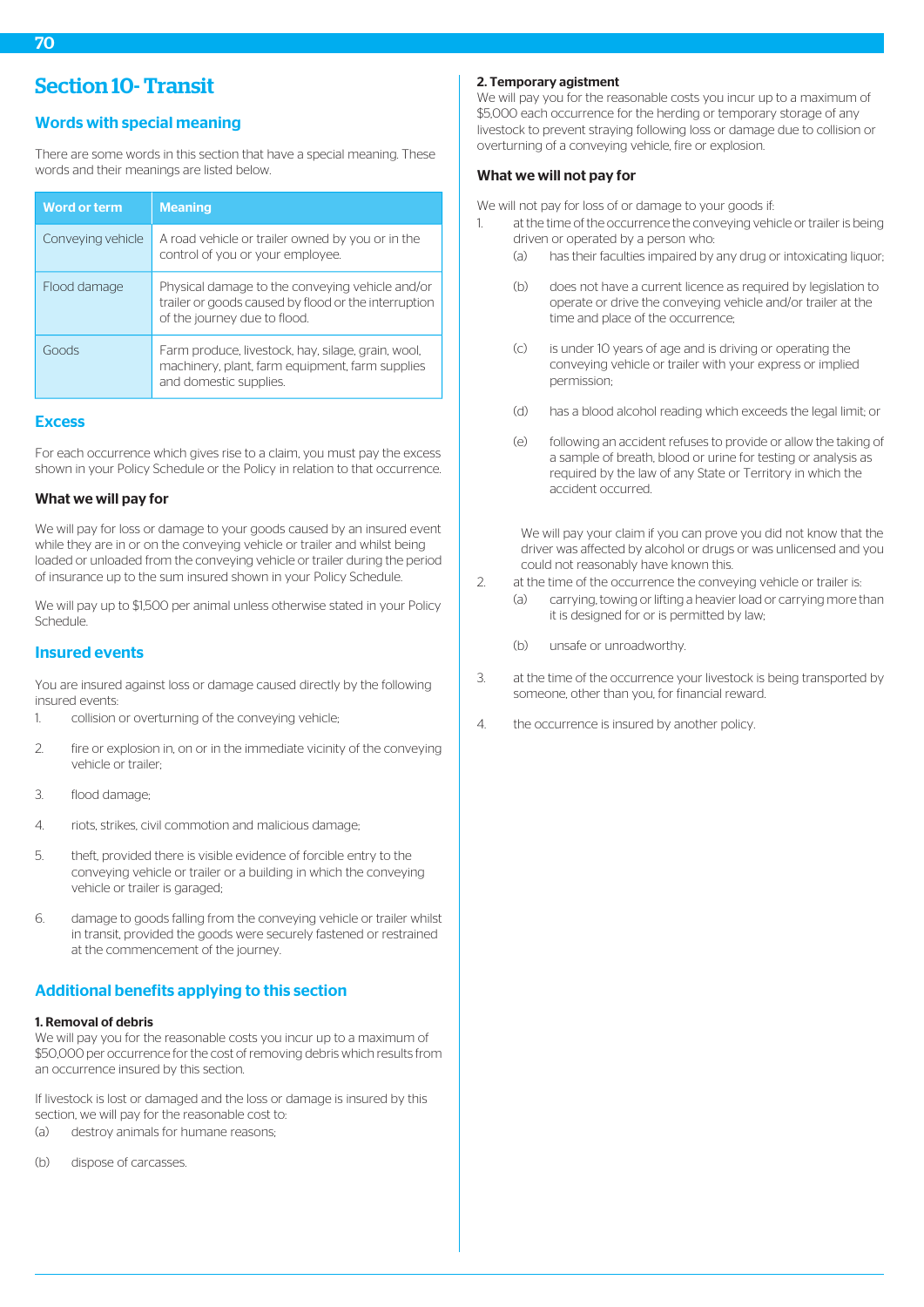# Section 11 – Machinery breakdown

# Words with special meaning

There are some words in this section that have a special meaning. These words and their meanings are listed below.

| <b>Word or</b><br>term | <b>Meaning</b>                                                                                                                                                                                                                                                                                                                                                                                                                            |
|------------------------|-------------------------------------------------------------------------------------------------------------------------------------------------------------------------------------------------------------------------------------------------------------------------------------------------------------------------------------------------------------------------------------------------------------------------------------------|
| <b>Breakdown</b>       | Unforeseen and sudden physical damage to plant and<br>machinery from any cause which requires repair or<br>replacement to enable normal operation to continue and<br>which is not excluded by the Policy.                                                                                                                                                                                                                                 |
|                        | We will pay you for damage to other property belonging<br>to you or in your care, custody and control for which you<br>are responsible which results from impact from fragments<br>of the plant and machinery.                                                                                                                                                                                                                            |
| Cold<br>chamber        | Any insulated refrigerator or freezer or any room, container<br>or vat that is refrigerated by plant and machinery.                                                                                                                                                                                                                                                                                                                       |
| Plant and<br>machinery | <b>Unspecified machinery cover</b><br>'Electrical and mechanical items'<br>(a)<br>Items driven by motors with capacity not exceeding<br>7.5 kilowatts (10HP), including electronic and other<br>integral parts of the insured items including boilers,<br>pressure vessels and pressure pipe systems as<br>defined in b. below. If your Policy Schedule shows<br>your farm business as a dairy then the capacity is<br>increased to 15HP. |
|                        | (b)<br>'Boilers, pressure vessels and pressure pipe<br>systems'<br>Permanent structure of insured items which are<br>subject to internal steam, gas or fluid pressure (other<br>than atmospheric pressure) including all direct<br>attachments connected to the permanent structure<br>and includes, with respect to boilers, the rotating,<br>reciprocating or electrical apparatus attached to<br>them.                                 |
|                        | <b>Specified machinery items cover</b>                                                                                                                                                                                                                                                                                                                                                                                                    |
|                        | Items selected including electrical and other integral parts<br>of the insured items.                                                                                                                                                                                                                                                                                                                                                     |
|                        | Plant and machinery does not include:<br>(a)<br>submersible pumps - with respect to unspecified<br>machinery cover;                                                                                                                                                                                                                                                                                                                       |
|                        | (b)<br>motor vehicles or mobile plant;                                                                                                                                                                                                                                                                                                                                                                                                    |
|                        | $\left( c\right)$<br>computers, electronic data processing equipment,<br>office equipment, telecommunication transmitting<br>and receiving equipment, audio visual amplification<br>and surveillance equipment;                                                                                                                                                                                                                           |
|                        | (d)<br>research, diagnostic and electro medical equipment;                                                                                                                                                                                                                                                                                                                                                                                |
|                        | (e)<br>domestic appliances;                                                                                                                                                                                                                                                                                                                                                                                                               |
|                        | (f)<br>televisions, videos, gambling or amusement<br>machines;                                                                                                                                                                                                                                                                                                                                                                            |
|                        | lifts or escalators.<br>(g)                                                                                                                                                                                                                                                                                                                                                                                                               |

# Excess

For each occurrence which gives rise to a claim, you must pay the excess shown in your Policy Schedule in relation to that occurrence.

If selected, you must also pay the excess shown in your Policy Schedule in relation to optional benefit 1. Deterioration of stock in cold storage.

### Automatic reinstatement

If the sum insured is reduced following payment of a claim, other than a claim for the total loss of any specified plant and machinery listed on your Policy Schedule, we will automatically reinstate the sum insured from the date of the loss or damage.

If we request an additional premium, you must pay it to us or the cover will be reduced by the amount of the claim settlement.

# Salvage

If any replaced plant and machinery or parts are worth more than the amount which would be paid by scrap metal merchants, then the value of the plant and machinery or parts will be deducted from the amount we pay.

### What we will pay for

In the event of breakdown under this section we will pay you, up to the sum insured or limit any one loss for the reasonable cost of repairs or replacement necessary to return the plant and machinery to its former state of operation including the cost of dismantling, re-erection and removal of debris.

Our liability inclusive of these additional costs will not exceed the sum insured or limit any one loss shown in your Policy Schedule.

All damage which can be repaired must be repaired, however should the plant and machinery be uneconomical to repair due solely to the nature of the damage, settlement will be as follows:

# Unspecified machinery

For unspecified machinery less than 6 years old, we will pay the lesser of:

- the cost to replace the plant and machinery with an item of similar function, type, capacity and quality in a condition equal to, but not better than, the condition of the plant and machinery when new; or
- the limit any one item shown in your Policy Schedule, if you have selected unspecified machinery cover.

For unspecified machinery more than 6 years old, we will pay the installed value of the item depreciated by 10% per annum for each year of service to a maximum of 70%.

### Specified machinery

For specified machinery items, we will pay the lesser of:

- the cost to replace the plant and machinery with an item of similar function, type, capacity and quality in a condition equal to, but not better than, the condition of the plant and machinery when new; or
- the sum insured for the plant and machinery item shown in your Policy Schedule, if you have selected specified machinery items covers.

# Additional benefits applying to this section

### 1. Loss of refrigerant

We will pay for the cost of flushing, drying and replacing: (a) refrigerant; and

(b) lubricating oil;

as a direct result of breakdown to items of refrigeration plant and machinery.

These costs are included in the sum insured.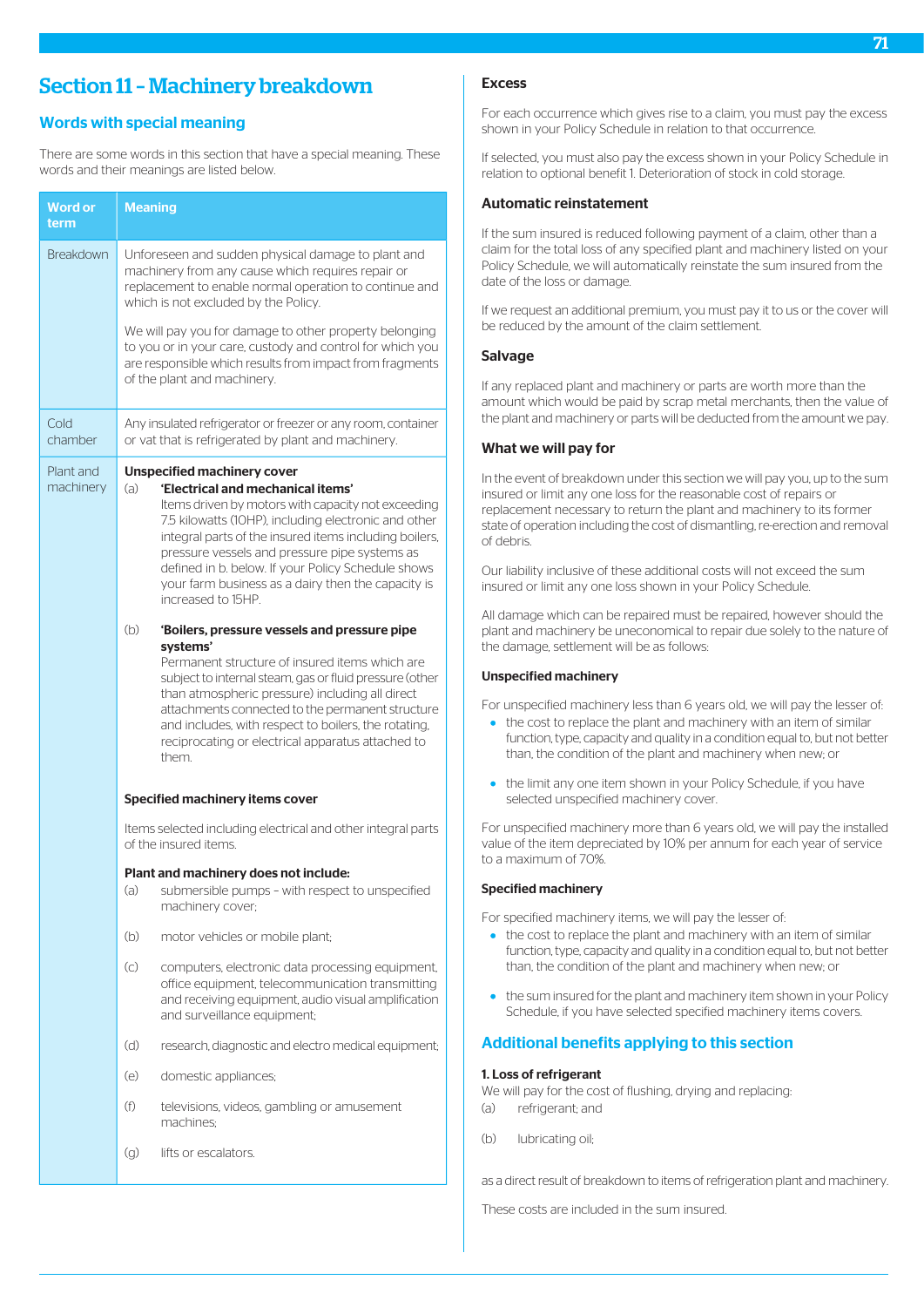## 2. Newly installed items

We will temporarily extend cover provided by this section to cover additional items of plant and machinery that are installed during the period of insurance, provided that this temporary cover is limited to the lesser of:

- (a) 30 days from the date you installed the additional items of plant and machinery; or
- (b) the expiry date of the current period of insurance.

You must provide to us full details of the new items of plant and machinery within 30 days of the commencement of this temporary cover. If we agree to continue the cover you must pay any additional premium that we may require.

The maximum we will pay for this additional benefit is 50% of the sum insured shown in your Policy Schedule.

# 3. Overtime and express freight

We will pay the cost of overtime and express freight if the plant and machinery is required immediately for the operation of your farm business.

We will pay up to \$10,000 per item of plant and machinery.

These costs are in addition to the sum insured.

# 4. Temporary repairs

If plant and machinery suffers a breakdown which is insured by this section we will pay the necessary and reasonable cost:

- (a) to hire a replacement machine;
- (b) or temporary repairs.

We will pay up to \$10,000 per machine. This is in addition to the sum insured.

#### 5. Deterioration of milk

If plant and machinery suffers a breakdown which is insured by this section and your farm business is a dairy, we will pay for deterioration of milk.

We will pay up to \$5,000 for this additional benefit. This is in addition to the sum insured.

# Optional benefit applying to this section

If you select the following optional benefit it will be shown in your Policy Schedule. An additional premium will apply.

#### 1. Deterioration of stock in cold storage

#### What we will pay for

We will pay you up to the sum insured for loss of or damage to the stock as specified in your Policy Schedule while the stock is contained in cold storage spaces refrigerated by the plant and machinery shown in your Policy Schedule or an item covered under warranty or maintenance agreement and caused by deterioration or putrefaction as a result of: (a) breakdown of the refrigeration machinery;

- (b) sudden and unforeseen failure of the public power supply;
- (c) operation or failure to operate, of controls or protective devices within the refrigeration machinery, but this does not include loss caused by the manual operation or manual setting of controls or protective devices;
- (d) contamination of the stored stock by the accidental escape of refrigerant into the cold chamber;
- (e) contamination of milk from any cause, other than:
	- (i) one that is excluded by the General exclusions applicable to all sections of the Policy on pages 76 & 77;
	- (ii) infectious diseases borne by your animals; or
	- (iii) by chemicals prior to milking.

If milk is contaminated by antibiotics, the maximum we will pay is \$5,000 or the sum insured shown in your Policy Schedule (whichever is the lesser).

(f) sudden leakage of refrigerant from the refrigeration machinery or pipe system forming part of the refrigeration machinery;

occurring during the period of insurance at your farm.

## Basis of settlement

- (a) We will pay you the indemnity value or the contracted price from your usual customer whichever is the higher for lost or damaged stock calculated immediately prior to the loss or damage occurring, but we will not pay more than the sum insured shown in your Policy Schedule for the stock less the applicable excess.
- (b) The amount we will pay for each claim will be reduced by the amount of the excess shown in your Policy Schedule.

#### What we will not pay for

We will not pay for:

- (a) any loss or damage due to shrinkage, inherent defects or diseases;
- (b) loss or damage:
	- (i) caused by improper storage, collapse of the packing material or storage structure;
	- (ii) following loss of public electricity supply due to: (A) the deliberate act of any public electricity supply authority;
		- (B) the decision by any public power supply authority to restrict or withhold supply;
- (c) loss of or damage to:
	- (i) embryos or semen; or
	- (ii) any living animal, plant, fungus or organism;
- (d) penalties for delay or detention or consequential loss or damage or liability of any nature whatsoever.

#### What we will not pay for

We will not pay for:

- 1. loss or damage caused by or arising from:
	- (a) fire, smoke or soot;
	- (b) extinguishing a fire including subsequent demolition or repair work;
	- (c) lightning;
	- (d) a chemical explosion (other than explosion of flue gas in boilers);
	- (e) impact of motor vehicles, aircraft or watercraft;
	- (f) earthquake, subterranean fire or volcanic eruption;
	- (g) landslip or subsidence;
	- (h) storm, tempest, flood, windstorm or cyclone;
	- (i) water escaping, discharged or leaking from any source which is external to the plant and machinery insured;
	- (j) theft or burglary;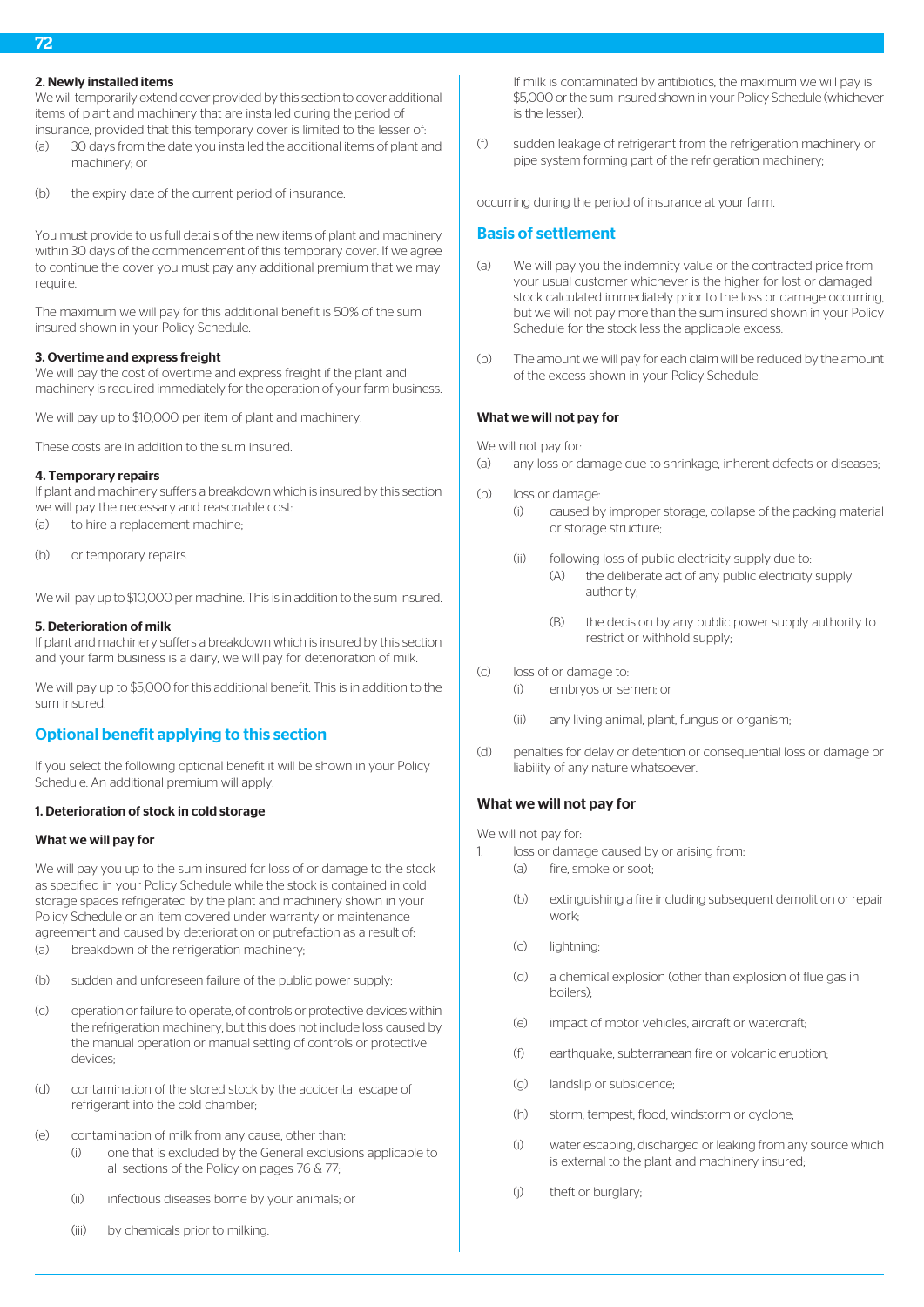- (k) intentional or malicious damage; or
- (l) the carrying out of tests involving abnormal stresses, including overloading of any insured items.
- 2. the cost of:
	- (a) replacement of expendable items such as belts, filters, fuses, electric heating elements, electrical contacts, thermostats, thermal expansion valves, cutting blades, crushing surfaces, glass or porcelain, ceramics, chains, seals, links, dies and moulds, conveyor belting, lubricants, fuel and any transfer media;
	- (b) replacement of component parts worn through normal machine operation;
	- (c) adjustment, cleaning, purging or recharging of refrigeration or air conditioning equipment;
	- (d) repairs to piping and other ancillary systems due to cracking of pipe work;
	- (e) replacement of refractory or brickwork forming part of plant or machinery unless necessary as part of the rectification of breakdown;
	- (f) maintenance work including but not limited to the tightening of loose parts, recalibration or adjustments;
	- (g) alteration, additions, improvements or overhauls whether carried out in the course of indemnifiable repairs or as a separate operation;
	- (h) modification or alteration of plant and machinery which has suffered breakdown to enable it to operate with a more ozone friendly refrigerant gas as required by the UNEP (United Nations Environmental Protection) Montreal Protocol with respect to substances which deplete the ozone layer;
	- (i) replacement or repair, caused by gradual deterioration (including rust, corrosion, erosion, oxidation or scale formation);
	- (j) replacement of lighting equipment, reticulating electrical wiring, reticulating liquid and gas piping and ducting;
	- (k) repair of scratches or painted or polished surfaces unless caused by the breakdown;
	- (l) repair of slowly developing deformation or distortion of any part;
	- (m) repair of blisters, laminations, flaws or grooving even when accompanied by leakage;
	- (n) damage caused to plant and machinery or items caused by any hydraulic testing;
	- (o) repairs to valves, fittings, glands, joints, gaskets, pipes, lines and connections which are defective or leaking;
	- (p) repairs to shaft keys requiring tightening, fitting renewal;
	- (q) damage caused by the movement of foundations, masonry or brick work; or
	- (r) removal and subsequent replacement of underground or submersible pump installations and well casings, unless specifically shown in your Policy Schedule.

For submersible or bore pumps specifically listed/shown on your Policy Schedule, we will not pay for any removal or reinstallation costs unless the bore or well is fully lined. Where the bore or well is fully lined, we will pay up to \$2,000 towards removal or installation.

- 3. consequential loss of any kind or description whatsoever.
- 4. breakdown of any item being moved caused by dual lifting.
- 5. costs you are entitled to recover for labour and parts under a maintenance agreement, warranty, guarantee or indemnity in your favour by the manufacturer or any other person.
- 6. loss or damage to any combustion engine insured by this section unless such engine is fitted with an effective automatic safety engine monitoring device and such device stops the engine in the event of a lubricating or cooling fault or failure.

## Specific conditions applying to this section

#### 1. Inspection

You must permit us or our representative at all reasonable times the right to inspect and examine any items insured by this section.

You or your repairer must keep all plant and machinery or parts for a period of 30 days after you have reported (in writing) a breakdown to us and allow us access, at our cost, to inspect the plant and machinery or parts. If you do not keep the plant and machinery or parts, we may refuse to pay part or all of a claim.

Your repairer will be required to make written records showing adequate details of loss or damage to plant and machinery, cause of breakdown, work done and parts replaced. If you do not ensure the repairer complies with the request, we may refuse to pay part or all of a claim.

This cover only applies after completion of successful initial commissioning.

#### 2. Operating damaged plant

Our legal liability will cease for any plant and machinery that has sustained damage and is operated without having been repaired in a manner consistent with the generally accepted rules of engineering practice.

#### 3. Reasonable steps

On the happening of any breakdown which might give rise to a claim under this section, in addition to complying with general conditions applicable to all sections of the Policy for claims you must:

- (a) take all reasonable steps to minimise the extent of the loss; and
- (b) preserve any damaged or defective plant and machinery and make them available to us for inspection.

#### 4. Replacement

Before you authorise the replacement of your plant and machinery or any of its parts, you must be certain that the plant and machinery or the parts cannot be repaired.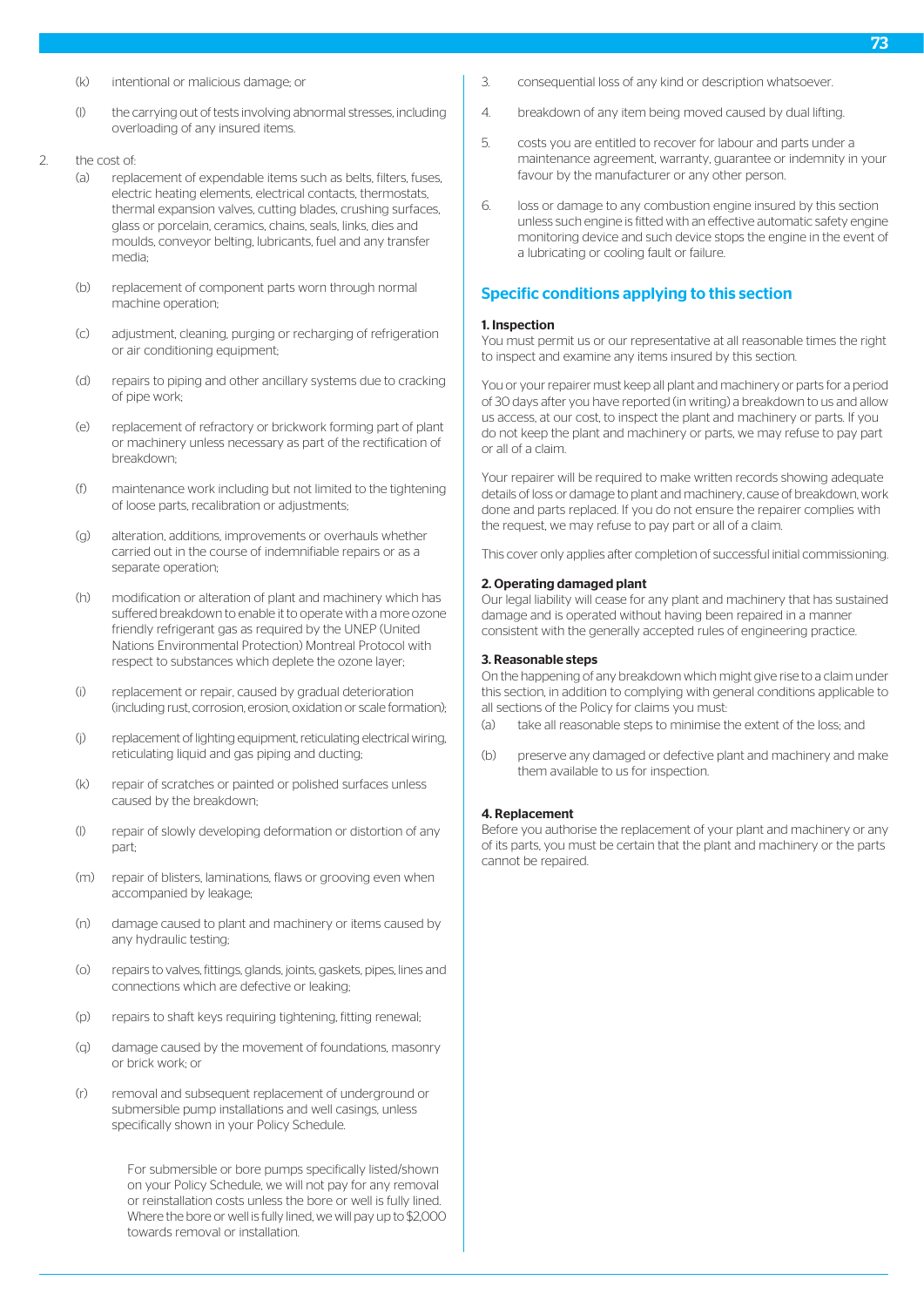# Words with special meaning

There are some words in this section that have a special meaning. These words and their meanings are listed below.

| <b>Word or</b><br>term   | <b>Meaning</b>                                                                                                                                                                   |  |  |
|--------------------------|----------------------------------------------------------------------------------------------------------------------------------------------------------------------------------|--|--|
| <b>Breakdown</b>         | Sudden and unexpected electronic, electrical or<br>mechanical failure of electronic equipment which requires<br>repair or replacement to enable normal operation to<br>continue. |  |  |
| Flectronic<br>data       | (a)<br>software programs and information stored on<br>magnetic tapes, magnetic hard or floppy discs, flash<br>drives and compact discs;                                          |  |  |
|                          | (b)<br>magnetic tapes, magnetic floppy discs, flash drives<br>and compact discs.                                                                                                 |  |  |
| Flectronic.<br>equipment | The electronic equipment shown in your Policy Schedule<br>as insured items.                                                                                                      |  |  |

## Cover type

If you select Section 12 – Electronic equipment you have the option to extend cover to include optional benefit 1. Restoration of data and/or 2. Increased cost of working.

If you select either of these optional benefits an additional premium will apply

If you have selected either of these optional benefits they will be shown in your Policy Schedule.

#### Excess

For each occurrence which gives rise to a claim, you must pay the excess shown in your Policy Schedule in relation to that occurrence.

# Method of settlement

All damage which can be repaired, must be repaired, however, should the item be uneconomical to repair due solely to the nature of the damage, settlement will be as follows:

- the sum insured for the electronic equipment items shown in your Policy Schedule; or
- 2. for electronic equipment less than six years old the cost of replacement of the item with an item of similar, function, type, capacity and quality and in a condition equal to but not better than, the condition of the insured item when new; or
- 3. for electronic equipment more than six years old, the installed value of the item will be depreciated by 10% per annum for each year of service to a maximum of 70%.

Our liability will be the lesser of 1., 2., or 3., less the applicable excess.

#### **Salvage**

The value of any salvage will be subtracted from the amount payable under this section.

# Total loss or destruction

If we pay a claim for total loss or destruction of an item of electronic equipment then all cover on that electronic equipment ceases and you will not be entitled to any refund of premium.

## What we will pay for

We will pay the cost to repair or replace insured items of electronic equipment to its former state of operation following a breakdown.

## What we will not pay for

We will not pay more than the sum insured shown in your Policy Schedule for each item.

We will not pay for:

- 1. loss or damage caused by or arising from:
	- (a) fire, smoke or soot;
	- (b) extinguishing a fire including subsequent demolition or repair work;
	- (c) lightning;
	- (d) a chemical explosion (other than explosion of flue gas in boilers);
	- (e) impact of motor vehicles, aircraft or watercraft;
	- (f) earthquake, subterranean fire or volcanic eruption;
	- (g) landslip or subsidence;
	- (h) storm, tempest, flood, windstorm or cyclone;
	- (i) water escaping, discharged or leaking from any source which is external to the plant and machinery insured;
	- (j) theft or burglary;
	- (k) intentional or malicious damage; or
	- (l) the carrying out of tests involving abnormal stresses, including overloading of any insured items.
- 2. Breakdown:
	- (a) of electronic data unless you have electronic equipment insured under this section, and you have selected optional benefit 1. Restoration of data;
	- (b) caused by atmospheric conditions, moisture or changes in temperature unless directly resulting from damage to or malfunction of air conditioning equipment.

#### 3. The cost of:

- (a) replacement of expendable items such as batteries, belts, ribbons, toner, ink, filters, fuses and data storage discs and tapes which are not fixed internally in the electronic equipment;
- (b) replacement of component parts worn through normal use or operation;

unless necessary as part of the rectification of the breakdown not otherwise excluded under this section;

- (c) maintenance work;
- (d) alterations, overhauls, improvements or additions whether carried out in the course of repairs covered under this section or as a separate operation;
- (e) parts which are damaged gradually over a period of time caused by wear, tear, gradual deterioration (including rust, corrosion, erosion, oxidation or scale formation);
- (f) replacement or repair of any parts which have suffered only scratching, scoring, cavitation or pitting of surfaces, unless the damage was caused by a breakdown;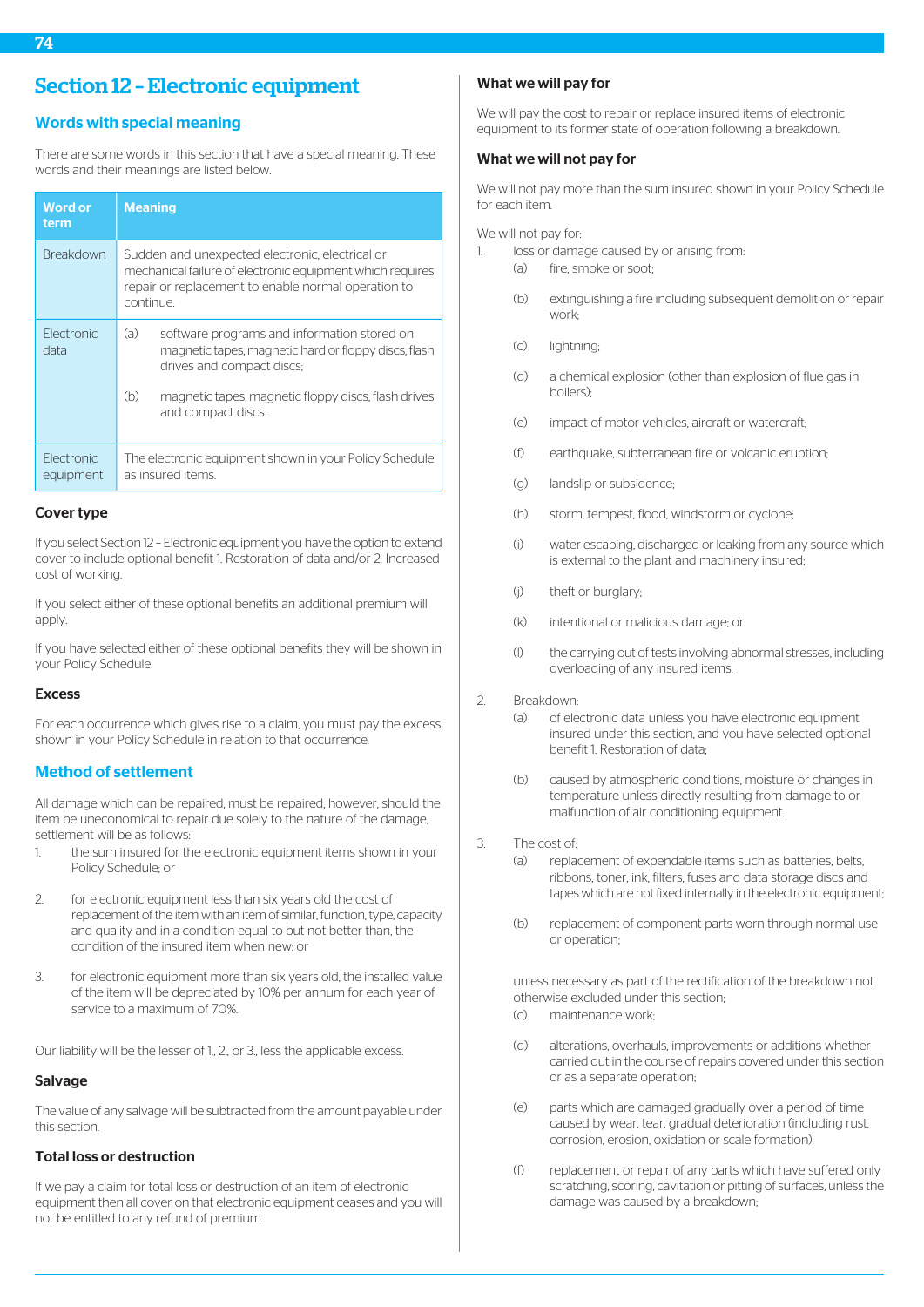- (g) temporary repairs unless they constitute part of the final repairs and do not increase the total repair costs;
- (h) anything to the extent you are entitled to recover the costs of labour or parts under a maintenance agreement, warranty, guarantee or indemnity in your favour by the manufacturer of the relevant electronic equipment or any other person.
- 4. consequential loss, other than the insurance provided in optional benefits 1. Restoration of data and 2. Increased cost of working if selected by you and shown in your Policy Schedule.

# Optional benefits applying to this section

If you select any of the following optional benefits an additional premium will apply. The optional benefits you have selected will be shown in your Policy Schedule.

#### 1. Restoration of data

If your Policy Schedule shows that you have optional benefit 1. Restoration of data, we will pay the cost to replace or reconstruct your electronic data that has been lost or damaged due to a breakdown.

We will pay up to the sum insured shown in your Policy Schedule, to: (a) replace devices containing electronic data;

- (b) replace software and programs;
- (c) reconstruct business information stored on your computer at the time of the occurrence.

We will not pay for the cost of restoring data that has not been backed up on an alternative device in the three months prior to the occurrence causing the loss of data.

#### 2. Increased cost of working

If your Policy Schedule shows that you have optional benefit 2. Increased cost of working, we will pay any reasonable additional costs you incur during the period of insurance, and 90 days after the period of insurance, to prevent a reduction in your turnover caused by a breakdown which occurs during the period of insurance.

We will pay up to the sum insured shown in your Policy Schedule.

We will not pay for additional costs incurred during the first 48 hours following breakdown.

# Specific conditions applying to this section

#### 1. Follow manufacturers instructions

You must maintain, service and use the electronic equipment in accordance with the manufacturers instructions. If you do not we may reduce the amount we pay in the event of a claim.

#### 2. Inspection

You will permit us or our representative at all reasonable times the right to inspect and examine any electronic equipment insured by this section.

# Section 13 – Working dog

## Words with special meaning

There are some words in this section that have a special meaning. These words and their meanings are listed below.

| Word or   Meaning<br>term |                                           |
|---------------------------|-------------------------------------------|
| Working<br>dog            | A dog used by you for your farm business. |

# Method of settlement

We will pay you up to the sum insured shown in your Policy Schedule to replace your working dog.

#### **Excess**

For each occurrence which gives rise to a claim, you must pay an excess of \$100 or as shown in your Policy Schedule in relation to that occurrence.

## What we will pay for

We will pay for the theft or death (due to an accident or illness) of your working dog during the period of insurance.

We will also pay the reasonable cost incurred to:

- 1. prevent the death of your working dog following a life threatening accident;
- 2. euthanize your working dog for humane reasons based on veterinary advice following a life threatening accident;
- 3. remove and dispose of the carcass following the death of your working dog.

If we pay a claim for the total loss (by way of theft or death) of your working dog then all cover on your working dog ceases and you will not be entitled to any refund of premium.

### What we will not pay for

We will not pay for:

- 1. the death of a working dog: (a) less than 1 year old;
	- (b) more than 10 years old;
	- (c) resulting from neglect, overwork or abuse;
- 2. veterinary care unless it is included under What we will pay for.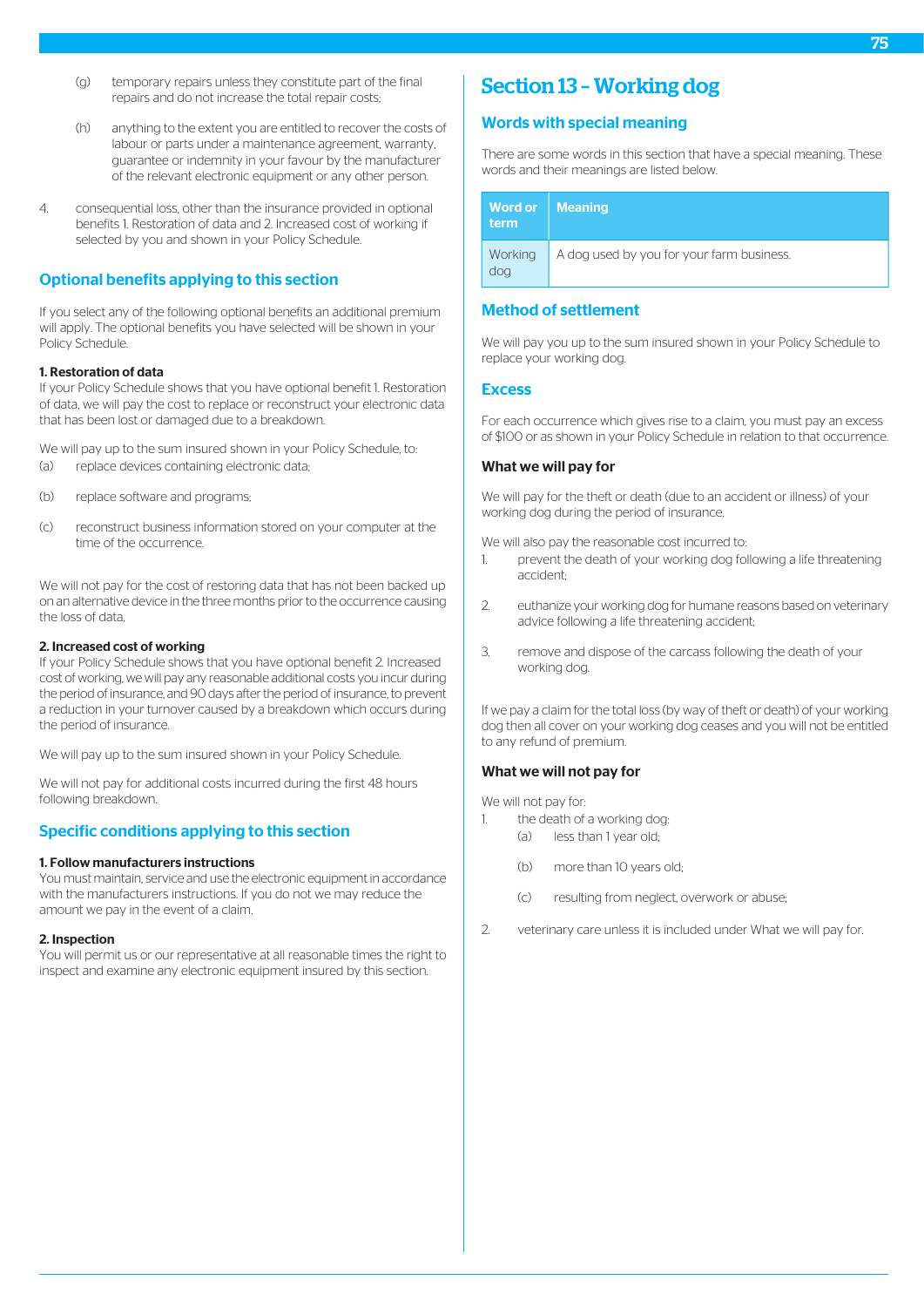76

# Section 14 – Equine

# Words with special meaning

There are some words in this section that have a special meaning. These words and their meanings are listed below.

| <b>Word or</b><br>term    | <b>Meaning</b>                                                                                                                                                                                                                                                                                                                               |  |  |
|---------------------------|----------------------------------------------------------------------------------------------------------------------------------------------------------------------------------------------------------------------------------------------------------------------------------------------------------------------------------------------|--|--|
| Condition                 | Any affliction that causes your horse discomfort,<br>dysfunction, distress, including injuries, disabilities,<br>disorders, syndromes, infections, isolated symptoms,<br>deviant behaviours, and atypical variations of structure<br>and function and/or death.                                                                              |  |  |
| Clinical signs            | Changes in your horse's normal healthy state, condition<br>or appearance or its bodily functions.                                                                                                                                                                                                                                            |  |  |
| Dies or death             | Your horse that dies and includes slaughter for humane<br>reasons.                                                                                                                                                                                                                                                                           |  |  |
| Foal                      | A horse up to one year of age.                                                                                                                                                                                                                                                                                                               |  |  |
| <b>Illness</b>            | Any change to your horse's normal healthy physical<br>state or appearance, sickness or disease first diagnosed<br>during the period of insurance.                                                                                                                                                                                            |  |  |
| Injury                    | A physical injury resulting solely and directly from an<br>accident, not any injury that happens over a period of<br>time or is of a gradual nature.                                                                                                                                                                                         |  |  |
| Loss                      | Death from accident, illness, disease or, with our written<br>consent, destruction for humane reasons where such<br>reasons are certified by a vet.                                                                                                                                                                                          |  |  |
| Pre-existing<br>condition | Any condition(s) or symptoms or signs of that condition<br>occurring or existing in any form prior to the Policy<br>commencement date, or any injury, illness or symptoms<br>or signs of that injury or illness occurring or existing in<br>any form during the waiting period.                                                              |  |  |
| Specified<br>illness      | Any of the following illnesses:                                                                                                                                                                                                                                                                                                              |  |  |
|                           | anthrax, adenovirus, anaplasmosis, babesiosis, blue<br>tongue, caprine arthritis encephalitis, distemper, footrot,<br>johnes disease, hepatitis, parvo, pleuro pneumonia, swine<br>fever, tuberculosis and rinderpest.                                                                                                                       |  |  |
| Situation                 | The place specified in the Policy Schedule and while<br>temporarily removed anywhere within Australia<br>including transit thereto.                                                                                                                                                                                                          |  |  |
| Veterinarian/<br>Vet      | A registered, qualified veterinarian, specialist veterinarian,<br>vet practice, clinic, hospital, centre including referral<br>hospitals, licensed to practice in Australia, other than one<br>who may be the insured.                                                                                                                       |  |  |
| Veterinarian<br>fees      | The amount vets in general or referral practice<br>reasonably and generally charge.                                                                                                                                                                                                                                                          |  |  |
| Veterinary<br>treatment   | Any examination, consultation, advice, tests, x-rays, legally<br>prescribed medication, surgery and nursing required to<br>treat an illness or injury that is provided by a veterinary<br>practice or a vet nurse or another member of the vet<br>practice, under the supervision of the vet, which is not<br>routine or elective treatment. |  |  |
| Your horse                | Your horse(s) described in your Policy Schedule.                                                                                                                                                                                                                                                                                             |  |  |

# **Excess**

For each occurrence payable for each horse insured under this section which gives rise to a claim, you must pay an excess of \$100 or as shown in your Policy Schedule in relation to that occurrence.

# **Cover**

# What we will pay for

We will pay the sum insured shown in your Policy Schedule, or the market value, whichever is the lesser, in the event of:

- 1. the death or slaughter on humane grounds of your horse described in your Policy Schedule, resulting from any injury or illness sustained or contracted and notified during the period of insurance; provided death or slaughter on humane grounds occurs during the same period of insurance or within 30 days of the expiry date;
- 2. loss by theft or straying of your horse and your horse is not found within 30 days provided that:
	- (a) as soon as possible after the theft or straying which may give rise to a claim under the Policy, you must notify the Police and advertise at your expense the loss of your horse;
	- (b) if your horse is recovered and we have paid your claim in the previous 30 days, you must immediately refund to us the amount paid;
- 3. destruction of your horse whilst in transit, such destruction being carried out by or on the order of the responsible authority at the time, and confirmed by a sworn statement that in their opinion your horse was so uncontrollable as to present an imminent threat or danger to the public.

We will also pay the cost to remove and dispose of your horse's body following death or euthanasia as a result of an injury that happens or an illness that first shows clinical signs during the period of insurance.

If we pay a claim for death, other than by accident, we will also reimburse your post mortem expenses up to an amount of \$1,000.

# Method of settlement

Where payment is to be made in settlement of a claim and any other party has an interest in your horse, then payment may be made to such other party to the extent of that interest. The discharge in respect of such payment will be full and final in respect of interests of all parties.

If we have settled your claim, we reserve the right to deduct from the claim amount, any amount due to us.

# What we will not pay for

We will not pay for any loss caused or contributed to by:

- 1. intentional death, euthanasia caused or theft by you or persons who are:
	- (a) members of your family;
	- (b) living on your farm;
	- (c) your employees; or
	- (d) looking after your horse;
- 2. the use of your horse for any purpose other than that shown in your Policy Schedule;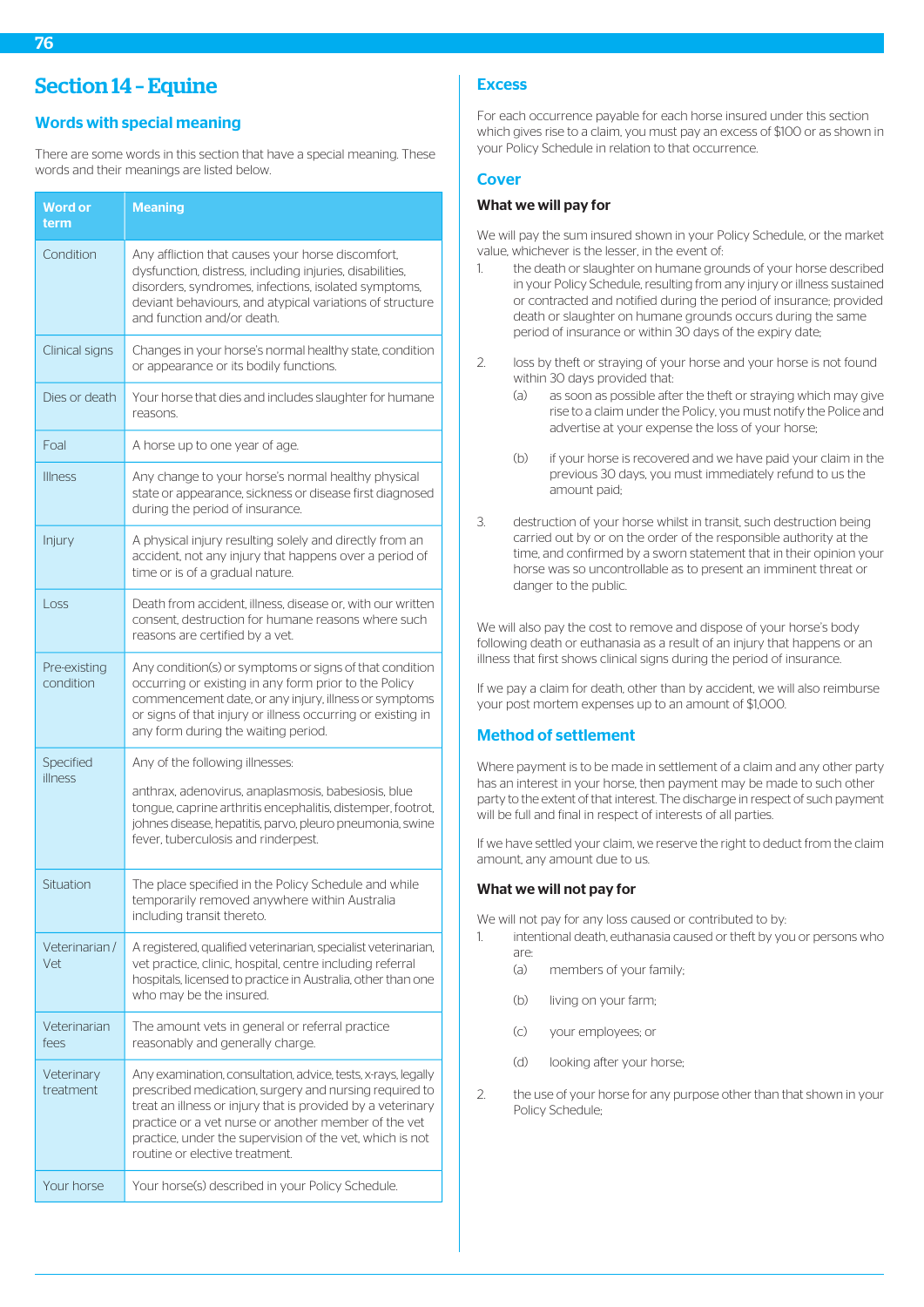- 3. your horse being a stallion and you: (a) turn it loose with mares or other animals;
	- (b) do not keep them in a stable, enclosed yard or paddock, when not in use or travelling;
- 4. any pre-existing conditions;
- 5. improper use;
- 6. wilful neglect or unskilled treatment;
- 7. death or euthanasia of your horse if it happens more than 12 months after the date of the injury happening or the first clinical signs of the illness were noticed that led to the death or euthanasia;
- 8. a condition becoming apparent within 30 days of inception of the Policy and receipt of the original vet certificate which, in the opinion of our veterinary surgeon may have been concealed by the presence of non steroid anti-inflammatory or analgesic medication, unless a blood test has been carried out at inception and the results have been shown to be negative for the medications as stated above.

We will not cover you:

- 1. for veterinary expenses;
- 2. when your horse is not in Australia;
- 3. if your vet or our vet believes the illness or injury your horse is suffering can be treated;
- 4. if the death or euthanasia of your horse results from a vice or from your horse's behaviour;
- 5. if the death of your horse is a result of complications during pregnancy or foaling;
- 6. for any other financial loss, legal compensation, costs or expenses as a result of the death or euthanasia of your horse;
- 7. for the cost of a post mortem examination;
- 8. if the death or euthanasia of your horse results from an injury or an illness while taking part in an activity not shown or covered in your Policy Schedule or covered in this section;
- 9. if the death or euthanasia of your horse results from an illness: (a) first showing clinical signs; or
	- (b) which is the same as, or has the same diagnosis or clinical signs as, an illness which first showed clinical signs; or
	- (c) that is caused by, relates to or results from an injury, illness or clinical signs which first showed clinical signs;
		- (i) within 30 days:
			- (A) of your horse's cover starting; or
			- (B) of the date of the Policy being endorsed to include any additional or replacement horse; or
		- (ii) no matter where the injury, illness or clinical signs were noticed or happened on your horse's body;
- 10. if the euthanasia of your horse is carried out before you tell us about your or your vet's decision for euthanasia, unless your vet believes there was not time for you to tell us because your horse was in so much pain that it needed immediate euthanasia;
- 11. if your horse is euthanized unless the vet performing the service complies with the Equine Veterinarians Australia (EVA) guidelines.

# Special conditions applying to this section

#### 1. Compliance with veterinary advice

If your horse is ill or has an accident, it is your duty immediately to seek the advice of your veterinary surgeon, and notify us by telephone or email. You must then follow the recommendations made by the attending veterinary surgeon or of any second opinion as to treatment, rest and rehabilitation. You must also forward a report by the attending veterinary surgeon on the condition of your horse as soon as possible.

You agree that any vet that holds information about your horse has your permission to release any information we ask for. If the vet makes a charge for this, you must pay the charge.

### 2 . Post mortem

You agree, at your own expense, to arrange a post mortem examination made by a qualified veterinarian of any horse that dies from any cause other than an accident.

#### 3 . Prompt notification

You agree to report all claims to us within 48 hours of you becoming aware of the death, accident, injury or illness. If you do not, we can reduce the amount of our payment, or not pay at all, if the delay:

- (a) prevents us from investigating the:
	- (i) cause; or
	- (ii) amount of the claim;
- (b) increases our costs to investigate the claim;
- (c) increases the amount of the loss.

#### 4 . Reasonable care

#### You must:

- (a) take proper care of your horse and take all reasonable steps to maintain your horse's health;
- (b) arrange and pay for your horse to have a yearly dental examination and any veterinary treatment normally recommended by a vet to prevent injury or illness;
- (c) arrange and pay for your horse to be kept vaccinated against tetanus, strangles and equine influenza and wormed as regularly as normally recommended by a vet. If you do not keep your horse vaccinated or wormed, we will not pay any claims that result from an illness that would not have occurred if your horse has been vaccinated and wormed;
- (d) arrange for a vet to examine and treat your horse as soon as possible after it shows clinical signs of an injury or illness. And if we decide, you must take your horse to a vet we choose.

#### 5 . Reasonable precautions

Take all reasonable precautions to:

- (a) prevent further disease, death, accident, injury or illness of your horse;
- (b) preserve any things which might prove necessary or useful by way of evidence in connection with any claim and so far as may be reasonably practicable, retain such evidence until we have had an opportunity of inspection.

#### 6 . Waiting period

A period of 30 days starting from the inception date shown in your Policy Schedule of the initial period of insurance during which an illness or condition first occurs or shows clinical signs will be excluded from cover unless otherwise stated in your Policy Schedule . The waiting period will not apply for any policy that is a renewal of this Policy.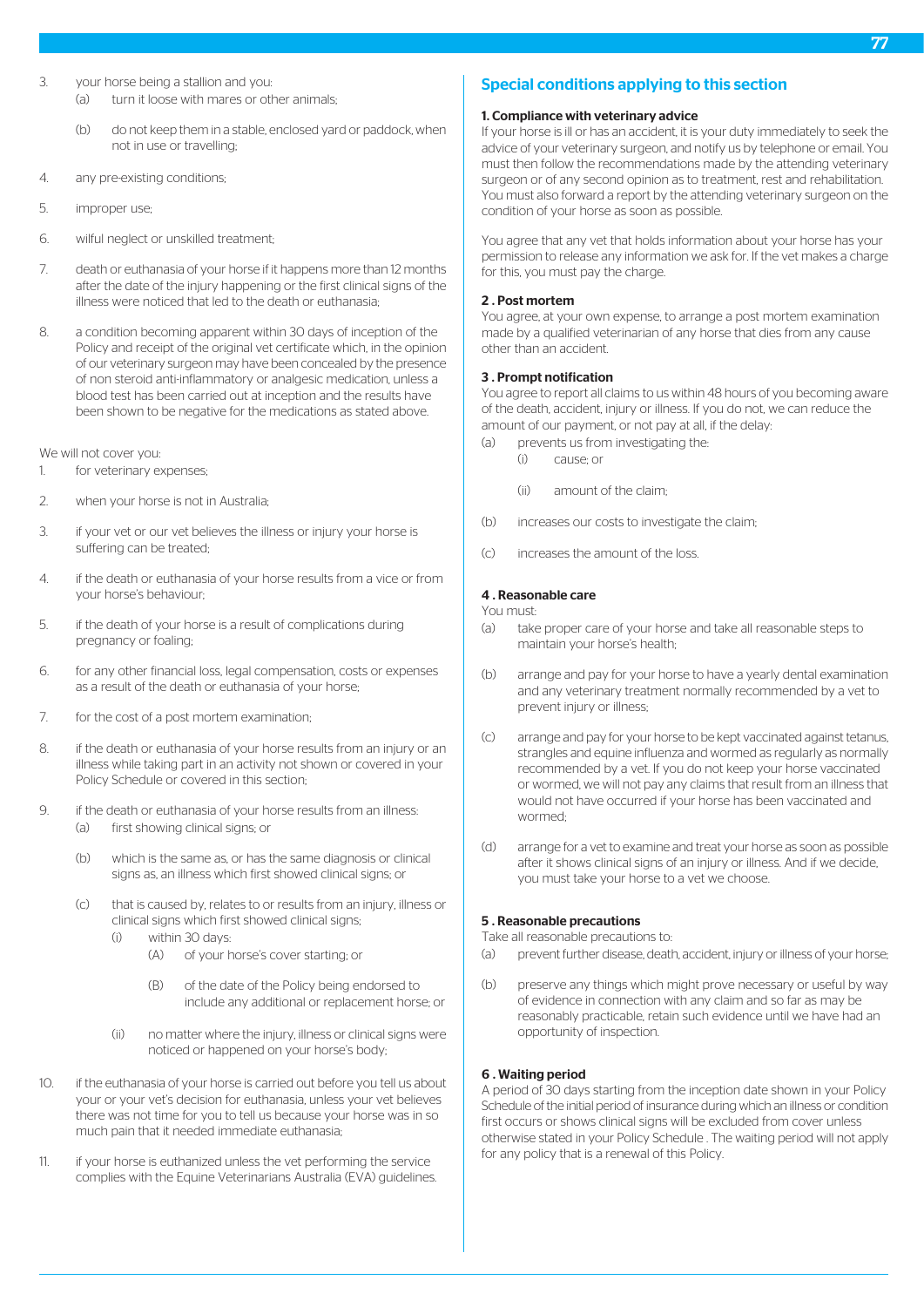# Words with special meaning

There are some words in this section that have a special meaning. These words and their meanings are listed below.

| <b>Word or</b><br>term | <b>Meaning</b>    |                                                                                                                         |
|------------------------|-------------------|-------------------------------------------------------------------------------------------------------------------------|
| Additional<br>costs    | (a)               | professional fees paid to accountants and<br>solicitors who are not your employees;                                     |
|                        | (b)               | fees charged to you for preparation of evidence<br>by your financial service providers;                                 |
|                        | $\left( c\right)$ | overtime paid by you to your employees to<br>prepare for or represent you in any audit or<br>investigation;             |
|                        | (d)               | travelling and accommodation expenses incurred<br>by you or your employees in relation to an audit<br>or investigation. |

# What we will pay for

If your Policy Schedule shows that you have Section 15 - Tax audit cover, we will pay for any reasonable additional costs you incur following notice during the period of insurance of an audit or investigation by a federal or state Commissioner of Taxation relating to your liability to pay:

- 1. income tax;
- 2. fringe benefits tax;
- 3. capital gains tax;
- 4. GST;
- 5. payroll tax.

We will not pay you more than the sum insured shown in your Policy Schedule during the period of insurance.

#### Excesses

For each occurrence which gives rise to a claim under this section, you must pay the excess shown in your Policy Schedule in relation to that occurrence.

## What we will not pay for

- 1. We will not pay for any liability, court costs, fines, penalties, tax, penalty tax or interest.
- 2. We will not pay for additional costs incurred:
	- (a) after the audit or investigation has been completed;
	- (b) six months or more after the date the audit or investigation was first notified to you;
	- (c) as a result of your refusal or failure to comply with any lawful request made by a state or federal Commissioner of Taxation for the production of documents or the supply of information;
	- (d) from audits or investigations under customs legislation;
	- (e) from audits or investigations which you were notified of or knew of prior to the period of insurance;
- (f) as a result of audits or investigations relating to income received or earned outside Australia;
- (g) as a result of any fraudulent act or omission committed by you or on your behalf.

# Special conditions applying to this section

#### 1. Errors

If you or any person acting on your behalf becomes aware of any error in any return of income or other documents supplied to a state or federal Commissioner of Taxation, you must notify the Commissioner of Taxation without any unreasonable delay.

If you do not notify the Commissioner of Taxation without delay we may refuse to pay all or part of your claim.

#### 2. Tax returns

You must submit all returns and documents within the time limits prescribed by all relevant statutes, regulations and as lawfully required by a Commissioner of Taxation.

If you do not submit your returns on time we may refuse to pay all or part of your claim.

#### 3. Income disclosure

You must make full and complete disclosure of all income, turnover and expenses required by any tax legislation. If you do not, and the incomplete disclosure was made to avoid payment of tax, we will not pay your claim.

#### 4. Claims

If you have a claim under this section you must:

- (a) keep us fully informed of all matters in relation to your claim;
- (b) send us copies of all correspondence in relation to your claim within five days of receiving them;
- (c) instruct your accountants and solicitors to provide us with all relevant documents and information in relation to your claim;
- (d) permit us when necessary to instruct your accountants and solicitors in matters relating to your claim and for the cost of these instructions to form part of your claim. This does not mean we will take over or represent you in the audit or investigation.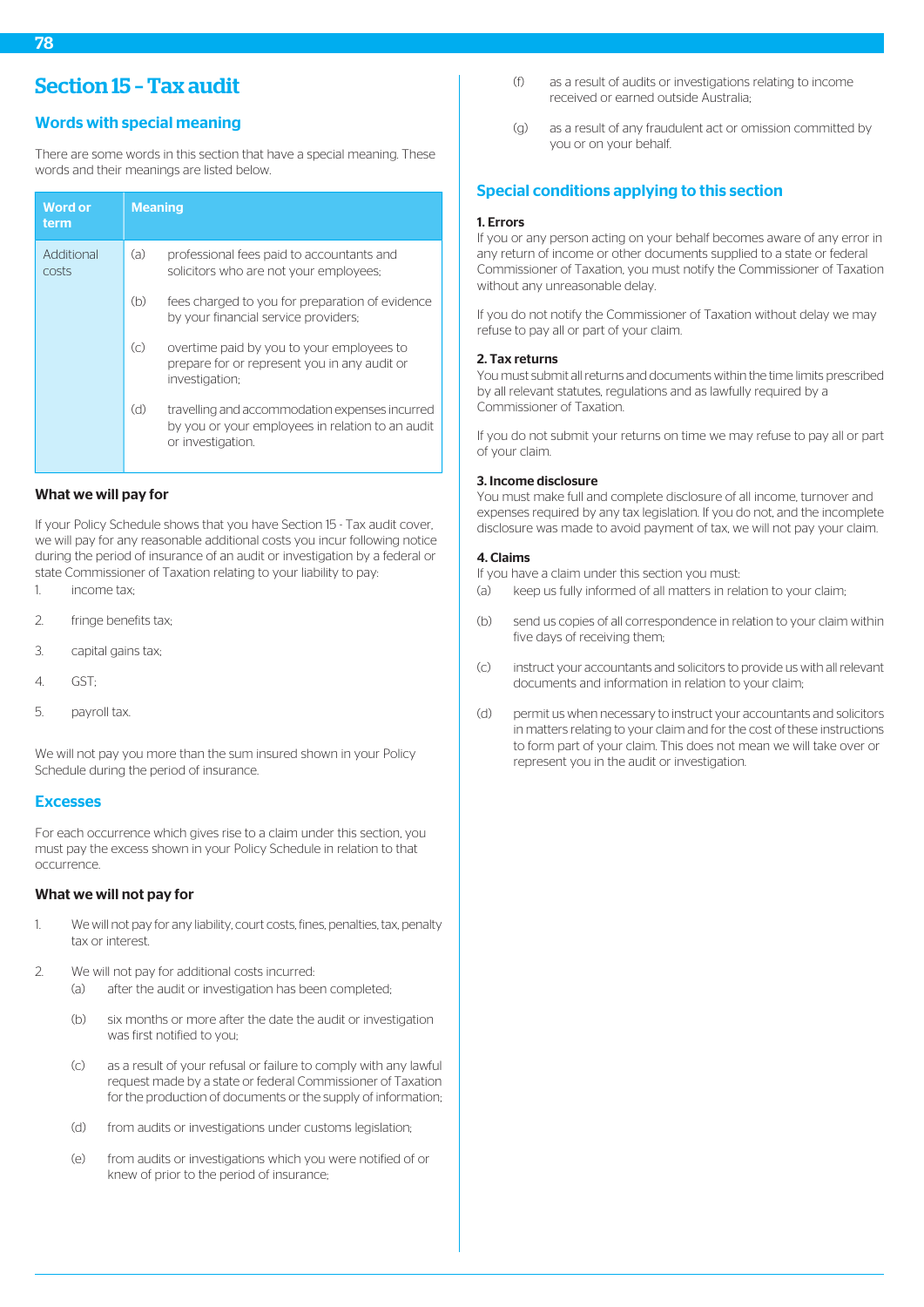# General exclusions

These general exclusions apply to all sections of this Policy.

This Policy excludes loss, damage, destruction, death, injury, illness, liability, cost or expense of any nature directly or indirectly caused by, contributed to by, resulting from, arising out of or in connection with any of the following, regardless of any other cause or event contributing concurrently or in any other sequence to the loss:

- 1. war, invasion, acts of foreign enemies, hostilities or war-like operations (whether war be declared or not), civil war, rebellion, revolution, insurrection, civil commotion assuming the proportions of or amounting to an uprising, military or usurped power, or
- 2. any act(s) of Terrorism that is directly or indirectly caused by, contributed to by, or in any way involves or is connected with biological, chemical, radioactive, or nuclear pollution or contamination or explosion. For the purpose of this exclusion, an act of terrorism includes any act, or preparation in respect of action, or threat of action designed to influence the Government of the day or de facto of any nation or any political division thereof, or in pursuit of political, religious, ideological or similar purposes to intimidate the public or a section of the public of any nation by any person or group(s) of persons whether acting alone or on behalf of or in connection with any organisation(s) or Government(s) of the day or de facto, and which:
	- involves violence against one (1) or more persons; or
	- **•** involves damage to property; or
	- **•** endangers life other than that of the person committing the action; or
	- creates a risk to health or safety of the public or a section of the public; or
	- **•** is designed to interfere with or to disrupt an electronic system.
- 3. radioactivity or the use, existence or escape of any nuclear fuel, nuclear material, or nuclear waste or action of nuclear fission or fusion.

This Policy also excludes any loss, destruction, damage, death, injury, illness, liability, cost or expense of any nature directly or indirectly caused by, contributed to by, resulting from or arising out of or in connection with any action taken in controlling, preventing, suppressing, retaliating against, or responding to or in any way relating to 1, 2 or 3 above.

#### Intentional damage

Damage or liability intentionally caused or incurred by:  $(a)$  vou:

- (b) a member of your family; or
- (c) a person acting with your express or implied consent or that of a member of your family.

#### Admitted insurance

Claims made or actions instituted within any Country, State or Territory (outside Australia) that require insurance to be issued or secured with an insurer or organisation licensed in that Country, State or Territory to grant such insurance.

#### Sanctions limitation and exclusion clause

You're not insured under any section of this Policy where a claim payment breaches any sanction, prohibition or restriction under United Nations resolutions or the trade or economic sanctions, laws or regulations of Australia, the European Union, United Kingdom or United States of America.

# Additional exclusions

This Policy does not cover loss arising from any claim against you caused directly or indirectly by or arising out of:

## 1. Asbestos

- (a) the inhalation of asbestos fibre(s);
- (b) any illness, injury or disease caused or contributed to by exposure to asbestos; or
- (c) damage to or loss of use or reduction in value of property due to the presence of asbestos.

#### 2. Aircraft

- (a) ownership, possession, maintenance, repair, operation or use of an aircraft by you or on your behalf; or
- (b) any of your products which are incorporated into the structure, machinery or instruments of any aircraft.

#### 3. Pollution

(a) the discharge, dispersal, release or escape of pollutants;

this exclusion 3. a. does not apply in the event of a sudden happening which is unintended and takes place entirely at one specific location within Australia; or

(b) any enforcement action or proceeding in respect of a pollutant and the cost of removing, nullifying, cleaning up, testing, monitoring, treatment, neutralising or detoxification of pollutants.

#### 4. Atomic energy

- (a) the use of nuclear reactors including atomic piles, particle accelerators or generators or similar devices;
- (b) the mining, use, storage, handling or transportation of radioactive materials;
- (c) the use, storage, handling or transportation of any weapon of war or explosive device that uses nuclear fission, fusion or radioactive materials;
- (d) any other operation or process that uses nuclear fission, fusion or radioactive materials; or
- (e) any product that contains or uses nuclear fission, fusion or radioactive materials;

this exclusion does not apply to legal liability for personal injury or property damage covered under Sections 1, 2, 3 and 4 of this Policy, arising from radio isotopes or radium compounds when used incidentally in the ordinary course of your farm business.

#### 5. Internet operations

(a) your internet operations.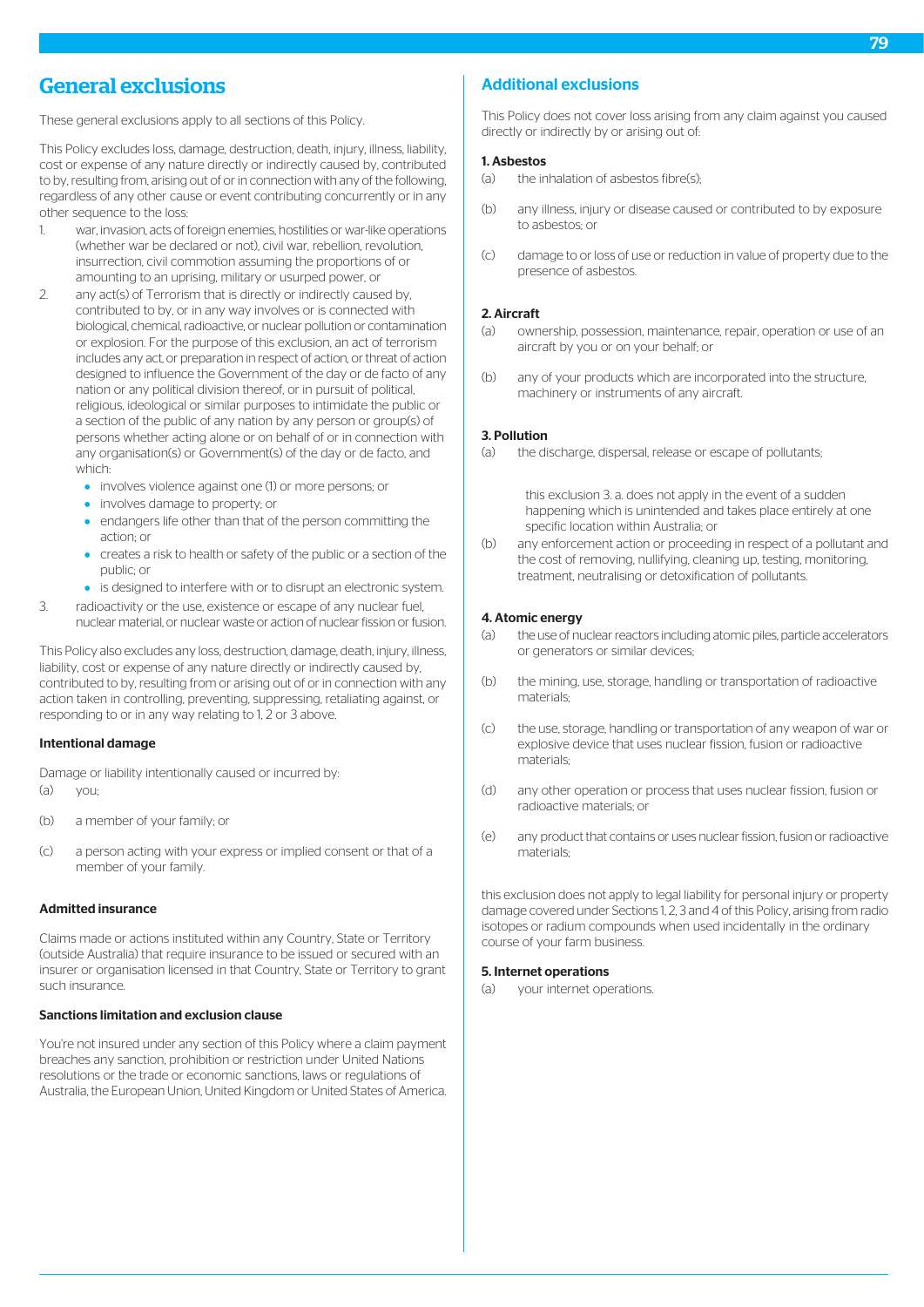- (a) for fines, penalties, or cost of actions imposed on you due to the application of government legislation or order of a court of law;
- (b) for punitive, exemplary, or aggravated damages; or
- (c) for any additional damages resulting from the multiplication of compensatory damages against you.

# 7. Watercraft

(a) the use, ownership, possession, manufacture, repair of any watercraft which exceeds 8 metres in length, or the fitting, installing or repair of any equipment on or belonging to any watercraft which exceeds 8 metres in length.

# General conditions

There are conditions set out in this General conditions section, in the Claims section and under each particular cover and section. If any of these conditions aren't met, we may refuse a claim, reduce the amount we pay or in some circumstances we may cancel your Policy. When making a claim, you must have met and then continue to comply with the conditions of your Policy. Any person covered by your Policy, or claiming under it, must also comply with these conditions.

If you, or someone covered under your Policy, don't meet these conditions or make a fraudulent claim we may:

- Refuse to pay your claim or reduce what we pay for your claim
- Cancel your Policy. ò

# Assistance and co-operation

At all times when you deal with us you must:

- Provide us with all reasonable assistance we may need
- Be truthful and frank
- Not behave in a way that's abusive, dangerous, hostile, improper or threatening
- Co-operate fully with us, even after we've paid a claim.

# Adjustment of premium on renewal

If a claim occurs in the previous period of insurance and you do not notify us until after the premium for the current period of insurance was calculated, then you must pay any additional premium that would have been calculated had you told us about the claim on the day that the claim occurred. This condition does not affect any other rights that we have, including the rights that we have under your duty of disclosure.

#### Alteration

Unless our written consent is obtained, we will not cover loss, damage or liability caused or contributed to by any alteration after the commencement of this Policy:

- 1. in the trade or manufacture carried on, or whereby the nature of the occupation or other circumstances affecting the building insured or containing the property insured is changed in such a way as to increase the risk of damage or the likelihood of liability losses;
- 2. whereby your interest ceases by will or operation of law;
- 3. whereby the farm business is wound up or carried on by an insolvency practitioner or permanently discontinued.

If you alter the risk in any of these ways we may cancel your Policy.

# Automatic reinstatement

After we have admitted liability for loss or damage (other than for the total loss of a risk or item listed on your Policy Schedule, or for claims in respect of products liability under section 8), we automatically reinstate the sum insured to the amount shown in your Policy Schedule at the time of loss unless:

- 1. you request otherwise; or
- 2. we tell you otherwise; or
- 3. we state otherwise in the relevant section.

If we request an additional premium, you must pay it to us or the cover will be reduced by the amount of the claim settlement.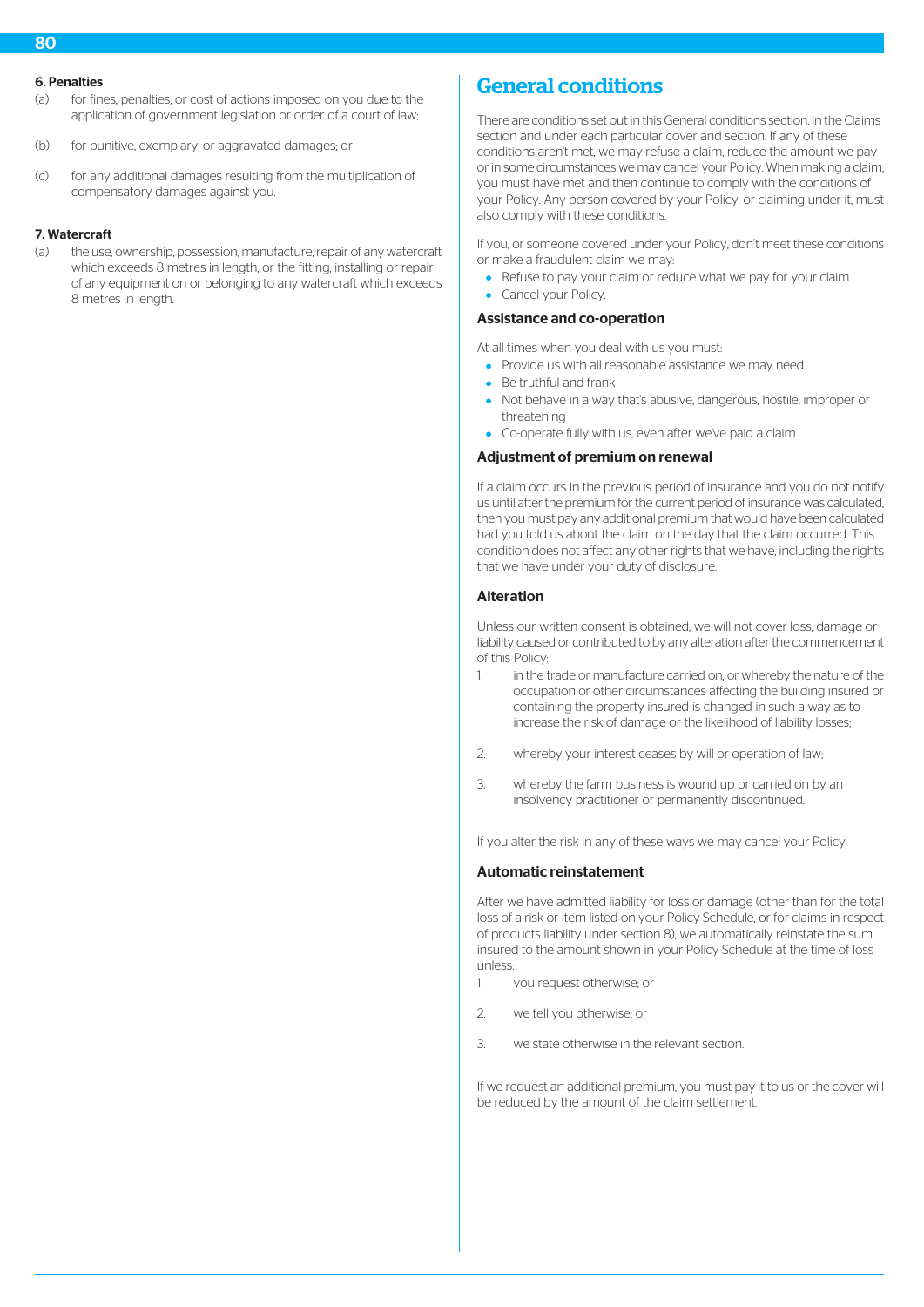#### Care and maintenance

If you do not take reasonable care to:

- **•** protect and maintain the property insured
- prevent damage or injury to others or their property
- minimise the cost of any claim under this Policy, or
- comply with all statutory obligations and by-laws or regulations relating to the safety of person or property

we will not pay for loss, damage, liability or injury to which this failure to take reasonable care contributes.

#### Changes to your circumstances

You must tell us as soon as possible if circumstances occur, or if changes or alterations are intended or made which increase the risk of loss, damage or injury.

Examples include:

- you no longer are the owner occupier of the home, because you now let the home to tenants or use the home as a holiday home;
- you are having renovations undertaken;
- your home or your farm is left vacant or unoccupied for a period exceeding 100 days;
- your home or your farm falls into a state of disrepair;
- your home or your farm is opened up to the public for an exhibition or similar event (including if it is not for reward);
- you modify your motor vehicle and increase its top speed or performance;
- the main driver of your motor vehicle changes;
- the use of your motor vehicle changes;
- there is any significant change in the condition or use of your boat.

When you tell us of any changes to your Policy we will issue you with a revised Policy Schedule and you may be asked to pay additional premium.

If you fail to tell us of all changes, unfortunately, your Policy may not provide the cover you need and we may not pay part or all of a claim.

#### Excess

An excess is the amount you may be required to pay if you have a claim. The excesses you may be required to pay are set out in your Policy and Policy Schedule.

You may be able to reduce the excess you pay in the event of a claim by paying a higher premium, or if you elect to pay a higher excess in the event of a claim, your premium may be lower. Please discuss these options with your financial services provider.

## Other interests

You must not transfer any interests in your Policy without our written consent.

Any person whose interests you've told us about and we've noted on your Policy Schedule is bound by the terms of your Policy.

#### Other party's interests

You must tell us of the interest of all parties (eg financiers, lessors or owners) who'll be covered by your Policy. We'll protect their interests only if you've told us about them and we've noted them on your Policy Schedule.

# Your obligations

You must:

- 1. maintain all property, fittings, appliances and equipment in sound condition;
- 2. obtain certificates of inspection for all equipment required by any statute or regulation to be so certified.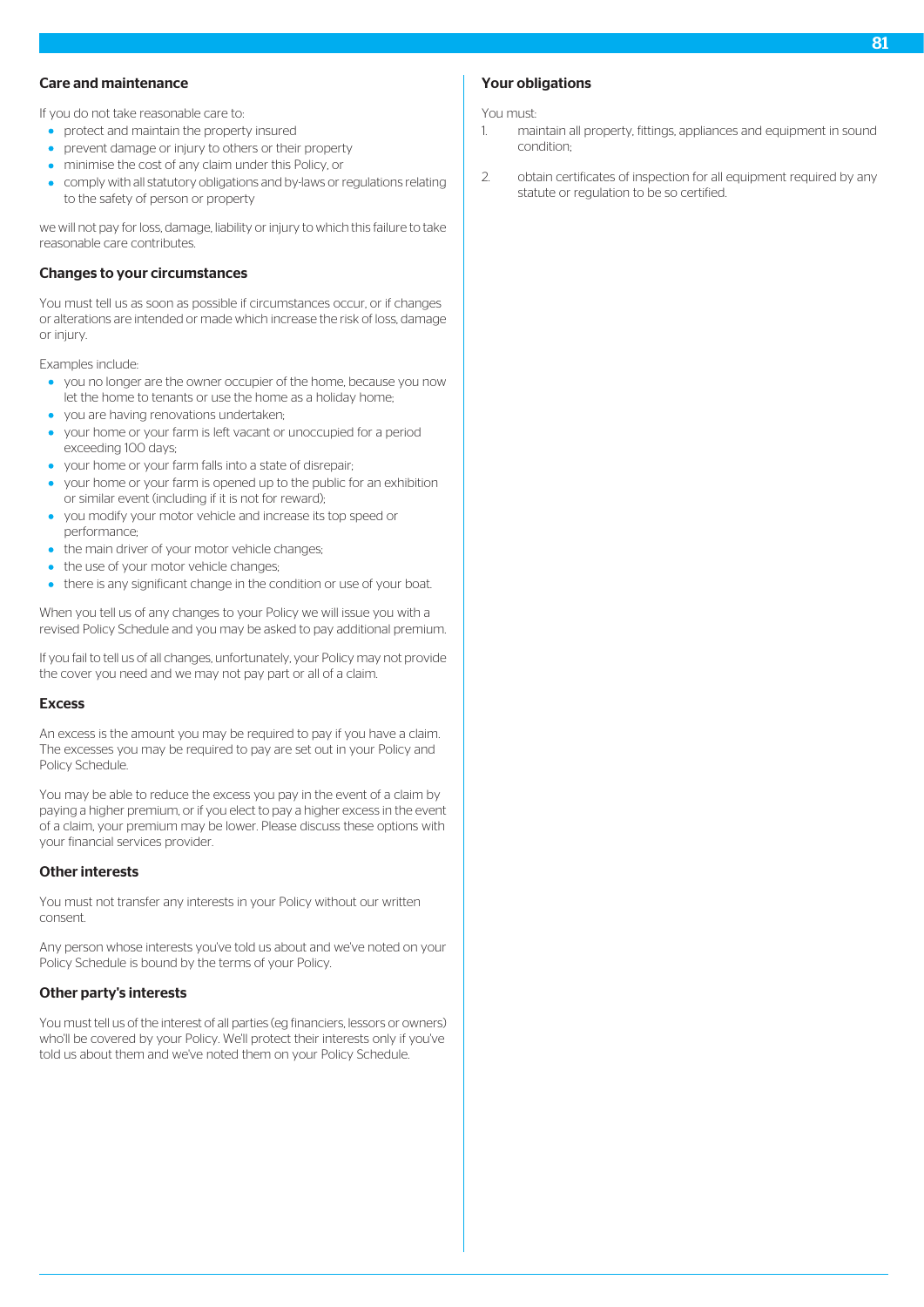# Claims

This section describes what you must do, as well as conditions that apply when you make a claim and at the time loss or damage occurs which is likely to give rise to a claim.

Please contact your broker or agent to make a claim. We will only accept responsibility for repairs or payments to third parties under a claim where you have advised us beforehand and we have accepted our claim.

## What you must do

You must follow these procedures if something happens which causes loss or damage or injury which may lead to a claim. If you do not, we may refuse your claim or reduce the amount we pay you.

#### 1. When loss or damage occurs

You must:

(a) take all reasonable steps to reduce the loss or damage and to prevent further damage-

(b) immediately make a full report to the Police if:

- (i) you know or suspect that property has been stolen;
- (ii) someone has broken into your premises; or
- (iii) someone has caused malicious damage to your property.
- (c) not make any admission of liability, offer, promise or payment in connection with any event;
- (d) promptly inform us by telephone or in person;
- (e) preserve any damaged property and make it available for inspection by our representative or agent (including a loss adjuster); and
- (f) not authorise the repair or replacement of anything without our agreement.

#### 2. If you want to make a claim

You must:

- (a) fill in our claim form if we require you to do so:
- (b) return it to us within 30 days of the event that gave rise to the claim;
- (c) give us all the information and documentation which we request. If we ask for it, you must provide us with a statutory declaration verifying the truth of your claim and any matters connected with it; and
- (d) immediately send us any court document or other communication you receive about the claim. Do not take any action yourself or ask anyone else to do so on your behalf.

#### 3. Proceedings and negotiations

- (a) We control all claims.
- (b) We require that you give us all information and assistance we may need:
	- (i) to settle or defend claims; or
	- (ii) to recover from others any amount we have paid for a claim.
- (c) You must allow us to:
	- (i) make admissions, settle or defend claims on your behalf; and
	- (ii) take legal action in your name against another person to recover any payment we have made on a claim.

We may keep any amount we recover in priority to your right to recover any amount that you have lost which is not insured under this Policy, whether or not we have paid your claim in whole or in part.

#### 4. Discharge of our liabilities

At any time we can pay to you or on your behalf, for all claims made against you for any one occurrence:

- (a) the limit of liability of the section under which the claim is made, after deducting any amounts already paid; or
- (b) any lower sum for which the claim may be settled.

If we do so the conduct of any outstanding claim(s) will become your responsibility.

We will not be liable to pay any further amounts other than costs, charges, or expenses that we agreed to pay before we made the payment referred to above.

#### 5. Limits and excess

- (a) We will not pay more than the sum insured in respect of any claim other than those benefits that are identified as payable in addition to the sum insured, or unless we agree in writing to pay legal costs or expenses in relation to a claim.
- (b) You must pay the amount of any excess shown in your Policy Schedule for each claim you make. Payment of your excess may be requested when you lodge your claim or may be deducted from our payment to you.
- (c) If you suffer damage which leads to a claim under more than one section of this Policy:
	- (i) the highest applicable excess is payable; but
	- (ii) only one excess is payable (other than Section 14 Equine).

#### 6. Inspection

You must give us access to your property at the address or make them available to us for inspection if you make a claim.

#### Contribution

If at the time of any loss, damage or liability there's any other insurance (whether effected by you or by any other person) which covers the same loss, damage or liability you must provide us with any reasonable assistance we require to make a claim for contribution from any other insurer(s).

#### Other insurance

You must notify us of any other insurance which will or may, whether in whole or in part, cover any loss insured under your Policy.

#### Policy comes to an end following a total loss

If we declare your home, contents, motor vehicle, boat, or farm property a total loss and agree to pay your claim, then insurance for the lost or damaged item(s) will come to an end and you will not be entitled to make any further claim under this Policy in relation to the item(s) and:

- 1. where the premium has been paid in full for the period of insurance there will be no refund of any premium in relation to the item(s); or
- 2. where the premium is paid by instalments, we are entitled to deduct from any claim paid or payable, the balance of the unpaid premium or instalments of premium in relation to the item(s).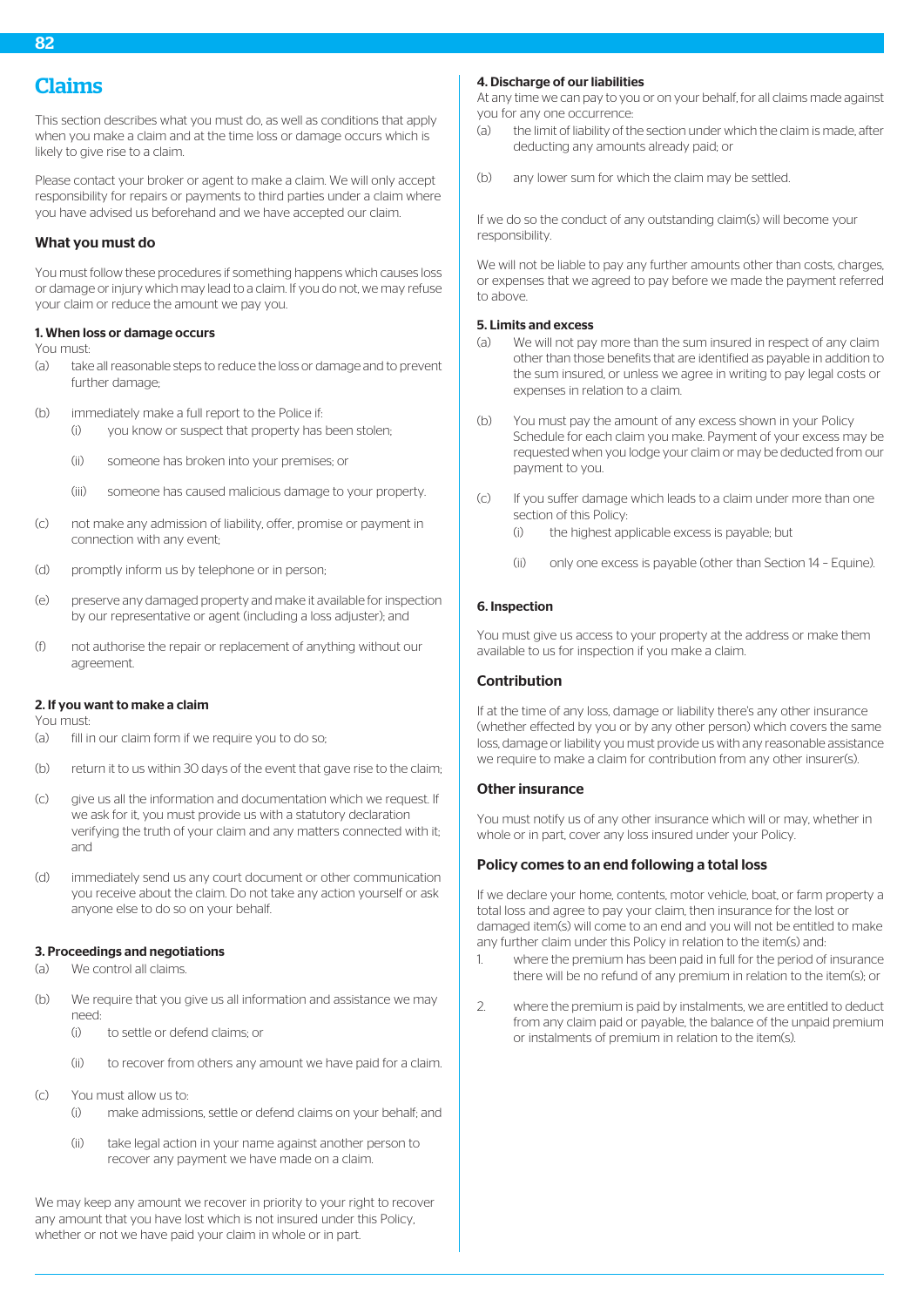## Preventing our right of recovery

If you've agreed not to seek compensation from any person liable to compensate you for loss, damage or liability covered by your Policy, we won't cover you for that loss, damage or liability.

# Providing proof

You must be able to prove to us you've suffered a loss covered by your Policy before we'll pay you for it. We may ask you for this proof if you make a claim under your Policy. So your claim can be assessed quickly, make sure you keep the following:

• receipts of purchase or proof of the value of all property insured by this Policy.

#### Recovery action & uninsured loss

If you've suffered loss that wasn't covered by your Policy as a result of the incident, we may offer to attempt to recover this. You may also specifically ask us to recover this for you. You'll need to give us documents supporting your loss. Before we include any uninsured loss in the recovery action we'll also ask you to agree to the basis on which we'll handle your recovery action. You may need to contribute to legal costs in some circumstances.

#### Salvage

We're entitled to obtain and retain any items or materials salvaged or recovered after you make, and we agree, to pay a claim by replacing or paying to replace any items or materials. We may sell the items or materials and keep the proceeds. We may choose to sell the items or materials to you, provided you agree to pay market price .

#### **Subrogation**

We may at any time, at our expense and in your name, use all legal means available to you of securing reimbursement for loss or damage arising under your Policy. In the event we do so, you agree to give all reasonable assistance for that purpose.

If we don't take possession of the damaged property, you can't abandon your responsibilities for the property.

#### Taxation implications

If you're a business you must tell us if you're registered, or are required to be registered, for GST. When you do this, we need you to give us:

- Your ABN
- The percentage of any input tax credit you will claim, or will be entitled to claim, on your premium.

When we pay a claim, your GST status will determine the amount we pay you. Your claim settlement amount will be adjusted to allow for any ITC entitlement.

Unless we say otherwise, all amounts in your Policy are inclusive of GST. There may be other taxation implications affecting you, depending upon your own circumstances. We recommend you seek professional advice.

# Other terms

These other terms apply to how your Policy operates.

#### Cancelling your Policy

You can cancel your Policy at any time by telling us. If there are other people named as insured on your Policy, we only need a request to cancel it from one of you.

We may cancel your Policy in any of the circumstances permitted by law (eg failure to pay the premium by the due date) by informing you in writing.

We'll give you notice in person or send it to your address (including an electronic address) last known to us.

If you've paid your premium in advance, we'll refund you the proportion of the premium for the remaining period of insurance, less any administration fees.

## Changing your Policy

Changes to this Policy only become effective when we agree to them and send you a new Policy Schedule detailing the change.

## Joint and co-insureds

If more than one person is insured under your Policy, we'll treat a statement, act, omission, claim, request or direction by that person as having been made by all insured.

We only need a request from one person insured to cancel or change your **Policy** 

# Jurisdiction

This Policy will be governed and construed in accordance with the laws of the State or Territory in Australia in which your registered address is located. You agree to submit the non-exclusive jurisdiction of the courts of that State or Territory.

## **Notices**

Any notice we give you will be in writing, and will be effective once it's delivered to you personally or to your last known address (including when it's an electronic one).

It's important for you to tell us of any change of address as soon as possible.